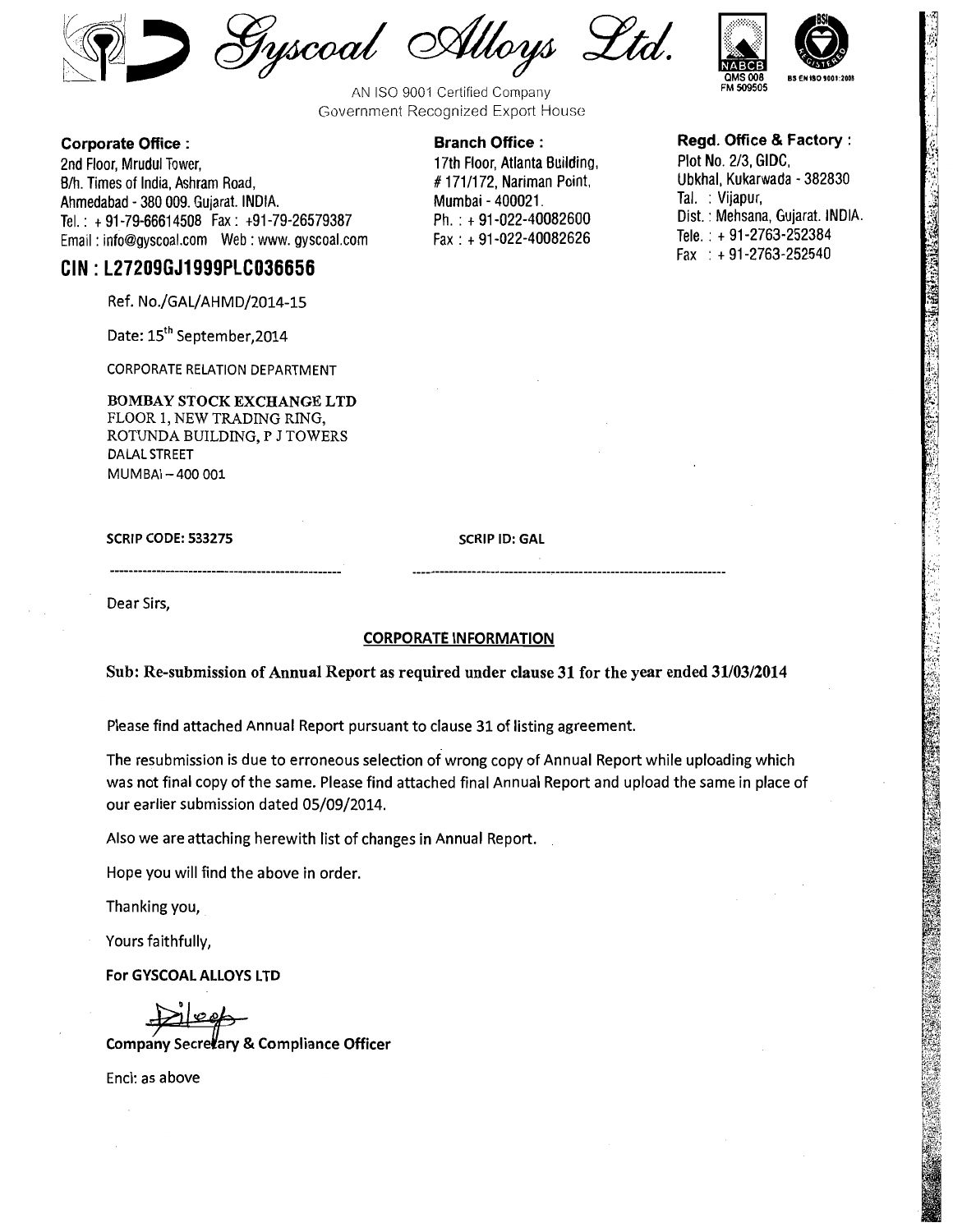Gyscoal Alloys Ltd.

AN ISO 9001 Certified Company Government Recognized Export House



#### **Corporate Office:**

2nd Floor, Mrudul Tower, B/h. Times of India, Ashram Road, Ahmedabad - 380 009. Gujarat. INDIA. Tel.: +91-79-66614508 Fax: +91-79-26579387 

# CIN: L27209GJ1999PLC036656

### **Branch Office:**

17th Floor, Atlanta Building, #171/172, Nariman Point, Mumbai - 400021. Ph.: + 91-022-40082600  $Fax: + 91-022-40082626$ 

# Regd. Office & Factory:

Plot No. 2/3, GIDC. Ubkhal, Kukarwada - 382830 Tal.: Vijapur. Dist. : Mehsana, Gujarat. INDIA. Tele.:  $+91-2763-252384$ Fax:  $+91-2763-252540$ 

### **Annexure**

Following are the changes

- 1. At page no. 27 in point no d) following is added "read with the General Circular 15/2013 dated 13th September, 2013 of the Ministry of Corporate Affairs in respect of Section 133 of the Companies Act, 2013". And point f) is removed.
- 2. At page No 31 in balance sheet following are deleted
	- a) Money received against share Warrants
	- b) Other Long term Liabilities
	- c) Intangible Assets
- 3. At page No 32. Stock in process and Stock in trade is (21011628).
- 4. At page No 38 under reserve and Surplus -Read General Reserve as per last balance sheet.
- 5. At page No 39 & 60 under Short Term Borrowing Cash Credit as at March 2014 is Rs. 17000000 and As at March 2013 is Rs.0. Also Deposit as at 31<sup>st</sup> March 2014 is Rs.0 and as at 2013 is Rs. 60525054.
- 6. At page no.44 under point no E-Actuarial Assumption: Mortality Table(LIC) under 2012-13 is LIC1994-96
- 7. At page No 54 under Current Liabilities amount of other current liabilities is as at March 2014 is Rs. 164119111 and thus total of balance sheet is Rs.2598624021.
- 8. At page No 56 -- increase /(Decrease) in other current liabilities for 2013-14 is Rs. 13960227
	- -Cash generated from operating activities for 2013-14 is Rs. 243409890.
		- Net Cash from operating activities for 2013-14 is Rs. 231390374
	- Net Increase/Decrease in cash and bank balance is Rs. 33739734.
	- Closing Cash & Bank Balance for FY 2013-14 is Rs.90073577.
- 9. At page no 31,32,33,50,54,55,56&71 Designation of Viral Shah is Chairman & Managing Director.
- 10. At page No 61, under Other Current liabilities other payables as at 31<sup>st</sup> March 2014 is Rs 148214806 and thus Total is Rs. 164119111.
- 11. Subsidiary Company Details information is at page no 71 instead of page No. 53 and therefore index page numbers are changed accordingly.
- 12. At places (amount in Rs.) is added.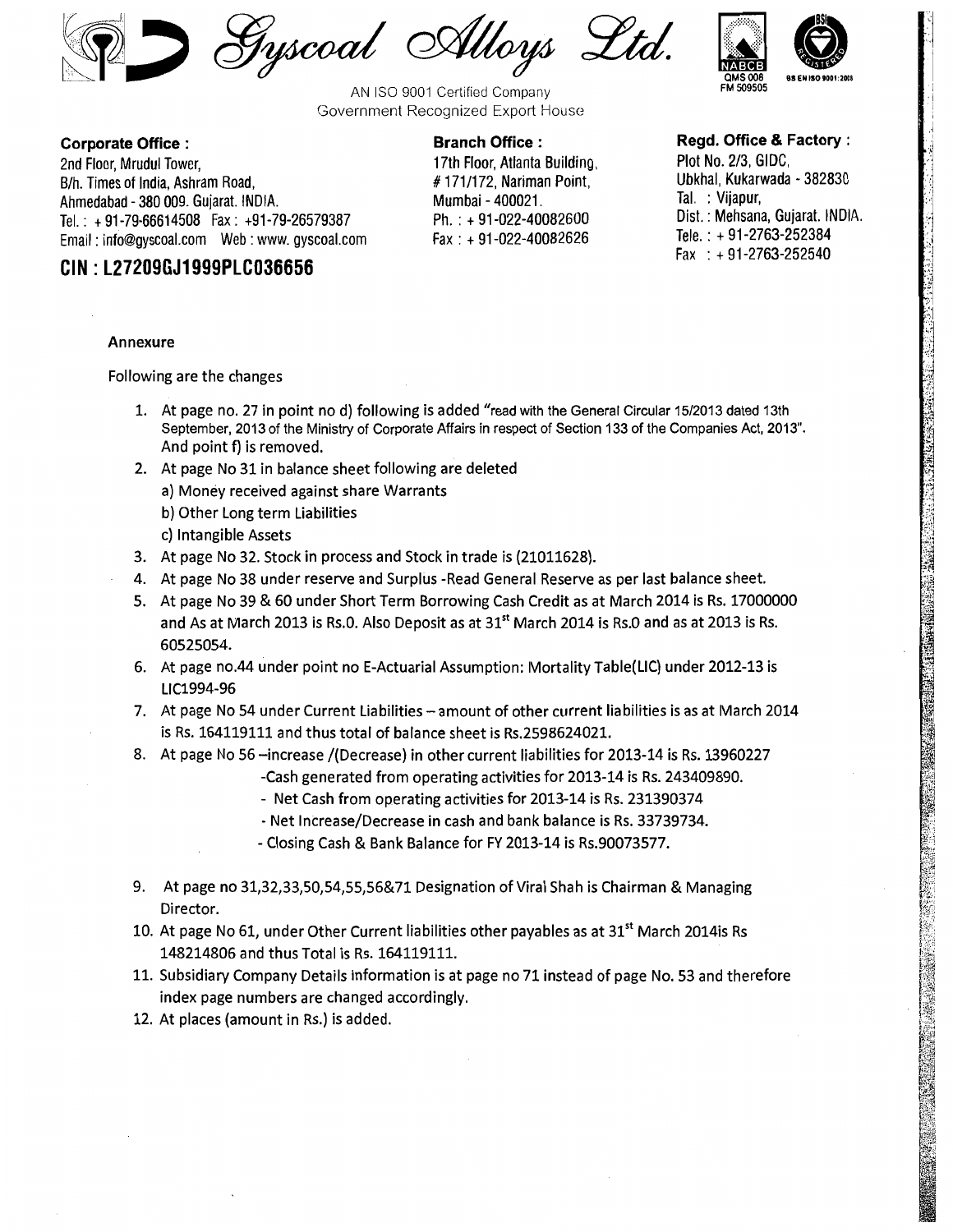

Mikhmini/m*i*hm

<u>montan</u>

<u>MAXIMIA MILLION ALIMIN SINI</u> **ANITAL PRODUCTION AND ALL AND ALL PROPERTY AND ALL PROPERTY AND ALL PROPERTY AND ALL PROPERTY AND A** Mar Than Mary Annal  $\overline{u}$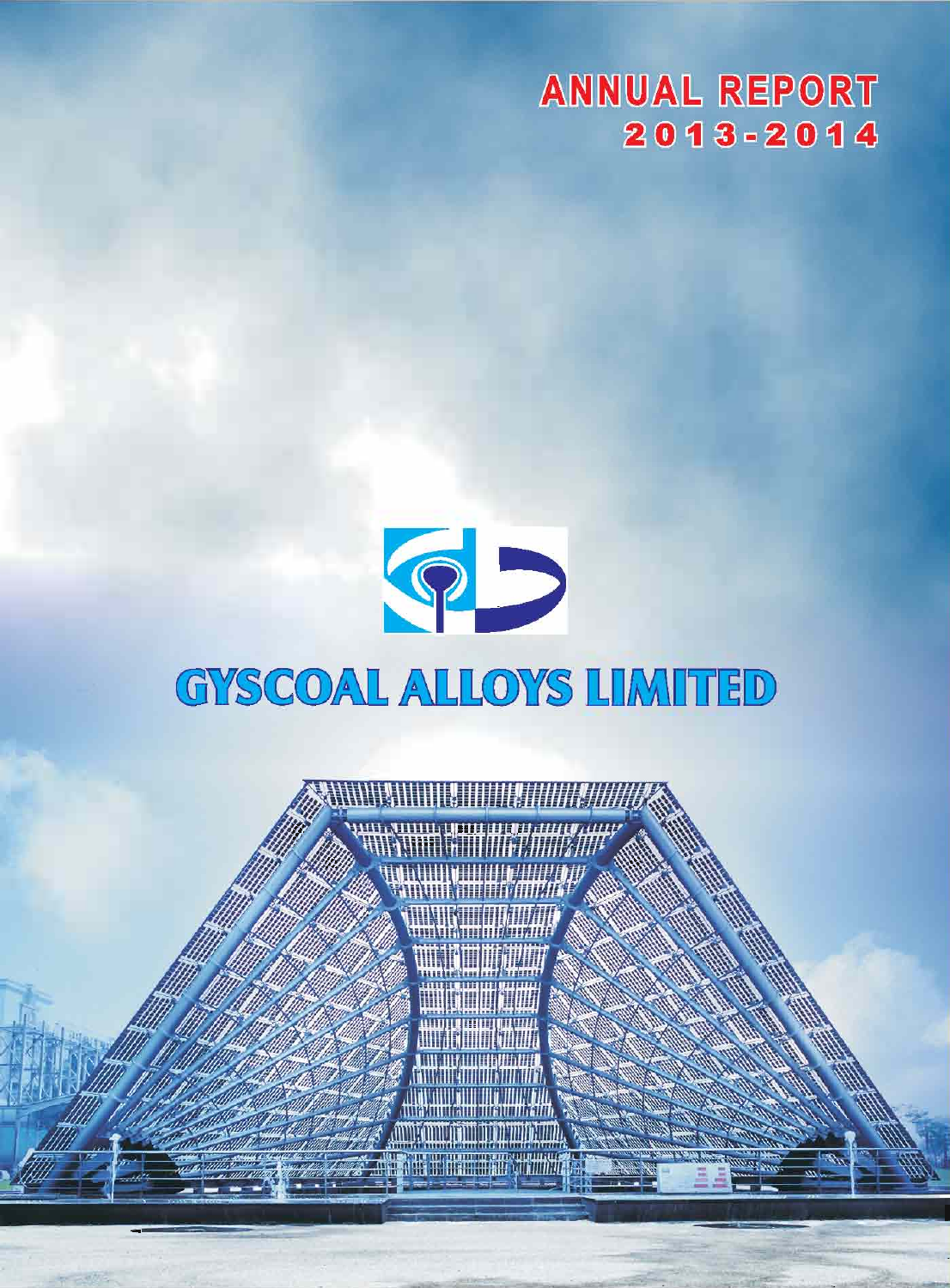

1

#### **GYSCOAL ALLOYS LIMITED**

#### **COMPANY INFORMATION**

# **BOARD OF DIRECTORS :**

Mrs. Giraben K. Solanki Executive Director<br>Mr. Zankarsinh K. Solanki Whole-time Director Mr. Zankarsinh K. Solanki<br>Mr. Kuren Amin Mr. Sunil Talati **Independent Director** Mr. Surendra Patel **Independent Director** 

Ahmedabad -380009, Gujarat. Cujarat. Tel.: +91-79- 66614508, 66610181 Fax : +91-79- 26579387 **BRANCH OFFICE :** E-mail : info@gyscoal.com 17th Floor, Atlanta Building,

**STATUTORY AUDITORS : BANKERS : B.K. Patel & Co.** Chartered Accountants 2. STATE BANK OF PATIALA 301,' SAMRUDHI', Opp Old High Court 3. STATE BANK OF BIKANER AND JAIPUR Navjivan P.O., Ahmedabad - 380 014.

#### **REGISTRAR :**

**Link Intime India Private Limited**

C-13, Pannalal Silk Mills Compound, L.B.S. Marg, Bhandup (W), Mumbai - 400 078. Phone : 022-2596 3838 Fax : 022-25946969 Email:mumbai@linkintime.co.in Website: www.linkintime.co.in

#### **FORWARD-LOOKING STATEMENTS :-**

This Annual report contains forward-looking information so that investors are able to comprehend company's prospects and take informed investment decisions. It basically address expectations or projections about the future, identified by words like 'plans', 'expects', 'will', 'anticipates', 'believes', 'intends', 'seen to be', 'projects',' estimates' and so on The achievement of results is subject to risks, uncertainties, and even less then accurate assumptions. All statements are forwardlooking statements. Since these are based on certain assumptions and expectations of future events, the Company cannot guarantee that these are accurate or will be realized. The Company's actual results, performance or achievements could thus differ from those projected in any forward-looking statements. The Company under take no obligation to publicly update any forward-looking statements, whether as a result of new information, future events or otherwise.

Mr. Viral M. Shah Chairman & Managing Director<br>
Mr. Manish M. Shah Whole-time Director Whole-time Director<br>Executive Director Independent Director (Resigned on 08/08/2014) Mr. Prem Malik Independent Director (Resigned on 18/04/2014)

**CORPORATE OFFICE : REGISTERED OFFICE & FACTORY :**

<sup>2nd</sup> Floor, Mrudul Tower, **Plot No.2/3 GIDC Ubkhal, Kukarwada**<br>B/h Times of India. Ashram Road. **Plot Protes Contains Tal. Viiapur. Dist.: Mehsana - 382830.** Tal. Vijapur, Dist.: Mehsana - 382830.

Website : www.gyscoal.com 171/172, Nariman Point, Mumbai - 400021.

#### **CONTENTS :**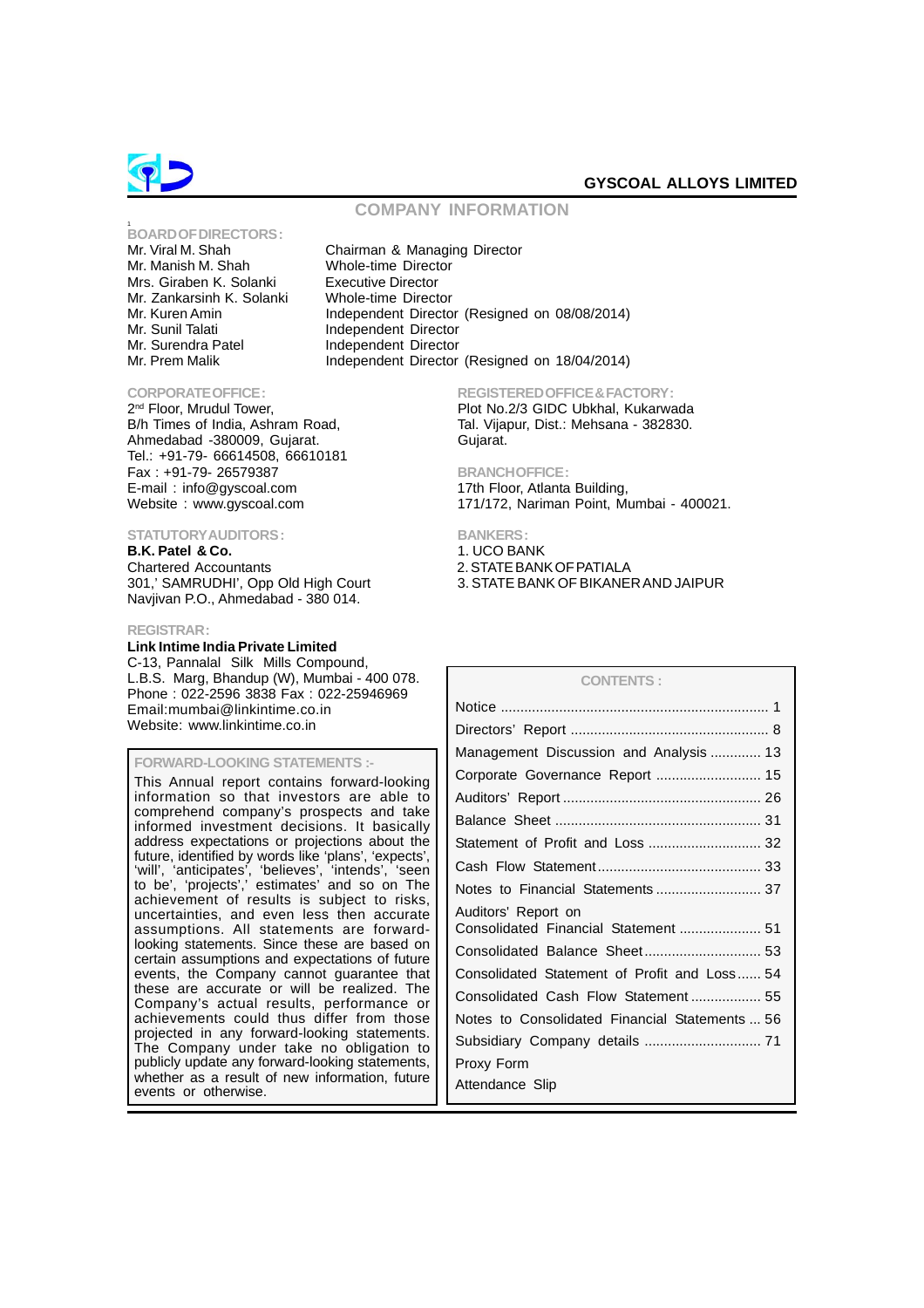

## **NOTICE**

NOTICE is hereby given that the Fifteenth Annual General Meeting of the Members of the Company will be held on Tuesday, 30th September, 2014 at Registered Office of the Company at Plot No.2/3 GIDC, Ubkhal, Kukarwada, Tal. Vijapur, Dist.: Mehsana -382830 at 10.00 a.m to transact the following businesses:

#### **ORDINARY BUSINESS :**

- 1. To consider and adopt the Audited Financial Statement of the Company for the Year ended 31st March 2014 which includes Statement of Profit & Loss and Cash Flow Statement, the Balance Sheet as at that date and Report of Directors and Auditors thereon.
- 2. To appoint a Director in place of Mr. Zankarsinh Solanki (DIN:00014226) who retires by rotation and being eligible, offers himself for reappointment.
- 3. To appoint Auditor M/s B.K Patel & Co, Chartered Accountants as Auditor of the Company, who shall hold office from the conclusion of this Annual General Meeting until the conclusion of the next Annual General Meeting and to fix their remuneration.

#### **SPECIAL BUSINESS :**

4. Appointment of Mr. Sunil Talati as an Independent Director of the Company

To consider and if thought fit to pass with or without modification(s) the following resolution as an Ordinary Resolution:

"**RESOLVED THAT** pursuant to the provisions of sections 149, 152 and other applicable provisions, if any, of the Companies Act, 2013 (Act) and the Rules framed thereunder, read with Schedule IV to the Act, and the revised Clause 49 of the Listing Agreement effective from 1st October, 2014, Mr. Sunil Talati (DIN 00621947), already an Independent Director pursuant to Clause 49 of the Listing Agreement with the Stock Exchanges, who has submitted a declaration that he meets the criteria for independence as provided in section 149(6) of the Act and who is eligible for appointment, be and is hereby appointed as an Independent Director of the Company for the period of five years from September 30, 2014, and shall not be liable to retire by rotation"

5. Appointment of Mr. Surendra Patel as an Independent Director of the Company

To consider and if thought fit to pass with or without modification(s) the following resolution as an Ordinary Resolution:

"**RESOLVED THAT** pursuant to the provisions of sections 149, 152 and other applicable provisions, if any, of the Companies Act, 2013 (Act) and the Rules framed thereunder, read with Schedule IV to the Act, and the revised Clause 49 of the Listing Agreement effective from 1st October, 2014, Mr. Surendra Patel (DIN 05171249), already an Independent Director pursuant to Clause 49 of the Listing Agreement with the Stock Exchanges, who has submitted a declaration that he meets the criteria for independence as provided in section 149(6) of the Act and who is eligible for appointment, be and is hereby appointed as an Independent Director of the Company for the period of five years from September 30, 2014, and shall not be liable to retire by rotation

6. Keeping Registers, returns etc., at a place other than the Registered Office

To consider and if thought fit, to pass with or without modification(s), the following resolution as Special Resolution:

"**RESOLVED THAT** pursuant to provisions of Section 94(1) of the Companies Act and all other applicable provisions and relevant Rules applicable, if any, consent of the Company be and is hereby accorded to keep the Register of Members and other registers to be maintained under Section 88(1) of the Act and copies of the Annual Returns filed under Section 92 of the Act and other records/documents at the Corporate Office: 2nd Floor, Mrudul Tower, B/h Times of India, Ashram Road, Ahmedabad 380009 (place other than Registered Office where the Registers, returns and other documents are supposed to be kept) and such registers shall remain open for inspection by members during business hours on all working days.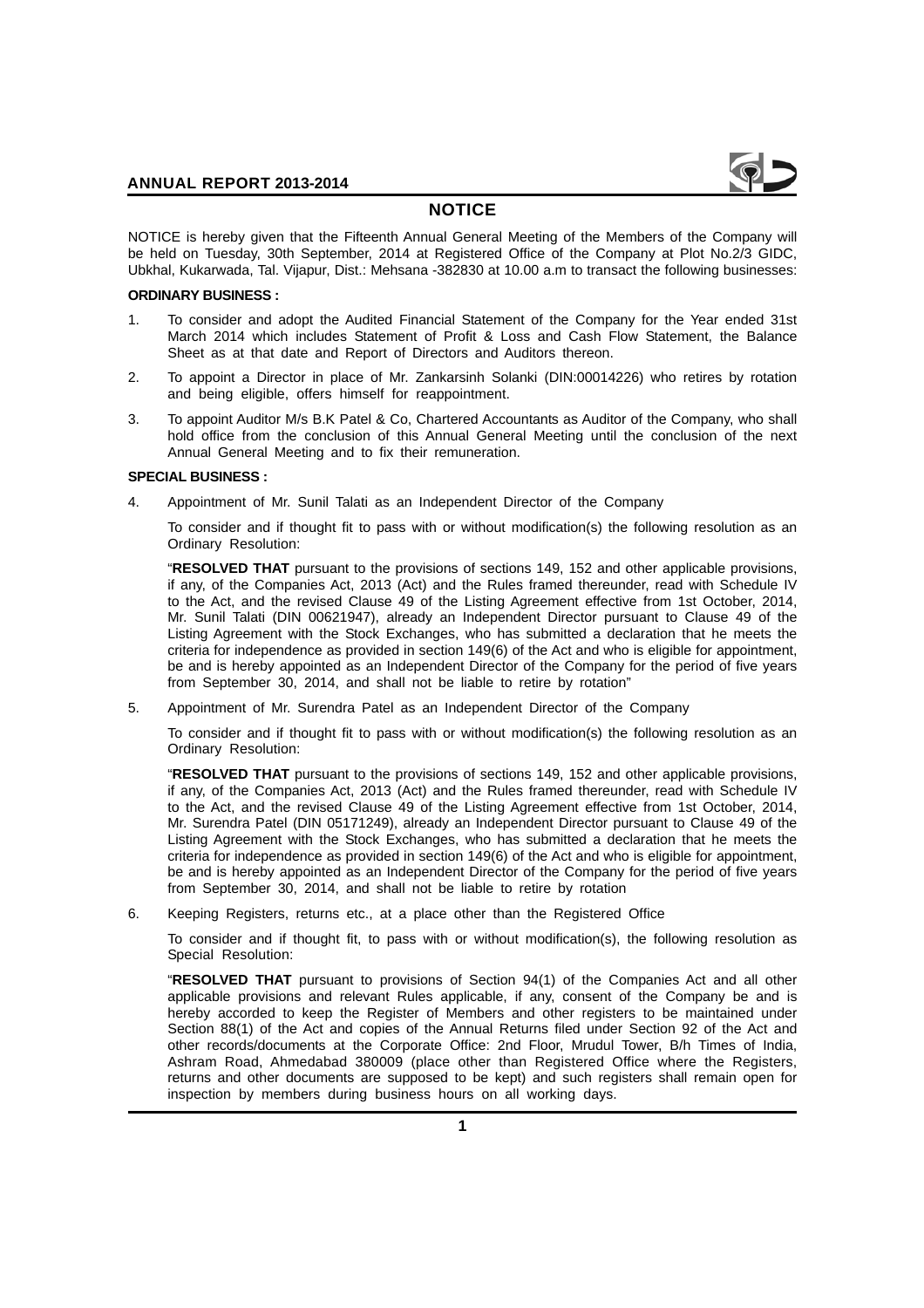

### **GYSCOAL ALLOYS LIMITED**

"RESOLVED FURTHER THAT Mr. Viral Shah, Chairman & Managing Director and Mr. Manish Shah, Whole Time Director be and are hereby severally authorized to notify the Registrar of Companies and to do all such acts, deeds and things which are necessary for the purpose of giving effect to this Resolution

**Registered Office : Plot No.2/3 GIDC Ubkhal, Kukarwada, Tal. Vijapur, Dist.: Mehsana - 382830. By Order of the Board of Directors CIN : L27209GJ1999PLC036656**

**Date : 14/08/2014 Dileep Panchal Place : Ahmedabad (Company Secretary & Compliance Officer)**

### **NOTES :**

- 1. A MEMBER ENTITLED TO ATTEND AND VOTE AT THE MEETING IS ENTITLED TO APPOINT A PROXY TO ATTEND AND VOTE INSTEAD OF HIMSELF / HERSELF. THE PROXY NEED NOT BE A MEMBER. A PERSON CAN ACT AS PROXY ON BEHALF OF MEMBERS NOT EXCEEDING FIFTY (50) AND HOLDING IN THE AGGREGATE NOT MORE THAN TEN PERCENT OF THE TOTAL SHARE CAPITAL OF THE COMPANY. A MEMBER HOLDING MORE THAN TEN PERCENT OF THE TOTAL SHARE CAPITAL OF THE COMPANY CARRYING VOTING RIGHTS MAY APPOINT A SINGLE PERSON AS PROXY AND SUCH PERSON SHALL NOT ACT AS A PROXY FOR ANY OTHER PERSON OR SHAREHOLDER.
- 2. THE INSTRUMENT APPOINTING PROXY SHOULD HOWEVER BE DEPOSITED AT THE REGISTERED OFFICE OF THE COMPANY NOT LATER THAN 48 HOURS BEFORE THE COMMENCEMENT OF THE MEETING.
- 3. As per clause 49 of the listing agreement(s), information regarding appointment/re-appointment of Directors and Explanatory Statement pursuant to Section 102 of the Companies Act, 2013 in respect of special business to be transacted are annexed hereto.
- 4. The Register of members and share transfer books of the Company will remain closed from Tuesday, 23rd Sept, 2014 to Tuesday, 30th Sept, 2014 (both days inclusive) for the purpose of Annual General Meeting.
- 5. Shareholders seeking any information with regard to accounts are requested to write to the Company atleast 10 days before the meeting so as to enable the management to keep the information ready.
- 6. All documents referred to in the accompanying notice and explanatory statement will be kept open for inspection at the Registered Office of Company on all working days between 11.00 a.m. to 1.00 p.m. prior to date of Annual General Meeting.
- 7. Members are requested to bring their copy of Annual Report at the meeting.
- 8. Members holding the shares in physical mode are requested to notify immediately the change of their address and bank particulars to the R & T Agent of the Company. In case shares held in dematerialized form, the information regarding change of address and bank particulars should be given to their respective Depository Participant.
- 9. Voting through electronic means:

The Company is pleased to offer e-voting facility to all its members to enable them to cast their vote electronically in terms of Section 108 of the Companies Act, 2013 read with the Companies (Management and Administration) Rules, 2014 and Clause 35B of the Listing Agreement (including any statutory modification or re-enactment thereof for the time being in force). Accordingly, a member may exercise his vote by electronic means and the Company may pass any resolution by electronic voting system in accordance with the above provisions.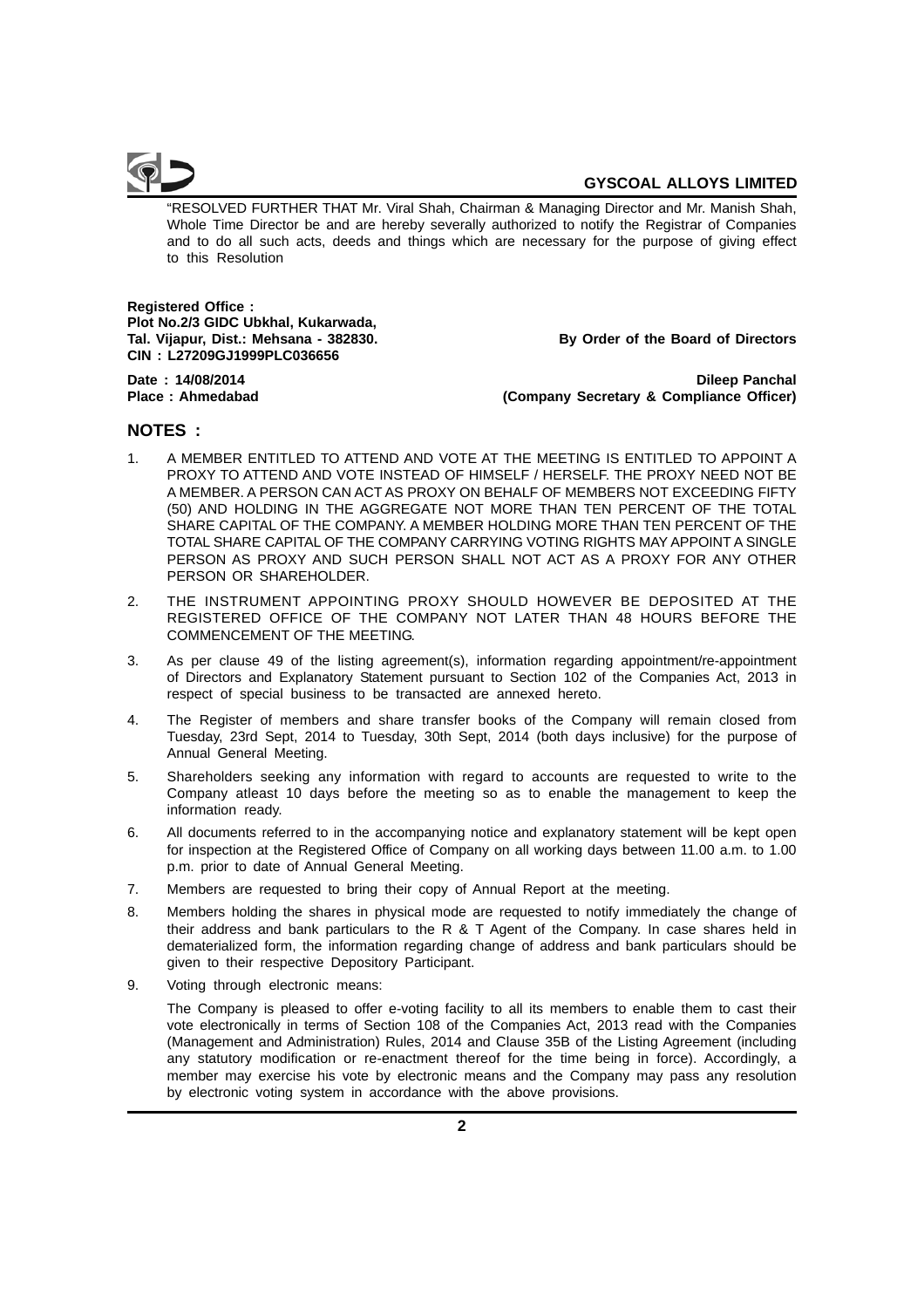

#### **The instructions for members for voting electronically are as under :-**

#### **SECTION A - E-VOTING PROCESS :**

In case of members receiving e-mail:

- (i) Log on to the e-voting website www.evotingindia.com
- (ii) Click on "Shareholders" tab.
- (iii) Now, select the Company Name **"GYSCOAL ALLOYS LIMITED"** from the drop down menu and click on "SUBMIT"
- (iv) Now Enter your User ID
	- a. For CDSL: 16 digits beneficiary ID,
	- b. For NSDL: 8 Character DP ID followed by 8 Digits Client ID,
	- c. Members holding shares in Physical Form should enter Folio Number registered with the Company.
- (v) Next enter the Image Verification as displayed and Click on Login.
- (vi) If you are holding shares in demat form and had logged on to www.evotingindia.com and voted on an earlier voting of any company, then your existing password is to be used.
- (vii) If you are a first time user follow the steps given below :

|                           | For Members holding shares in Demat Form and Physical Form                                                                                                                                                                                                                 |
|---------------------------|----------------------------------------------------------------------------------------------------------------------------------------------------------------------------------------------------------------------------------------------------------------------------|
| PAN <sup>*</sup>          | Enter your 10 digit alpha-numeric *PAN issued by Income Tax Department<br>(Applicable for both demat shareholders as well as physical shareholders)                                                                                                                        |
|                           | Members who have not updated their PAN with the Company/<br>Depository Participant are requested to use the first two letters of<br>their name and the last 8 digits of the demat account/folio number<br>in the PAN field.                                                |
|                           | In case the folio number is less than 8 digits enter the applicable<br>number of 0's before the number after the first two characters of the<br>name in CAPITAL letters. Eg. If your name is Ramesh Kumar with<br>folio number 100 then enter RA00000100 in the PAN field. |
| DOB#                      | Enter the Date of Birth as recorded in your demat account or in the company<br>records for the said demat account or folio in dd/mm/yyyy format.                                                                                                                           |
| Dividend Bank<br>Details# | Enter the Dividend Bank Details as recorded in your demat account or in<br>the company records for the said demat account or folio.                                                                                                                                        |
|                           | Please enter the DOB or Dividend Bank Details in order to login. If<br>the details are not recorded with the depository or company please<br>enter the number of shares held by you as on the cut off date in the<br>Dividend Bank details field.                          |

(viii) After entering these details appropriately, click on "SUBMIT" tab.

(ix) Members holding shares in physical form will then reach directly the Company selection screen. However, members holding shares in demat form will now reach 'Password Creation' menu wherein they are required to mandatorily enter their login password in the new password field. Kindly note that this password is to be also used by the demat holders for voting for resolutions of any other company on which they are eligible to vote, provided that company opts for e-voting through CDSL platform. It is strongly recommended not to share your password with any other person and take utmost care to keep your password confidential.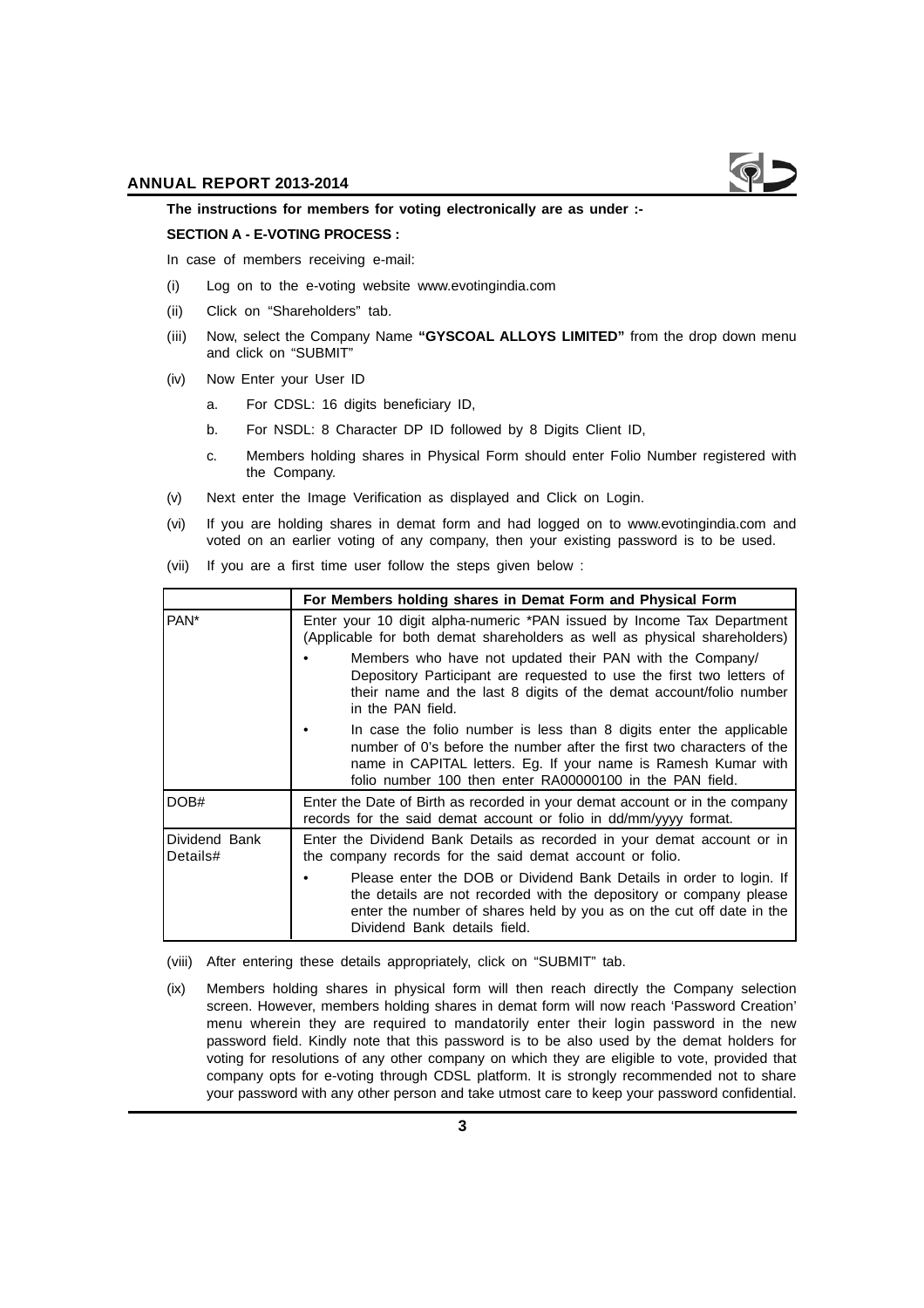

- For Members holding shares in physical form, the details can be used only for e-voting on the resolutions contained in this Notice.
- (xi) Click on the Company Name "GYSCOAL ALLOYS LIMITED" to vote.
- (xii) On the voting page, you will see "RESOLUTION DESCRIPTION" and against the same the option "YES/NO" for voting. Select the option YES or NO as desired. The option YES implies that you assent to the Resolution and option NO implies that you dissent to the Resolution.
- (xiii) Click on the "RESOLUTIONS FILE LINK" if you wish to view the entire Resolution details.
- (xiv) After selecting the resolution you have decided to vote on, click on "SUBMIT". A confirmation box will be displayed. If you wish to confirm your vote, click on "OK", else to change your vote, click on "CANCEL" and accordingly modify your vote.
- (xv) Once you "CONFIRM" your vote on the resolution, you will not be allowed to modify your vote.

#### **SECTION B - COMMENCEMENT OF E-VOTING PERIOD AND OTHER E-VOTING INSTRUCTIONS :**

The e-Voting period commences on 24th September, 2014 (10.00 a.m.) and ends 26th September, 2014 (6.00 p.m.). During this period shareholders of the Company, holding shares either in physical form or in dematerialized form, as on cutoff date (record date) of 29th August, 2014 may cast their vote electronically. The e-Voting module shall be disabled for voting thereafter. Once the vote on a resolution is cast by the shareholder, the shareholder shall not be allowed to change it subsequently.

- i. The voting rights of shareholders shall be in proportion to their shares of the Paid Up Equity Share Capital of the Company.
- ii. CS Ashish Shah, Practising Company Secretary (Membership No.: ACS ; CP No: 10642, Address- 303, Shreeji Sadan Apartment, Bhadvatnagar, Maninagar, Ahmedabad-380008 Gujarat) has been appointed as the Scrutinizer to scrutinize the e-Voting process.
- iii. The Scrutinizer shall, within a period not exceeding three (3) working days from the conclusion of the e-voting period, unblock the votes in the presence of at least two (2) witnesses not in the employment of the Company and make a Scrutinizer's Report of the votes cast in favour or against, if any and submit forth with to the Chairman of the Company.
- iv. The Results shall be declared on the date of AGM of the Company. The Results declared along with the Scrutinizer's Report shall be placed on the Company's website www.gyscoal.com and on the website of CDSL https://www.evotingindia.co.in within two days of the passing of the resolutions at the AGM of the Company and communicated to the BSE Limited and National Stock Exchange of India Limited, where the shares of the Company are listed.
- v. The resolutions shall be deemed to be passed on the date of the Annual General Meeting, subject to receipt of sufficient votes.
- vi. For Members holding shares in physical form, the password and default number can be used only for e-Voting on the resolutions given in the notice.
- vii. Institutional Shareholders (i.e. other than individuals, HUF, NRI etc.) are required to log on to https://www.evotingindia.co.in and register themselves as Corporate, link their account which they wish to vote on and then cast their vote. They should submit a scanned copy of the Registration Form bearing the stamp and sign of the entity to helpdesk.evoting@cdslindia.com. They should also upload a scanned copy of the Board Resolution / Power of Attorney (POA) which they have issued in favour of the Custodian, if any, in PDF format in the system for the scrutinizer to verify the vote.
- viii. You can also update your mobile number and E-mail ID in the user profile details of the folio which may be used for sending communication(s) regarding CDSL e-Voting system in future.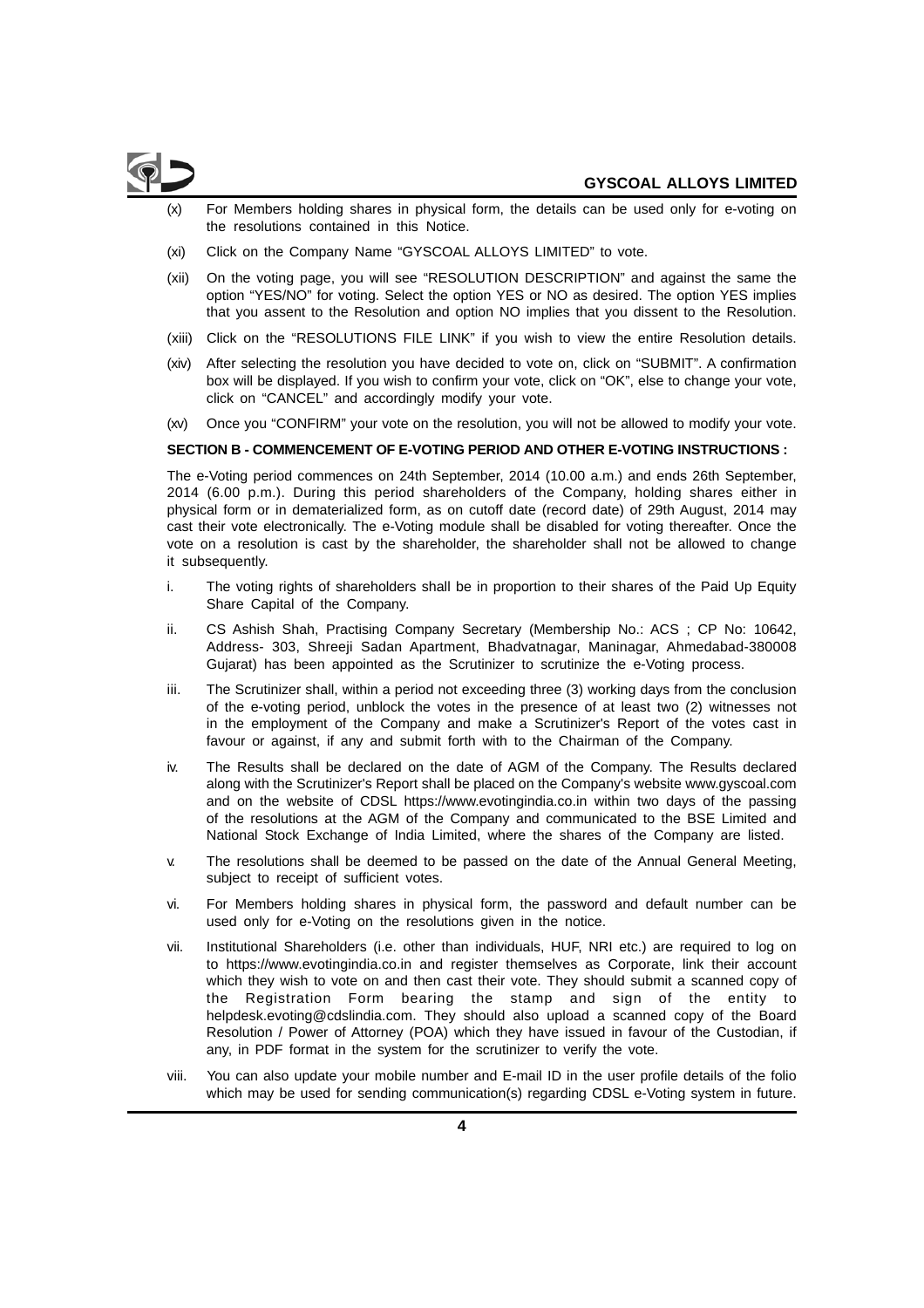

The same may be used in case the Member forgets the password and the same needs to be reset.

ix. In case you have any queries or issues regarding e-Voting, you may refer the Frequently Asked Questions ("FAQs") and e-Voting manual available at www.evotingindia.com under help section or write an email to helpdesk.evoting@cdslindia.com.

#### **CONTACT DETAILS :**

#### **Company : Gyscoal Alloys Limited**

Regd. Office: Plot No.2/3 GIDC Ubkhal, Kukarwada, Tal. Vijapur, Dist.: Mehsana 382830, Gujarat, India. CIN : L27209GJ1999PLC036656 E-mail ID : cs@gyscoal.com, info@gyscoal.com

#### **Registrar and Transfer Agent :**

**Link Intime India Private Limited** C-13, Pannalal Silk Mills Compound, L.B.S. Marg, Bhandup (W), Mumbai - 400078. Phone : +91-22-25946970 Fax : +91-22-2594 6969

#### **e-Voting Agency :**

**Central Depository Services (India) Limited** E-mail ID : helpdesk.evoting@cdslindia.com

#### **Scrutinizer :**

**CS Ashish Shah** Practising Company Secretary E-mail ID : agshah12@gmail.com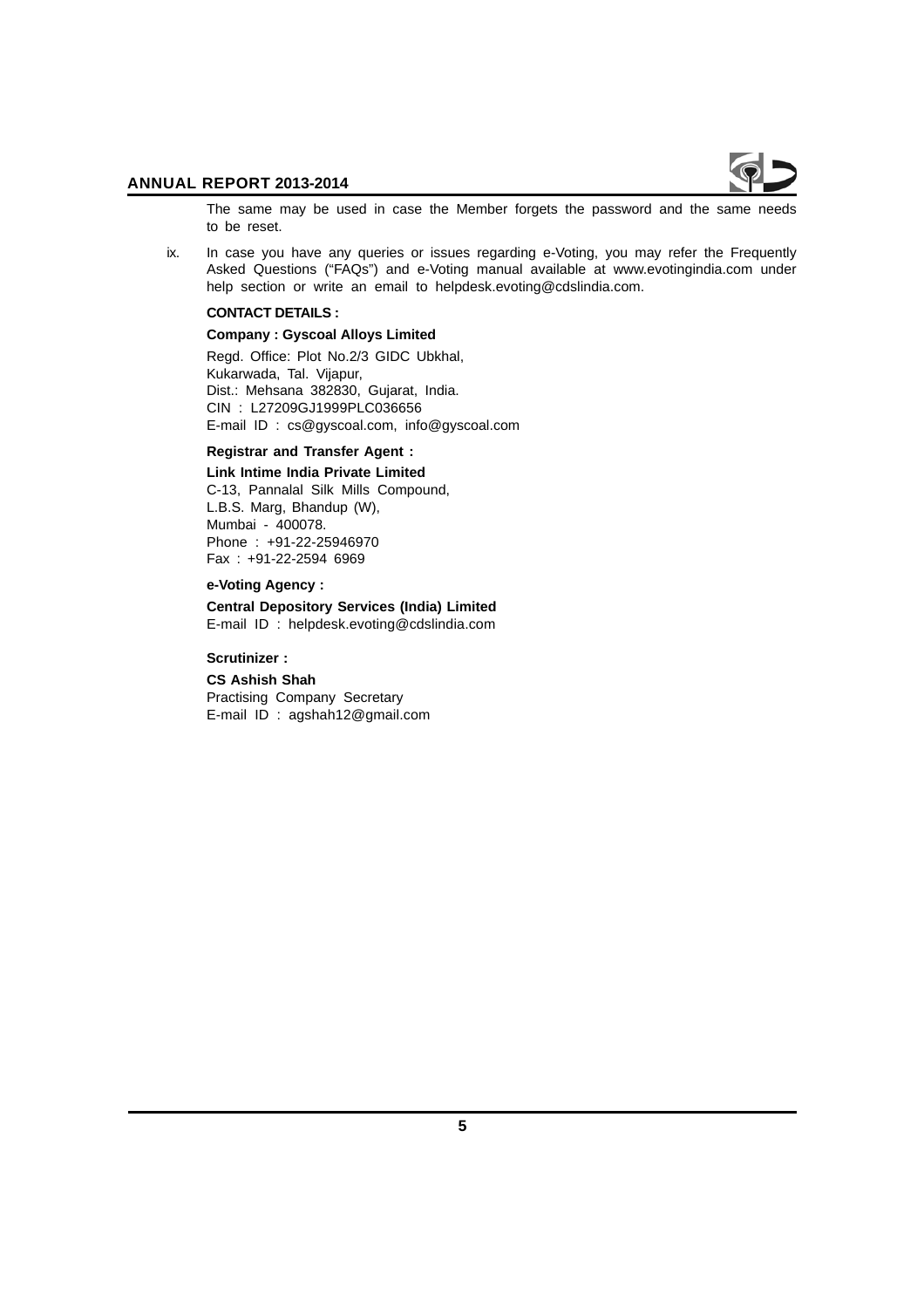

# **ANNEXURE TO THE NOTICE**

### **Brief Particulars of Directors being appointed/re-appointed are as under :-**

| Name in Full                                                                 | Mr. Zankarsinh Solanki                                                                                                                                                                                                                                                                                                                                                                                    | Mr. Sunil Talati                                                                                                                                                                              | Mr. Surendra Patel                                                                                                                                                                                                                                                                                                    |
|------------------------------------------------------------------------------|-----------------------------------------------------------------------------------------------------------------------------------------------------------------------------------------------------------------------------------------------------------------------------------------------------------------------------------------------------------------------------------------------------------|-----------------------------------------------------------------------------------------------------------------------------------------------------------------------------------------------|-----------------------------------------------------------------------------------------------------------------------------------------------------------------------------------------------------------------------------------------------------------------------------------------------------------------------|
| <b>DIN</b>                                                                   | 00014226                                                                                                                                                                                                                                                                                                                                                                                                  | 00621947                                                                                                                                                                                      | 05171249                                                                                                                                                                                                                                                                                                              |
| Date of Birth                                                                | 31st August, 1977                                                                                                                                                                                                                                                                                                                                                                                         | 23rd July, 1951                                                                                                                                                                               | 9th February, 1940                                                                                                                                                                                                                                                                                                    |
| Date of<br>Appointment                                                       | 26/06/2004                                                                                                                                                                                                                                                                                                                                                                                                | 18/02/2008                                                                                                                                                                                    | 29/09/2012                                                                                                                                                                                                                                                                                                            |
| Educational<br>Qualification<br>Directorship held<br>in other<br>Companies : | <b>B.E</b> (Electrical)<br>1. Gyscoal Enterprise<br>Pvt. Ltd.<br>2. Four Seasons<br>Residency Ltd.<br>3. General Capital &<br>Holding Company<br>Pvt. Ltd<br>4. Torque Consultancy<br><b>LLP</b>                                                                                                                                                                                                          | <b>FCA</b><br>1. Seven Leisure<br>Pvt. Ltd.<br>2. IRB Infrastructure<br>Developers Ltd.<br>3. Abellon Agriscience<br>Ltd.<br>4. Four Seasons<br>Residency Ltd.                                | Civil Engineer (D.C.E)<br>Four Seasons<br>Residency Ltd.                                                                                                                                                                                                                                                              |
| Memberships/<br>Chairmanships<br>of Committees<br>across Public<br>Companies | <b>NIL</b>                                                                                                                                                                                                                                                                                                                                                                                                | 1. IRB Infrastructure<br>Developers Ltd.<br>(Chairman of Audit<br>Committee)<br>2. Four Seasons<br>Residency Ltd.<br>(Chairman of Audit<br>Committee /Member<br>of Remuneration<br>Committee) | Four Seasons Residency<br>Ltd. (Member of Audit &<br>Remuneration Committee,<br>Chairman of Shareholder<br>Investor & Grievance<br>Committee)                                                                                                                                                                         |
| Work Profile<br>and functional<br>responsibility<br>in the Company           | He has a good control<br>over the steel business.<br>He provides guidance<br>for the manufacturing<br>of the products. And<br>having wide ranging<br>contacts in the steel<br>and alloys field, he brings<br>in varied business deals<br>for the company. Moreover<br>he is also looking after<br>the administrative work of<br>Torque Automotive Private<br>Limited (Group Company)<br>for last 3 years. | He provides guidance<br>to the Company in the<br>matters of audit, finance<br>and taxation.                                                                                                   | He is Independent Director<br>of the Company. He is a<br>partner of Vishalla restaurant<br>and has a rich experience<br>of running it successfully<br>since 1978, he is one of the<br>director of Four seasons<br>Residency Limited (group<br>company) & his association<br>is of vital importance to the<br>Company. |
| Number of<br>Shares held<br>in the Company :                                 | 154857                                                                                                                                                                                                                                                                                                                                                                                                    | <b>NIL</b>                                                                                                                                                                                    | <b>NIL</b>                                                                                                                                                                                                                                                                                                            |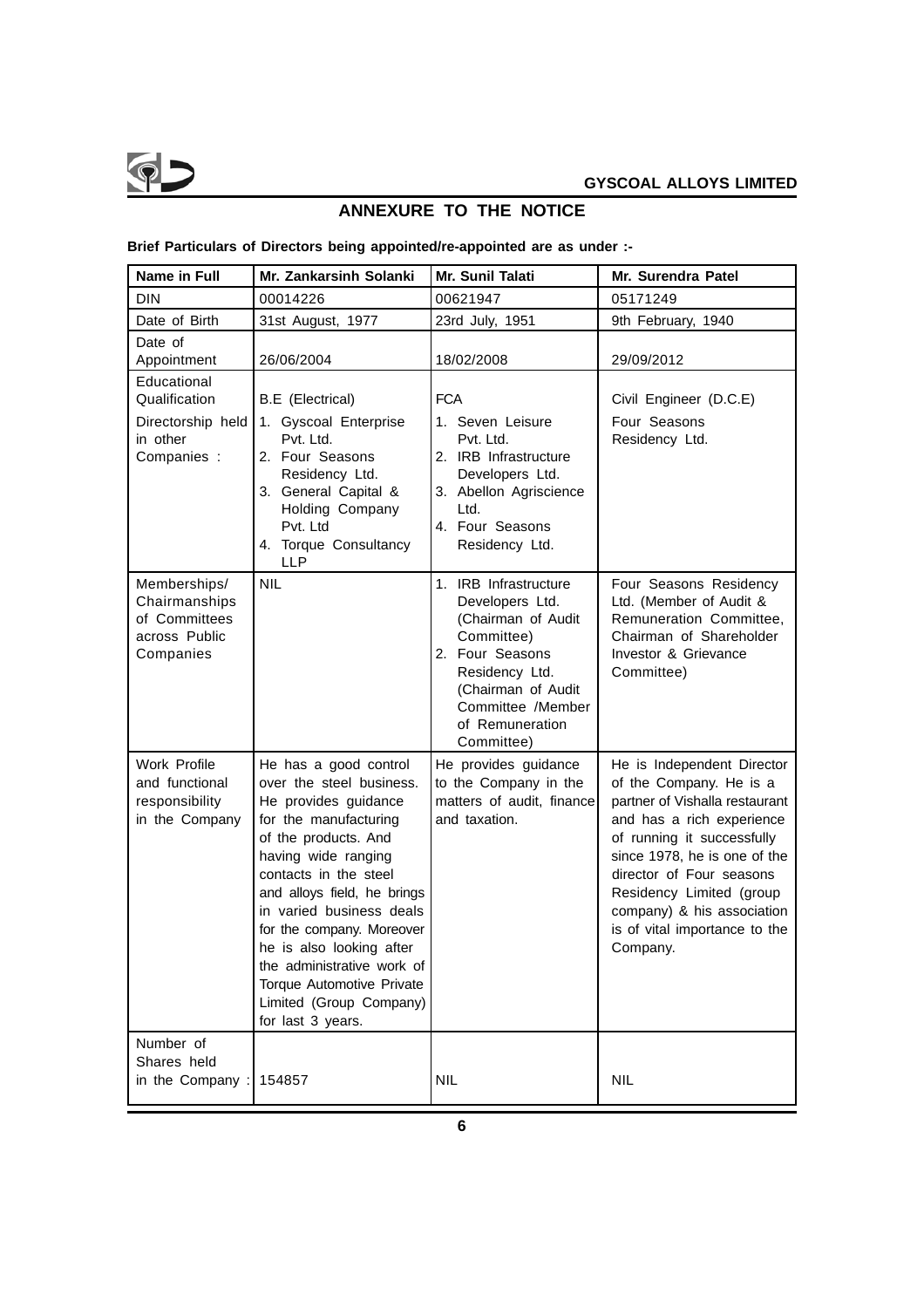

#### **EXPLANATORY STATEMENT IN RESPECT OF SPECIAL BUSINESS PURSUANT TO SECTION 102 OF THE COMPANIES ACT, 2013**

#### **ITEM - 4 & 5 :**

The Company had, pursuant to the provisions of Clause 49 of the Listing Agreement entered with the Stock Exchanges, appointed Mr. Sunil Talati and Mr. Surendra Patel, as Independent Directors at various times, in compliance with the requirements of the said clause.

Pursuant to the provisions of Section 149 of the Act, which came in to effect from 1 April, 2014, every listed public company is required to have at least one-third of the total number of directors as Independent Directors, who are not liable to retire by rotation. Pursuant to clause 49 of the Listing Agreement with Stock Exchanges (to come into force w.e.f. 1 October, 2014), an Independent Director cannot hold office for more than two consecutive terms of five years each and any tenure of an Independent Director on the commencement of the Companies Act, 2013 shall not be counted as a term. Hence, the said Independent Directors are proposed to be appointed for a period as mentioned in the respective resolutions from the conclusion of this Annual General Meeting.

The above Independent Directors have given a declaration to the Board that they meet the criteria of independence as provided under Section 149 (6) of the Act. In the opinion of the Board, the above

Independent Directors fulfill the conditions specified in the Act and the Rules made thereunder for appointment as Independent Directors and they are independent of the management.

In compliance with the provisions of Section 149 read with Schedule IV of the Act, the appointment of the above Directors as Independent Directors is now being placed before the Members in General Meeting for their approval. The terms and conditions of appointment of Independent Directors shall be open for inspection by the Members at the Registered Office of the Company on all working days, except Saturdays, during business hours upto the date of the Meeting.

The brief profile of the Independent Directors to be appointed is given in the annexure to the notice

Other than the above Independent Directors, no other Director, Key Managerial Personnel or their respective relatives are concerned or interested in the Resolutions mentioned at Items Nos.4 & 5 of the Notice.

#### **ITEM - 6 :**

The Registered Office of the Company is situated at Plot No.2/3, GIDC, Ubkhal, Kukarwada, Tal. Vijapur, Dist. Mehsana, Gujarat 382830. However, the Corporate Office of the Company is situated at 2nd Floor, Mrudul Tower, B/h Times of India, Ashram Road, Ahmedabad 380009 as most of the Corporate Law matters are handled from Corporate office, Board hence recommends to keep the registers maintained under Section 88(1) [i.e. Register of Members etc.] and copies of the annual returns filed under Section 92 of the Act and other documents at the Corporate Office at Ahmedabad.

In terms of the provisions of Sec. 94(1) of the Companies Act 2013, Registers and copies of the returns as aforesaid may also be kept at any other place in India other than at the Registered Office of the company, in which more than one-tenth of the total number of members entered in the Register of Members reside, by passing a Special Resolution at the general meeting of the Company.

Out of the total 5422 number of members as on 08.08.2014, 689 Members [being 12.71%] reside in Ahmedabad. The Board commends the resolution as set out at Item No.6 for approval of Members as Special Resolution.

None of the Directors and Key Managerial Personnel of the Company and their relatives is concerned or interested, financially or otherwise in the Resolution.

**Registered Office : Plot No.2/3 GIDC Ubkhal, Kukarwada, Tal. Vijapur, Dist.: Mehsana - 382830. By Order of the Board of Directors CIN : L27209GJ1999PLC036656 Date : 14/08/2014 Dileep Panchal Place : Ahmedabad (Company Secretary & Compliance Officer)**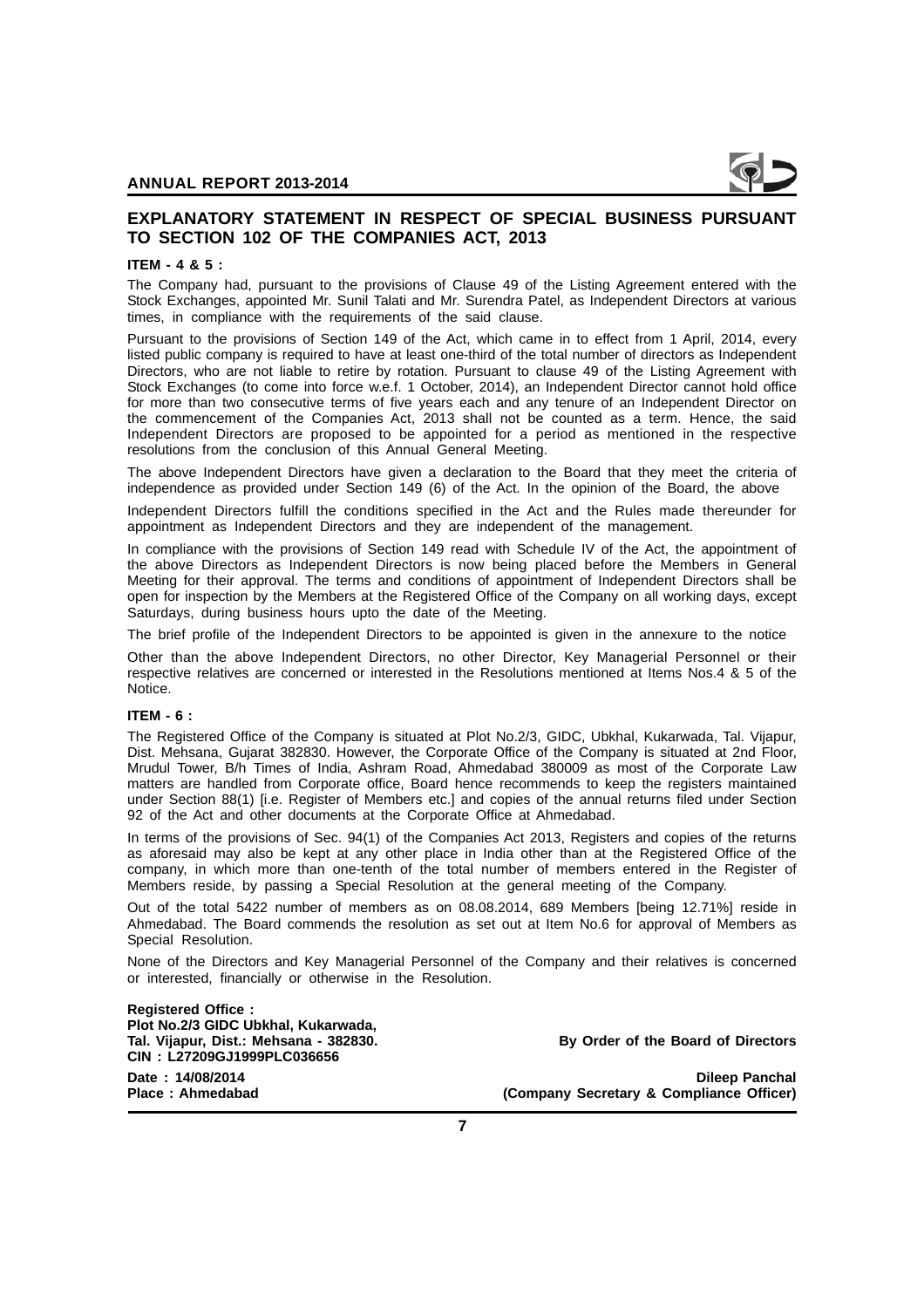

# **DIRECTOR'S REPORT**

# To

The Members Gyscoal Alloys Limited

#### Dear Shareholders,

Your Directors have pleasure in presenting the Fifteenth Annual Report and the Audited Statement of Accounts for the financial year ended 31st March, 2014.

#### **1. FINANCIAL HIGHLIGHTS :**

The financial highlights of the company for the year under review are summarized as under

|                                            |                     |                     | Rs. In lacs          |
|--------------------------------------------|---------------------|---------------------|----------------------|
| <b>PARTICULARS</b>                         | <b>CONSOLIDATED</b> | <b>STANDALONE</b>   |                      |
|                                            | <b>CURRENT YEAR</b> | <b>CURRENT YEAR</b> | <b>PREVIOUS YEAR</b> |
| Income from Operations                     | 27707.15            | 27707.15            | 28729.96             |
| Other Income                               | 445.73              | 445.73              | 163.72               |
| Total Income                               | 28152.87            | 28152.87            | 28893.68             |
| Operating & Administrative Expenses        | 26993.65            | 26993.65            | 27598.54             |
| Operating Profit before Interest and Tax   | 1159.22             | 1159.22             | 1295.15              |
| <b>Financial Charges</b>                   | 1072.19             | 1072.19             | 1039.60              |
| Profit Before Tax                          | 87.03               | 87.03               | 255.55               |
| Exceptional Item                           | 0.00                | 0.00                | 0.00                 |
| Profit after exceptional item              | 87.03               | 87.03               | 255.55               |
| Provision for tax (including deferred tax) | 31.96               | 31.96               | 97.86                |
| Profit / (Loss) After tax                  | 55.07               | 55.07               | 157.69               |

### **2. DIVIDEND :**

With a view to conserve the liquid resources and to strengthen the financial position of the Company, Your Directors have not recommended any dividend for the financial year ended 31st March, 2014

#### **3. UTILIZATION OF PROCEEDS OF IPO :**

The statement of projected utilization of the IPO proceeds as per Prospectus dated 18th October, 2010 against actual utilization as on 31st March, 2014 is as follows:

| <b>Particulars</b>                         |           | (Amount in lacs) |
|--------------------------------------------|-----------|------------------|
| Utilisation of funds upto 31st March, 2014 |           |                  |
| <b>Amount Received from IPO</b>            |           | 5467.00          |
| <b>Promotor Contribution</b>               |           | 1000.00          |
| Income from Investment of IPO Proceeds     |           | 191.21           |
|                                            |           | 6658.21          |
|                                            | Projected | Actual           |
| Land Cost                                  | 765.38    | 603.80           |
| Civil Cost                                 | 600.00    | 0.53             |
| Plant & Machinery *                        | 4405.11   | 4365.81          |
| Long Term Working Capital                  | 500.00    | 1138.34          |
| General Corporate Purpose                  | 25.00     | 10.00            |
| <b>IPO Expenses</b>                        | 482.36    | 510.69           |
|                                            | 6777.85   | 6629.17          |
| Fixed Deposits with Bank #                 |           | 29.04            |
| Total                                      |           | 6658.21          |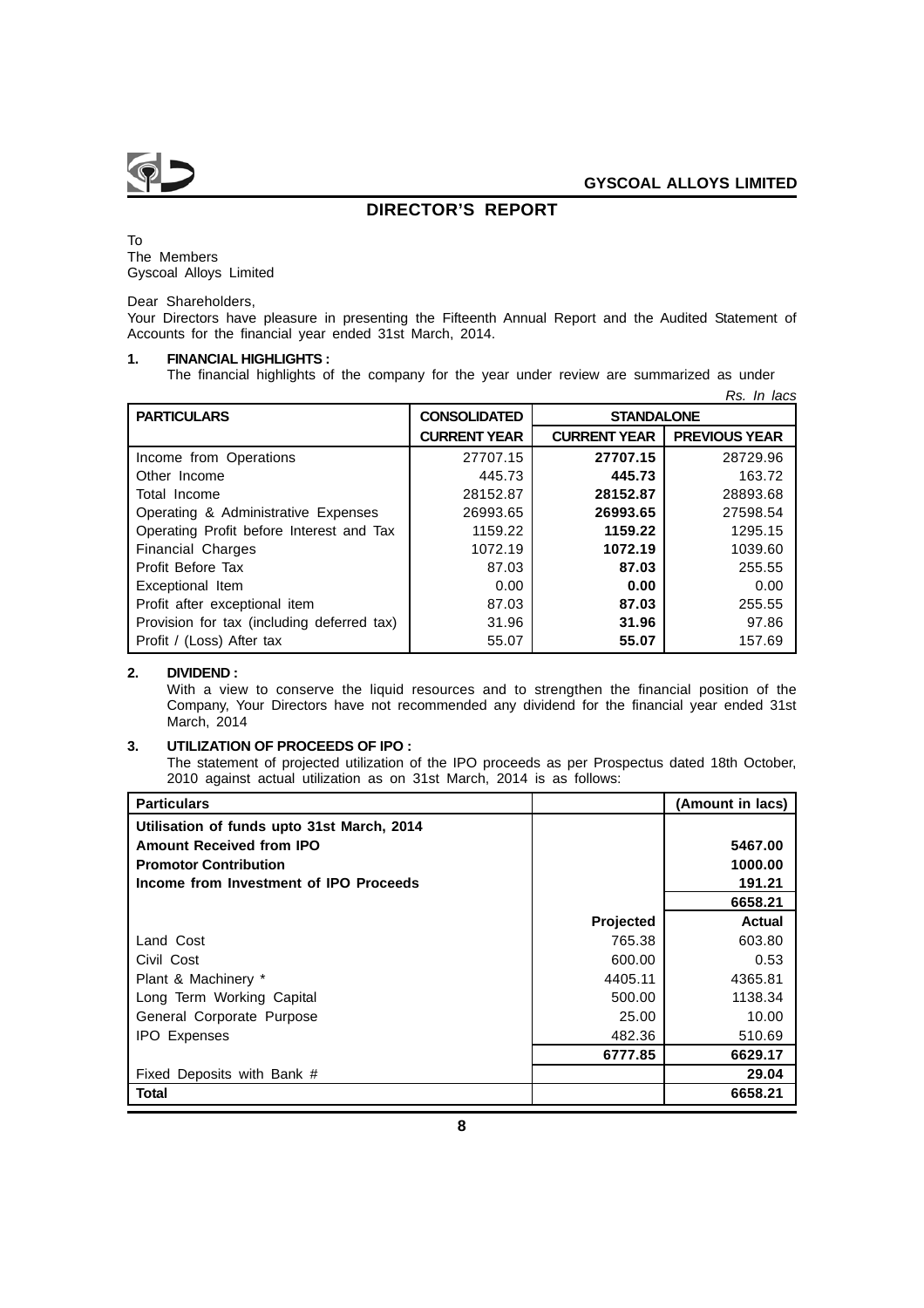

#### **4. PUBLIC DEPOSITS :**

The Company has not accepted any fixed deposit from public within the meaning of Section 58A of the Companies Act, 1956.

#### **5. CORPORATE GOVERNANCE AND MANAGEMENT DISCUSSION AND ANALYSIS REPORT :**

Your Company has been practicing good Corporate Governance over the time. In addition to basic governance issue the board lays strong emphasis on transparency, accountability and integrity for building investor confidence, improve investor's protection and maximize long-term shareholder value. A separate report on Corporate Governance compliance and a Management Discussion and Analysis Report as stipulated by the Clause 49 of the Listing Agreement forms part of the Annual Report along with the required Certificate from the Practicing Company Secretary regarding compliance of the conditions of Corporate Governance as stipulated by Clause 49 of the Listing Agreement. In compliance with Corporate Governance requirements as per Clause 49 of the Listing Agreement, your Company has formulated and implemented a Code of Business Conduct and Ethics for all Board members and senior management personnel of the Company, who have affirmed the compliance thereto.

#### **6. DIRECTORS :**

#### **• Resignation of Director**

Mr. Prem Malik has resigned from the directorship of the company w.e.f 18th April, 2014 due to his directorship exceeding the requisite limits under new companies act, 2013. The board records its appreciation for the contribution rendered by Mr. Prem Malik during his tenure.

#### **• Retirement by rotation**

As per provisions section 152 of Companies Act, 2013, Mr. Zankarsinh Solanki is liable to retire by rotation and being eligible offer himself for re-appointment

#### **• Independent Director**

The Company has, pursuant to the provisions of Clause 49 of the Listing Agreements entered into with Stock Exchanges, appointed Mr. Sunil Talati, Mr. Kuren Amin & Mr. Surendra Patel as Independent Directors of the Company. The Company has received declarations from the said Independent Directors of the Company confirming that they meet the criteria of independence as prescribed under sub-section (6) of Section 149 of the Companies Act, 2013. These Directors are proposed to be appointed as Independent Directors to hold office as per their tenure of appointment mentioned in the Notice of the ensuing AGM of the Company

The Board recommends appointment/re-appointment of aforesaid Directors.

A brief resume of directors being appointed/re-appointment with the nature of their expertise, their shareholding in the Company as stipulated under Clause 49 of the Listing Agreement is appended as an annexure to the notice of the ensuing Annual General Meeting.

#### **7. DIRECTORS RESPONSIBILITY STATEMENT :**

The Directors confirm:

- a) that in the preparation of the annual accounts, the applicable accounting standards have been followed and that no material departures have been made from the same;
- b) that they have selected such accounting policies and applied them consistently and made judgments and estimates that are reasonable and prudent so as to give a true and fair view of the state of affairs of the company at the end of the financial year and of the profits of the company for that period;
- c) that they have taken proper and sufficient care for the maintenance of adequate accounting records in accordance with the provisions of the Companies Act, 1956 for safeguarding the assets of the company and for prevailing the detecting fraud and other irregularities;
- d) that they have prepared the annual accounts on a going concern basis.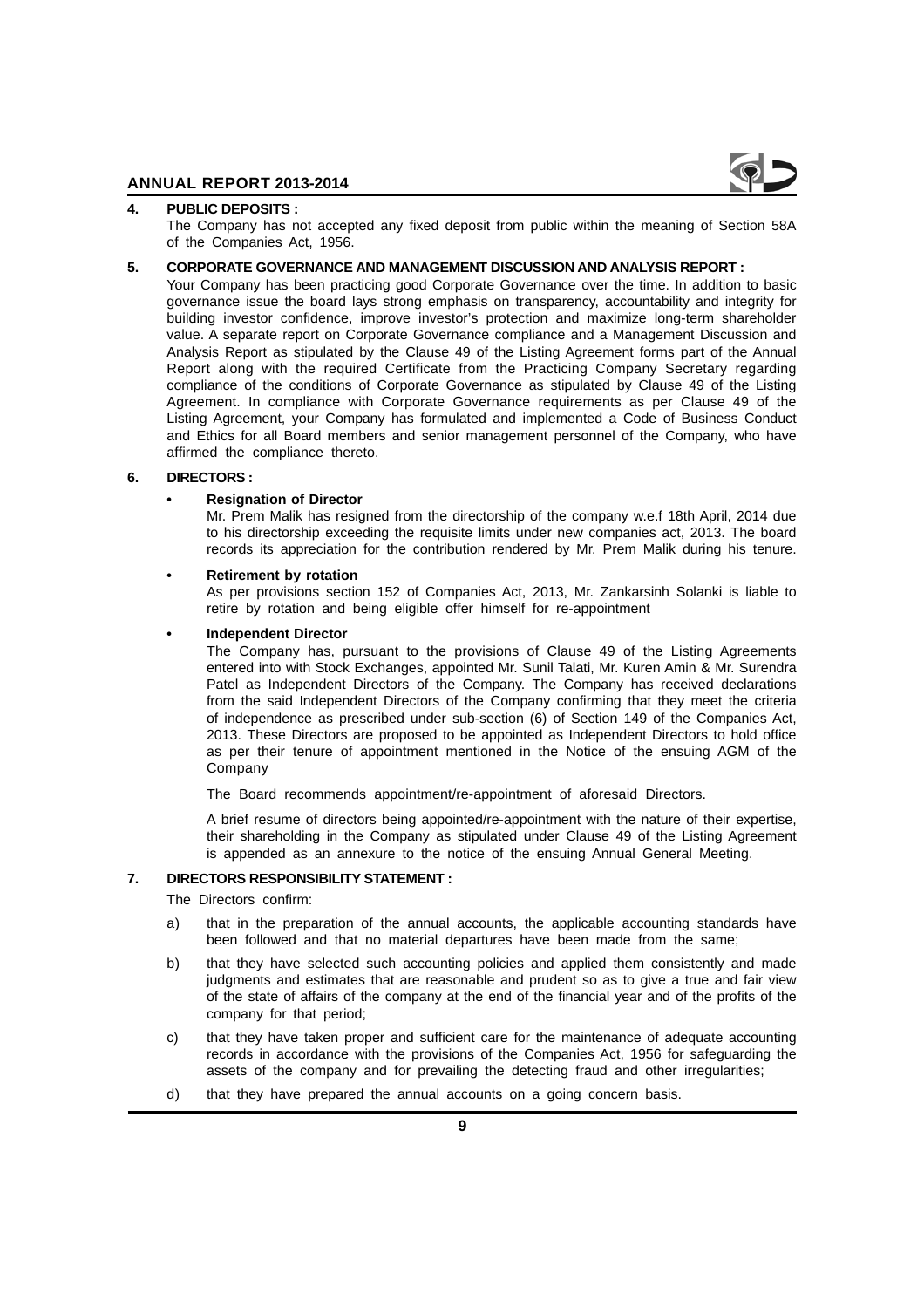

#### **8. ADDITIONAL INFORMATION TO SHAREHOLDERS :**

Your company provides all the latest information on the matters of interest to the investors in the investors section on the website. **www.gyscoal.com.**

#### **9. INSURANCE :**

All the fixed assets of the company are adequately insured.

#### **10. AUDITORS & AUDITORS REPORT :**

Your Company's Auditors M/s. B.K. Patel, Chartered Accountants, Ahmedabad, hold office until the conclusion of ensuing Annual General Meeting. They have shown their willingness to accept the office as Statutory Auditors for the year 2014-2015, if appointed and further confirmed their eligibility under provisions of Companies Act, 2013.

You are requested to appoint them and fix their remuneration.

The notes to the accounts referred to in the Auditors Report are self - explanatory and therefore do not call for any further comments. The Management is in the process of taking necessary steps for payment of pending statutory dues as mentioned in the Auditor's Report point. (ix) And taking measures to pay them before due dates.

#### **11. UNPAID AND UNCLAIMED SHARE APPLICATION AMOUNT :**

Amount of Rs.25560/- is lying as the Amount of Application money received and due for refund in respect of the IPO of the company in F.Y. 2010-2011. The last date on which the amount will be transferred to IEPF account will be 23rd October, 2017.

Pursuant to Sections 205A and 205C and other applicable provisions, if any, of the Companies Act, 1956, all unclaimed/unpaid dividend, application money, debenture interest and interest on deposits as well as principal amount of debentures and deposits pertaining to the Company, remaining unpaid or unclaimed for period of seven years from the date they became due for payment, will be transferred to the Investor Education and Protection Fund (IEPF) established by the Central Government. No claim shall lie against the IEPF or the Company for the amounts so transferred nor shall any payment be made in respect of such claims. The Company has filed necessary details with the office of Registrar of Companies, Ahmedabad, Gujarat Pursuant to rule 3 of the Investor Education and Protection Fund (Uploading of information regarding unpaid and unclaimed amounts lying with companies) Rules, 2012.

#### **12. APPOINTMENT OF COST AUDITOR:**

Shri V. H. SHAH, Cost Accountant, having been appointed by the Central Government has conducted the audit of the cost accounting records maintained by the Company for "Steel Plant" for the for the financial year 2012-13 and submitted their report to the Central Government on  $27<sup>th</sup>$  September, 2013. The Central Government has also approved the appointment of Shri V. H. SHAH., Practicing Cost Accountant, Ahmedabad as Cost Auditor for conducting audit of cost accounting records maintained by the Company for "Steel Plant" for the financial year 2013-14

#### **13. PARTICULARS OF EMPLOYESS :**

The information regarding Particulars of Employees as required under Provision Of section 217(2A) of Companies Act 1956 read with Companies (Particulars Of Employee Rules)1975 as amended are not attached with this report since there are none of the employee who are in receipt of remuneration exceeding the limits specified in the section.

#### **14. SUBSIDIARY COMPANIES & CONSOLIDATED FINANCIAL STATEMENT :**

In accordance with the General Circular No.2/2011 dated 8th February, 2011 issued by the Ministry of Corporate Affairs, Government of India, the Balance Sheet, Profit and Loss Accounts and other documents of the subsidiary companies are not being attached with the Balance Sheet of the Company. However, the financial information of the subsidiary companies is attached along with the consolidated financial statement in compliance with the said circular. The Company will provide the annual accounts of its subsidiary companies and the related detailed information on the specific request made by any Shareholders and the said annual accounts are open for the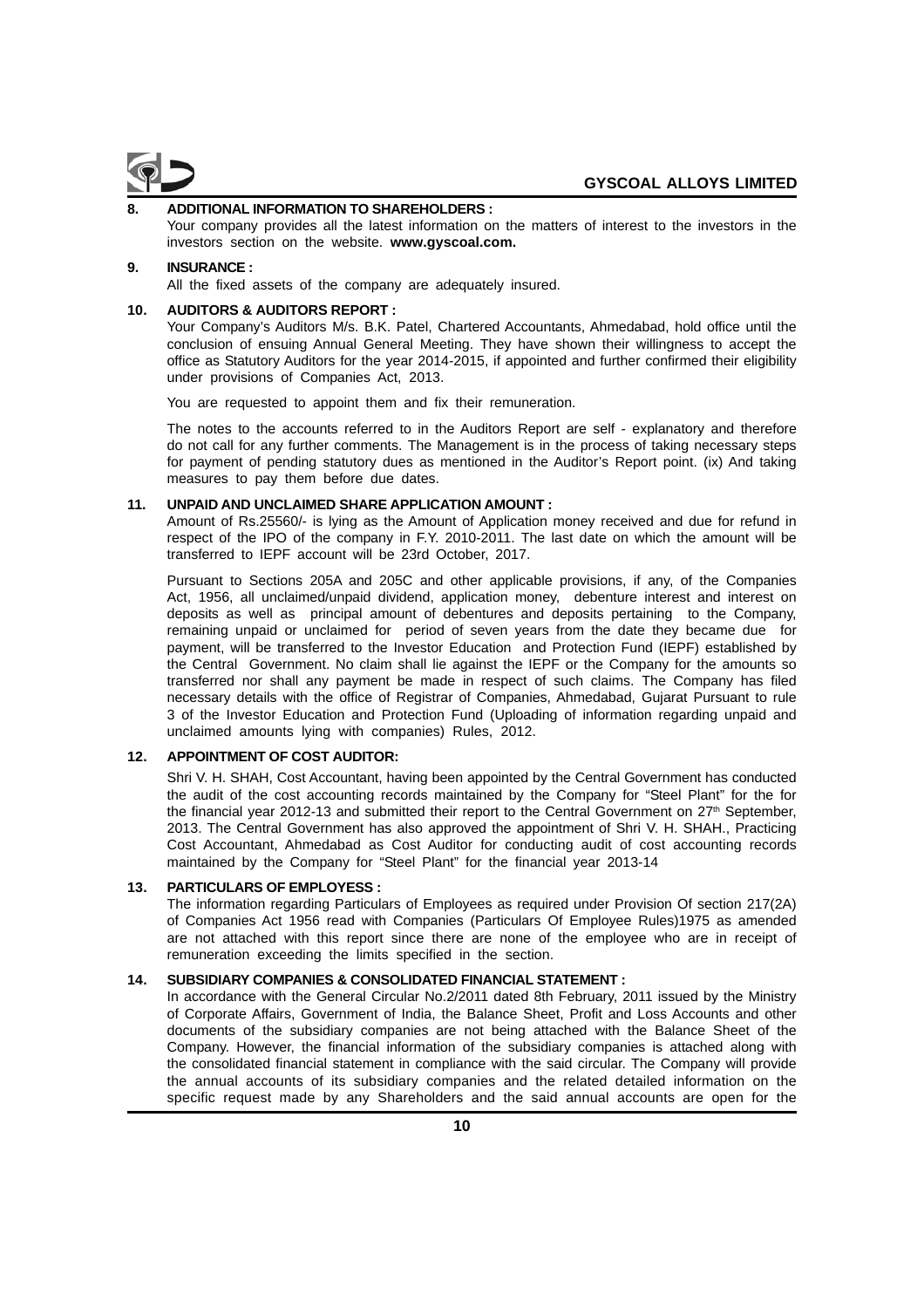

inspection at the registered office of the Company during office hours on all working days, except Sundays and holidays, between 2.00 p.m. and 4.00 p.m.

As required under Clause 32 of Listing Agreement with the stock exchange(s) and in accordance with the requirements of Accounting Standard AS-21 issued by the Institute of Chartered Accountants of India, the Company has prepared Consolidated Financial Statements of the Company and while preparing the consolidated financial statements, Company has consolidated the accounts of one subsidiary namely Thai Indo Steel Co. Ltd.(51% holding) as per the requirements of Accounting Standard 27 (AS-27) and Accounting Standard 23 (AS-23) respectively.

#### **15. PARTICULARS REGARDING CONSERVATION OF ENERGY, TECHNOLOGY ABSORPTION AND FOREIGN EXCHANGE EARNINGS AND OUTGO :**

The particulars relating to energy conservation, technology absorption, foreign exchange earnings and outgo, as required to be disclosed under Section 217(1)(e) of the Companies Act, 1956 read with the Companies (Disclosure of Particulars in the Report of Board of Directors) Rules, 1988 are appended herewith as Annexure I and forms part of this Annual Report.

#### **16. INDUSTRIAL RELATIONS :**

Industrial relations in your company during the year was peaceful, cordial and healthy. Your company had been able to maintain peaceful industrial atmosphere and mutual trust between the management and the employees.

#### **17. ACKNOWLEDGEMNT :**

Your Directors wish to place on record their appreciation for the valuable co-operation and support received from the all the shareholders, customers and suppliers, various financial Institutions, Banks, Central and State Government bodies, Auditors and Legal Advisors which have made possible the excellent results achieved by your company and to all the persons who reposed faith and trust in us. We would also like to express thanks to our shareholders and stakeholders for their confidence and understanding.

Last but not the least, we wish to place on record our appreciation of the sincere services rendered by the employees and our colleagues at all levels, who have put in their best efforts. We look forward to their continued support in future.

**Place : Ahmedabad**

**Date : 21/05/2014 For and on behalf of Board Of Directors**

 **Viral Shah (Chairman & Managing Director)**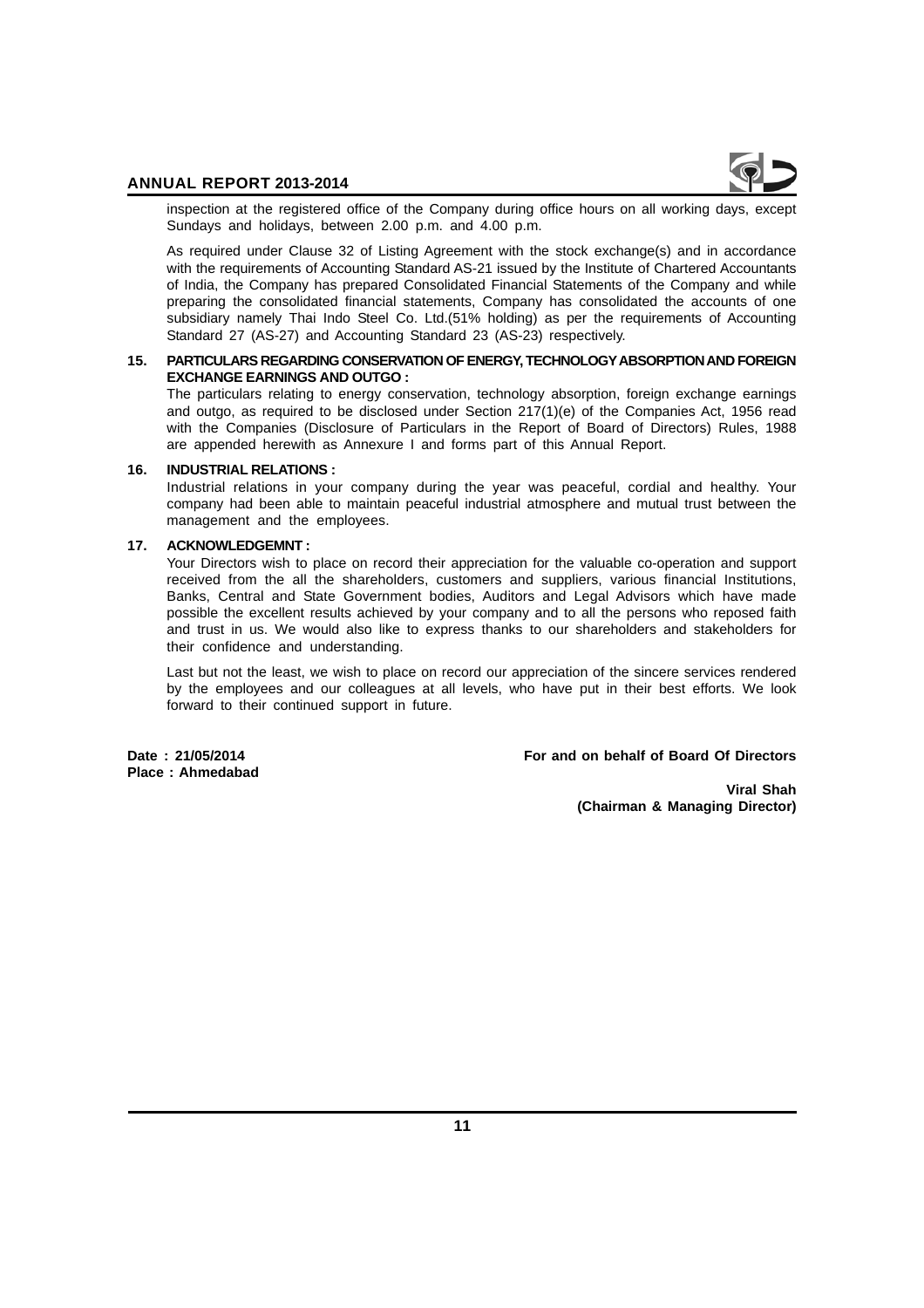

# **ANNEXURE I TO THE DIRECTOR'S REPORT**

**Information under Section 217(1)(e) of the Companies Act, 1956 read with Companies (Disclosures of the Particulars in the Report of Board of Directors) Rules 1988**

# **1. CONSERVATION OF ENERGY :**

**A. POWER AND FUEL CONSUMPTION :**

| 1. | <b>Electricity</b>                    | <b>Current Year</b> | <b>Previous Year</b> |
|----|---------------------------------------|---------------------|----------------------|
|    | Purchased<br>(a)                      |                     |                      |
|    | Unit                                  | 7229556             | 9644296              |
|    | Total Amount (Rs.)                    | 52802664            | 65874408             |
|    | Rate/Unit                             | 7.30                | 6.83                 |
|    | Own Generation<br>(b)                 | <b>NA</b>           | NA.                  |
| 2. | Coal (specify quality and where used) |                     |                      |
|    | Quantity (Metric Tonnes)              | 1393.625            | 1093.650             |
|    | Total Cost(Rs.)                       | 7980924             | 6926456              |
|    | Average Rate/MT                       | 5726.73             | 6333.34              |
| 3. | <b>Furnace oil</b>                    |                     |                      |
|    | Quantity (k. Itrs.)                   | 191.620             | 413.640              |
|    | Total Amount                          | 8248368             | 17969886             |
|    | Average Rate                          | 43045.44            | 43443.30             |
| 4. | Others/internal generation            |                     |                      |
|    | Quantity                              | <b>NA</b>           | <b>NA</b>            |
|    | <b>Total Cost</b>                     |                     |                      |
|    | Average Rate                          |                     |                      |

#### **B. CONSUMPTION PER UNIT OF PRODUCTION :**

| <b>Particulars</b>      | <b>Current Year</b> | Previous Year |
|-------------------------|---------------------|---------------|
| Products (with details) | <b>S.S Products</b> | S.S. Products |
| Electricity(Unit/MT)    | 499.80              | 520.37        |
| Coal                    | 0.10                | 0.06          |
| Furnance Oil            | 0.02                | 0.02          |
| Others (Others)         | <b>NA</b>           | ΝA            |

#### **2. FORM FOR DISCLOSURE OF PARTICULARS WITH RESPECT TO ABSORPTION RESEARCH AND DEVELOPMENT (R&D)**

| 1. | <b>NIL</b><br>Specify the area in which R&D is carried out by the Company |            |  |
|----|---------------------------------------------------------------------------|------------|--|
| 2. | <b>NIL</b><br>Benefits Derived as a result of above R&D                   |            |  |
| 3. | Future plan of action                                                     | <b>NIL</b> |  |
| 4. | Expenditure On R&D                                                        |            |  |
|    | Capital<br>A)                                                             |            |  |
|    | Recurring<br>B)                                                           |            |  |
|    | C)<br>Total                                                               |            |  |
|    | Total R&D Expenditure as Percentage on Total Turnover<br>D)               | <b>NIL</b> |  |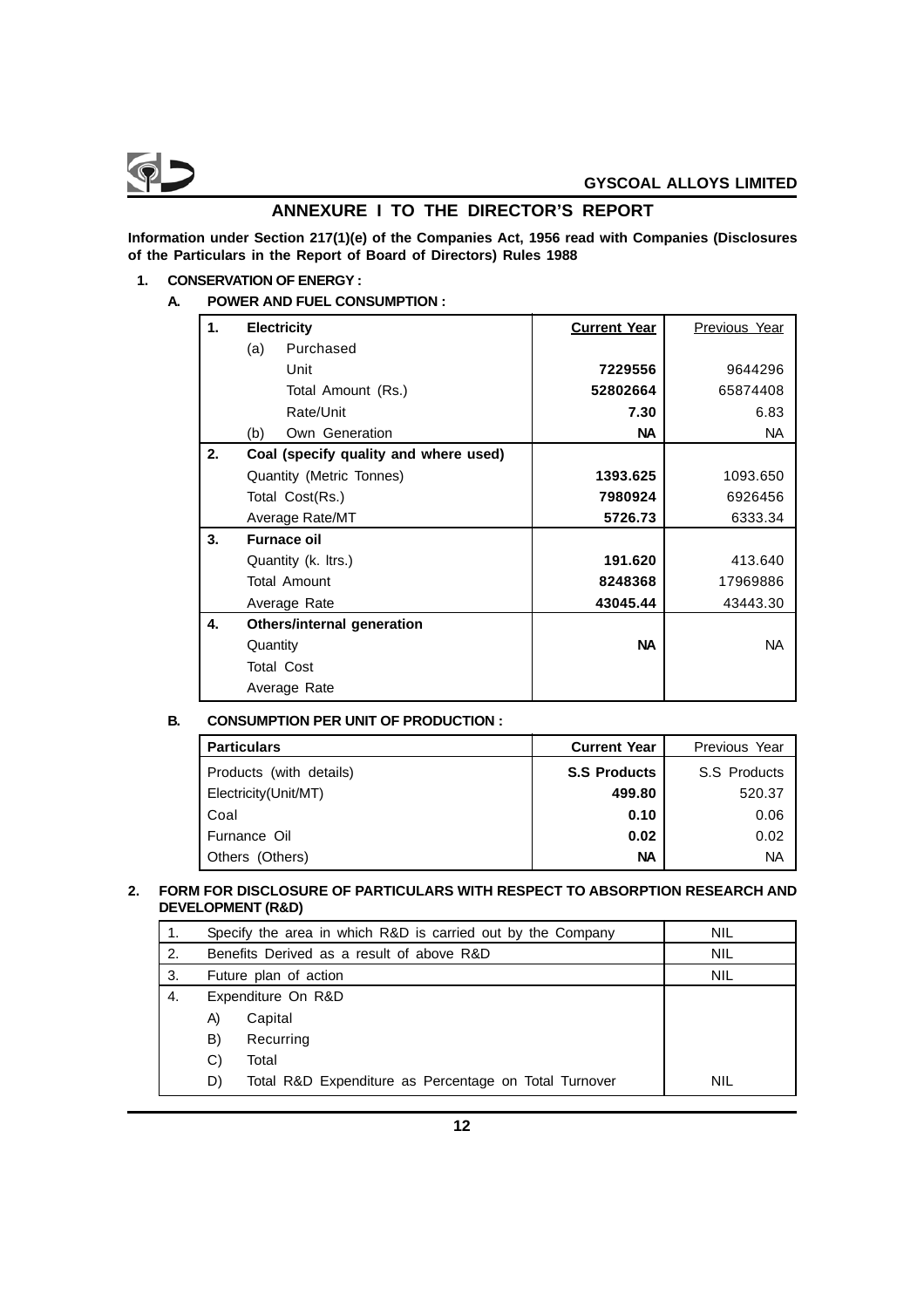

#### **• TECHNOLOGY ABSORBPTION, ADAPTATION AND INNOVATION :**

| 1. |                | Efforts made in brief towards Technology Absorption,<br>Adaption and Innovation                                                                                                                                                                                                                                                         | Continuous efforts  |
|----|----------------|-----------------------------------------------------------------------------------------------------------------------------------------------------------------------------------------------------------------------------------------------------------------------------------------------------------------------------------------|---------------------|
| 2. |                | Benefits derived as result of above efforts. eg:<br>product development etc.                                                                                                                                                                                                                                                            | Quality Improvement |
| 3. | a)<br>b)<br>C) | In case of imported technology (imported during<br>last 5 years reckoned from the beginning of the<br>financial year) Following information may be furnished:<br>Technology imported<br>Year of import<br>Technology has been fully absorbed and if not<br>absorbed areas where this has not taken place<br>reasons thereof and future. | <b>NIL</b>          |

#### **3. FOREIGN EXCHANGE EARNINGS AND OUT GO :**

| Foreign Exchange Earnings | 4512.14 Lacs |
|---------------------------|--------------|
| Foreign Exchange Outgo    | 89.42 Lacs   |

# **MANAGEMENT'S DISCUSSION AND ANALYSIS OF FINANCIAL CONDITION AND RESULTS OF OPERATIONS :**

#### **(A) SCENARIO OF INDIAN STEEL INDUSTRY :**

India has become the second best in terms of growth amongst the top ten steel producing countries in the world and a net exporter of steel during 2013–14. Steel production in India recorded a growth rate of 4.8 per cent in February 2014 over February 2013. The cumulative growth during April–February, 2013–14 stood at 4.2 per cent over the corresponding period of the previous year. Steel contributes to nearly two per cent of the gross domestic product (GDP) and employs over 500,000 people. The total market value of the Indian steel sector stood at US\$ 57.8 billion in 2011 and is expected to touch US\$ 95.3 billion by 2016. The infrastructure sector is India's largest steel consumer, thereby attracting investments from several global players. Owing to this connection with core infrastructure segments of the economy, the steel industry is of high priority right now. Also, steel demand is derived from other sectors like automobiles, consumer durables and infrastructure; therefore, its fortune is dependent on the growth of these user industries.

The liberalisation of the industrial policy and other government initiatives have given a definite impetus for entry, participation and growth of the private sector in the steel industry. Allowing foreign direct investment (FDI) has been a positive step since India is heavily dependent on foreign technologies. These foreign technologies generally add life to the plant and production units, which ultimately lead to the country's economic growth

India became net steel exporter in 2013–14 and is likely to maintain the momentum in 2014-15 as producers are looking to dock more overseas shipment to tide over subdued domestic consumption. Total steel exports by India during 2013–14 stood at 5.59 MT, as against imports of 5.44 MT

India's real consumption of total finished steel grew by 0.6 per cent year-on-year in April–March 2013-14 to 73.93 million tonnes (MT), according to Joint Plant Committee (JPC), Ministry of Steel. Construction sector accounts for around 60 per cent of the country's total steel demand while the automobile industry consumes 15 per cent.

The Government of India has allowed 100 per cent FDI through the automatic route in the Indian steel sector. It has significantly reduced the duty payable on finished steel products and has streamlined the associated approval process.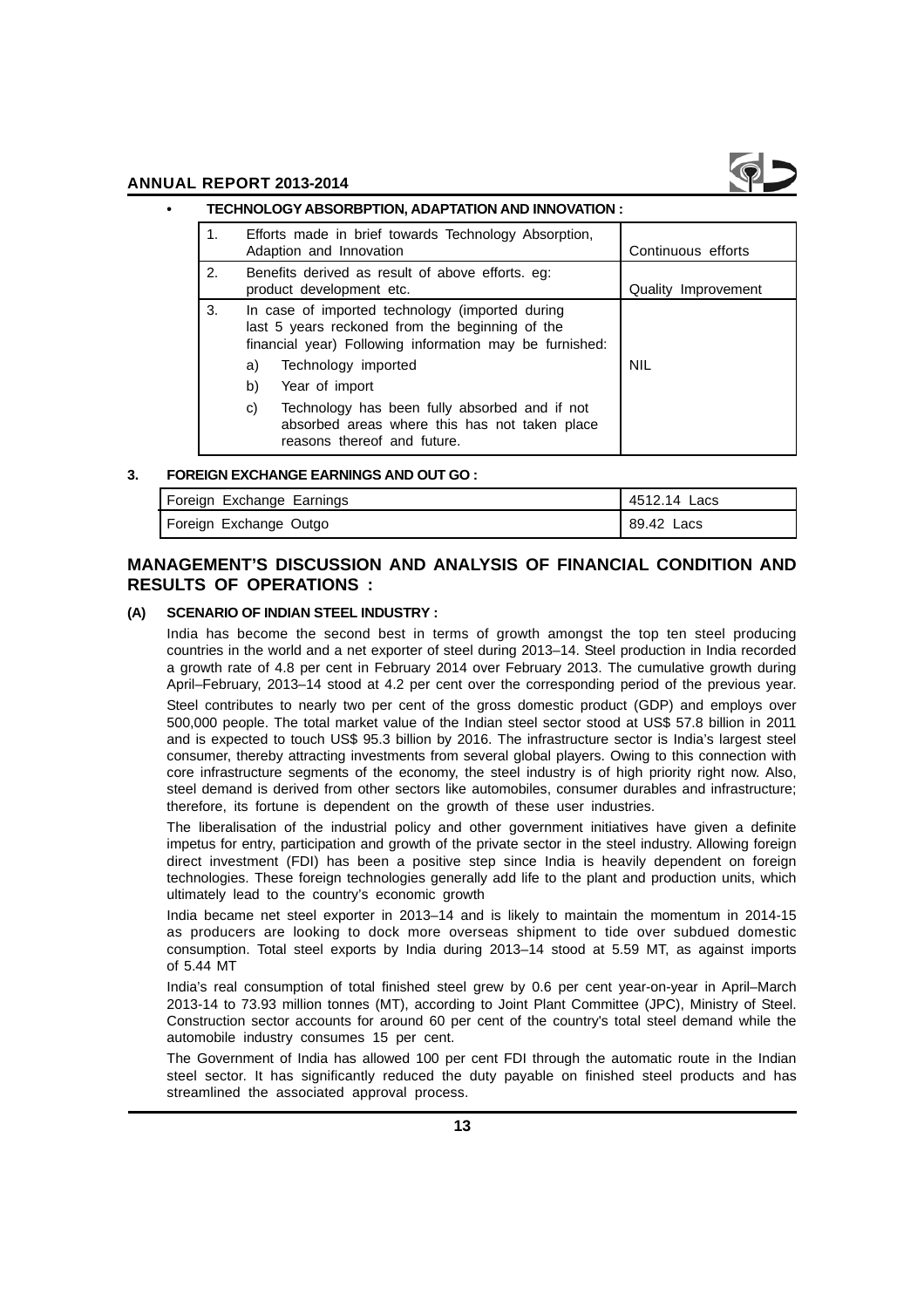

#### **GYSCOAL ALLOYS LIMITED**

In order to provide thrust on research and development (R&D), the Ministry of Steel is encouraging R&D activities both in public and private steel sectors, by providing financial assistance from Steel Development Fund (SDF) and Plan Scheme of the Central Government.

The future of the Indian steel industry is bright. The government plans to increase infrastructure spending from the current 5 per cent GDP to 10 per cent by 2017, and the country is committed to investing US\$ 1 trillion in infrastructure during the 12th Five-Year plan

#### **OVERVIEW OF THE COMPANY AND ITS BUSINESS :**

Gyscoal Alloys Limited is engaged in the business of manufacturing of Stainless Steel and Mild Steel Long Products from scrap since 1999. The plant for the production activities & registered office of the Company is located at Ubkhal, Kukarwada, Vijapur – Taluka, Mehasana – District. The Corporate office of the company is situated at 2nd Floor, Mrudul Tower, Near Times of India, Ashram Road, Ahmedabad.

The Company has the capacity to manufacture all grades of Stainless Steel Products from 200 series to 400 series. The products are primarily used in the construction in chemical plants, Pharmaceutical plants, building construction, railways and other sectors for structural purpose. The Company's products adhere to high quality standards and it has got ISO 9001:2008 certification for "the manufacture and supply of stainless steel and mild steel based angles, channels, flats, round, square, bright, twisted bars, billets and ingots" adhering to IS 2062 & IS 1786" from BSI Management Systems. The Company has also been successful in producing goods according to needs and specifications of its domestic & foreign buyers.

During the financial year 2010-11, the Company entered the Capital Market with Initial Public Offer (IPO) aggregating to approximately Rs. 5467 lacs. The details of Utilization of IPO proceeds forms part of Director's Report of the Company.

#### **(B) FINANCIAL PERFORMANCE OF THE COMPANY :**

- During FY14, the company recorded a total income of Rs 28152.87lacs , of which income from the operations was Rs. 27707.14 lacs and other income was Rs. 445.73lacs.
- For the year FY14, Earnings Before Interest, Depreciation, Tax and Amortization (EBIDTA) was Rs. 1571.61 lacs
- For the year FY13, Depreciation was Rs. 412.39 lacs, Interest and Finance charges were Rs. 1072.19 lacs and Profit before Tax (PBT) was Rs. 87.03 lacs. And Profit After tax (PAT) was Rs. 55.07 lacs
- Basic & diluted Earnings Per Share (EPS) was Rs. 0.35
- As on 31 March, 2014 the Net worth of the company was Rs. 9265.78 lacs

#### **(C) COMPETITION :**

The Company faces stiff competition from medium and larger well-established players. The Company is smaller in size compared to the market leaders. However with capital expenditure in the project of the company it intends to make it good and face competition more confidently.

#### **(D) INTERNAL CONTROL SYSTEMS AND THEIR ADEQUACY :**

Your Company has appropriate internal control system for business processes, with regards to efficiency of operations, financial reporting, compliance with applicable laws and regulations. The Company has also put in place a well - defined organization structure, clear authority levels and detailed internal guidelines for conducting business transactions. The Internal Audit Program is designed in consultation with the Statutory Auditors to ensure accuracy and reliability of accounting data and is monitored by the Audit Committee. Audit observations and recommendations are reported to the Audit Committee, which monitors the implementation of the said recommendations. The Company's internal audit team also carries out extensive audits throughout the year, across all functional areas.

#### **(E) CAUTIONARY STATEMENT :**

Statements made in the report describing the company's plan, projections and expectations may constitute "forward looking statement" within the meaning of applicable laws and regulations. Actual results may differ materially from those expressed or implied.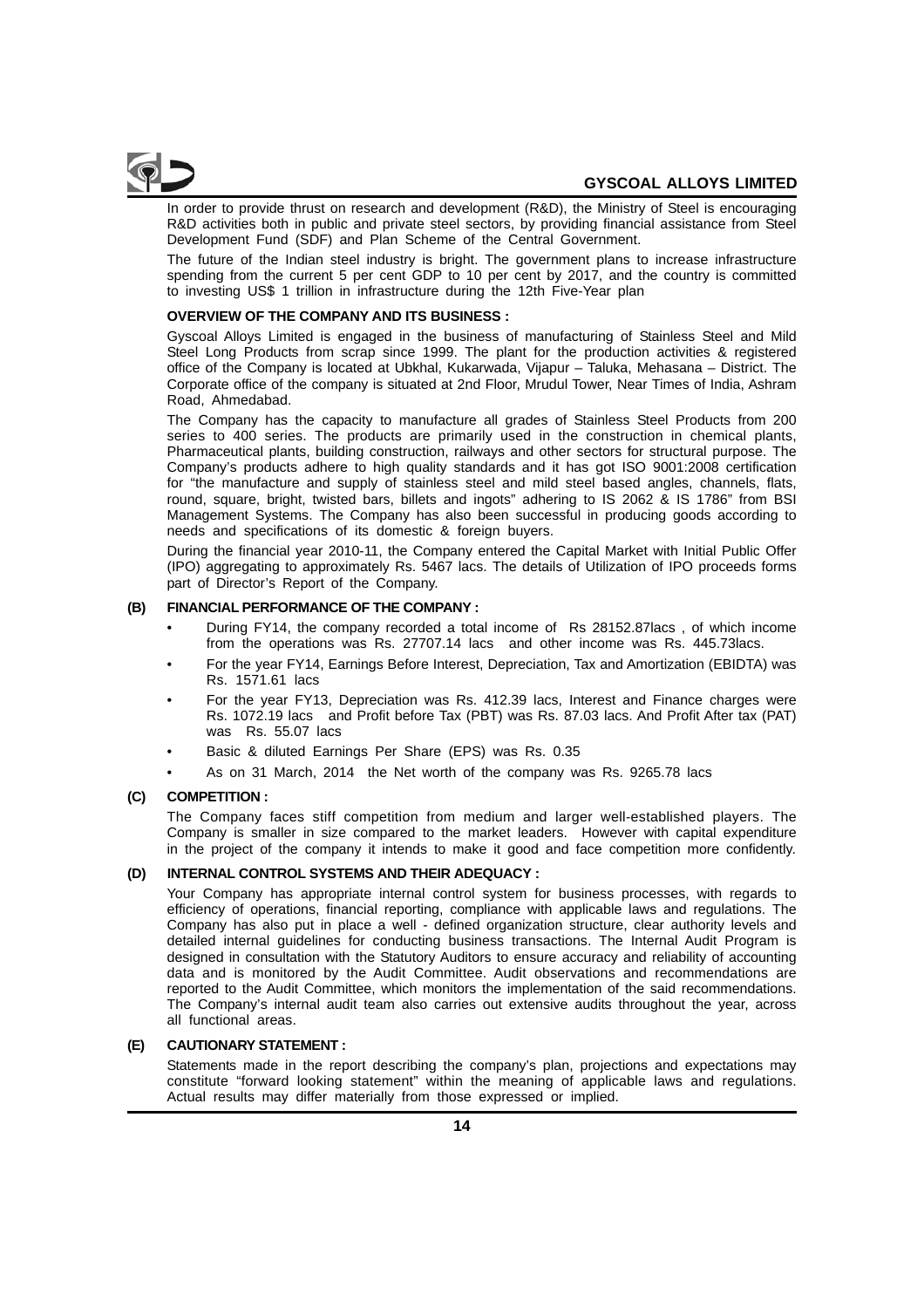

#### **REPORT ON CORPORATE GOVERNANCE (Annexure to and forming integral part of Director's Report of the Company)**

Your Company is always keen to provide maximum information to all its stakeholders and thereby becoming more and more transparent, objective and informative. As step in that direction, your Company is presenting this Corporate Governance Report. Your Company believes that principles of fairness, transparency and accountability are the cornerstones for good governance.

#### **1. COMPANY'S PHILOSOPHY ON CODE OF GOVERNANCE :**

Corporate Governance is based on the principal of truth, transparency, accountability, equity and responsibility in all our dealings with our employees, shareholders, customers, suppliers, government, lenders and community at large. The Company believes that better corporate governance can be achieved through increased transparency in its operations and has taken and will continue to take various measures towards achievement of good corporate governance. It is a tool to judge and evaluate the standards and ethics of Corporate Management.

#### **2. BOARD OF DIRECTORS :**

#### **2.1 Composition of the Board :**

- As on 31st March, 2014 Company's Board comprises of eight directors four of whom are executive directors (including Managing Director & Whole Time Directors) and remaining are non-executive directors who are also independent directors.
- None of the Directors on the Board is a Member of More than 10 Committee or Chairman of more than 5 committee across all the companies in which he is a Director. Necessary disclosure regarding their Directorship/Membership in other companies has been made by each and every Director.
- Chairmanship /Membership reflects only Audit and Shareholders & Investors Grievances' Committee of other Public companies.
- The Names and categories of the Directors on the Board, their attendance in the Board Meeting and in last Annual General Meeting, Number of other Directorship & Chairmanship/ Membership held by them in other companies during the year 2013-14 is given below.

| Name of<br><b>Directors</b>  | Category<br>οf<br><b>Directors</b> | Number of Board<br>Meetings held &<br>Attended during<br>2013 - 2014 |          | Attendance<br>at the last<br><b>AGM Held</b><br>on 30th<br>September,<br>2013 | No. of<br>other<br>Director-<br>ships | No of other<br>Committee<br>Membership/<br>Chairmanship<br>held* |                  |
|------------------------------|------------------------------------|----------------------------------------------------------------------|----------|-------------------------------------------------------------------------------|---------------------------------------|------------------------------------------------------------------|------------------|
|                              |                                    | Held                                                                 | Attended |                                                                               | Public &<br>Private                   | Chairman-<br>ships                                               | Member-<br>ships |
| Mr. Viral<br>M. Shah         | Chairman &<br>Mg. Director         | 8                                                                    | 8        | <b>YES</b>                                                                    | 5                                     | <b>NIL</b>                                                       | $\overline{2}$   |
| Mr. Manish<br>M. Shah        | Whole-time<br>Director             | 8                                                                    | 8        | <b>YES</b>                                                                    | 2                                     | <b>NIL</b>                                                       | <b>NIL</b>       |
| Mr. Zankarsinh<br>K. Solanki | Whole-time<br>Director             | 8                                                                    | 8        | <b>YES</b>                                                                    | $\overline{7}$                        | 1                                                                | 1                |
| Mrs. Giraben<br>K. Solanki   | Executive<br>Director              | 8                                                                    | 8        | <b>YES</b>                                                                    | 2                                     | <b>NIL</b>                                                       | <b>NIL</b>       |
| Mr. Kuren<br>Amin            | Independent<br>Director            | 8                                                                    | 4        | <b>NO</b>                                                                     | 6                                     | <b>NIL</b>                                                       | <b>NIL</b>       |
| Mr. Sunil<br>Talati          | Independent<br>Director            | 8                                                                    | 4        | <b>YES</b>                                                                    | 4                                     | 2                                                                | 1                |
| Mr. Surendra<br>Patel        | Independent<br><b>Director</b>     | 8                                                                    | 0        | <b>NO</b>                                                                     | 1                                     | 1                                                                | $\mathfrak{p}$   |

# Mr. Prem Malik has resigned from the board w.e.f 18th April, 2014. He has not attained any board meeting or Annual General Meeting during the year.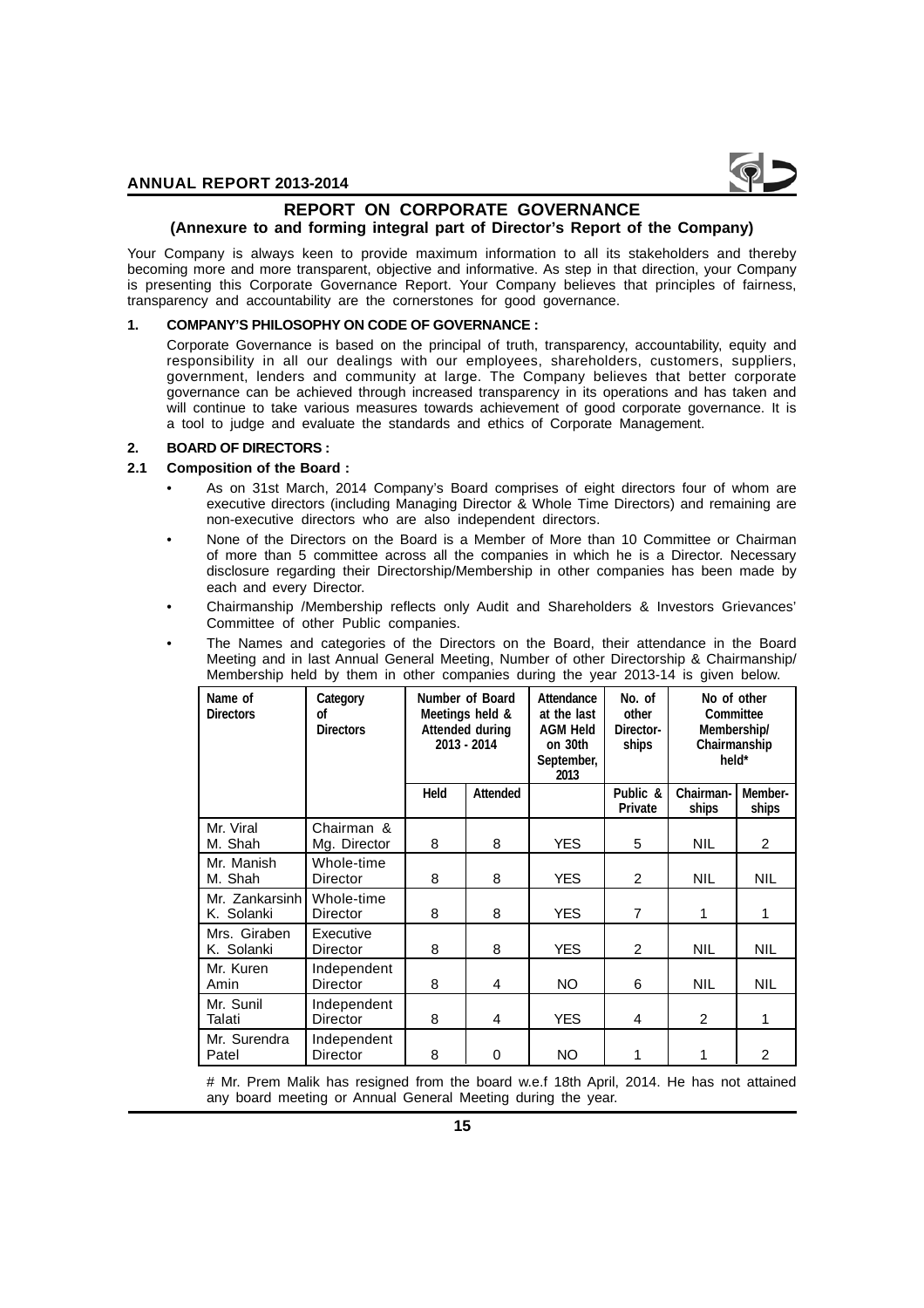

#### **2.2 Relationships between the directors interse :**

Mr. Viral Shah and Mr. Manish Shah are related to each other as brothers. Mr. Zankarsinh Solanki is Son of Mrs. Giraben Solanki, except this no other directors are related to each other

#### **2.3 Board meetings :**

- During the year 2013-14 the Board meet 8 times on 05/04/2013, 24/04/2013, 13/05/2013, 30/05/2013, 13/08/2013, 14/11/2013, 14/02/2014 and 20/03/2014
- As per the requirement of Clause 49 of the Listing Agreement the Company has held one Board meeting in every quarter and the maximum time gap between any two meetings was not more than four months.

#### **3. DIRECTORS' SHAREHOLDING :**

Shareholding of the Directors in the company as on 31st March, 2014

| <b>Names of Directors</b> | No. of shares held | Percentage of share-holding |
|---------------------------|--------------------|-----------------------------|
| Mr. Viral M. Shah         | 4934676            | 31.18                       |
| Mr. Manish M. Shah        | 240471             | 1.52                        |
| Mr. Zankarsinh K. Solanki | 154857             | 0.98                        |
| Mrs. Giraben K. Solanki   | 1415735            | 8.94                        |

The remaining directors namely Mr.Kuren Amin, Mr. Surendra Patel, Mr. Sunil Talati and Mr. Prem Malik do not hold any shares in the Company.

#### **4. CODE OF CONDUCT :**

Company's Board has laid down a Code of Business Conduct and Ethics (the "Code") for all the Board Members and Senior Management of the Company. The Code is available on the website of the company www.gyscoal.com. All the Board Members and Senior Management personnel have affirmed compliance of the Code.

The Managing Director has confirmed the compliance of the Code. A declaration as required under sub-clause I (D) of clause 49 of the listing agreement is as under:

"In accordance with sub-clause I (D) of Clause 49 of the Listing Agreement with the Stock Exchanges. I hereby confirm that, all the Directors and Senior Management Personnel of the Company have affirmed compliance with Code of Business Conduct and Ethics applicable to them for the year 2013-2014.

| Date: 21/05/2014 | Viral M. Shah            |
|------------------|--------------------------|
| Place: Ahmedabad | <b>Managing Director</b> |

#### **5. AUDIT COMMITTEE :**

#### **5.1 Composition :**

The Board of Directors of the Company has constituted an Audit Committee and has been reconstituted from time to time. Presently, the Audit Committee comprises qualified and independent members of the Board, who have expertise knowledge and experience in the field of accounting and financial management and have held or hold senior positions in other reputed organizations. The constitution, composition and functioning of the Audit Committee also meets the requirements of Section 292A of the Companies Act, 1956 and Clause 49 of the Listing Agreement entered into with the Stock Exchanges. The present composition of the Audit committee and Meetings attended by them during the financial year 2013-14 ended on 31st March, 2014, is as follow: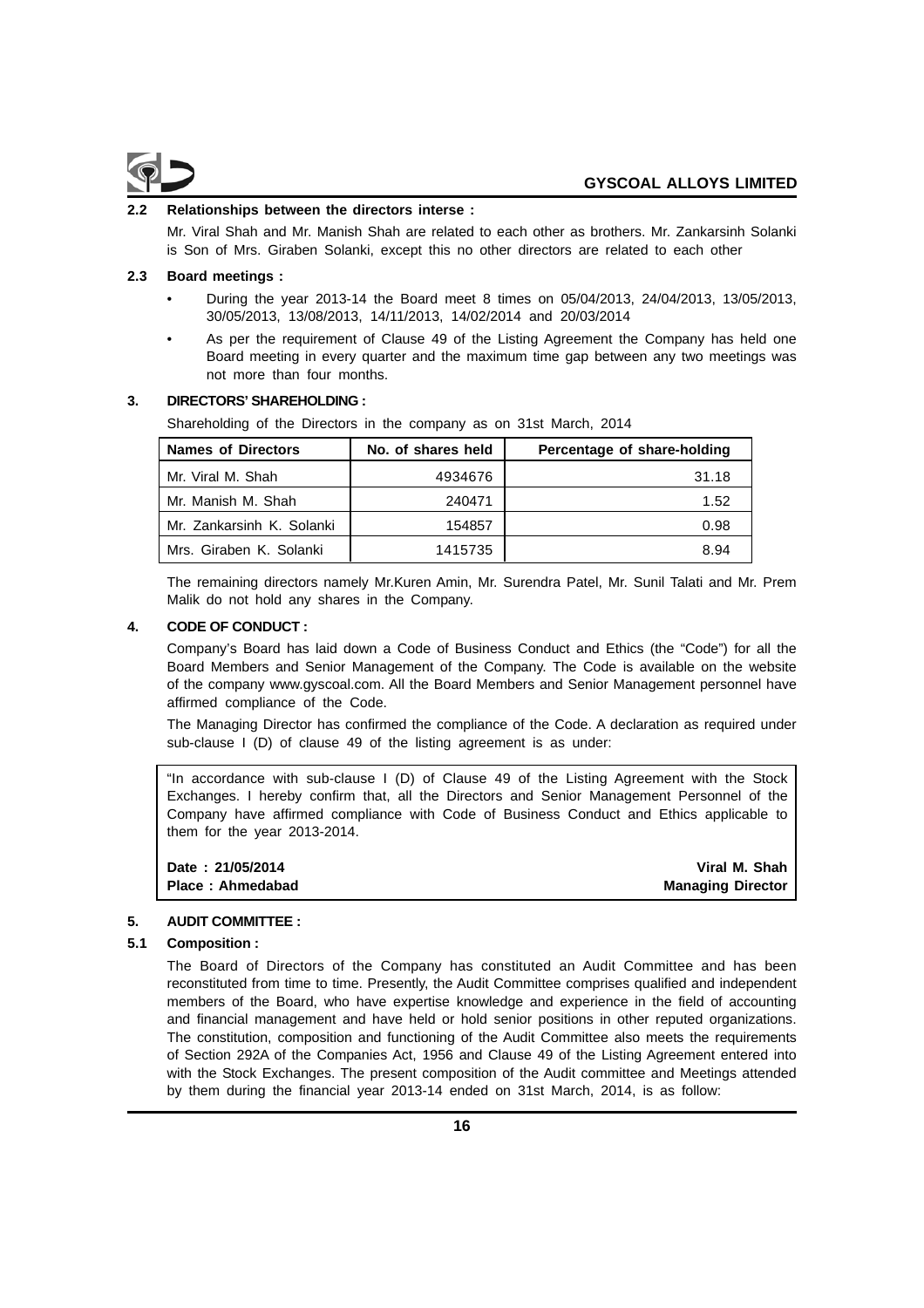

| Name of the Members | <b>Designation</b> | <b>Nature of Directorship</b><br>during F.Y 2013-14 | <b>Number of Meetings</b> |                 |
|---------------------|--------------------|-----------------------------------------------------|---------------------------|-----------------|
|                     |                    |                                                     | Held                      | <b>Attended</b> |
| Mr. Sunil H. Talati | Chairman           | Independent &<br>Non Executive Director             | 4                         |                 |
| Mr. Kuren Amin      | Member             | Independent &<br>Non Executive Director             | 4                         |                 |
| Mr. Manish M. Shah  | Member             | <b>Executive Director</b>                           | 4                         |                 |

#### **5.2 Meetings of Audit Committee :**

Four[4] Audit Committee Meetings were held during the year 2013-14. The dates on which the Audit Committee Meetings were held are 15/05/2013, 13/08/2013, 14/11/2013 & 14/02/2014.The maximum time gap between two meetings was not more than 4 months.

The Statutory Auditors, Internal Auditors of the Company and Finance personnel are invited to attend and participate in the meetings of the Audit Committee. The Committee holds discussions with them on various matters including limited review of results, audit plan for the year, matters relating to compliance with accounting standards, auditors' observations and other related matters.

Mr. Sunil Talati as, being a Chairman of the Audit Committee, attended the last Annual General Meeting held on 30th September, 2013

#### **5.3 Terms of reference and Powers of the Audit Committee :**

The scope of Audit Committee shall include, but shall not be restricted, to the following:

- 1. To investigate any activity within its terms of reference.
- 2. To seek information from any employee.
- 3. To obtain outside legal or other professional advice.
- 4. To secure attendance of outsiders with relevant expertise, if it considers necessary.
- 5. Oversight of the Company's reporting process and the disclosure of its financial information to ensure that the financial statement is correct, sufficient and credible.
- 6. Recommending the appointment and removal of external auditor, fixation of audit fee and also approval for payment for any other services.
- 7. Reviewing with management the annual financial statements before submissions to the board, focusing primarily on:
	- Any changes in accounting policies and practices.
	- $\bullet$  Major accountings entries based on exercise based on judgment by management.
	- Qualification in draft audit report.
	- Significant adjustments arising out of audit.
	- The going concern assumption.
	- Compliance with accounting standards.
	- Compliance with stock exchanges and legal requirements concerning financial statements.
	- Any related party transaction i.e transactions of the company of material nature, with promoters or the management, their subsidiaries or relatives, etc, that may have potential conflict with the interest of the Company at large.
- 8. Reviewing with the management, external and internal auditors, the adequacy of internal control systems.
- 9. Reviewing with the management, the statement of uses/application of funds raised through an issue (public issue, right issue, preferential issue etc.), the statement of funds utilized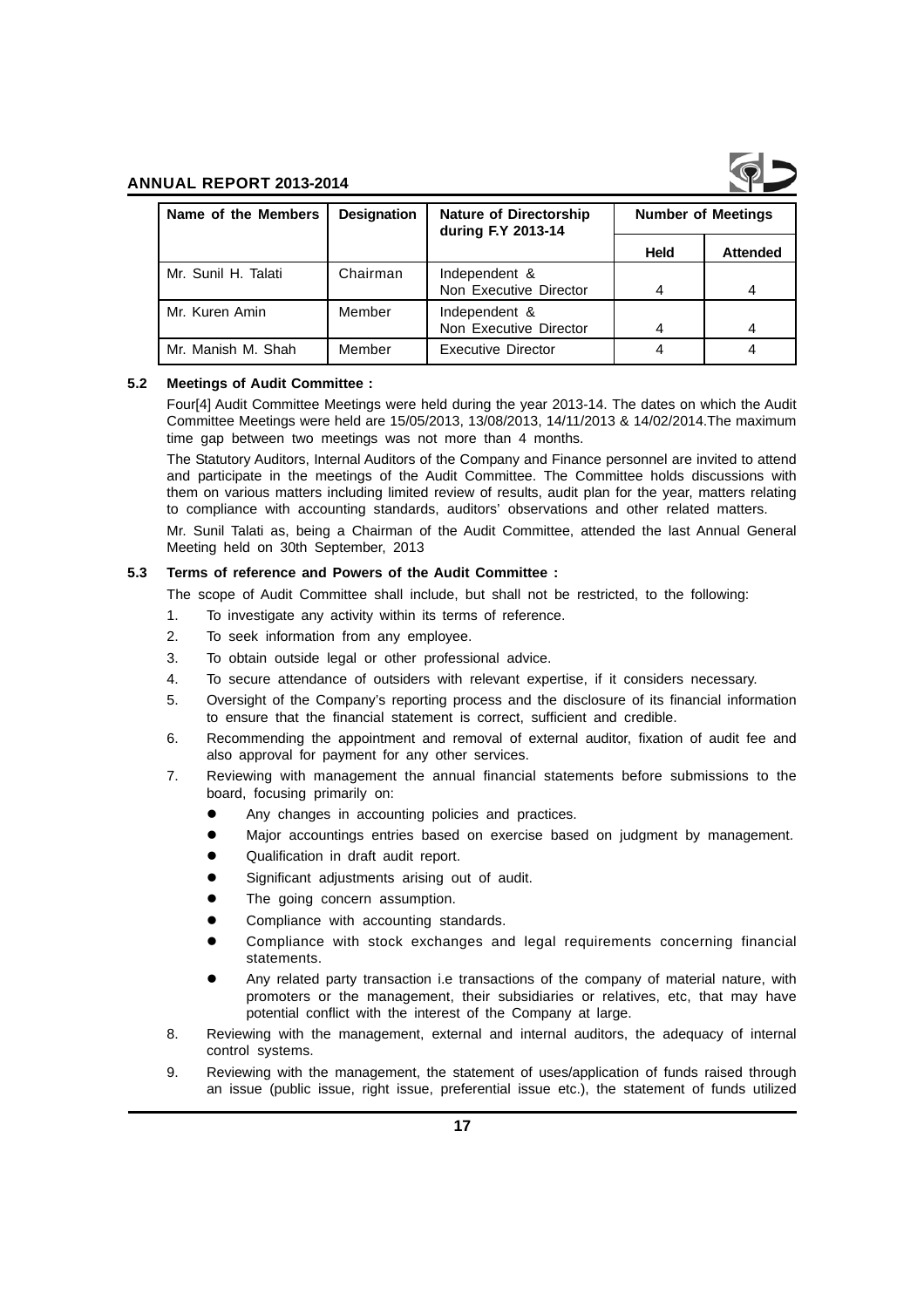

for the purposes other than those stated in the offer document/prospectus/notice and making appropriate recommendation to the Board to take up steps in the matter.

- 10. Reviewing the adequacy of internal audit function, including the structure of the internal audit department, staffing and seniority of the official heading the department, reporting structure coverage and frequency of internal audit.
- 11. Reviewing the findings of any internal investigations by the internal auditors into matters where there is suspected fraud or irregularity or a failure of internal control systems of a material nature and reporting the matter to the Board.
- 12. Discussion with external auditors before the audit commences nature and scope of audit as well as to have post- audit discussion to ascertain any area of concern.
- 13. Reviewing the Company's financial and risk management policies.

#### **6. REMUNERATION COMMITTEE :**

The remuneration policy of the Company is based on several criterions which include responsibility, performance, potentials of the director and growth of the Company. The remuneration committee is vested with all the necessary powers and authorities to recommend and ensure appropriate disclosure on the remuneration of Managing Director, Wholetime Director and other Directors.

#### **6.1 Composition :**

The present composition of the Remuneration committee and Meetings attended by them during the financial year 2013-14 ended on 31st March, 2014, is as follow:

| Name of the Members | <b>Designation</b> | <b>Nature of Directorship</b><br>during F.Y 2013-14 | <b>Number of Meetings</b> |                 |
|---------------------|--------------------|-----------------------------------------------------|---------------------------|-----------------|
|                     |                    |                                                     | Held                      | <b>Attended</b> |
| Mr. Sunil Talati    | Chairman           | Independent &<br>Non Executive Director             |                           |                 |
| Mr. Kuren Amin      | Member             | Independent &<br>Non Executive Director             |                           |                 |
| Mr. Prem Malik      | Member             | Independent &<br>Non-Executive Director             |                           |                 |

#### **6.2 Meetings of Remuneration Committee :**

One Remuneration Committee Meeting was held during the year 2013-14 on 15th May, 2013

#### **6.3 Details of remuneration to Managing Director / Whole Time Directors :**

- **i) Remuneration Policy :** Managing Director / Whole Time Directors are being paid remuneration as approved by the shareholders and other appropriate authorities from time to time. The details remuneration policy paid to the Managing Director/Whole time Directors during the year are given below:-
	- Mr. Viral M. Shah is appointed as Managing Director for period of 5 years w.e.f with effect from 3rd December, 2012 He draws remuneration in the scale of 45,000-80,000 p.m. in addition to the perquisites & allowances as per agreement and he will be entitled to the PF, ESI and Gratuity as per the rules of the company. The above remuneration falls within the limits prescribed in schedule XIII of the Companies Act, 1956.
	- Mr. Manish M. Shah is appointed as Whole Time Director for period of 5 years w.e.f 30th November 2012. He draws remuneration in the scale of 25,000-40,000 p.m. in addition to the perquisites & allowances as per agreement and he will be entitled to the PF, ESI and Gratuity as per the rules of the company. The above remuneration falls within the limits prescribed in schedule XIII of the Companies Act, 1956.
	- Mrs. Giraben Solanki is appointed as Executive Director for the period of 5 years w.e.f. 2nd January, 2013. She draws remuneration in the scale of minimum remuneration of Rs. Rs.15000 p.m. and maximum remuneration of Rs.30000 p.m. during the course of her tenure in addition to the perquisites & allowances as per resolution and she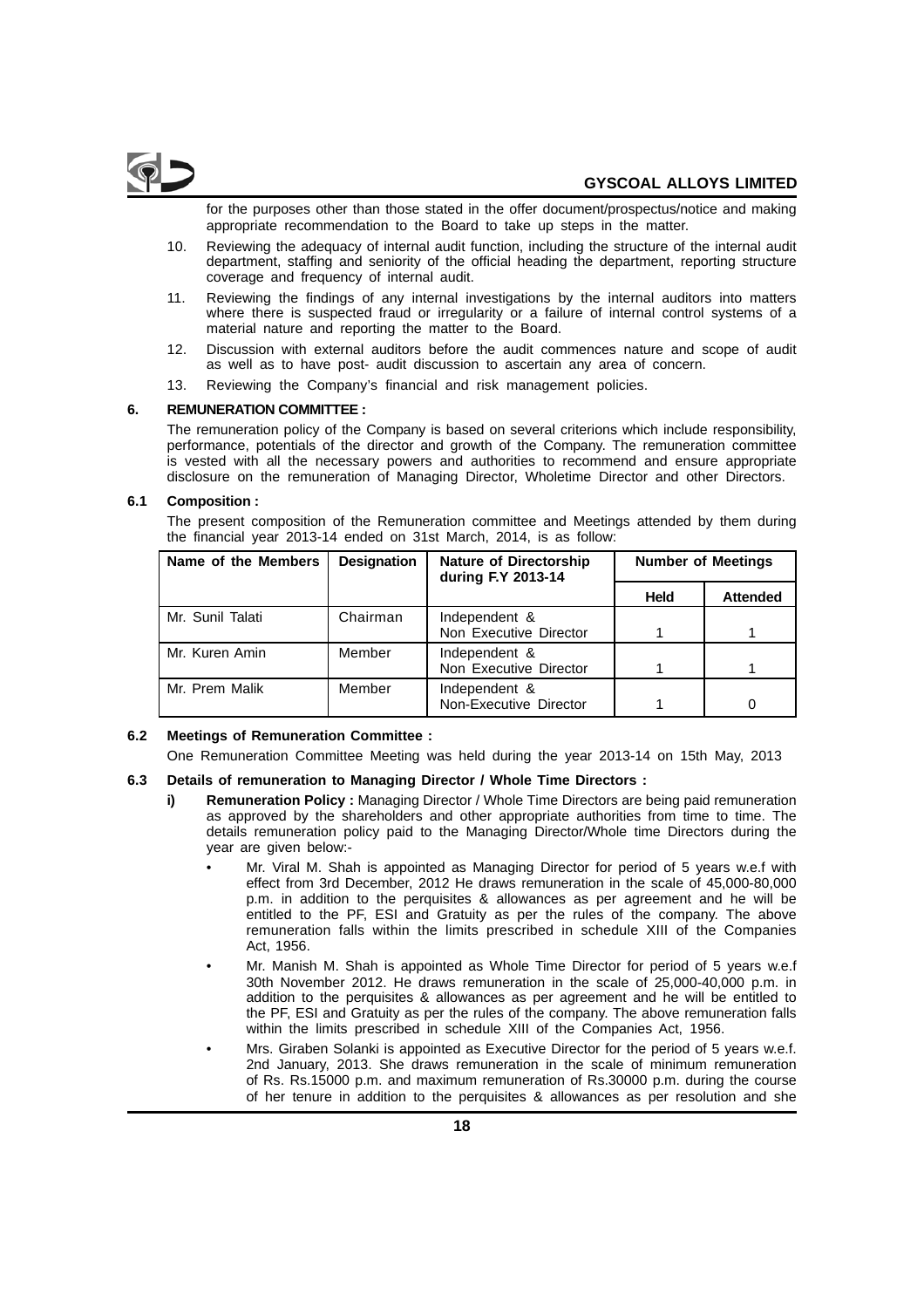

will be entitled to the PF, ESI and Gratuity as per the rules of the company. The above remuneration falls within the limits prescribed in schedule XIII of the Companies Act, 1956

• Mr. Zankarsinh Solanki is appointed as a Whole Time Director of GYSCOAL ALLOYS LIMITED, for a period of five years commencing from 1st April, 2011 and ending on 31st March, 2016, with payment of remuneration maximum up to Rs. 60,000 (Sixty thousand) per month during the course of his tenure inclusive of all perks but he will be entitled to the PF, ESI and Gratuity as per the rules of the company. The above remuneration falls within the limits prescribed in schedule XIII of the Companies Act, 1956

#### **ii) Remuneration Paid during the year 2013-14 :**

| <b>Name</b><br><b>Designation</b> |                     | <b>Aggregate Vale of Salary</b><br>& Perquisites (Rs.) |
|-----------------------------------|---------------------|--------------------------------------------------------|
| Mr. Viral M. Shah                 | Managing Director   | $6,86,880/$ -                                          |
| Mr. Manish M. Shah                | Whole Time Director | $4,10,880/-$                                           |
| Mrs. Giraben Solanki              | Executive Director  | 3,09,840/                                              |
| Mr. Zankarsinh Solanki            | Whole Time Director | 4,10,880/-                                             |

#### **7. SHAREHOLDERS AND INVESTORS GRIEVANCE COMMITTEE :**

As part of its Corporate Governance initiative, the Company constituted the Shareholders/Investors Grievance Committee to specifically look into matters relating to shareholders grievance such as approval of transfer / transmission / demat / remat of shares, issue of duplicate, split–up, consolidation, renewal of share certificate, non-receipt of Annual Report, non- receipt of declared dividends and such other issues.

#### **7.1 Composition :**

The present composition of the Shareholder Investor & Grievance committee and Meetings attended by them during the financial year 2013-14 ended on 31st March, 2014, is as follow:

| Name of the Members | <b>Designation</b> | <b>Nature of Directorship</b><br>during F.Y 2013-14 | <b>Number of Meetings</b> |                 |
|---------------------|--------------------|-----------------------------------------------------|---------------------------|-----------------|
|                     |                    |                                                     | Held                      | <b>Attended</b> |
| Mr. Sunil H. Talati | Chairman           | Independent &<br>Non Executive Director             | <b>NIL</b>                | <b>NIL</b>      |
| Mr. Kuren Amin      | Member             | Independent &<br>Non Executive Director             | <b>NIL</b>                | <b>NIL</b>      |
| Mr. Manish Shah     | Member             | Whole Time Director                                 | <b>NIL</b>                | <b>NIL</b>      |

#### **7.2 Meetings of Shareholder Investor & Grievance committee :**

No Shareholder Investor & Grievance committee Meeting was held during the year 2013-14.

#### **7.3 Investor Grievance Redressal :**

#### **Details of complaints received and redressed during the year:**

Number of complaints received and resolved during the year under review of the Company and its breakup for the year 2013-14 is as under:

| <b>Received From</b>   | <b>Complaint Received</b> | <b>Complaint Resolved</b> | <b>Pending Complaints</b> |
|------------------------|---------------------------|---------------------------|---------------------------|
| Letters from Investors | Nil                       | <b>NIL</b>                | <b>NIL</b>                |
| N.S.E                  | NIL                       | <b>NIL</b>                | Nil                       |
| B.S.E                  | NIL                       | <b>NIL</b>                | NIL                       |
| <b>SEBI Scores</b>     | <b>NIL</b>                | <b>NIL</b>                | NIL                       |
| <b>Total</b>           | <b>NIL</b>                | nil                       | <b>NIL</b>                |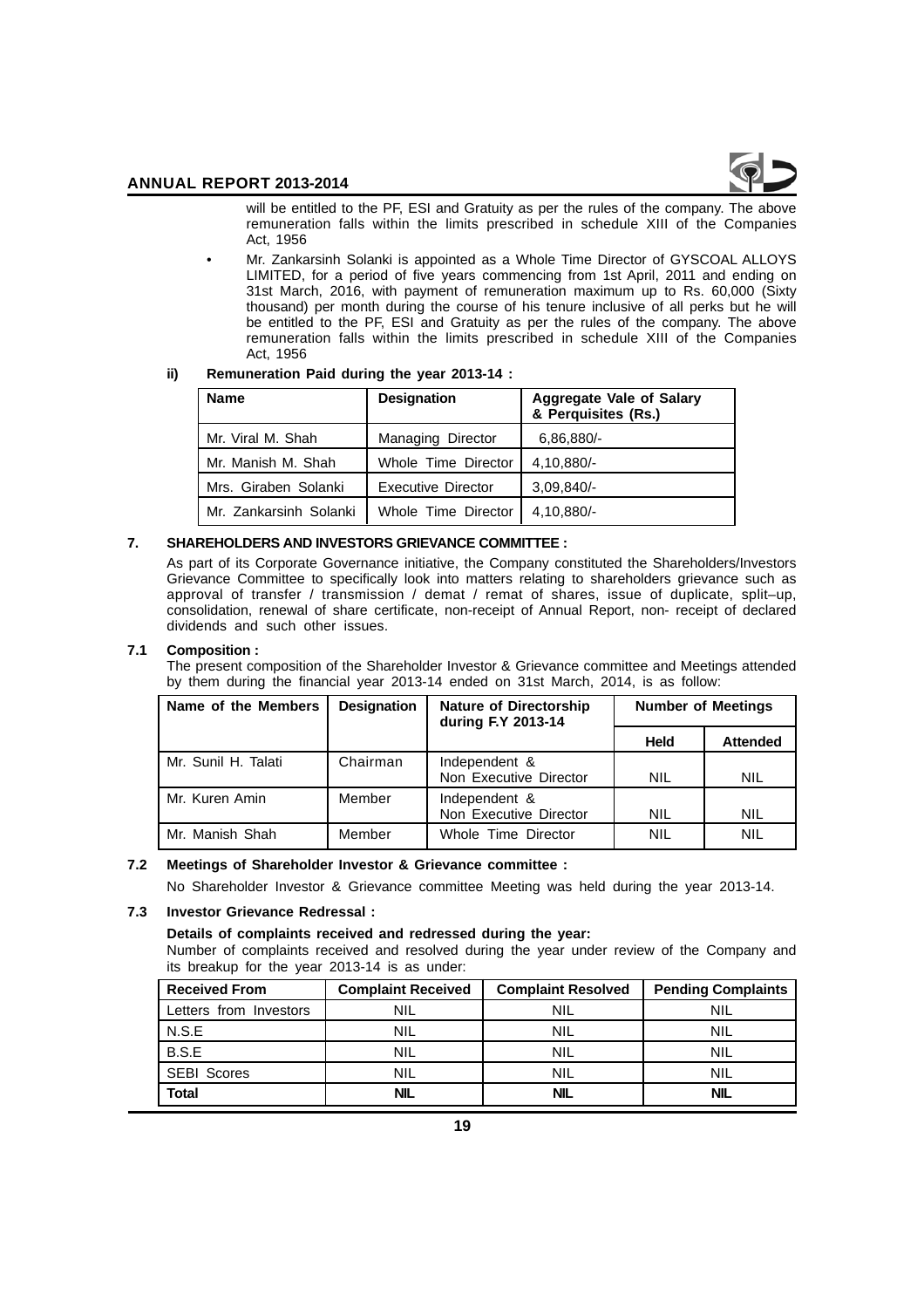

### **GYSCOAL ALLOYS LIMITED**

#### **8. GENERALBODY MEETINGS :**

|  | a) |  |  |  |  |  | The last three Annual General Meetings were held as under: |  |  |  |  |
|--|----|--|--|--|--|--|------------------------------------------------------------|--|--|--|--|
|--|----|--|--|--|--|--|------------------------------------------------------------|--|--|--|--|

| For the<br>year ended | Location                                                                    | Date       | Time          | No. of<br><b>Special</b><br><b>Resolutions</b><br>passed |
|-----------------------|-----------------------------------------------------------------------------|------------|---------------|----------------------------------------------------------|
| 31/03/2013            | Plot No.2/3 GIDC Ubkhal, Kukarwada,<br>Tal Vijapur, Dist. Mehsana.          | 30/09/2013 | 9.30<br>a.m   |                                                          |
| 31/03/2012            | Hotel Park Plaza, Opposite Gujarat College,<br>Ellisbridge Ahmedabad 380006 | 29/09/2012 | 11.30<br>a.m. | 3                                                        |
| 31/03/2011            | Hotel Park Plaza, Opposite Gujarat College,<br>Ellisbridge Ahmedabad 380006 | 30/09/2011 | 11.30<br>a.m. |                                                          |

#### **b) Resolution passed through postal ballot :**

During the year ended 31st March, 2014 company has not passed any resolution through postal ballot. At the ensuing Annual General Meeting, there is no resolution proposed to be passed by postal ballot.

#### **9. DISCLOSURES :**

- a) There were no materially significant related party transactions that may have potential conflict with the interest of the Company at large in F.Y 2013-14. The details of related party transactions are disclosed in financial section of this Annual Report. The Company's major related party transactions are generally with its Associates. All related party transactions are negotiated on arms length basis and are intended to further the interests of the Company.
- b) In the preparation of the financial statements, the Company has followed the Accounting Policies and Practices as prescribed in the Accounting Standards and has been consistently applied except for the changes mentioned in Notes forming part of Account.
- c) The details of utilization of the proceeds of Initial Public Offer (IPO) are disclosed to the Audit Committee and the Board. The details of the utilization of Proceeds of IPO are mentioned in the Directors' Report.
- d) The Company has complied with all the mandatory requirements of the Clause 49 of the Listing Agreement. So,far as non-mandatory requirements are concerned, at present Company has not adopted the same, however, the Company has constituted a Remuneration Committee, details of which are described at herein above.
- e) There has been no instance of non-compliance by the Company on any matter related to capital markets during the year and hence no penalties or strictures have been imposed on the Company by the Stock Exchanges or SEBI or any other statutory authority.
- f) The Chief Executive Officer and the Chief Financial Officer have furnished a Certificate to the Board for the year ended on 31st March, 2014 in compliance with Clause 49 of Listing Agreement.
- g) A Practicing Company Secretary carried out a secretarial audit to reconcile the total admitted capital with National Securities Depository Limited (NSDL) and Central Depository Services (India) Limited (CDSL) and the total issued and listed capital. The Secretarial audit report confirms that the total issued/paid-up capital of the Company is in agreement with the total number of shares in physical form and the total number of dematerialized shares held with NSDL and CDSL.

#### **10. MEANS OF COMMUNICATIONS :**

**a) Financial Results :** The quarterly, half-yearly and annual results are published in widely circulating national and local dailies such as 'Financial Express' in English & Gujarati and are displayed on the website of the Company www. gyscoal.com.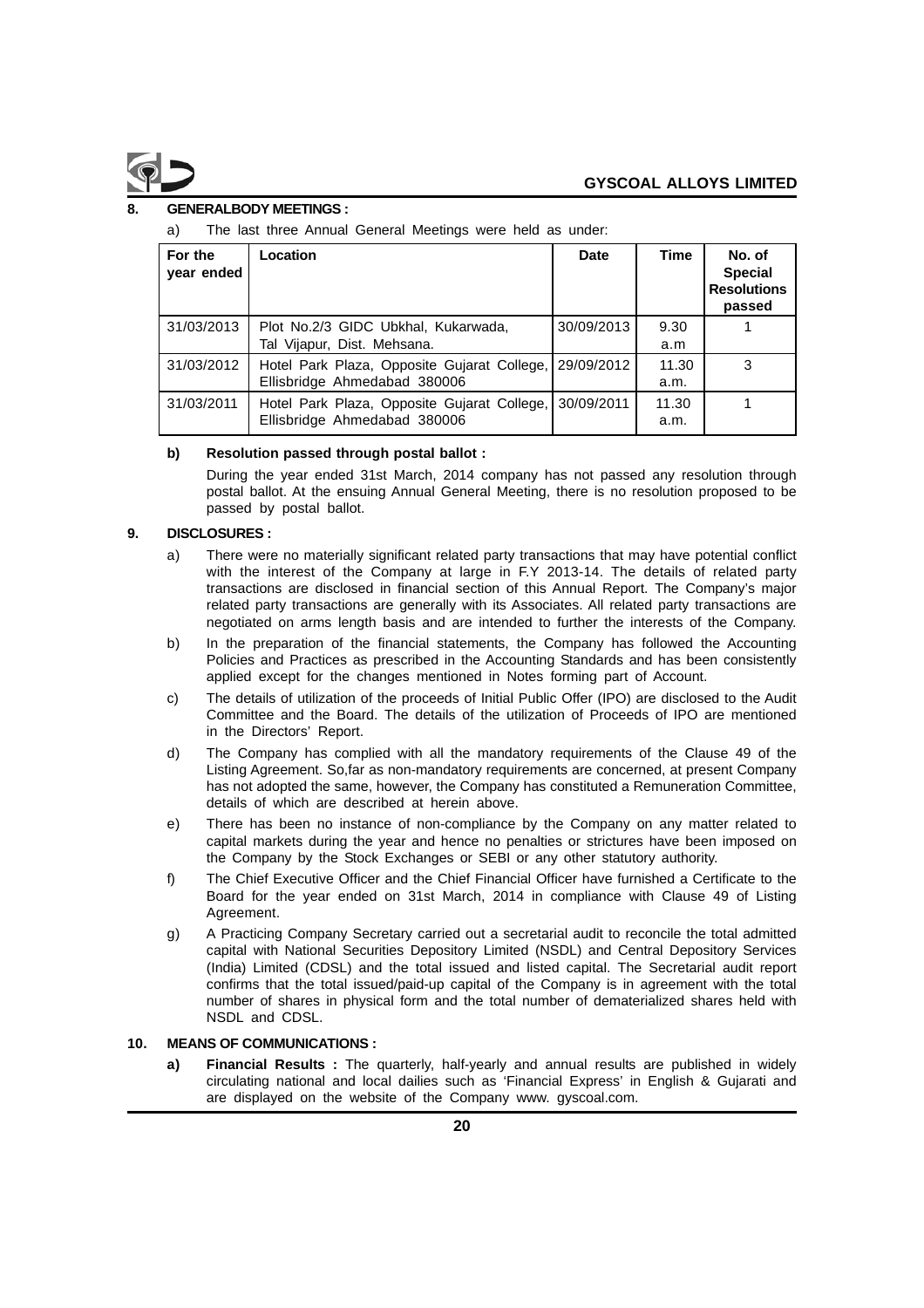

- **b) News Releases, Presentation etc.:** There were no News releases, press releases etc. made to the Institutional Investors or to analyst. The same are not displayed on the Company's website.
- **c) Website :** The Company's website www.gyscoal.com contains a separate dedicated section "Investor Relations" where shareholders information is available. The Annual Report of the Company is also available on the website in a downloadable form

#### **11. GENERAL SHAREHOLDERS' INFORMATION :**

- **a) Date, Day, Time and Venue for holding 15th Annual General Meeting :** 30th September, 2014, 9.30 a.m. at Plot No. 2/3, GIDC, Ubkhal, Kukarwada, Ta Vijapur, Dist: Mehsana, Gujarat, 382830
- **b) Registered Office of the Company :**
- Plot No. 2/3, GIDC, Ubkhal, Kukarwada, Ta Vijapur, Dist: Mehsana, Gujarat, 382830
- **c) Corporate Office :** 2nd Floor, Mrudul Tower, B/h Times of India, Ashram Road, Ahmedabad 380009
- **d) Listing Date :** 27th October, 2010

#### **e) Financial Year :**

Financial Year is 1st April to 31st March and Financial Results shall be declared As per the following tentative schedule:

| <b>Quarter Ending</b> | <b>Release of Results</b>     |
|-----------------------|-------------------------------|
| June 2014             | Second Week of August, 2014   |
| September, 2014       | Second Week of November, 2014 |
| December, 2014        | Second Week of February, 2015 |
| March, 2015           | End of May, 2015              |

Annual General Meeting for the year ending 31st March, 2015 End of September, 2015

#### **f) Book closure date :**

The Register of Members and Share Transfer Books of the Company will be closed from Tuesday, 23rd September, 2014 to Tuesday, 30th September, 2014 (both days inclusive) for the purpose of 15th Annual General Meeting.

#### **g) Listing on Stock Exchanges :**

The Company's shares are listed on the following Stock Exchanges:

| Name of Stock Exchange                      | <b>Address</b>                                                            | Code   |
|---------------------------------------------|---------------------------------------------------------------------------|--------|
| Bombay Stock Exchange Limited               | Floor 25, P. J Towers, Dalal Street,<br>Mumbai - 400 001.                 | 533275 |
| National Stock Exchange<br>of India Limited | Exchange Plaza,<br>Bandra Kurla Complex, Bandra (E),<br>Mumbai - 400 051. | GAL    |

• Annual Listing Fees for the year 2014-15 has been paid by the Company to BSE and **NSE** 

- The Company has also paid Annual Custodial Fees for financial year 2014-2015 to National Securities Depositories Limited (NSDL) and Central Depository Services (India) Limited (CDSL)
- ISIN of Equity Shares NSDL/CDSL is INE482J01013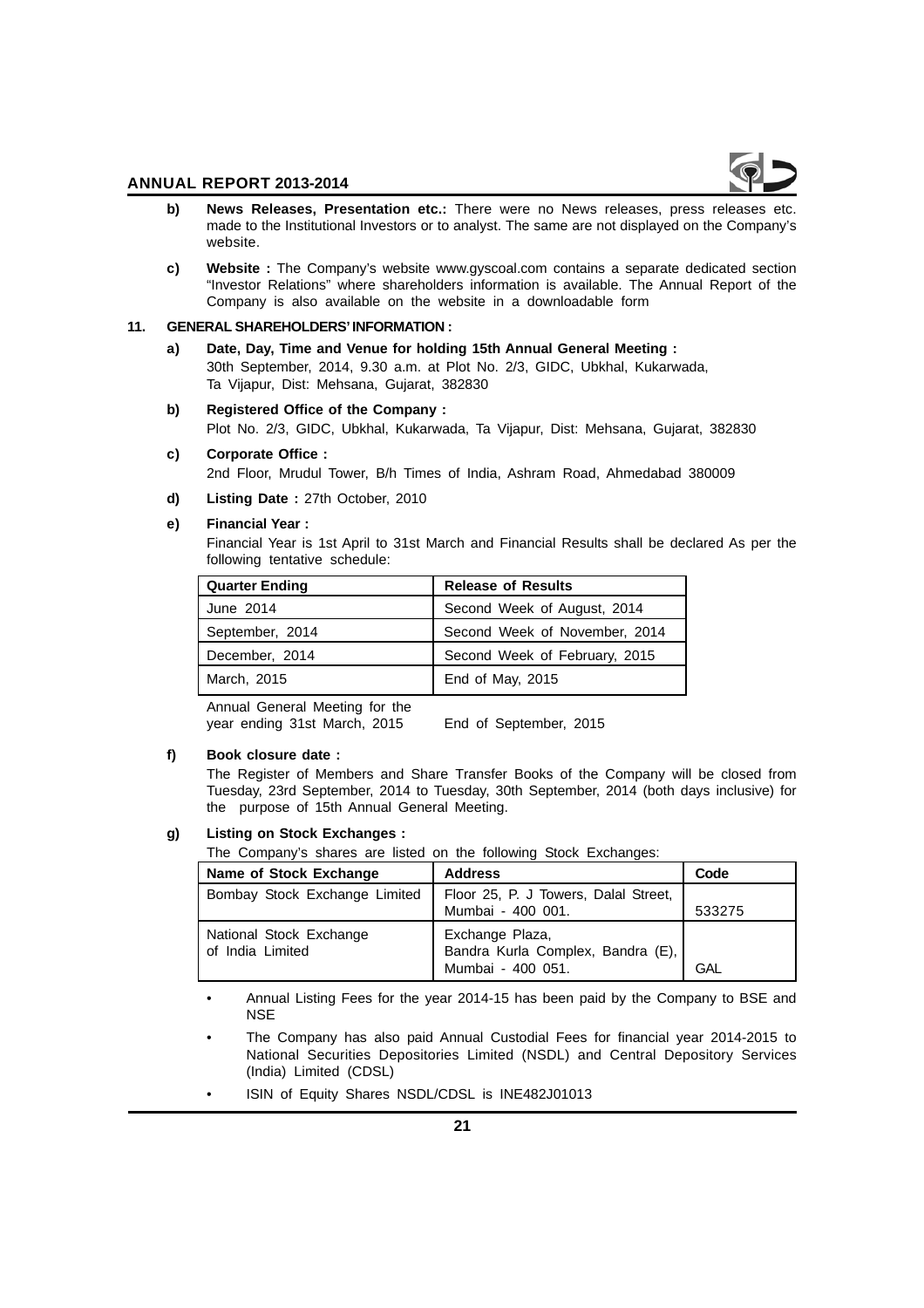

# **GYSCOAL ALLOYS LIMITED**

| <b>Month</b>     |                  |                 | <b>BSE</b>         |                  |                 |
|------------------|------------------|-----------------|--------------------|------------------|-----------------|
|                  | Company          | S & P Sensex    |                    |                  |                 |
|                  | High<br>(in Rs.) | Low<br>(in Rs.) | Volume<br>(in Rs.) | High<br>(in Rs.) | Low<br>(in Rs.) |
| April 2013       | 25.85            | 19.10           | 124757             | 19622.68         | 18144.22        |
| May 2013         | 24.70            | 20.90           | 90966              | 20443.62         | 19451.26        |
| June 2013        | 30.55            | 21.35           | 180986             | 19860.19         | 18467.16        |
| <b>July 2013</b> | 30.90            | 24.50           | 210867             | 20351.06         | 19126.82        |
| August 2013      | 28.60            | 25.05           | 223761             | 19569.2          | 17448.71        |
| September, 2013  | 28.00            | 25.75           | 350340             | 20739.69         | 18166.17        |
| October, 2013    | 29.00            | 25.00           | 307778             | 21205.44         | 19264.72        |
| November, 2013   | 26.85            | 22.00           | 209726             | 21321.53         | 20137.67        |
| December, 2013   | 28.90            | 26.25           | 308053             | 21483.74         | 20568.7         |
| January, 2014    | 28.00            | 22.00           | 684369             | 21409.66         | 20343.78        |
| February, 2014   | 26.90            | 20.65           | 413761             | 21140.51         | 19963.12        |
| March 2014       | 49.20            | 21.95           | 695816             | 22467.21         | 20920.98        |

| h) | Market Price Data and Performance of the share price of the Company in comparison |
|----|-----------------------------------------------------------------------------------|
|    | to BSE Sensex and NSE Nifty:                                                      |

| <b>Month</b>     | <b>NSE</b>       |                 |                    |                  |                 |
|------------------|------------------|-----------------|--------------------|------------------|-----------------|
|                  | Company          |                 |                    | <b>Nifty</b>     |                 |
|                  | High<br>(in Rs.) | Low<br>(in Rs.) | Volume<br>(in Rs.) | High<br>(in Rs.) | Low<br>(in Rs.) |
| April 2013       | 25.80            | 19.75           | 88849              | 5962.30          | 5477.20         |
| May 2013         | 25.35            | 20.00           | 77382              | 6229.45          | 5910.95         |
| June 2013        | 31.50            | 21.30           | 192960             | 6011.00          | 5566.25         |
| <b>July 2013</b> | 32.00            | 24.10           | 184712             | 6093.35          | 5675.75         |
| August 2013      | 28.50            | 25.05           | 225198             | 5808.50          | 5118.85         |
| September, 2013  | 27.10            | 24.05           | 348240             | 6142.50          | 5318.90         |
| October, 2013    | 32.00            | 23.15           | 264842             | 6309.05          | 5700.95         |
| November, 2013   | 26.85            | 26.00           | 203671             | 6342.95          | 5972.45         |
| December, 2013   | 28.70            | 26.00           | 270825             | 6415.25          | 6129.95         |
| January, 2014    | 27.65            | 22.00           | 694866             | 6358.30          | 6027.25         |
| February, 2014   | 26.85            | 23.00           | 430636             | 6282.70          | 5933.30         |
| March 2014       | 50.00            | 25.00           | 802717             | 6730.05          | 6212.25         |

**i) Shareholding As On 31st March, 2014 :**

**(i) Shareholding Pattern Category wise as on 31st March, 2014 :**

| Category                   | No. of shares held | % of holding |  |
|----------------------------|--------------------|--------------|--|
| Promoters & Promoter Group | 9377685            | 59.25        |  |
| <b>FII</b>                 | 112307             | 0.71         |  |
| Other Corporate Bodies     | 1242158            | 7.85         |  |
| Indian Public              | 4852663            | 30.66        |  |
| Clearing Member            | 191684             | 1.21         |  |
| Foreign Nationals          | 51059              | 0.32         |  |
| <b>GRAND TOTAL</b>         | 15827556           | 100.00       |  |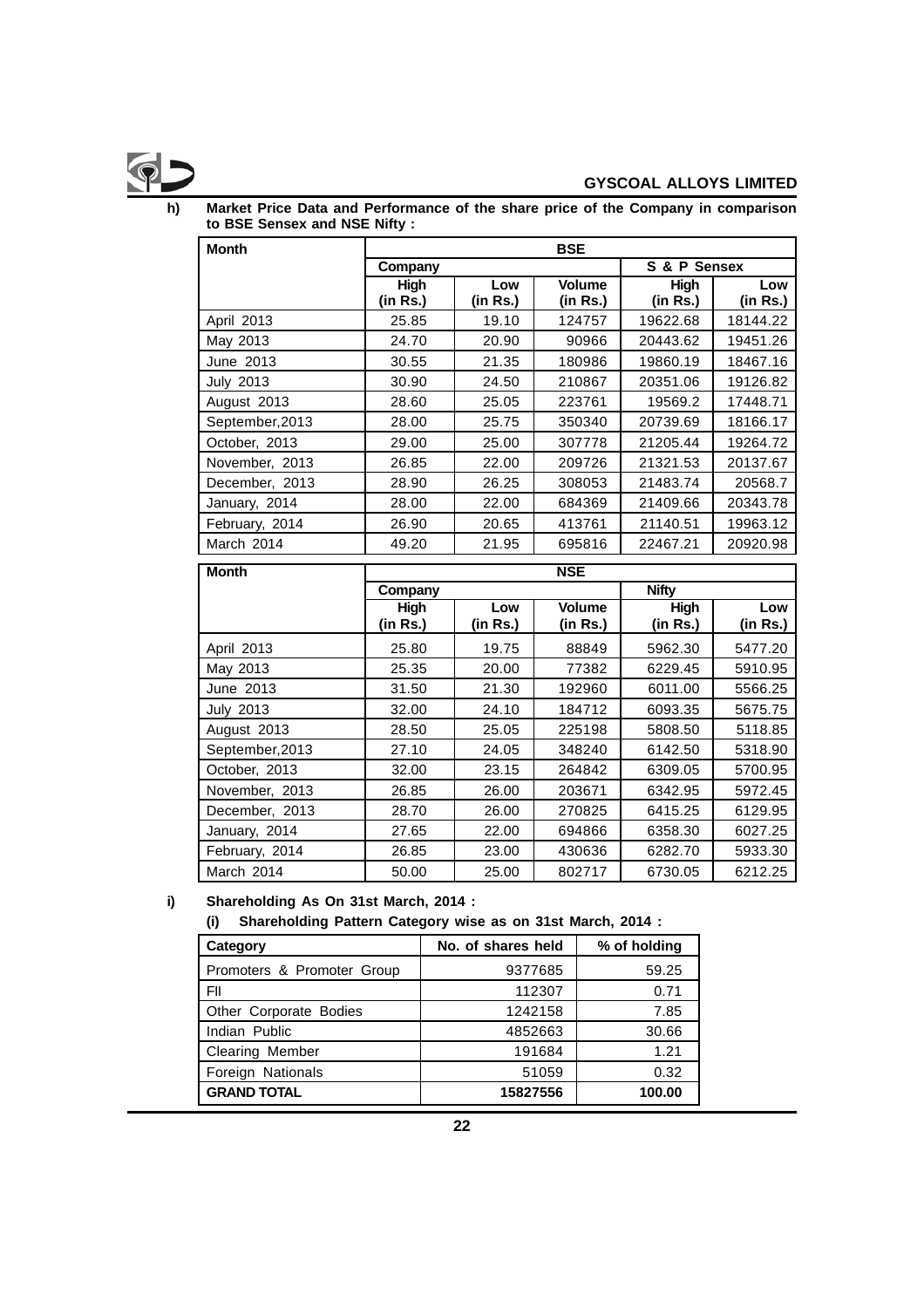

**(ii) Distribution of Shareholding as on 31st March, 2014**

| Range of            | <b>SHAREHOLDERS</b>           |                        | <b>SHARES</b>    |                        |
|---------------------|-------------------------------|------------------------|------------------|------------------------|
| shares              | No. of<br><b>Shareholders</b> | Percentage<br>of Total | No. of<br>shares | Percentage<br>of Total |
| 01 to 500           | 5298                          | 84.59                  | 741476           | 4.68                   |
| 501 to 1000         | 418                           | 6.68                   | 342577           | 2.17                   |
| to 2000<br>1001     | 216                           | 3.45                   | 334569           | 2.11                   |
| to 3000<br>2001     | 82                            | 1.31                   | 205581           | 1.30                   |
| to 4000<br>3001     | 49                            | 0.78                   | 174682           | 1.10                   |
| to 5000<br>4001     | 50                            | 0.80                   | 238828           | 1.51                   |
| 10000<br>5001<br>to | 54                            | 0.86                   | 391098           | 2.47                   |
| & above<br>10001    | 96                            | 1.53                   | 13398745         | 84.66                  |
| <b>TOTAL</b>        | 6263                          | 100.00                 | 15827556         | 100.00                 |

#### **j) Dematerialization of Equity Shares and Liquidity :**

The Company's shares are compulsorily traded in dematerialized form. The dematerialization facility is available from both the depositories namely National Securities Depository Limited (NSDL) and Central Depository Services (India) Limited (CDSL). Equity shares of the Company representing 99.99% of the share capital are dematerialized as on 31st March, 2014.The Company's shares are regularly traded on the 'Bombay Stock Exchange Limited' and 'National Stock Exchange of India Limited' in dematerialized form.

#### **k) Registrar & Transfer Agents : Link Intime India Pvt. Ltd.**

C-13, Pannalal Silk Mills Compund, L.B.S Marg Bhandup(W), Mumbai-400078. Phone : 022-2596 3838 Fax : 022-25946969 Email : mumbai@linkintime.co.in Website : www.linkintime.co.in

#### **l) Share Transfer Procedure :**

As on 31st March, 2014, 99.99% of the equity shares of the Company are in electronic form. Transfer of these shares is done through the depositories without intervention of the Company. For transfer of physical shares, the transfer document can be lodged with Link Intime India Private Limited at the address mentioned in this Annual Report. The transfer of shares in physical form is processed within 15 days from the date of receipt, if the documents are complete in all respects. Shareholders / Investors Grievance & Share Transfer Committee is empowered to approve transfer. All the transactions related to share transfer, change of address, dividend, share certificate etc., should be addressed to R&T Agent of the Company at the address mentioned in this Annual Report. Pursuant to Clause 47(c) of the Listing Agreement with the Stock Exchanges, the Company obtained a certificate from a Practicing Company Secretary on half yearly basis, for compliance of share transfer formalities. The Company files copy of these certificates with the stock exchange as required.

#### **m) Address of Correspondence :**

| (i) | Ms. Neha Choksi                                                                |                                                          |
|-----|--------------------------------------------------------------------------------|----------------------------------------------------------|
|     | Company Secretary & Compliance Officer                                         | Phone: 079-26574878                                      |
|     | Gyscoal Alloys Ltd. Corp. Office:                                              | Fax: 079-26579387                                        |
|     | 2nd Floor, Mrudul Tower, B/h Times of India,<br>Ashram Road, Ahmedabad 380009. | Email: investors@gyscoal.com<br>Website: www.gyscoal.com |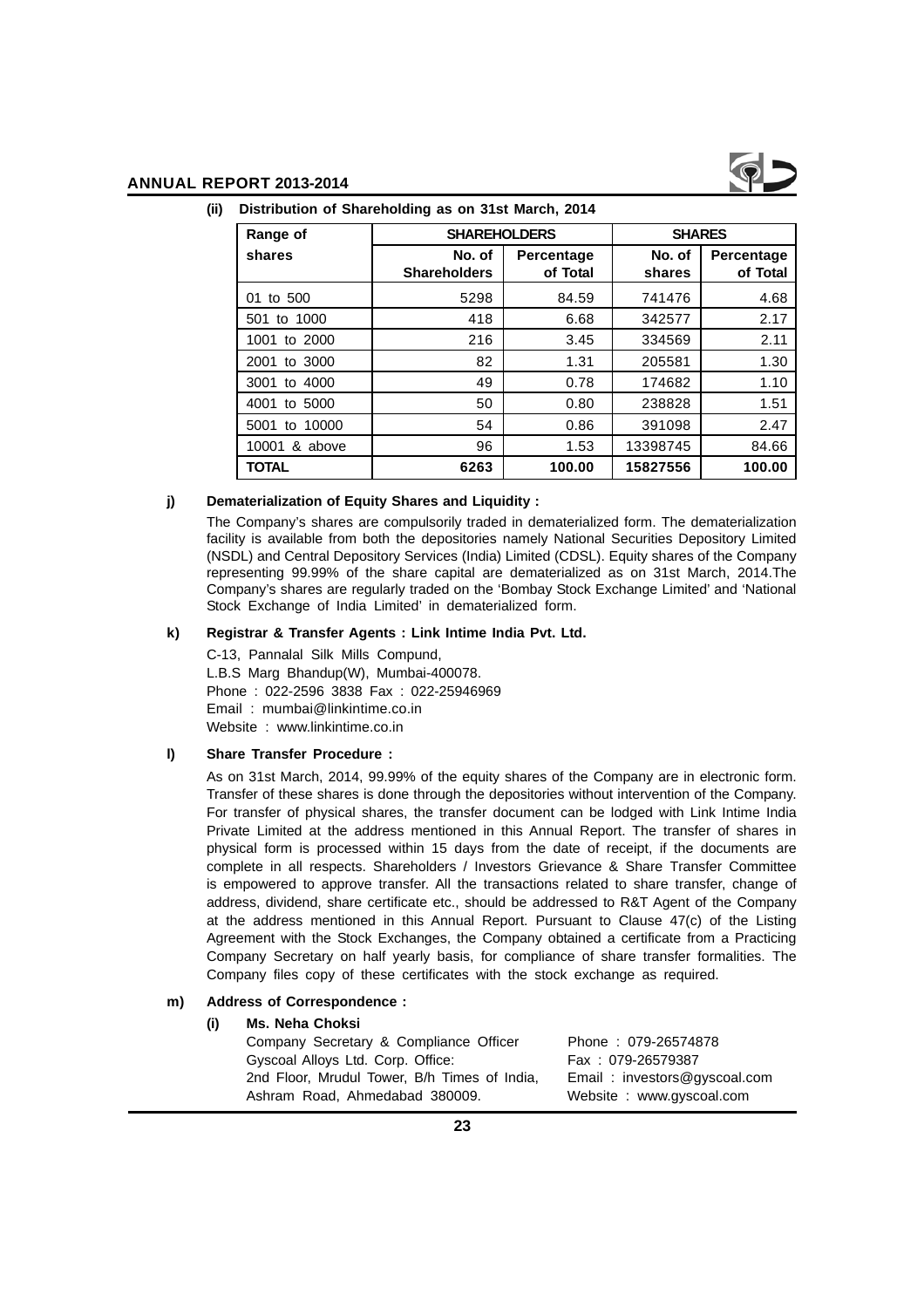

### **GYSCOAL ALLOYS LIMITED**

**(ii) For transfer/dematerialization of shares, change of address of members and other queries.**

Link Intime India Pvt. Ltd. example 2012-2596 2838 C-13, Pannalal Silk Mills Compund, Fax : 022-25946969 L.B.S Marg Bhandup(W), Email : mumbai@linkintime.co.in Mumbai-400078. Website : www.linkintime.co.in

- n) Site Location: Gyscoal Alloys Ltd. Village: Ubkhal, Kukarwada, Tal: Vijapur, District Mehsana, Gujarat
- o) Outstanding GDRs /ADRs / Warrants or any convertible instrument, conversion and likely impact on equity - NIL

# **CERTIFICATE ON CORPORATE GOVERNANCE**

To, The Members of Gyscoal Alloys Limited

We have examined the compliance of conditions of Corporate Governance by Gyscoal Alloys Limited for the year ended 31st March, 2014 as stipulated in Clause 49 of the Listing Agreement of the said Company with Stock Exchanges.

The compliance of conditions of Corporate Governance is the responsibility of the Management. Our examination was limited to procedures and implementation thereof, adopted by the Company for ensuring the compliance of the conditions of Corporate Governance. It is neither an audit nor an expression of opinion on the financial statements of the Company.

In our opinion and to the best of our information and according to the explanations given to us, we certify that the Company has complied with the conditions of Corporate Governance as stipulated in the above mentioned Listing Agreement.

We further state that such compliance is neither an assurance as to the future viability of the Company nor the efficiency or effectiveness with which the Management has conducted the affairs of the company.

**Chirag Shah Company Secretary Samdani Shah & Associates, Date : 21/05/2014 Company Secretaries, Place : Ahmedabad C.P. No. 3498**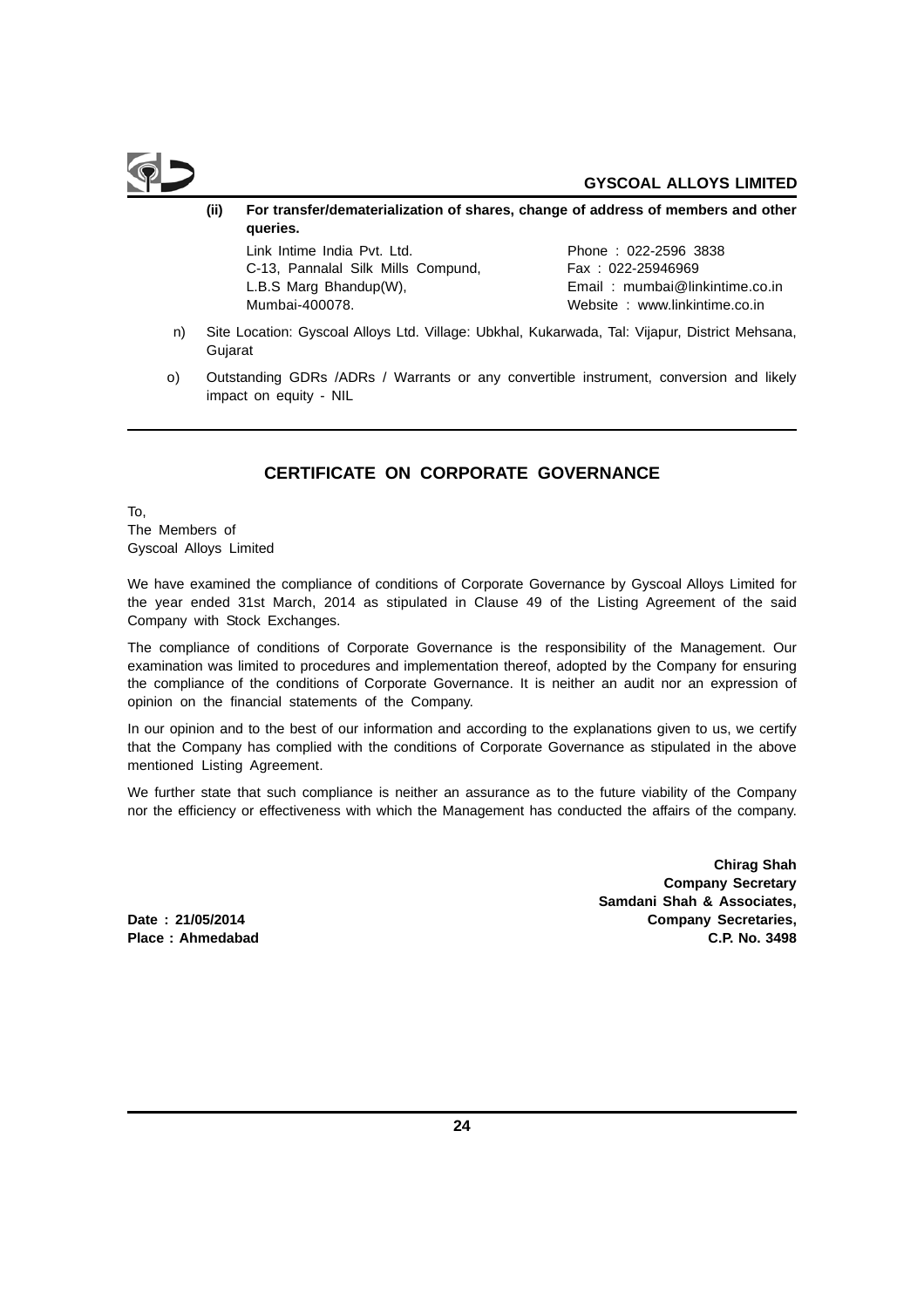

## **CEO/CFO CERTIFICATION**

To, The Board of Directors Gyscoal Alloys Limited

Certificate by Chief Executive Officer (CEO) & Chief Financial Officer (CFO) under Corporate Governance pursuant to the revised Clause 49 of Listing Agreement.

I, Viral Shah, the Managing Director (CEO) of the Company and I, Manish Shah, the whole-time Director (CFO) of the Company do here by certify to the Board that:

- a. we have reviewed financial statements and the cash flow statement for the year ending 31st March, 2014 and that to the best of their knowledge and belief :
	- i. these statements do not contain any materially untrue statement or omit any material fact or contain statements that might be misleading;
	- ii. these statements together present a true and fair view of the company's affairs and are in compliance with existing accounting standards, applicable laws and regulations.
- b. There are, to the best of our knowledge and belief, no transactions entered into by the company during the year which are fraudulent, illegal or violative of the company's code of conduct.
- c. We accept responsibility for establishing and maintaining internal controls for financial reporting and that we have evaluated the effectiveness of internal control systems of the company pertaining to financial reporting and we have disclosed to the auditors and the Audit Committee, deficiencies in the design or operation of such internal controls, if any, of which we are aware and the steps we have taken or propose to take to rectify these deficiencies.
- d. We have indicated to the auditors and the Audit committee
	- i. significant changes in internal control over financial reporting during the year;
	- ii. significant changes in accounting policies during the year and that the same have been disclosed in the notes to the financial statements; and
	- iii. instances of significant fraud of which we have become aware and the involvement therein, if any, of the management or an employee having a significant role in the company's internal control system over financial reporting.

**Date : 21/05/2014 Viral Shah Manish Shah Place : Ahmedabad (Managing Director/CEO) (Whole-Time Director/CFO)**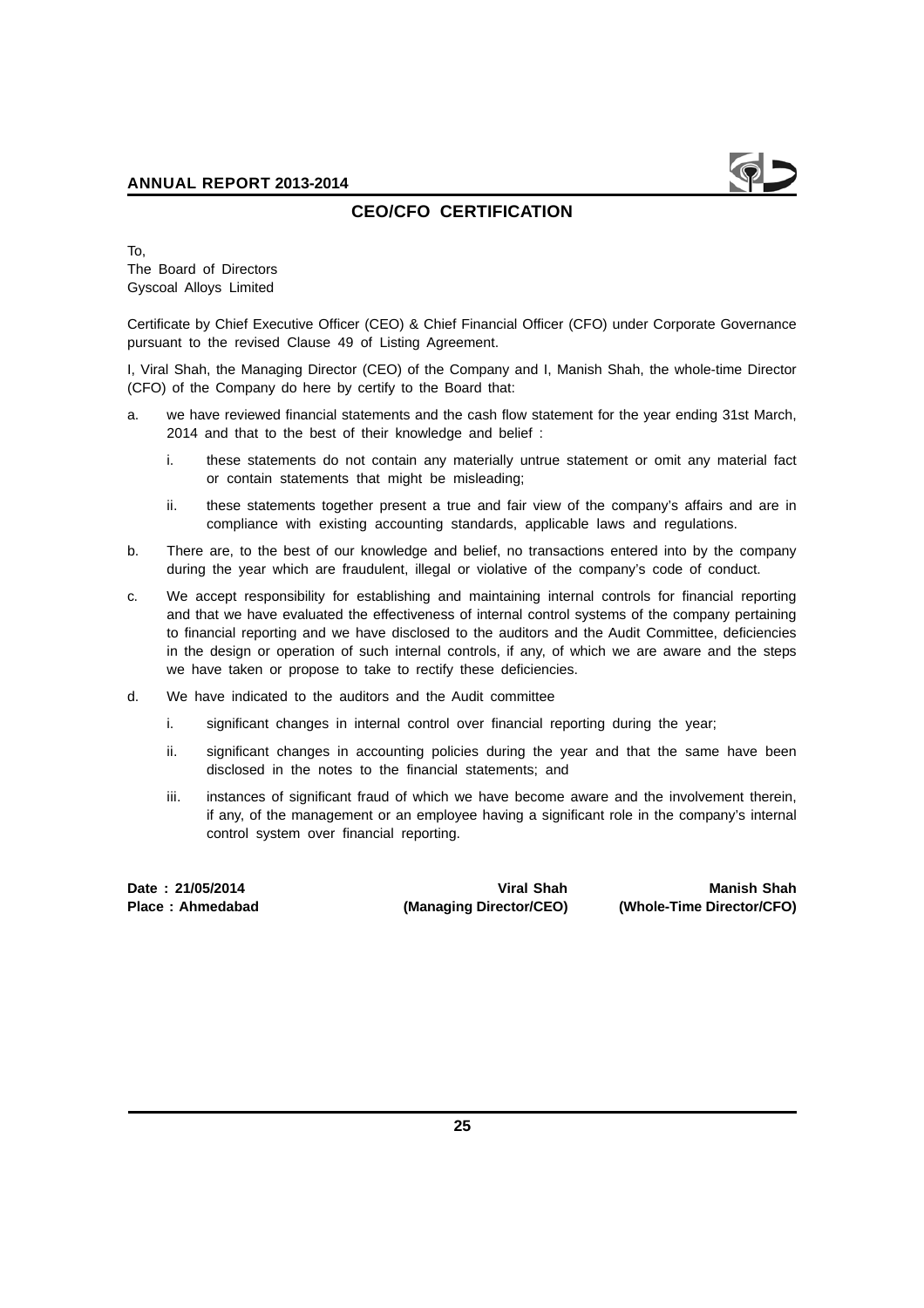

# **INDEPENDENT AUDITORS' REPORT**

TO, THE MEMBERS, GYSCOAL ALLOYS LTD.

#### **Report on the Financial Statements :**

We have audited the accompanying financial statements of GYSCOAL ALLOYS LIMITED, which comprise the Balance Sheet as at March 31, 2014, and the Statement of Profit and Loss and Cash Flow Statement for the year then ended, and a summary of significant accounting policies and other explanatory information.

#### **Management's Responsibility for the Financial Statements :**

Management is responsible for the preparation of these financial statements that give a true and fair view of the financial position, financial performance and cash flows of the Company in accordance with the Accounting Standards referred to in section 211 (3C) of the Companies Act, 1956 ("the Act"). This responsibility includes the design, implementation and maintenance of internal control relevant to the preparation and presentation of the financial statements that give a true and fair view and are free from material misstatement, whether due to fraud or error.

#### **Auditor's Responsibility :**

Our responsibility is to express an opinion on these financial statements based on our audit. We conducted our audit in accordance with the Standards on Auditing issued by the Institute of Chartered Accountants of India. Those Standards require that we comply with ethical requirements and plan and perform the audit to obtain reasonable assurance about whether the financial statements are free from material misstatement.

An audit involves performing procedures to obtain audit evidence about the amounts and disclosures in the financial statements. The procedures selected depend on the auditor's judgment, including the assessment of the risks of material misstatement of the financial statements, whether due to fraud or error. In making those risk assessments, the auditor considers internal control relevant to the Company's preparation and fair presentation of the financial statements in order to design audit procedures that are appropriate in the circumstances. An audit also includes evaluating the appropriateness of accounting policies used and the reasonableness of the accounting estimates made by management, as well as evaluating the overall presentation of the financial statements.

We believe that the audit evidence we have obtained is sufficient and appropriate to provide a basis for our audit opinion.

#### **Opinion :**

In our opinion and to the best of our information and according to the explanations given to us, the financial statements give the information required by the Act in the manner so required and give a true and fair view in conformity with the accounting principles generally accepted in India:

- a) In the case of the Balance Sheet, of the state of affairs of the Company as at March 31, 2014;
- b) In the case of the Statement of Profit and Loss, of the profit for the year ended on that date; and
- c) In the case of the Cash Flow Statement, of the cash flows for the year ended on that date.

#### **Report on Other Legal and Regulatory Requirements :**

1. As required by the Companies (Auditor's Report) Order, 2003 ("the Order") issued by the Central Government of India in terms of Section 227 (4A) of the Act, we give in the Annexure a statement on the matters specified in paragraphs 4 and 5 of the Order.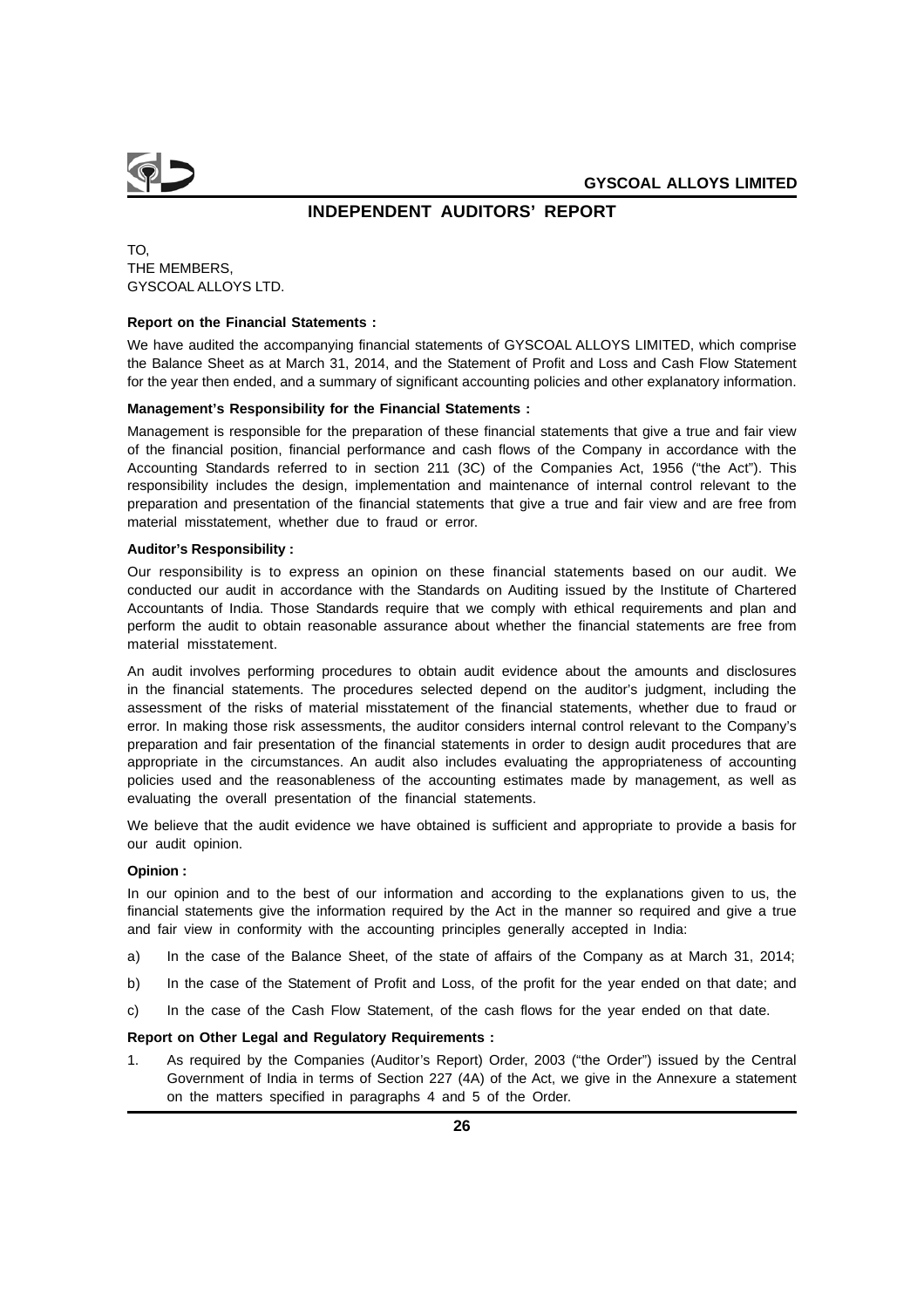

- 2. As required by section 227(3) of the Act, we report that :
	- a) We have obtained all the information and explanations which to the best of our knowledge and belief were necessary for the purpose of our audit.
	- b) In our opinion proper books of account as required by law have been kept by the Company so far as appears from our examination of those books.
	- c) The Balance Sheet, Statement of Profit and Loss, and Cash Flow Statement dealt with by this Report are in agreement with the books of account.
	- d) In our opinion, the Balance Sheet, Statement of Profit and Loss, and Cash Flow Statement comply with the Accounting Standards referred to in subsection (3C) of section 211 of the Companies Act, 1956 read with the General Circular 15/2013 dated 13th September, 2013 of the Ministry of Corporate Affairs in respect of Section 133 of the Companies Act, 2013.
	- e) On the basis of written representations received from the directors as on March 31, 2014, and taken on record by the Board of Directors, none of the directors is disqualified as on March 31, 2014, from being appointed as a director in terms of clause (g) of sub-section (1) of section 274 of the Companies Act, 1956.

**For, B. K. PATEL & CO Chartered Accountants Firm Reg. No. 112647W**

**D. B. Patel Ahmedabad Partner May 21, 2014 Membership No. 117477**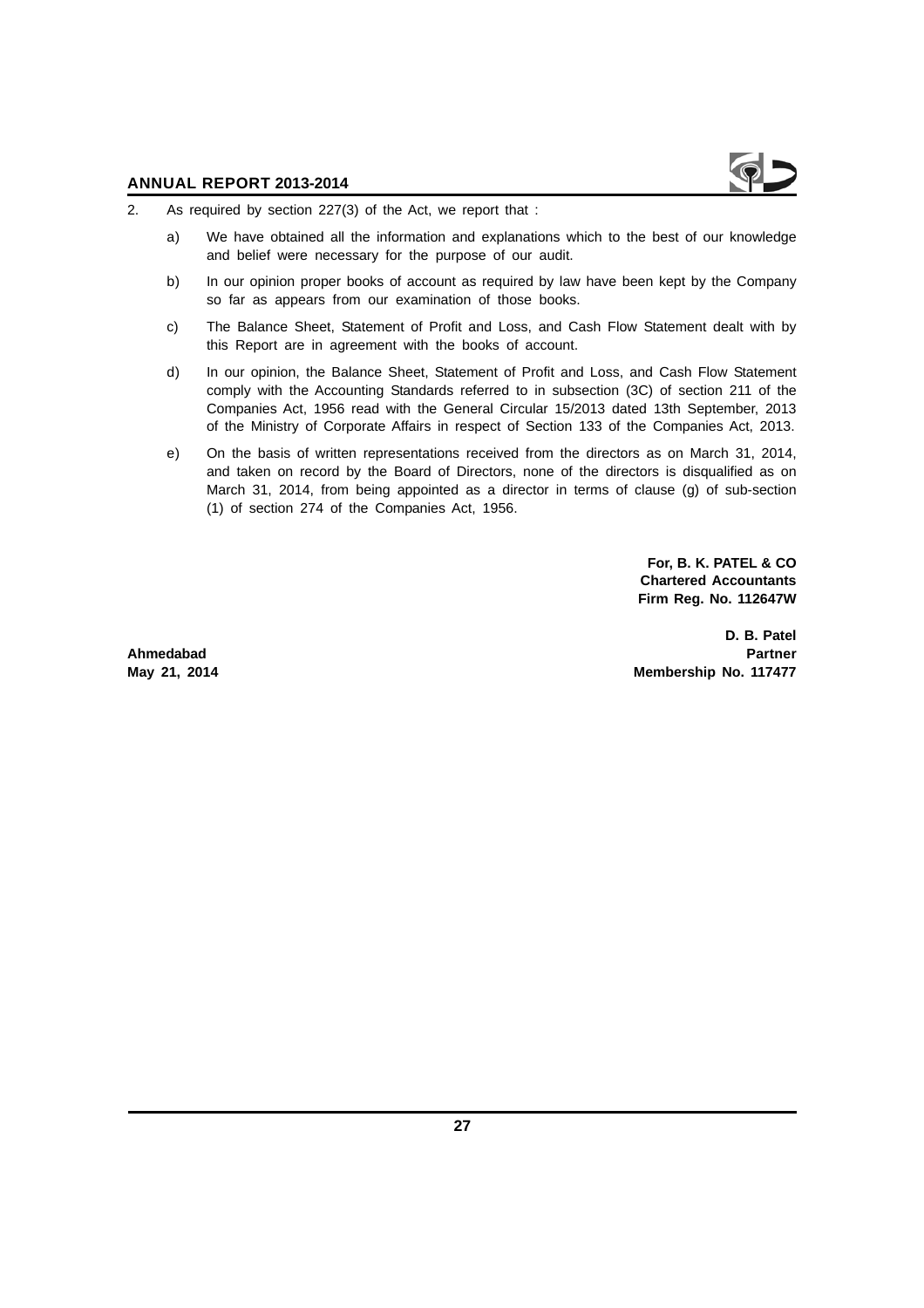

## **ANNEXURE TO INDEPENDENT AUDITORS' REPORT**

#### **(Referred to in Paragraph 1 under the heading of "Report on Other Legal and Regulatory Requirements" of our report of even date)**

- (i) In respect of its fixed assets:
	- (a) The Company has maintained proper records showing full particulars including quantitative details and situation of fixed assets.
	- (b) As explained to us, all the fixed assets have been physically verified by the Management in accordance with a programme of verification which in our opinion provides for physical verification of all the fixed assets at reasonable intervals having regard to the size of the Company and the nature of its assets. According to the information and explanations given to us no material discrepancies were noticed on such verification.
	- (c) In our opinion, the Company has not disposed off a substantial part of its fixed assets during the year and the going concern status of the Company is not affected.
- (ii) In respect of its inventories :
	- (a) As explained to us, the inventories of finished and semi-finished goods and raw materials at Factory were physically verified during the period by the Management. In our opinion, having regard to the nature and location of stocks, the frequency of verification is reasonable.
	- (b) In our opinion and according to the information and explanations given to us, the procedures of physical verification of inventories followed by the management are reasonable and adequate in relation to the size of the Company and the nature of its business.
	- (c) In our opinion and according to the information and explanations given to us, the Company has maintained proper records of inventory. The discrepancies noticed on verification between the physical stocks and the book records were not material.
- (iii) In respect of loans, secured or unsecured, granted or taken by the company to/from companies, firms or other parties covered in register maintained u/s. 301 of Companies Act, 1956 :
	- (a) The Company has not granted any loan to any party listed in the register maintained u/s. 301 of the Companies Act, 1956 under same management. The Company has taken interest free loans from 9 parties listed in the register maintained u/s. 301 of the Companies Act, 1956. The maximum amount involved during the year was Rs. 314232247/- and the year end balance of loans taken from such parties was Rs. 168802381/-
	- (b) In our opinion and according to information and explanation given to us, we are of the opinion that the rate of interest and terms and conditions of the loans taken by the company are not prima facie prejudicial to the interest of the company.
	- (c) There is no overdue amount of loan taken from or granted to companies, firm or other parties listed in the register maintained u/s. 301 of the Companies Act, 1956.
- (iv) In our opinion and according to the information and explanations given to us, there are adequate internal control procedures commensurate with the size of the Company and the nature of its business for the purchase of inventory and fixed assets and for the sale of goods and services and we have not observed any continuing failure to correct major weaknesses in such internal control system.
- (v) In respect of contracts or arrangements entered in the register maintained in pursuance of Section 301 of the Companies Act, 1956, to the best of our knowledge and belief and according to the information and explanations given to us:
	- (a) The particulars of contracts or arrangements referred to in Section 301 that need to be entered into the register maintained under the said section have been so entered.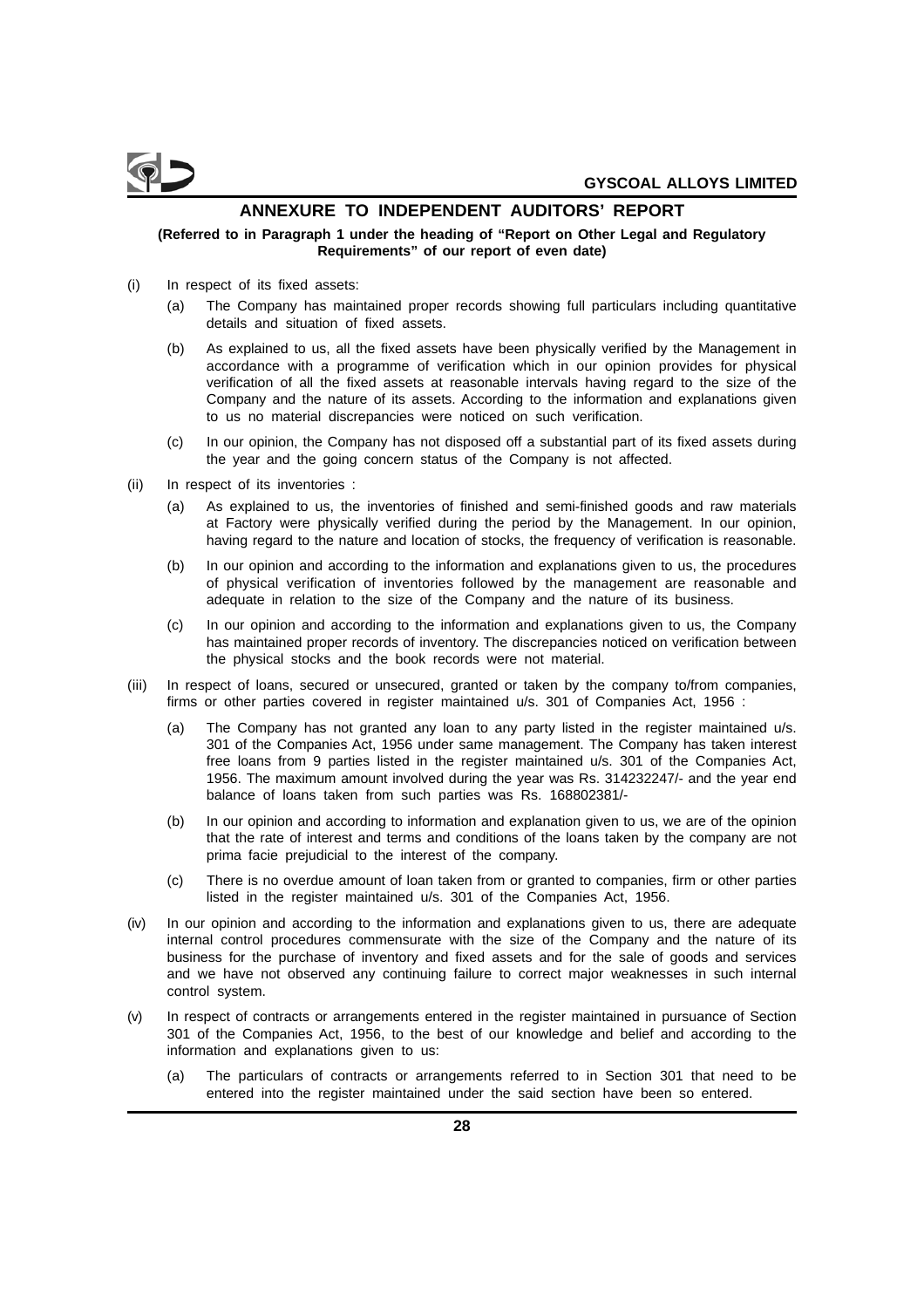

- (b) In our opinion and having regard to our comments in paragraph (iv) above, the transactions exceeding the value of rupees five lakhs in respect of any party during the period have been made at prices which are prima facie, reasonable, having regard to prevailing market prices at the relevant time where such prices are available.
- (vi) As informed to us, the Company has not accepted any deposit from public.
- (vii) In our opinion, the Company has an adequate internal audit system commensurate with the size and nature of its business.
- (viii) We have broadly reviewed the cost records maintained by the company pursuant to the Companies (Cost Accounting Records) Rules, 2011 prescribed by the Central Government under Section 209(1)(d) of the Companies Act, 1956 and we are of the opinion that prima facie the prescribed cost records have been maintained. We have, however, not made a detailed examination of the cost records with a view to determined whether they are accurate or complete.
- (ix) In respect of Statutory Dues :
	- (a) According to the information and explanations given to us, the Company has been generally regular in depositing undisputed statutory dues including provident fund, sales tax, service tax, customs duty, excise duty, cess and other material statutory dues applicable to it with the appropriate authorities during the period. However, in some cases such statutory dues are paid after its due dates along with interest during the year.
	- (b) According to the information and explanations given to us, no undisputed amounts payable in respect of sales tax, customs duty, excise duty, cess and other material statutory dues applicable to it, were in arrears, as at 31st March, 2014 for a period of more than six months from the date they became payable except TCS payable of Rs. 2101505/-, which is in arrears, as at 31st March, 2014 for a period of more than six months from the date it became payable.
	- (c) According to the information and explanations given to us, the disputed statutory dues aggregating Rs. 149071107/- that have not been deposited on account of disputed matter pending before appropriate authorities are as under :

| No. | Name of the Statue                       | <b>Nature of the Dues</b>                  | Amountl<br>in Rs.l | Period to<br>which the<br>amount<br>relates | <b>Forum where</b><br>dispute is pending                |
|-----|------------------------------------------|--------------------------------------------|--------------------|---------------------------------------------|---------------------------------------------------------|
| 1.  | The Central Sales<br>Tax Act, 1956       | Central Sales Tax,<br>Interest and Penalty | 5192774            | 2006-07                                     | Gujarat Value Added<br>Added Tax Tribunal,<br>Ahmedabad |
| 2.  | The Gujarat Value<br>Added Tax Act, 2003 | Value Added Tax and<br>interest            | 472542             | 2006-07                                     | Gujarat Value Added<br>Tax Tribunal,<br>Ahmedabad       |
| 3.  | The Central Sales<br>Tax Act, 1956       | Central Sales Tax,<br>Interest and Penalty | 3746534            | 2007-08                                     | Gujarat Value Added<br>Tax Tribunal,<br>Ahmedabad       |
| 4.  | The Gujarat Value<br>Added Tax Act, 2003 | Value Added Tax and<br>interest            | 32404381           | 2007-08                                     | Gujarat Value Added<br>Tax Tribunal,<br>Ahmedabad       |
| 5.  | The Central Sales<br>Tax Act, 1956       | Central Sales Tax,<br>Interest and Penalty | 170505             | 2008-09                                     | Gujarat Value Added<br>Tax Tribunal,<br>Ahmedabad       |
| 6.  | The Gujarat Value<br>Added Tax Act, 2003 | Value Added Tax<br>and interest            | 107084371          | 2008-09                                     | Gujarat Value Added<br>Tax Tribunal,<br>Ahmedabad       |
|     | <b>Total</b>                             |                                            | 149071107          |                                             |                                                         |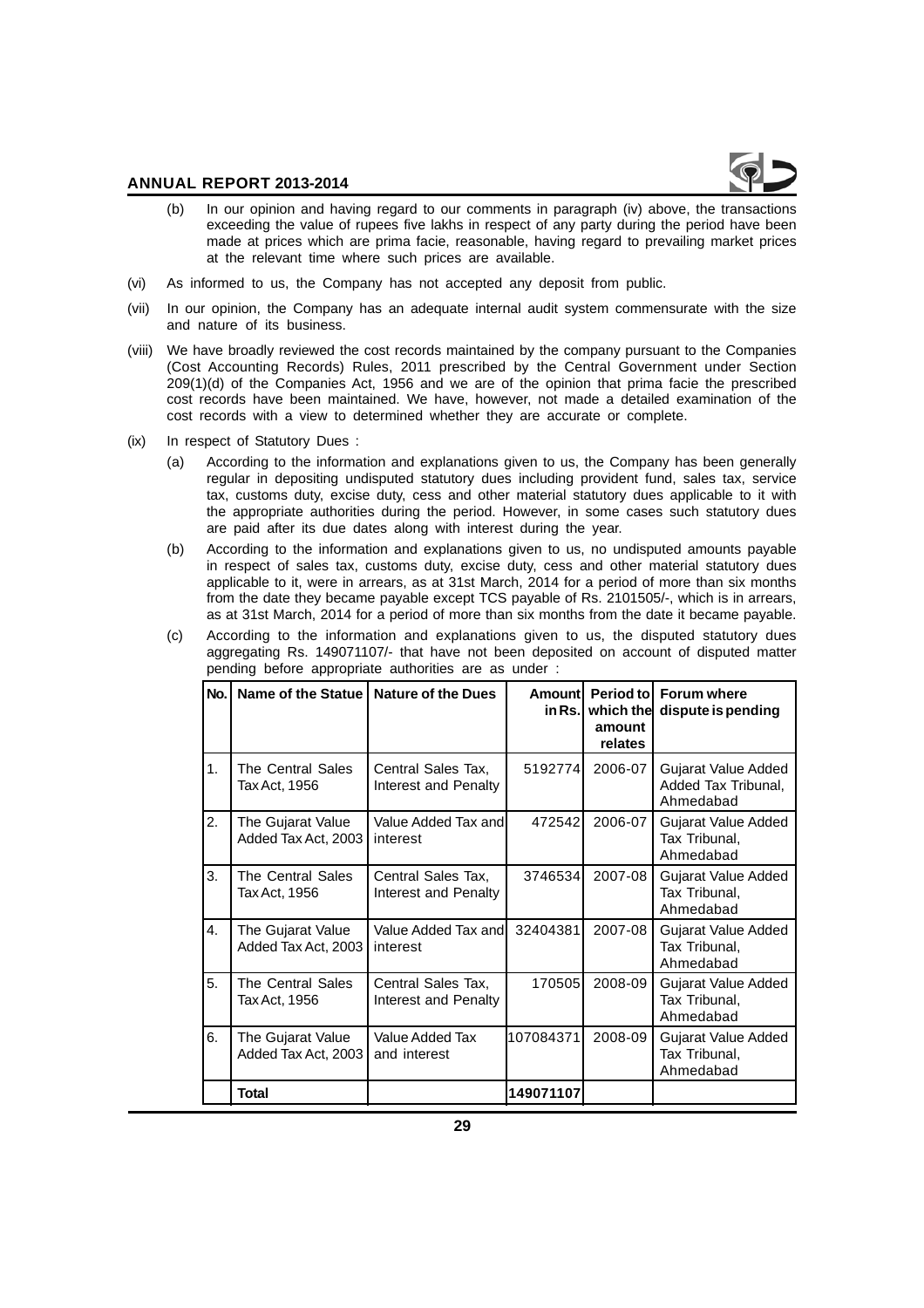

#### **GYSCOAL ALLOYS LIMITED**

- The Company does not have any accumulated losses and has not incurred cash losses during the financial period covered by our audit and the immediately preceding financial period.
- (xi) In our opinion and according to the information and explanations given to us, the Company has not defaulted in repayment of dues to financial institutions, banks or debenture holders.
- (xii) In our opinion and according to the information and explanations given to us, no loans and advances granted by the Company on the basis of security by way of pledge of shares, debentures, and other securities.
- (xiii) In our opinion, the Company is not a chit fund or a nidhi / mutual benefit fund / society. Therefore, clause 4(xiii) of the Order is not applicable to the company.
- (xiv) In our opinion, the Company is not dealing in or trading in shares, securities, debentures and other investment. Accordingly, clause 4(xiv) of the Order is not applicable to the company.
- (xv) As informed to us, the Company has not given any guarantee for loans taken by others from bank of financial institutions.
- (xvi) To the best of our knowledge and belief and according to the information and explanation given to us, in our opinion, term loans availed by the Company were, prima facie, applied by the Company during the period for the purpose for which the loans were obtained.
- (xvii) According to the information and explanation given to us, the funds raised on short term basis have not been used for long term investment.
- (xviii) According to information and explanation given to us, the Company has not made any preferential allotment of shares to parties and companies covered in the register maintained under section 301 of the Companies Act, 1956,
- (xix) According to information and explanation given to us, the Company has not issued any debentures.
- (xx) The Company has issued 7700000/- Equity Shares of Face value of 10/- each at a premium of Rs. 61/- per share during the Financial Year 2010-11. The end use of proceeds of the fund raised by public issue has been disclosed by the management in the notes to the accounts which is duly verified by us.
- (xxi) To the best of our knowledge and belief and according to the information and explanations given to us, no material fraud on or by the Company was noticed or reported during the period.

**For, B. K. PATEL & CO Chartered Accountants Firm Reg. No. 112647W**

**D. B. Patel Ahmedabad Partner May 21, 2014 Membership No. 117477**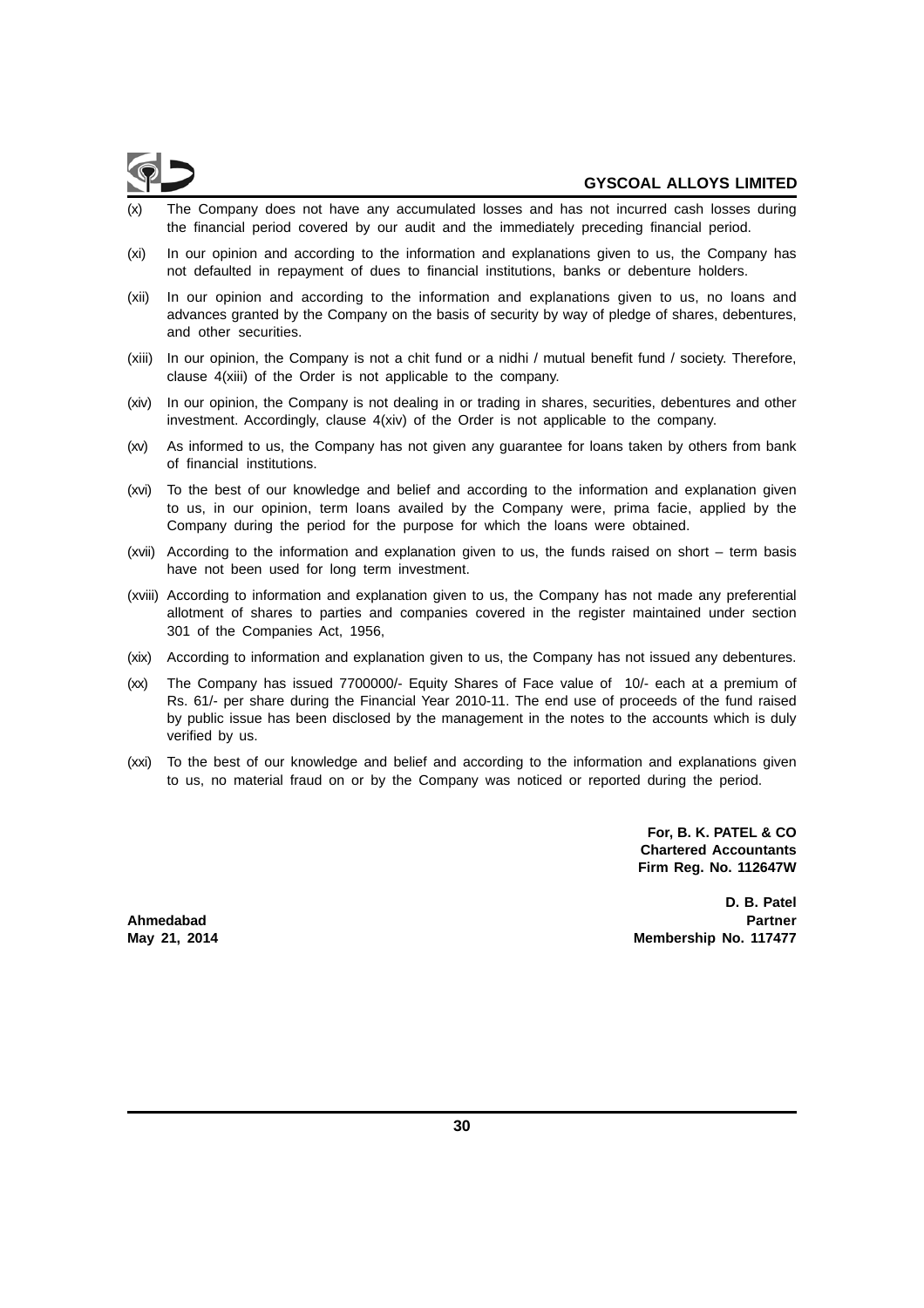

# **BALANCE SHEET AS AT MARCH 31, 2014**

|                                                                                                     |                                                   |                         | (Amount in Rs.)         |
|-----------------------------------------------------------------------------------------------------|---------------------------------------------------|-------------------------|-------------------------|
|                                                                                                     | <b>Note</b>                                       | As at<br>31 March, 2014 | As at<br>31 March, 2013 |
| <b>EQUITY AND LIABILITIES:</b>                                                                      |                                                   |                         |                         |
| <b>Shareholders' Funds:</b>                                                                         |                                                   |                         |                         |
| Share Capital                                                                                       | 1                                                 | 158275560               | 158275560               |
| Reserves and Surplus                                                                                | $\overline{2}$                                    | 768302480               | 762795656               |
|                                                                                                     |                                                   | 926578040               | 921071216               |
| <b>Non-Current Liabilities:</b>                                                                     |                                                   |                         |                         |
| Long-Term Borrowings                                                                                | 3                                                 | 187186445               | 287651727               |
| Deferred Tax Liabilities (Net)                                                                      | 4                                                 | 45624496                | 46997643                |
| Long-Term Provisions                                                                                | 5                                                 | 1862531                 | 1998675                 |
|                                                                                                     |                                                   | 234673472               | 336648045               |
| <b>Current Liabilities:</b><br>Short-Term Borrowings                                                | 6                                                 | 544499869               | 485089660               |
| Trade Payables                                                                                      | 7                                                 | 635983008               | 330024741               |
| Other Current Liabilities                                                                           | 8                                                 | 154455784               | 24516840                |
| Short-Term Provisions                                                                               | 9                                                 | 22019640                | 29237583                |
|                                                                                                     |                                                   | 1356958301              | 868868824               |
| Total Equity and Liabilities :>                                                                     |                                                   | 2518209813              | 2126588085              |
| <b>ASSETS:</b>                                                                                      |                                                   |                         |                         |
| <b>Non-Current Assets:</b>                                                                          |                                                   |                         |                         |
| <b>Fixed Assets</b>                                                                                 |                                                   |                         |                         |
| Tengible Assets                                                                                     | 10                                                | 260995207               | 278792112               |
| Capital Work-in-Progress                                                                            | 10                                                | 151879600               | 124590741               |
| Non-Current Investments                                                                             | 11                                                | 56882745                | 209030                  |
| Deferred Tax Assets                                                                                 |                                                   |                         |                         |
| Long-Term Loans And Advances                                                                        | 12                                                | 501775605               | 494516623               |
|                                                                                                     |                                                   | 971533157               | 898108506               |
| <b>Current assets:</b>                                                                              |                                                   |                         |                         |
| Current Investments                                                                                 | 13                                                | 0                       | 70500000                |
| Inventories<br><b>Trade Receivables</b>                                                             | 14<br>15                                          | 592447755<br>824234046  | 595066782<br>402165706  |
| Cash and Bank Balances                                                                              | 16                                                | 90050146                | 56333843                |
| Short-Term Loans And Advances                                                                       | 17                                                | 34626168                | 99006259                |
| <b>Other Current Assets</b>                                                                         | 18                                                | 5318541                 | 5406989                 |
|                                                                                                     |                                                   | 1546676656              | 1228479579              |
| Total Assets :>                                                                                     |                                                   | 2518209813              | 2126588085              |
| <b>Significant Accounting Policies and</b><br><b>Notes on Financial Statements</b>                  | 1 to 39                                           |                         |                         |
| As per our Report of even date                                                                      |                                                   |                         |                         |
| For & on behalf of the Board of Directors<br>For, B. K. Patel & Co.<br><b>Chartered Accountants</b> |                                                   |                         |                         |
| D. B. Patel<br>Partner                                                                              | <b>Viral Shah</b><br>Chairman & Managing Director | <b>Manish Shah</b>      | Whole Time Director     |
| Ahmedabad<br>21 May, 2014                                                                           | Neha Choksi<br>Company Secretary                  |                         |                         |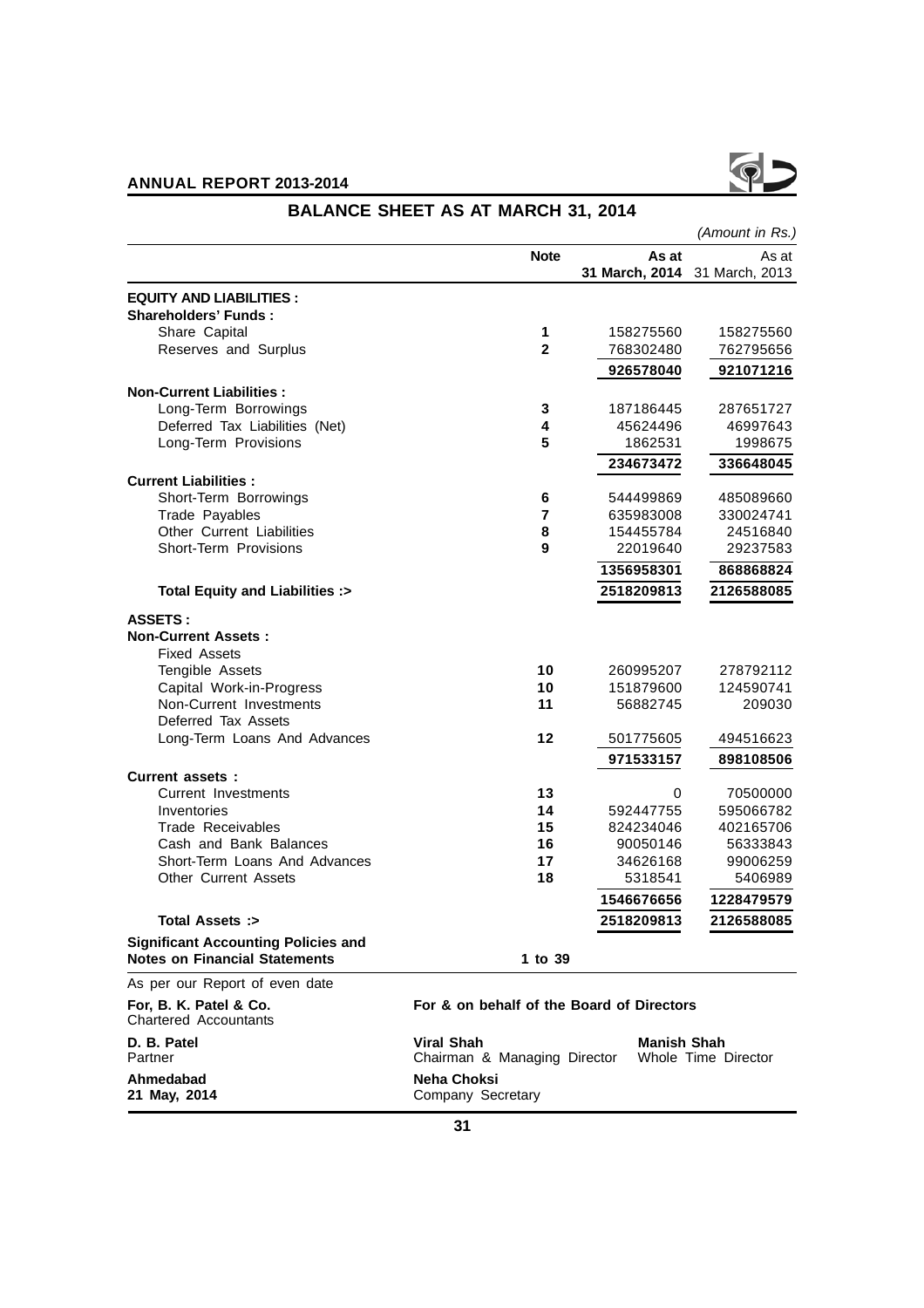# **GYSCOAL ALLOYS LIMITED**

**STATEMENT OF PROFIT & LOSS FOR THE YEAR ENDED 31ST MARCH, 2014**

|                                                                                    |             |            | (Amount in Rs.) |
|------------------------------------------------------------------------------------|-------------|------------|-----------------|
|                                                                                    | <b>Note</b> | 2013-14    | 2012-13         |
| <b>INCOME:</b>                                                                     |             |            |                 |
| Revenue from Operations                                                            | 19          | 2770714882 | 2872996008      |
| Other Income                                                                       | 20          | 44572658   | 16372428        |
| Total Revenue :>                                                                   |             | 2815287540 | 2889368436      |
| <b>EXPENDITURE:</b>                                                                |             |            |                 |
| Cost of Material Consumed                                                          | 21          | 1872450070 | 1883088492      |
| Purchase of Stock-in-Trade                                                         |             | 673245434  | 640902732       |
| Change in Inventories of Finished Goods,                                           |             |            |                 |
| Stock-in-Process & Stock-in-Trade                                                  | 22          | (21011628) | 62282249        |
| <b>Employee Benefits Expenses</b>                                                  | 23          | 13822836   | 15663474        |
| Finance Costs                                                                      | 24          | 107219088  | 103959771       |
| Depreciation and Amortisation Expenses                                             | 25          | 41238862   | 36768415        |
| Other Expenses                                                                     | 26          | 119619942  | 121148358       |
| Total Expenses :>                                                                  |             | 2806584604 | 2863813491      |
| Profit Before Exceptional and Extraordinary Items and Tax                          |             | 8702936    | 25554945        |
| Exceptional Items                                                                  |             | 0          | 0               |
| <b>Profit Before Extraordinary Items and Tax</b>                                   |             | 8702936    | 25554945        |
| Extraordinary Items                                                                |             | 0          | 0               |
| <b>Profit Before Tax</b>                                                           |             | 8702936    | 25554945        |
| Tax Expenses                                                                       |             |            |                 |
| Prior Period Tax                                                                   |             | 175986     | 0               |
| Current Tax                                                                        |             | 4393273    | 6964964         |
| Deferred Tax Liability (Asset)                                                     |             | (1373147)  | 2821351         |
| Profit for the Year                                                                |             | 5506824    | 15768630        |
| Earning per Equity Share of Face Value of Rs. 10 each                              | 27          |            |                 |
| <b>Basic &amp; Diluted (Rs)</b>                                                    |             | 0.35       | 1.00            |
| <b>Significant Accounting Policies and</b><br><b>Notes on Financial Statements</b> | 1 to 39     |            |                 |

| Ahmedabad<br>21 May, 2014                       | Neha Choksi<br>Company Secretary                  |                                    |
|-------------------------------------------------|---------------------------------------------------|------------------------------------|
| D. B. Patel<br>Partner                          | <b>Viral Shah</b><br>Chairman & Managing Director | Manish Shah<br>Whole Time Director |
| For, B. K. Patel & Co.<br>Chartered Accountants | For & on behalf of the Board of Directors         |                                    |
| As per our Report of even date                  |                                                   |                                    |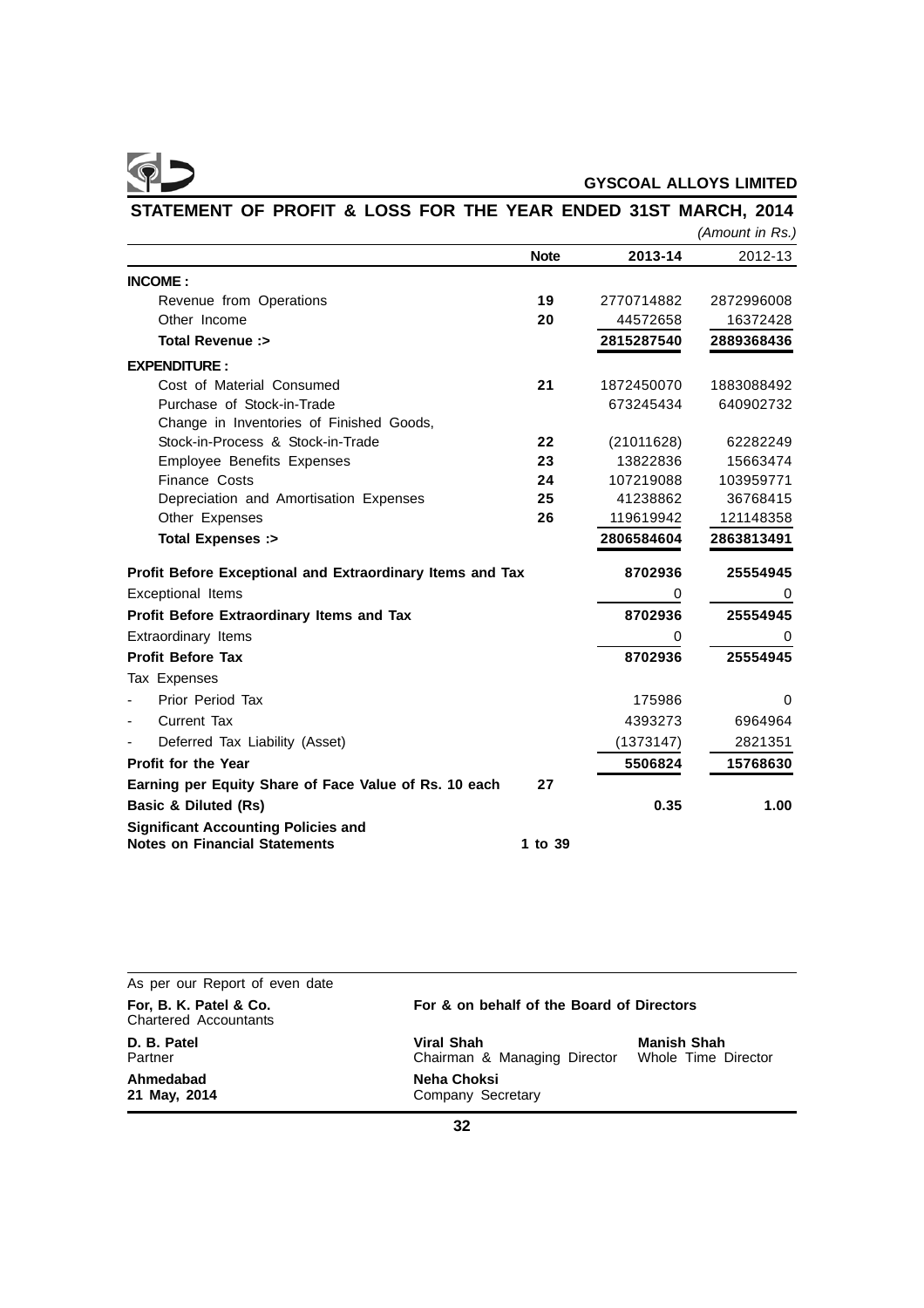

# **CASH FLOW STATEMENT FOR THE YEAR ENDED 31ST MARCH, 2014**

|  |                                                                     |                    | (Amount in Rs.)    |
|--|---------------------------------------------------------------------|--------------------|--------------------|
|  |                                                                     | 2013-14            | 2012-13            |
|  | (A) Cash Flow from Operating Activities :                           |                    |                    |
|  | Net Profit Before Tax                                               | 8702936            | 25554945           |
|  | <b>Non-Cash Adjustment to reconcile Profit</b>                      |                    |                    |
|  | <b>Before Tax to Net Cash Flows</b>                                 |                    |                    |
|  | Depriciation/Amortisation of current year                           | 41238862           | 36768415           |
|  | Profit on Sales of Fixed Assets                                     | (85716)            | 0                  |
|  | Interest Received                                                   | (7037350)          | (5768025)          |
|  | Interest Paid                                                       | 107219088          | 103959771          |
|  | <b>Operating Profit Before Working Capital Changes</b>              | 150037820          | 160515106          |
|  | <b>Movement in Working Capital:</b>                                 |                    |                    |
|  | Increase/(Decrease) in Trade Payables                               | 305958267          | (179829274)        |
|  | Increase/(Decrease) in Long Term Provisions                         | (136144)           | 469072             |
|  | Increase/(Decrease) in Other Current Liabilities                    | 129938944          | (26068601)         |
|  | Increase/(Decrease) in Short Term Provisions                        | 232309             | 201121             |
|  | Decrease/(Increase) in Current Investments                          | 70500000           | (9300000)          |
|  | Decrease/(Increase) in Trade Receivables                            | (422068340)        | 164445412          |
|  | Decrease/(Increase) in Inventories                                  | 2619027            | (23127657)         |
|  | Decrease/(Increase) in Other Current Assets                         | 88448              | (77391)            |
|  | Cash Generated from/(used in) Operating Activities                  | 237170331          | 87227788           |
|  | Direct Taxes Paid (net)                                             | 12019511           | 2500000            |
|  | Net Cash from Operating Activities (A)                              | 225150820          | 84727788           |
|  | (B) Cash Flow from Investing Activity:                              |                    |                    |
|  | Purchase of Fixed Assets                                            | (50910816)         | (56539875)         |
|  | Sales of Fixed Assets                                               | 180000             | 0                  |
|  | Purchase of Non-Current Investments                                 | (56673715)         | $\Omega$           |
|  | Profit on Sale of Fixed Assets                                      | 85716              | $\Omega$           |
|  | Movement in Loans & Advances                                        | 57121109           | (19538683)         |
|  | Interest Received                                                   | 7037350            | 5768025            |
|  | Net Cash form Investing Activities (B)                              | (43160356)         | (70310533)         |
|  | (C) Cash Flow from Financial Activities :                           |                    |                    |
|  | Proceeds from Long Term Borrowings (Net)                            | (100465282)        | 35327614           |
|  | Proceeds from Short Term Borrowings (Net)                           | 59410209           | 56092833           |
|  | Interest Paid                                                       | <u>(107219088)</u> | <u>(103959771)</u> |
|  | Net Cash Flow from/(used in) Financing Activities (C)               | (148274161)        | (12539324)         |
|  | Net Increase/(Decrease) in Cash and Bank Balance (A+B+C)            | 33716303           | 1877931            |
|  | Add: Opening Cash & Bank Balances                                   | 56333843           | 54455912           |
|  | <b>Closing Cash &amp; Bank Balances</b>                             | 90050146           | 56333843           |
|  | As per our Report of even date                                      |                    |                    |
|  | For, B. K. Patel & Co.<br>For & on behalf of the Board of Directors |                    |                    |
|  | <b>Chartered Accountants</b>                                        |                    |                    |

| D. B. Patel               | Viral Shah                       | Manish Shah         |
|---------------------------|----------------------------------|---------------------|
| Partner                   | Chairman & Managing Director     | Whole Time Director |
| Ahmedabad<br>21 May, 2014 | Neha Choksi<br>Company Secretary |                     |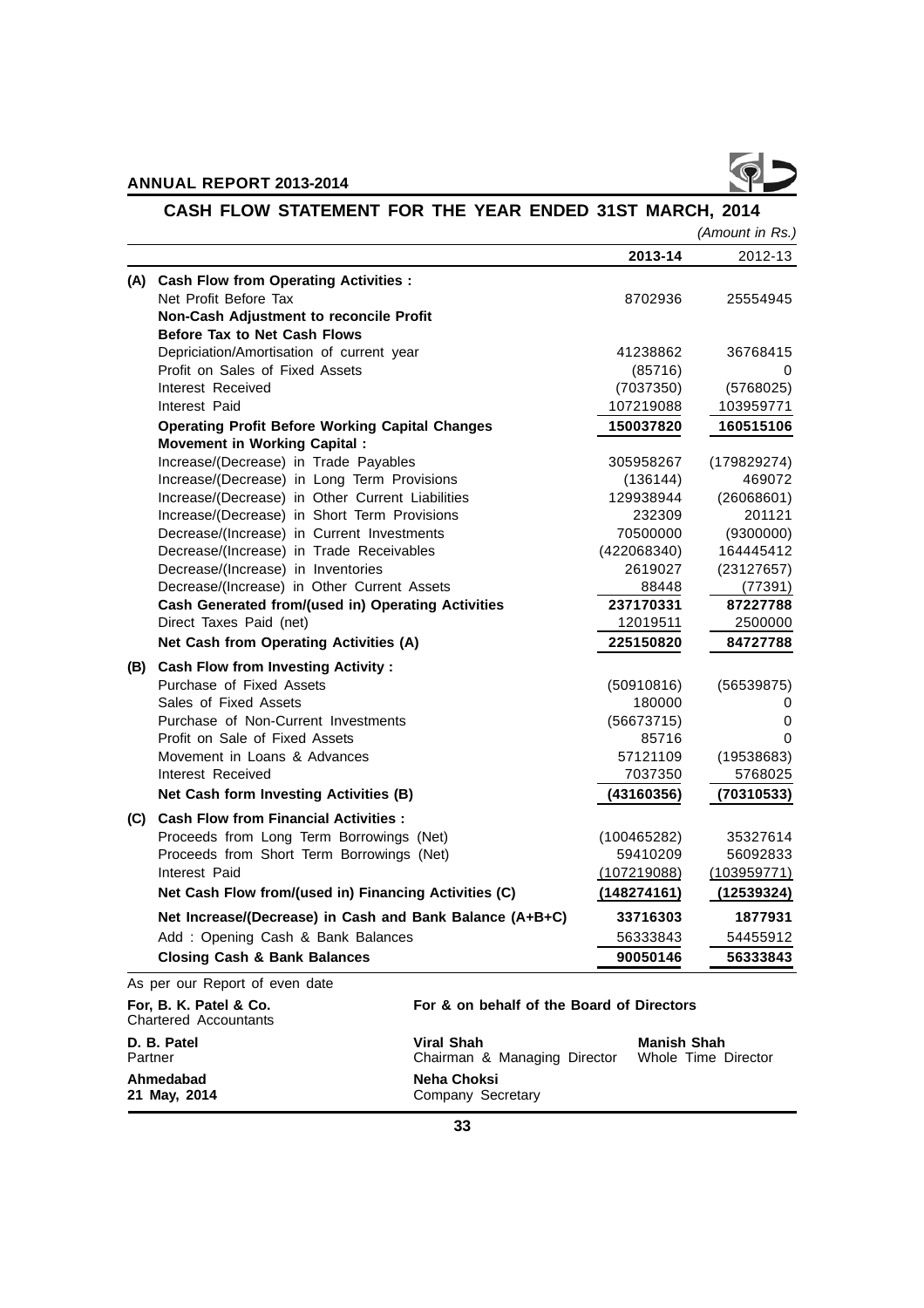

## **SIGNIFICANT ACCOUNTING POLICIES :**

#### **1. Basis of Preparation of Financial Statement :**

#### **(a) Basis of Accounting & preparation :**

The financial statements are prepared on the accounting principles of a going concern. The Company follows accrual method of accounting and the financial statements have been prepared in accordance with the historical cost conventions which are in accordance with the Generally Accepted Accounting Principles and the provisions of the Companies Act, 1956. Accounting Policies not specifically referred to otherwise are consistent and in consonance with the applicable Accounting Standards prescribed by the Companies (Accounting Standards) Rules, 2006 to the extent applicable. All expenses and income to the extent ascertainable with reasonable certainty are accounted for on accrual basis.

The accounting policies adopted in the preparation of financial statements are consistent with those of previous year, except for the change in accounting policy explained in point 2 below.

#### **(b) Use of Estimates :**

The preparation of financial statements in conformity with Generally Accepted Accounting Principles (GAAP) in India requires management to make estimates and assumptions that affect the reported amounts of assets and liabilities and the disclosures of contingent liabilities on the date of financial statements and reported amounts of revenue and expenses for that year.

Although these estimates are based upon management's best knowledge of current events and actions, accounting estimates could change from period to period. Actual results could differ from those estimates. Appropriate changes in estimates are made as the management becomes aware of changes in circumstances surrounding the estimates. Changes in estimates are reflected in the financial statements in the period in which changes are made and, if material, their effects are disclosed in the notes to accounts to the financial statements.

#### **2. Valuation of Inventory :**

Inventories are valued at the lower of cost and net realizable value. Costs of inventories comprise all cost of purchase, cost of conversion and other cost incurred in bringing the inventories to their present location and condition. Cost of inventories is generally ascertained on the 'weighted average' basis.

All items of inventories as certified by the Management are valued on the basis mentioned above.

#### **3. Cash Flow Statement :**

The Cash Flow Statement has been prepared under the 'Indirect Method" as set out in Accounting Standard 3 on Cash Flow Statement issued by the Institute of Chartered Accountants of India whereby profit before tax is adjusted for the effects of transactions of non-cash nature, any deferrals or accruals of past or future operating cash receipts or payments and item of income or expenses associated with investing or financing cash flow. The cash flows from operating, investing and financing activities of the Company are segregated.

Figures in bracket represent outflow in cash.

#### **4. Prior Period Items :**

Prior period items means which arise in the current period as a result of 'errors' or 'omissions' in the financial statements prepared in earlier years, effects of changes in estimates of which are not treated as omission or error.

#### **5. Tangible Assets :**

Fixed assets are stated at their original cost of acquisition less accumulated depreciation and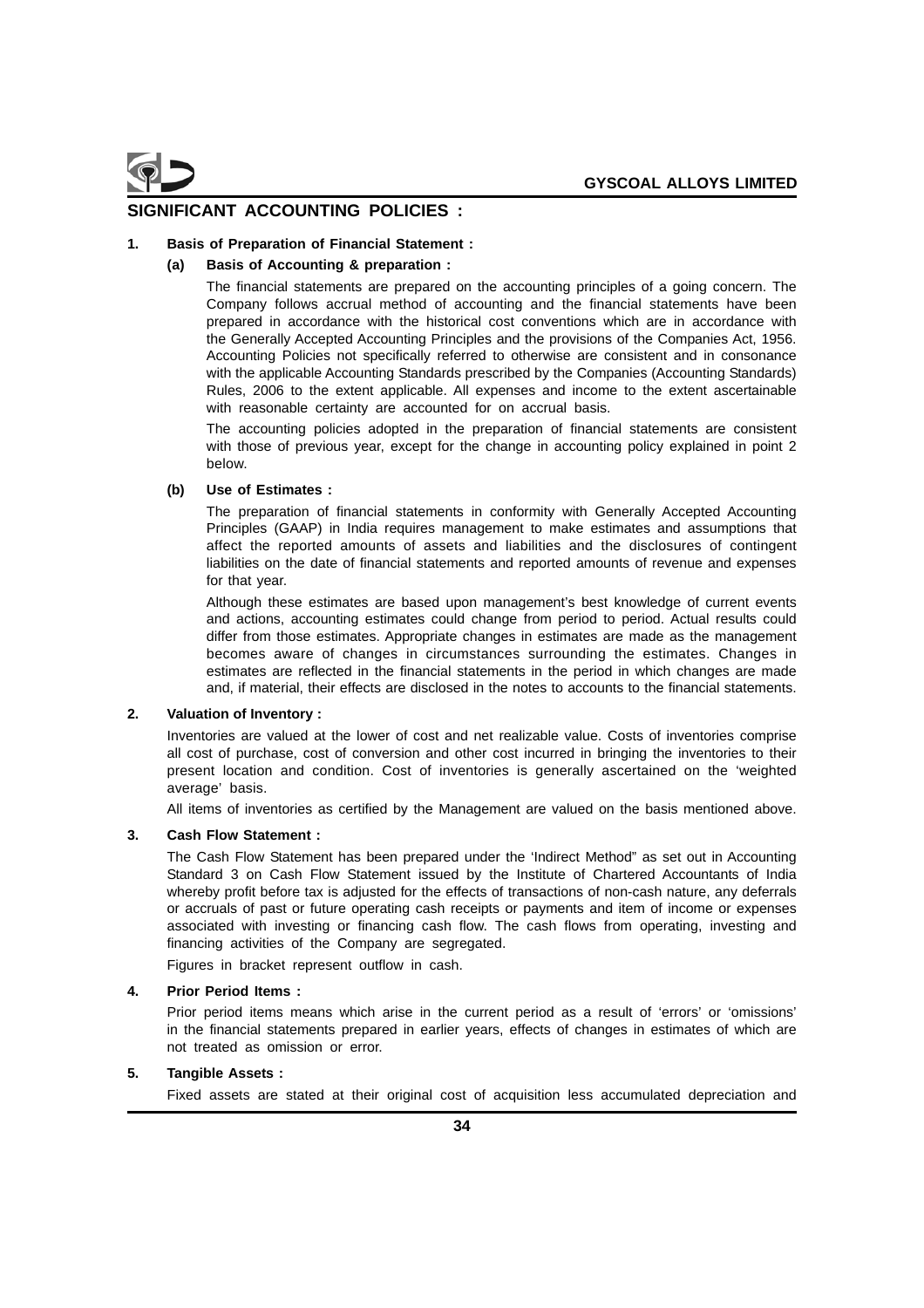

impairment losses. Cost comprises of all costs incurred to bring the assets to their location and working condition and includes all expenses incurred up to the date of commercial utilisation.

Subsequent expenditure related to an item of fixed assets is added to its book value only if it increases the future benefits from the existing asset beyond its previously assessed standard of performance. All other expenses on existing fixed assets, including day-to-day repair and maintenance expenditure and cost of replacing parts, are charged to the statement of Profit and Loss for the period during which such expenses are incurred.

Gains or losses arising from de-recognition of fixed assets are measured as the difference between net disposal proceeds and the carrying amount of the asset and are recognised in the statement of Profit and Loss when the asset is derecognised.

Intangible assets includes software which has been written off over the period of license.

#### **6. Depreciation :**

Depreciation in respect of all fixed assets has been calculated on written down value method under section 205 (2) (b) of the Companies Act, 1956 at the rates given in schedule XIV of the Companies Act, 1956 for the period and depreciation on addition of assets during the period has been provided on prorate basis.

#### **7. Revenue Recognition :**

Sales and operating income includes sale of products, by-products and waste, and export incentives. Revenue from sale of goods is recognised when all the significant risks and rewards of ownership of the goods have been passed to the buyer. Revenue from export sales are recognised on shipment basis. Sales are stated net of returns, excise duty and Sales Tax/VAT. Export incentives are accounted on accrual basis at the time of export of goods, if the entitlement can be estimated with reasonable accuracy and conditions precedent to claim are fulfilled.

Interest income is recognised on time proportion basis taking into account the amount outstanding and the rate applicable. Interest income is included under the head "other income" in the Statement of Profit and Loss.

Revenue from job work services is recognised based on the services rendered in accordance with the terms of contracts.

Dividend Income is recognised in the year in which it is declared / received.

#### **8. Foreign Currency Transactions :**

Foreign currency transactions are recorded at the exchange rates prevailing on the date of the transaction. Monetary foreign currency assets and liabilities are translated into Rupees at the exchange rate prevailing at the Balance Sheet Date. All exchange differences are dealt with in Profit and Loss Account.

#### **9. Investments :**

Investments are classified as long term or current based on intention of the management at the time of purchase.

Initially investments are measured at cost. The cost comprises purchase price and directly attributable acquisition charges.

Dividend re-invested in case of mutual funds is added to the value of investment in mutual funds while corresponding credit is recorded in the Profit and Loss Statement.

Current investments are carried in the financial statements at lower of cost and fair value. Longterm investments are stated at cost. A provision for diminution is made to recognise a decline, other than temporary, in the value of long- term investments.

On disposal of an investment, the difference between its carrying amount and net disposal proceeds is charged or credited to the Statement of Profit & Loss.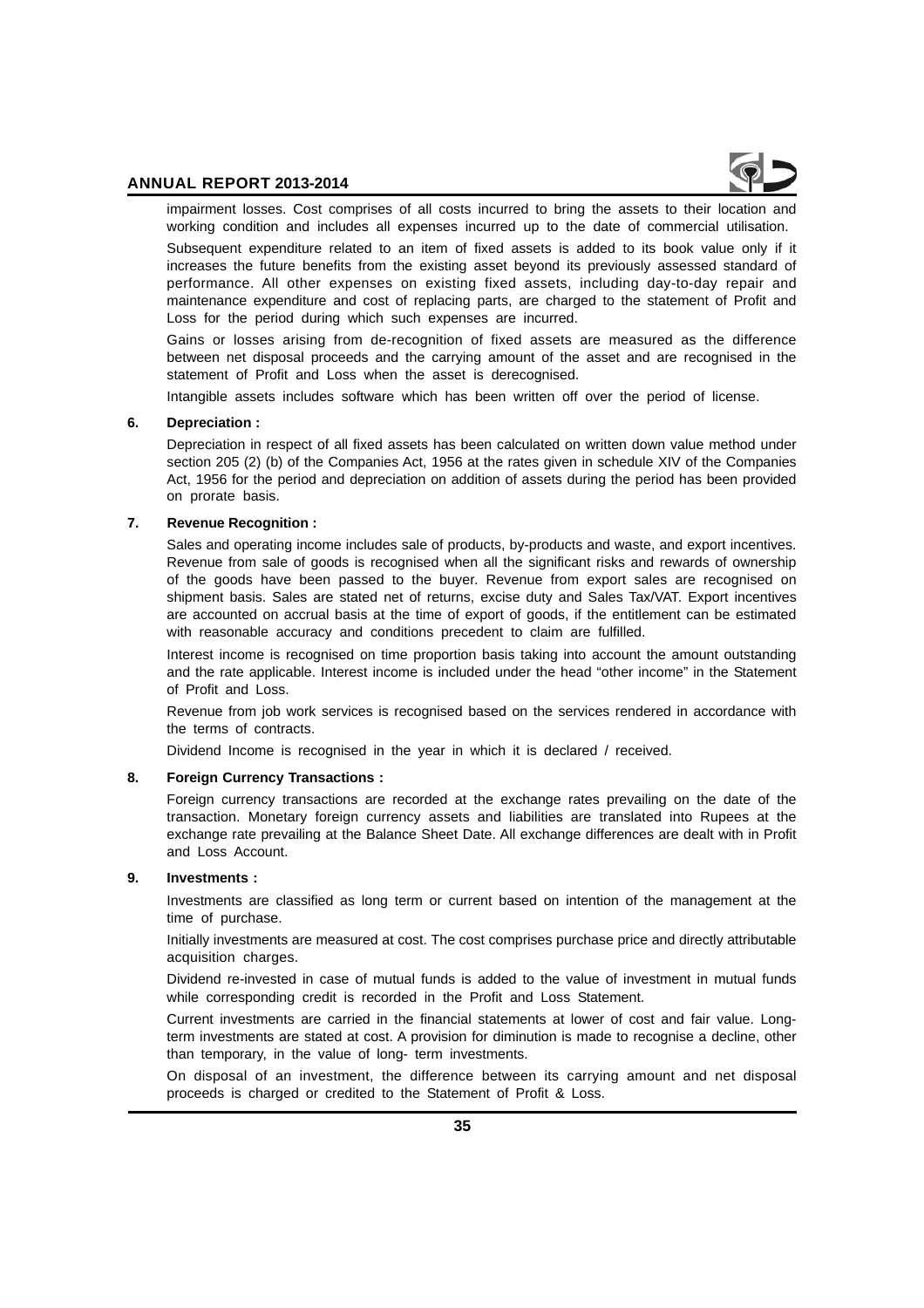

#### **10. Employee Benefit :**

Short-term employee benefits are recognized as an expense at the undiscounted amount in the profit and loss account of the period in which the related service is rendered.

Post employment and other long term employee benefits are recognized as an expense in the profit and loss account for the period in which the employee has rendered services. The expense is recognized as per Accounting Standard 15 (Revised 2005) at the present value of the amount payable determined using actuarial valuation techniques. Actuarial gains and losses in respect of post employment and other long term benefits are charged to the profit and loss account.

Provident Fund of the Regional Provident Fund Commissioner is a defined contribution scheme, and contribution made to Regional Provident Fund Commissioner is charged to Profit & Loss Account.

Gratuity liability is defined benefit obligation and is provided for on the basis of actuarial valuation. Liability of Leave encashment is accounted for on actual payment basis.

#### **11. Borrowing Cost :**

Borrowing costs include interest, fees and other charges incurred in connection with the borrowing of funds. Borrowing costs that are attributable to the acquisition/construction of qualifying assets are capitalised as part of the cost of such asset up to the date when the asset is ready for its intended use. A qualifying asset is one that necessarily takes substantial period of time to get ready for intended use. All other borrowing costs are charged to Profit and Loss Account.

#### **12. Earning Per Share :**

The Company reports basic and diluted Earning Per Share (EPS) in accordance with Accounting Standard (AS) – 20 on "Earning Per Share". The basic EPS is computed by dividing the net profit or loss for the period by the weighted average number of equity shares outstanding during the period. Diluted EPS is computed by dividing the net profit or loss for the period by the weighted average number of equity shares outstanding during the period as adjusted for the effects of all dilutive potential equity shares, except where the results are anti-dilutive.

### **13. Taxes on Income :**

Current Tax is determined as the amount of tax payable in respect of taxable income for the period.

Deferred Tax Assets or Deferred Tax Liability is recognized on timing difference being the difference between taxable income and accounting income. Deferred Tax Assets or Differed Tax Liability is measured using the tax rates and tax laws that have been enacted or substantively enacted at the Balance Sheet date. Deferred Tax Assets arising from timing differences are recognized to the extent there is a reasonable certainty that the assets can be realized in future.

### **14. Impairment of Assets :**

An assets is considered as impaired in accordance with Accounting Standard (AS) – 28 "Impairment of Assets" when at balance sheet date there are indications of impairment and the carrying amount of the assets, or wherever applicable, the cash generating unit to which the asset belongs, exceeds it recoverable amount (i.e. the higher of the assets net selling price and value in use). The carrying amount is reduced to the recoverable amount and the reduction is recognized as impairment loss in the Profit & Loss Account.

#### **15. Provisions and Contingent Liabilities :**

A provision is recognised if, as a result of a past event, the Company has a present legal obligation that can be estimated reliably, and it is probable that an outflow of economic benefits will be required to settle the obligation. Provisions are determined by the best estimate of the outflow of economic benefits required to settle the obligation at the reporting date. Where no reliable estimate can be made, a disclosure is made as contingent liability. A disclosure for a contingent liability is also made when there is a possible obligation or a present obligation that may, but probably will not, require an outflow of resources. Where there is a possible obligation or a present obligation in respect of which the likelihood of outflow of resources is remote, no provision or disclosure is made.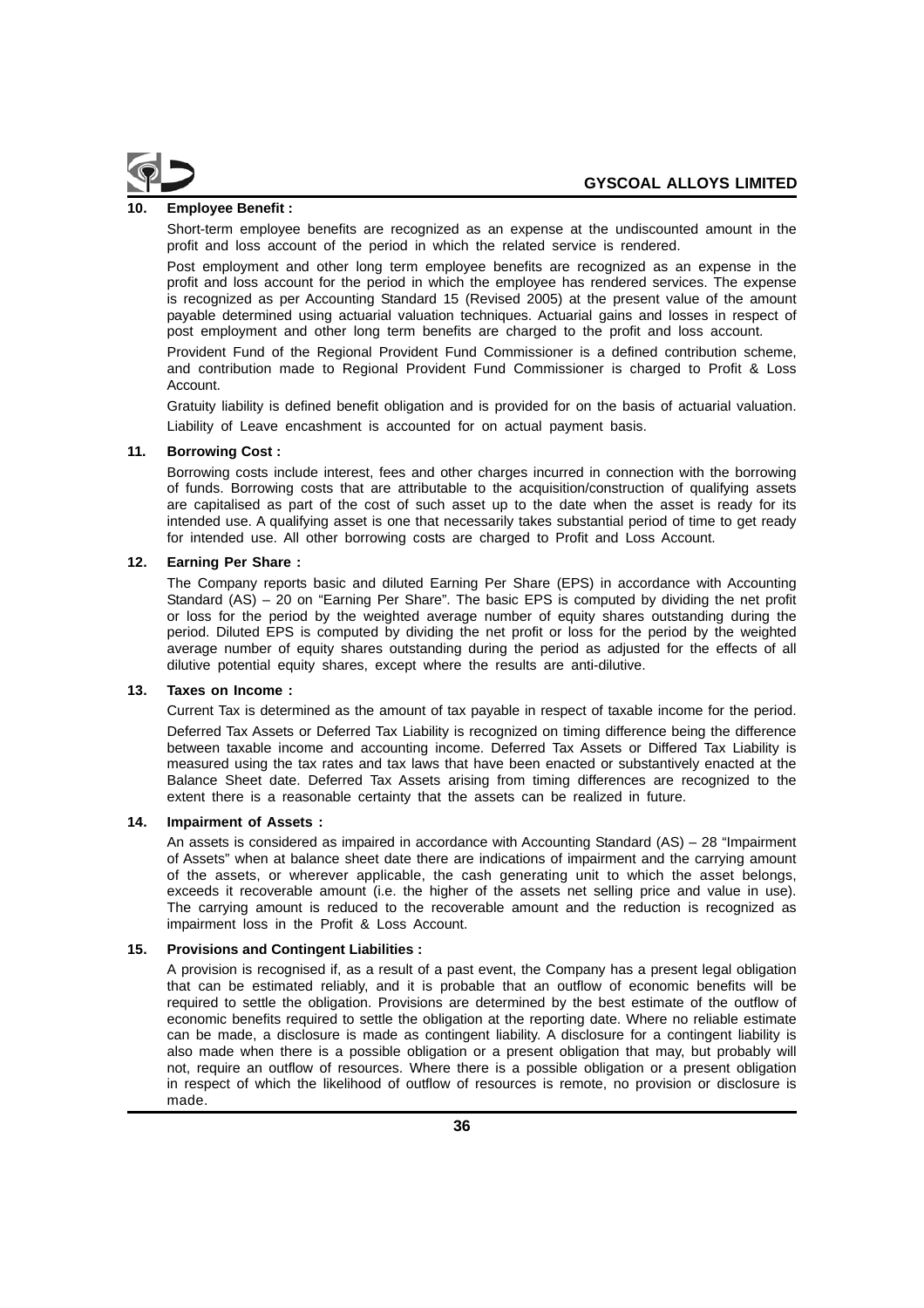

## **NOTES ON FINANCIAL STATEMENTS FOR THE YEAR ENDED 31ST MARCH, 2014**

|    |                                                          |           | (Amount in Rs.)               |
|----|----------------------------------------------------------|-----------|-------------------------------|
|    |                                                          | As at     | As at                         |
|    |                                                          |           | 31 March, 2014 31 March, 2013 |
| 1. | <b>SHARE CAPITAL:</b>                                    |           |                               |
|    | <b>Authorised Share Capital:</b>                         |           |                               |
|    | 27000000 Equity Shares of Rs. 10 each                    | 270000000 | 170000000                     |
|    | (17000000 Equity Shares of Rs. 10 each in Previous Year) |           |                               |
|    |                                                          | 270000000 | 170000000                     |
|    | Issued, Subscribed and Paid up:                          |           |                               |
|    | 15827556 Equity shares of Rs. 10 each                    | 158275560 | 158275560                     |
|    | (15827556 Equity shares of Rs. 10 each in Previous Year) |           |                               |
|    | Total:                                                   | 158275560 | 158275560                     |

## **1.1** The details of Shareholders holding more than 5% shares :

| Name of the Shareholder                       | As at 31st March, 2014 |       | As at 31st March, 2013 |       |  |
|-----------------------------------------------|------------------------|-------|------------------------|-------|--|
|                                               | $\%$<br>No.of          |       | No.of                  | $\%$  |  |
|                                               | <b>Shares</b>          | held  | <b>Shares</b>          | held  |  |
| Viral Shah                                    | 4934676                | 31.18 | 4896502                | 30.94 |  |
| General Capital and Holding Company Pvt. Ltd. | 1538460                | 9.72  | 1538460                | 9.72  |  |
| Giraben Kishorsinh Solanki                    | 1415735                | 8.94  | 1224153                | 7.73  |  |
| Sampati Securities Limited                    | 1035872                | 6.54  |                        |       |  |

## **1.2** Reconciliation of the shares outstanding at the beginning and at the end of the reporting period is set out below :

| Name of the Shareholder                               | As at 31st March, 2014  |             | As at 31st March, 2013  |             |  |  |
|-------------------------------------------------------|-------------------------|-------------|-------------------------|-------------|--|--|
|                                                       | No. of<br><b>Shares</b> | %<br>in Rs. | No. of<br><b>Shares</b> | %<br>in Rs. |  |  |
| Equity Shares at the beginning of the year            | 15827556                | 158275560   | 15827556                | 158275560   |  |  |
| Add: Shares Issued during the year                    | 0                       | 0           | O                       | 0           |  |  |
| Less: Shares cancelled on<br>buy back during the year | 0                       | 0           | 0                       | 0           |  |  |
| Equity Shares at the end of the year                  | 15827556                | 158275560   | 15827556                | 158275560   |  |  |

#### **1.3 Terms / Rights attached to Equity Shares :**

The Company has only one class of equity shares having a face value of R 10/- per share. Each equity shareholder is entitled to one vote per share.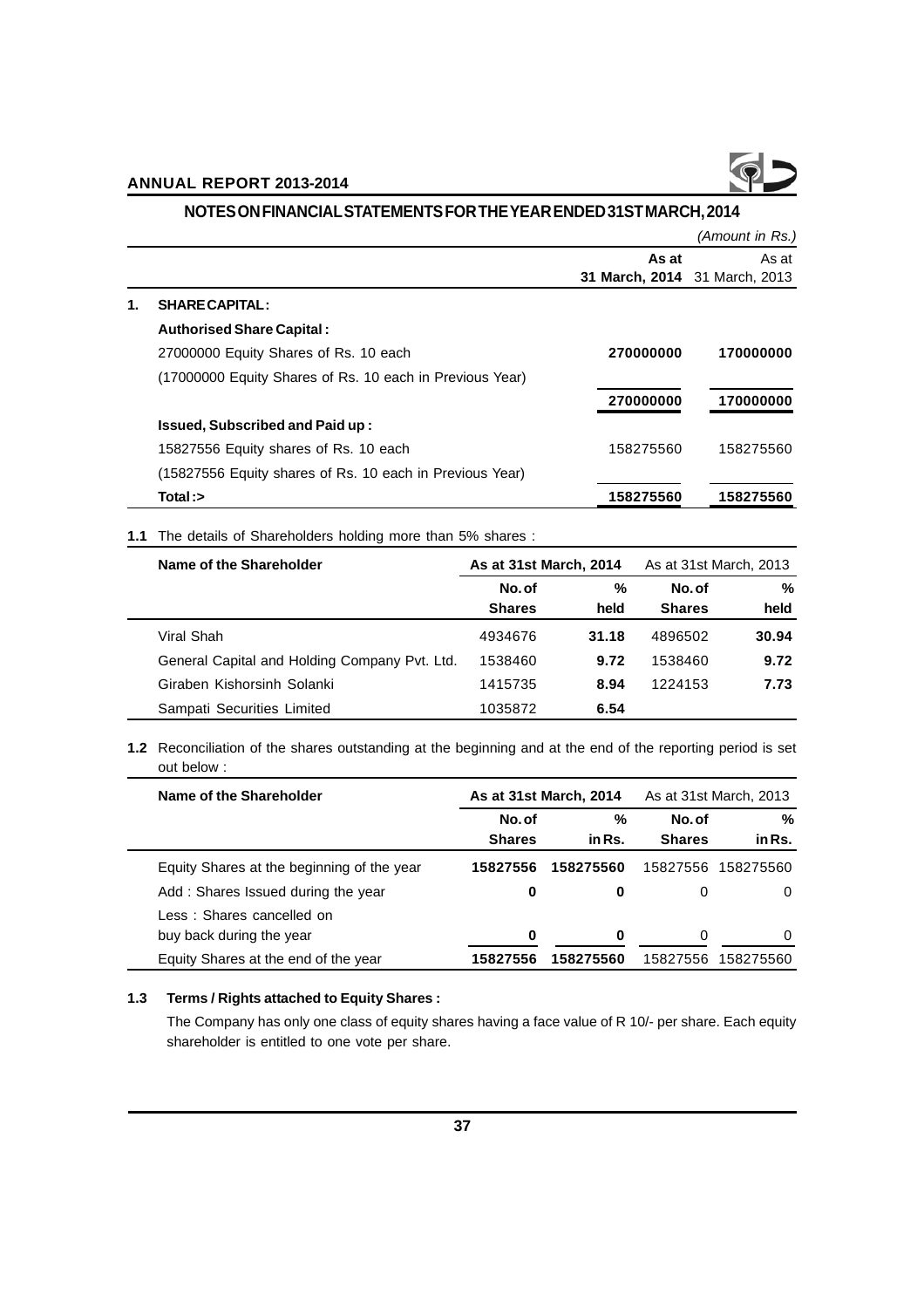

|    |                                             |                        |                    |             | (Amount in Rs.)               |
|----|---------------------------------------------|------------------------|--------------------|-------------|-------------------------------|
|    |                                             |                        |                    | As at       | As at                         |
|    |                                             |                        |                    |             | 31 March, 2014 31 March, 2013 |
| 2. | <b>RESERVES AND SURPLUS:</b>                |                        |                    |             |                               |
|    | <b>General Reserve:</b>                     |                        |                    |             |                               |
|    | As per last Balance Sheet                   |                        |                    | 744800      | 744800                        |
|    | Add: Addition during the year               |                        |                    | 0           | 0                             |
|    | Less: Utilisation during the year           |                        |                    | 0           | $\Omega$                      |
|    |                                             |                        |                    | 744800      | 744800                        |
|    | <b>Securities Premium Reserve:</b>          |                        |                    |             |                               |
|    | As per last Balance Sheet                   |                        |                    | 526014386   | 526014386                     |
|    | Add: Proceeds from IPO                      |                        |                    | 0           | 0                             |
|    | Less : Amount utilised towards IPO Expenses |                        |                    | 0           | 0                             |
|    |                                             |                        |                    | 526014386   | 526014386                     |
|    | <b>Profit and Loss Account:</b>             |                        |                    |             |                               |
|    | As per last Balance Sheet                   |                        |                    | 236036470   | 220267840                     |
|    | Add: Profit for the year                    |                        |                    | 5506824     | 15768630                      |
|    | Less: Appropriations during the year        |                        |                    | 0           | 0                             |
|    |                                             |                        |                    | 241543294   | 236036470                     |
|    | Total:>                                     |                        |                    | 768302480   | 762795656                     |
| 3. | <b>LONG TERM BORROWINGS:</b>                |                        |                    |             | (Amount in Rs.)               |
|    | Name of the Shareholder                     | As at 31st March, 2014 |                    |             | As at 31st March, 2013        |
|    |                                             | Non-Current            | Current            | Non-Current | Current                       |
|    | Secured:                                    |                        |                    |             |                               |
|    | Term Loans                                  |                        |                    |             |                               |
|    | From Banks                                  | 18384064               | 15904305           | 18504480    | 16861345                      |
|    |                                             | 18384064               | 15904305           | 18504480    | 16861345                      |
|    | Unsecured:                                  |                        |                    |             |                               |
|    | Loans and Advance from Related Parties      | 168802381              |                    | 0 269147247 | 0                             |
|    |                                             | 168802381              |                    | 0 269147247 | $\bf{0}$                      |
|    | Total:>                                     | 187186445              | 15904305 287651727 |             | 16861345                      |
|    |                                             |                        |                    |             |                               |

#### **3.1 Details of Term Loans are as under :**

Term Loan from State Bank of Patiyala carries interest @ 12.75% p.a. The loan is repayable in 16 quarterly installments of Rs. 3200000/- each along with interest.

Auto Loans from ICICI Bank carries interest @ 10.12% p.a. The loan is repayable in 60 equated monthly installments total amounting to Rs. 87610/- along with interest.

Auto Loans from HDFC Bank carries interest @ 10.13% p.a. The loan is repayable in 60 equated monthly installments total amounting to Rs. 294280/- along with interest.

#### **3.2 Details of Security of the Term Loans are as under :**

Term Loans from State Bank of Patiyala and UCO Banks of Rs. 18227229/- (Previous Year Rs. 31370629/-) are secured by way of Pari Pasu Charge over the Land & Building, Plant & Machinery and other immovable & movable Fixed assets of the company both present and future and personal guarantee of some of the Directors of the Company as well as corporate guarantee of other group companies

Auto Loans from ICICI Bank of Rs. 3317302/- (Previous Year Rs. 3995196/-) are secured by way of hypothecation of respective vehicles.

Auto Loans from HDFC Bank of Rs. 12743838/- (Previous Year Rs. Nil) are secured by way of hypothecation of respective vehicles.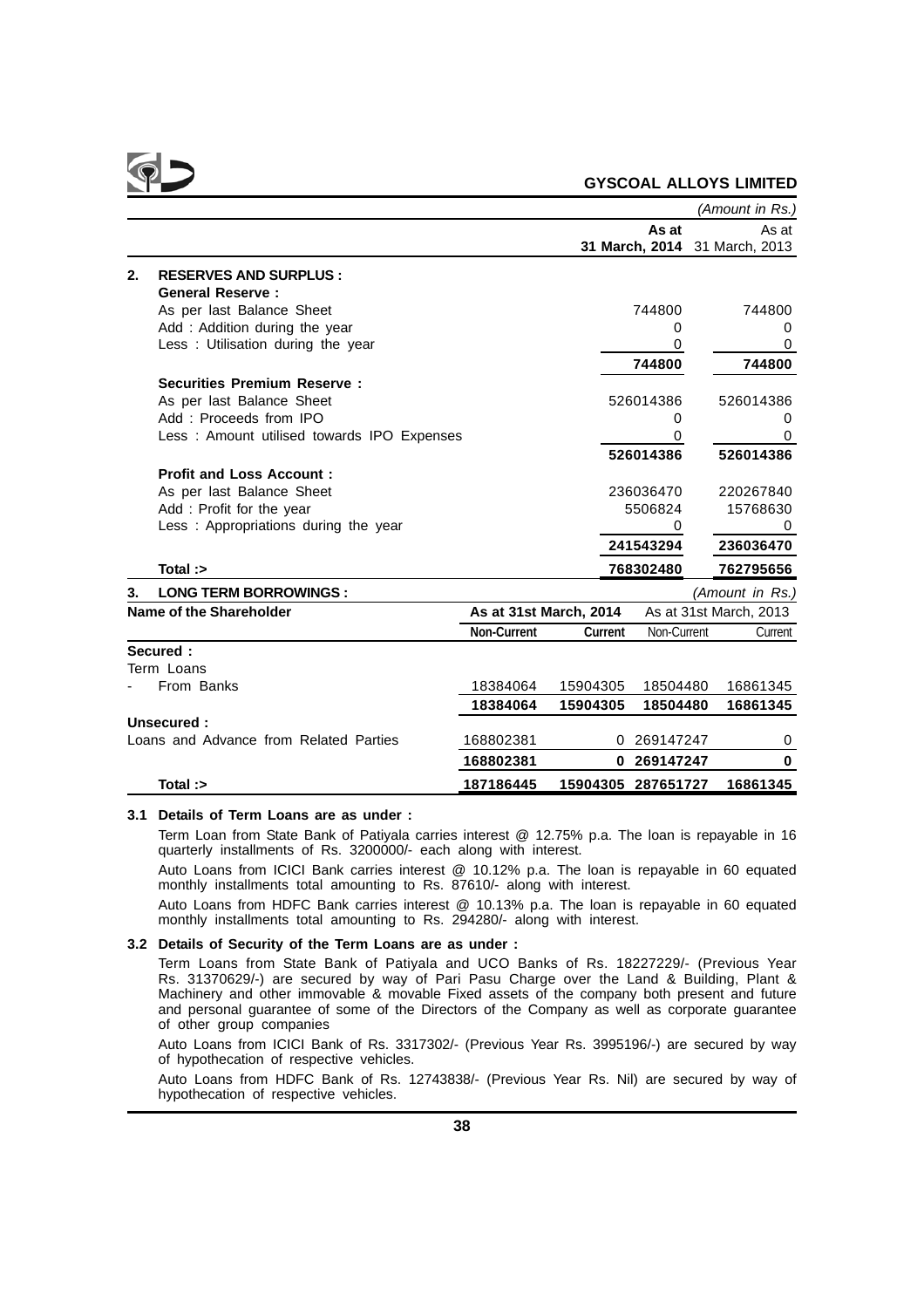

## **4. DEFERRED TAX LIABILITY (Net) :**

In view of Accounting Standard 22, the significant component and classification of deferred tax liability on accounting of timing difference comprises of the following :

|    |                                                                                                  |                        |                |             | (Amount in Rs.)                        |          |
|----|--------------------------------------------------------------------------------------------------|------------------------|----------------|-------------|----------------------------------------|----------|
|    |                                                                                                  |                        |                | As at       | As at<br>31 March, 2014 31 March, 2013 |          |
|    | Deferred Tax Liability related to Fixed Assets :                                                 |                        |                |             |                                        |          |
|    | Opening Balance                                                                                  |                        |                | 46997643    | 44176292                               |          |
|    | Add: Addition during the year / (Reverted during the year)                                       |                        |                | (1373147)   | 2821351                                |          |
|    | <b>Closing Balance</b>                                                                           |                        |                | 45624496    | 46997643                               |          |
| 5. | <b>LONG-TERM PROVISIONS:</b>                                                                     |                        |                |             | (Amount in Rs.)                        |          |
|    |                                                                                                  | As at 31st March, 2014 |                |             | As at 31st March, 2013                 |          |
|    |                                                                                                  | Non-Current            | Current        | Non-Current | Current                                |          |
|    | Provision for Gratuity<br>(Refere Note No. 23)                                                   | 1862531                | 527916         | 1998675     | 344618                                 |          |
|    | Total:>                                                                                          | 1862531                | 527916         | 1998675     | 344618                                 |          |
|    |                                                                                                  |                        |                |             | (Amount in Rs.)                        |          |
|    |                                                                                                  |                        | 31 March, 2014 | As at       | As at<br>31 March, 2013                |          |
| 6. | <b>SHORT-TERM BORROWINGS:</b><br>Secured:<br>Working Capital Loan repayable on demand from Banks |                        |                |             |                                        |          |
|    | Cash Credit                                                                                      |                        |                | 527499869   | 424564606                              |          |
|    |                                                                                                  |                        |                | 527499869   | 424564606                              |          |
|    | Unsecured:<br>Working Capital Loan repayable on demand from Banks                                |                        |                |             |                                        |          |
|    | Cash Credit                                                                                      |                        |                | 17000000    |                                        | $\Omega$ |
|    | Deposit                                                                                          |                        |                | 0           | 60525054                               |          |
|    | Total:>                                                                                          |                        |                | 544499869   | 485089660                              |          |
|    | Working Capital loan from Bank is secured by way of hypothecation of Raw Materials, Work-in-     |                        |                |             |                                        |          |

Process, Finished Goods, Stores & Spares, Book Debts etc., and by way of second charge on Company's immovable properties, and also personal guarantee of some of the Directors of the Company as well as corporate guarantee of other group companies.

|    |                         |                               | (Amount in Rs.) |
|----|-------------------------|-------------------------------|-----------------|
|    |                         | As at                         | As at           |
|    |                         | 31 March, 2014 31 March, 2013 |                 |
| 7. | <b>TRADE PAYABLES :</b> |                               |                 |
|    | Trade Payables          | 635983008                     | 330024741       |

| Total:                                                                                  |  | 635983008 | 330024741 |
|-----------------------------------------------------------------------------------------|--|-----------|-----------|
| Details of dues to Micro, Small and Medium Enterprise as defined under MSMED Act, 2006. |  |           |           |

The Company has not received any intimation from suppliers regarding their status under the Micro, Small and Medium Enterprises Development Act, 2006 and hence disclosure regarding : a) Amount due and outstanding to suppliers at the end of accounting year,

b) Interest paid during the year,

c) Interest payable at the end of accounting year,

d) Interest accrued and unpaid at the end of the accounting year, have not been given.

The Company is making efforts to get the confirmation from the suppliers as regards their status under the Act.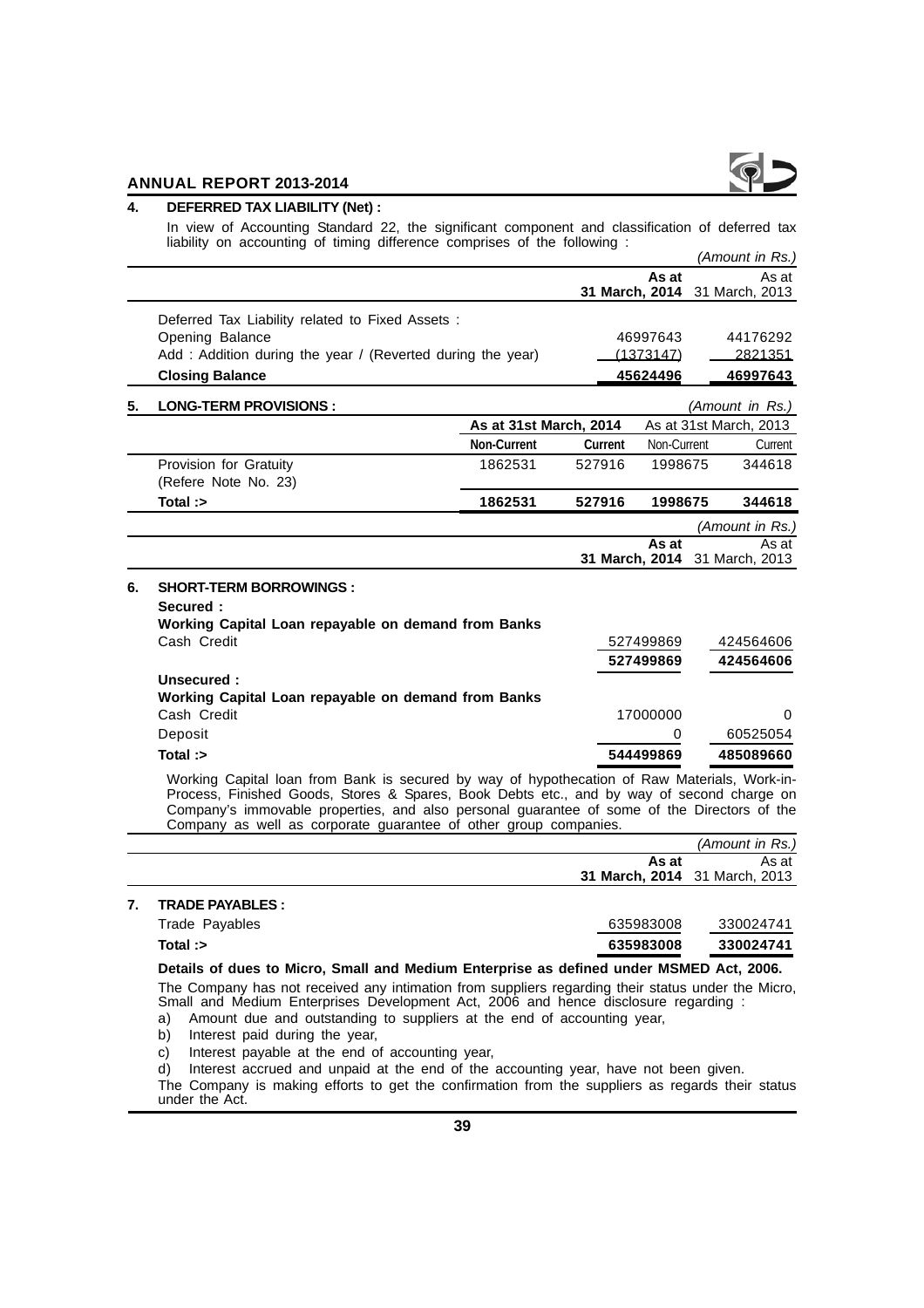

|                                         |                                                                                                 |                    |                            |              |                       |                                  |                |                 |             |                               | (Amount in Rs.)                        |
|-----------------------------------------|-------------------------------------------------------------------------------------------------|--------------------|----------------------------|--------------|-----------------------|----------------------------------|----------------|-----------------|-------------|-------------------------------|----------------------------------------|
|                                         |                                                                                                 |                    |                            |              |                       |                                  |                |                 | As at       |                               | As at                                  |
|                                         |                                                                                                 |                    |                            |              |                       |                                  |                |                 |             |                               | 31 March, 2014 31 March, 2013          |
| <b>OTHER CURRENT LIABILITIES:</b><br>8. |                                                                                                 |                    |                            |              |                       |                                  |                |                 |             |                               |                                        |
| Current Maturities of Long Term Debt    |                                                                                                 |                    |                            |              |                       |                                  |                |                 | 15904305    |                               | 16861345                               |
| Other Payables*                         |                                                                                                 |                    |                            |              |                       |                                  |                |                 | 138551479   |                               | 7655495                                |
| Total :>                                |                                                                                                 |                    |                            |              |                       |                                  |                |                 | 154455784   |                               | 24516840                               |
|                                         | *Other Payables include statutory dues, creditors for capital goods and advance from customers. |                    |                            |              |                       |                                  |                |                 |             |                               |                                        |
|                                         |                                                                                                 |                    |                            |              |                       |                                  |                |                 |             |                               | (Amount in Rs.)                        |
|                                         |                                                                                                 |                    |                            |              |                       |                                  |                |                 |             |                               |                                        |
|                                         |                                                                                                 |                    |                            |              |                       |                                  |                |                 | As at       |                               | As at<br>31 March, 2014 31 March, 2013 |
|                                         |                                                                                                 |                    |                            |              |                       |                                  |                |                 |             |                               |                                        |
| 9.<br><b>SHORT TERM PROVISIONS:</b>     |                                                                                                 |                    |                            |              |                       |                                  |                |                 |             |                               |                                        |
| Provision for Gratuity                  |                                                                                                 |                    |                            |              |                       |                                  |                |                 | 527916      |                               | 344618                                 |
| Provision for Expenses                  |                                                                                                 |                    |                            |              |                       |                                  |                |                 | 1129078     |                               | 1080067                                |
| Provision for Taxation                  |                                                                                                 |                    |                            |              |                       |                                  |                |                 | 20362646    | 27812898                      |                                        |
| Total:>                                 |                                                                                                 |                    |                            |              |                       |                                  |                |                 | 22019640    |                               | 29237583                               |
| 10. FIXED ASSETS:                       |                                                                                                 |                    |                            |              |                       |                                  |                |                 |             |                               | (Amount in Rs.)                        |
| <b>Name of Assets</b>                   |                                                                                                 | <b>GrossBlock</b>  |                            |              |                       | Depreciation                     |                |                 |             | <b>NetBlock</b>               |                                        |
|                                         | Rateof                                                                                          | Ason               | Addition Deduction<br>Ason |              |                       | Deduction<br>For<br>Ason<br>Upto |                |                 | Ason        | Ason                          |                                        |
|                                         | Depreciation                                                                                    | 142013             |                            |              | 31-3-2014             | 142013                           | onaccount      | theyear         | 31-3-2014   | 31-3-2014                     | 31-3-2013                              |
|                                         |                                                                                                 |                    |                            |              |                       |                                  | <b>ofsale/</b> |                 |             |                               |                                        |
|                                         |                                                                                                 |                    |                            |              |                       |                                  | Adjustment     |                 |             |                               |                                        |
| TANGIBLE ASSETS:                        |                                                                                                 |                    |                            |              |                       |                                  |                |                 |             |                               |                                        |
| Factory Land<br>Building                | 0.00%<br>5.00%                                                                                  | 2831125<br>1426544 | 114192                     | $\mathbf{0}$ | 2831125<br>1540736    | $\Omega$<br>438610               | $\theta$       | 53344           | 0<br>491954 | 2831125<br>1048782            | 2831125<br>987934                      |
| Building                                | 10.00%                                                                                          | 51686248           | 110000                     | $\theta$     | 51796248              | 19991980                         | $\theta$       | 3176027         | 23168007    | 28628241                      | 31694269                               |
| Plant & Machinery                       | 13.91%                                                                                          | 406397175          | 7207305                    | 180000       | 413424480             | 174648611                        | 104716         | 32765879        | 207309774   | 206114706                     | 231748564                              |
| Furniture                               | 18.10%                                                                                          | 3029909            | $\theta$                   | $\mathbf{0}$ | 3029909               | 1198814                          | 0              | 331428          | 1530242     | 1499667                       | 1831095                                |
| Vehicles                                | 25.89%                                                                                          | 17723955           | 16011711                   | $\mathbf{0}$ | 33735666              | 8534875                          | $\theta$       | 4701021         | 13235896    | 20499770                      | 9189080                                |
| Computers                               | 40.00%                                                                                          | 2186648            | 74034                      | $\mathbf{0}$ | 2260682               | 1676603                          | 0              | 21163           | 1887766     | 372916                        | 510045                                 |
| Sub-Total                               |                                                                                                 | 485281604          | 23517242                   | 180000       | 508618846             | 206489493                        |                | 104716 41238862 | 247623639   | 260995207                     | 278792112                              |
| INTENGIBLE ASSETS:                      |                                                                                                 | 0                  | $\mathbf{0}$               | 0            | 0                     | $\theta$                         | 0              | $\theta$        | $\theta$    | 0                             | 0                                      |
| Sub-Total                               |                                                                                                 | $\mathbf{0}$       | $\theta$                   | $\mathbf{0}$ | $\mathbf{0}$          | $\Omega$                         | $\theta$       | $\Omega$        | $\theta$    | $\theta$                      | 0                                      |
| Total                                   |                                                                                                 | 485281604          | 23517242                   | 180000       | 508618846             | 206489493                        |                | 104716 41238862 | 247623639   | 260995207 278792112           |                                        |
| <b>Previous Year</b>                    |                                                                                                 | 432216150 53065454 |                            |              | 0 485281604 169721077 |                                  |                | 036768415       |             | 206489492 278792112 262495073 |                                        |

**CAPITAL WORK**<br> **INPROGRESS\* IN PROGRESS \* 151879600 124590741 INTENGIBLE ASSETS UNDER DEVELOPMENT 0 0** Income from investment in mutual fund made from the proceed of IPO of Rs. 19121150/- is deducted from the total figure of WIP as the same is treated as project pre-complition income and the same is to be adjusted against the cost of the project when completed.

*(Amount in Rs.)*

**As at** As at **31 March, 2014** 31 March, 2013

| 11. | <b>NON-CURRENT INVESTMENTS:</b>                 |          |          |
|-----|-------------------------------------------------|----------|----------|
|     | Other Investments:                              |          |          |
|     | In Equity Shares of Subsidiary Company          |          |          |
|     | Unquoted, Partly Paid up                        |          |          |
|     | 918000 Shares of Thai Indo Steel Co. Ltd. of    | 56673715 | $\Omega$ |
|     | Thai Bhat 100 each (25% Paid up)                |          |          |
|     | Other Investments (Unquoted)                    | 209030   | 209030   |
|     | Total:                                          | 56882745 | 209030   |
|     | Such Non-Current Investments are valued at Cost |          |          |
|     |                                                 |          |          |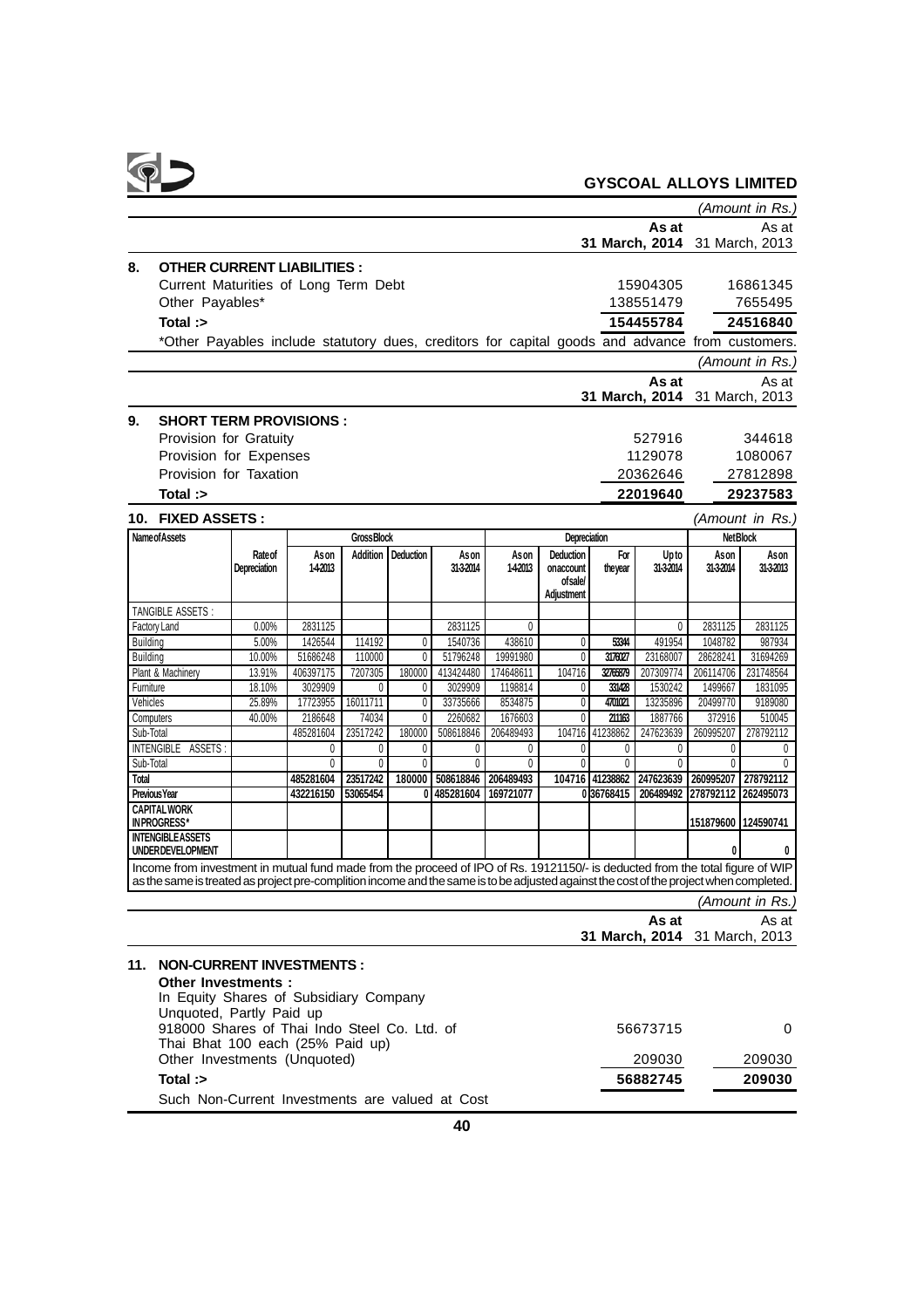| ANNUAL REPORT 2013-2014                                                                                                                              |                         |                         |
|------------------------------------------------------------------------------------------------------------------------------------------------------|-------------------------|-------------------------|
|                                                                                                                                                      |                         | (Amount in Rs.          |
|                                                                                                                                                      | As at<br>31 March, 2014 | As at<br>31 March, 2013 |
| 12. LONG-TERM LOANS AND ADVANCES :                                                                                                                   |                         |                         |
| (Unsecured and Considered Good)                                                                                                                      |                         |                         |
| Capital Advance<br>Security Deposit                                                                                                                  | 490488853<br>11286752   | 483235871<br>11280752   |
| Total:>                                                                                                                                              | 501775605               | 494516623               |
|                                                                                                                                                      |                         | (Amount in Rs.)         |
|                                                                                                                                                      | As at<br>31 March, 2014 | As at<br>31 March, 2013 |
|                                                                                                                                                      |                         |                         |
| 13. CURRENT INVESTMENTS :<br>Investment in Mutual Fund out of IPO Fund                                                                               | 0                       | 70500000                |
| Total:>                                                                                                                                              | 0                       | 70500000                |
| Such Current investments are valued at lower of cost and fair market value.                                                                          |                         |                         |
|                                                                                                                                                      |                         | (Amount in Rs.)         |
|                                                                                                                                                      | As at<br>31 March, 2014 | As at<br>31 March, 2013 |
| <b>14. INVENTORIES:</b>                                                                                                                              |                         |                         |
| Raw Materials                                                                                                                                        | 435145339               | 458775994               |
| <b>Finished Goods</b>                                                                                                                                | 157302416               | 136290788               |
| Total :>                                                                                                                                             | 592447755               | 595066782               |
|                                                                                                                                                      |                         | (Amount in Rs.)         |
|                                                                                                                                                      | As at<br>31 March, 2014 | As at<br>31 March, 2013 |
| <b>15. TRADE RECEIVABLES:</b><br>Outstanding for a period exceeding six months from<br>the date they are due for payment                             |                         |                         |
| Doubtful*                                                                                                                                            | 18127314                | 18127314                |
| Unsecured and Considered Good<br><b>Other Trade Receivables</b>                                                                                      | 181676972               | 19427511                |
| Unsecured and Considered Good                                                                                                                        | 624429760               | 364610881               |
| Total:                                                                                                                                               | 824234046               | 402165706               |
| *Legal case filed against Salvo Steel Pvt. Ltd. u/s 138 of the Negotiable Instrument Act, 1881, however<br>no provision is made against this amount. |                         |                         |
|                                                                                                                                                      |                         | (Amount in Rs.)         |
|                                                                                                                                                      | As at<br>31 March, 2014 | As at<br>31 March, 2013 |
| 16. CASH AND BANK BALANCES:                                                                                                                          |                         |                         |
| <b>Balance with Banks:</b><br>In Current Accounts                                                                                                    | 30670317                | 3629678                 |
| In Fixed Deposits*                                                                                                                                   | 55236295                | 51357612                |
| <b>Cash on Hand</b>                                                                                                                                  | 4143534                 | 1346553                 |
| Total :>                                                                                                                                             | 90050146                | 56333843                |

\* Fixed Deposit with banks includes deposits of Rs. 52331631/- (Previous Year Rs. 48805612/-) given as margin money for Letter of Credit issued by the bank in the favour of the Company. All Fixed Deposits are with maturity of more than 12 months.

|                                                                                                                                                                                                                                                                                |                                                     | (Amount in Rs.)                                       |
|--------------------------------------------------------------------------------------------------------------------------------------------------------------------------------------------------------------------------------------------------------------------------------|-----------------------------------------------------|-------------------------------------------------------|
|                                                                                                                                                                                                                                                                                | As at<br>31 March, 2014 31 March, 2013              | As at                                                 |
| 17. SHORT-TERM LOANS AND ADVANCES :<br>Unsecured and Considered Good<br><b>Other Loans and Advances</b><br>Balance With Statutory / Government Authorities<br>Prepaid Expenses<br>Advances To Creditors, Suppliers & Contractors and Others<br><b>Staff Advances</b><br>Total: | 30866302<br>103550<br>2812083<br>844233<br>34626168 | 37744296<br>285466<br>59974719<br>1001778<br>99006259 |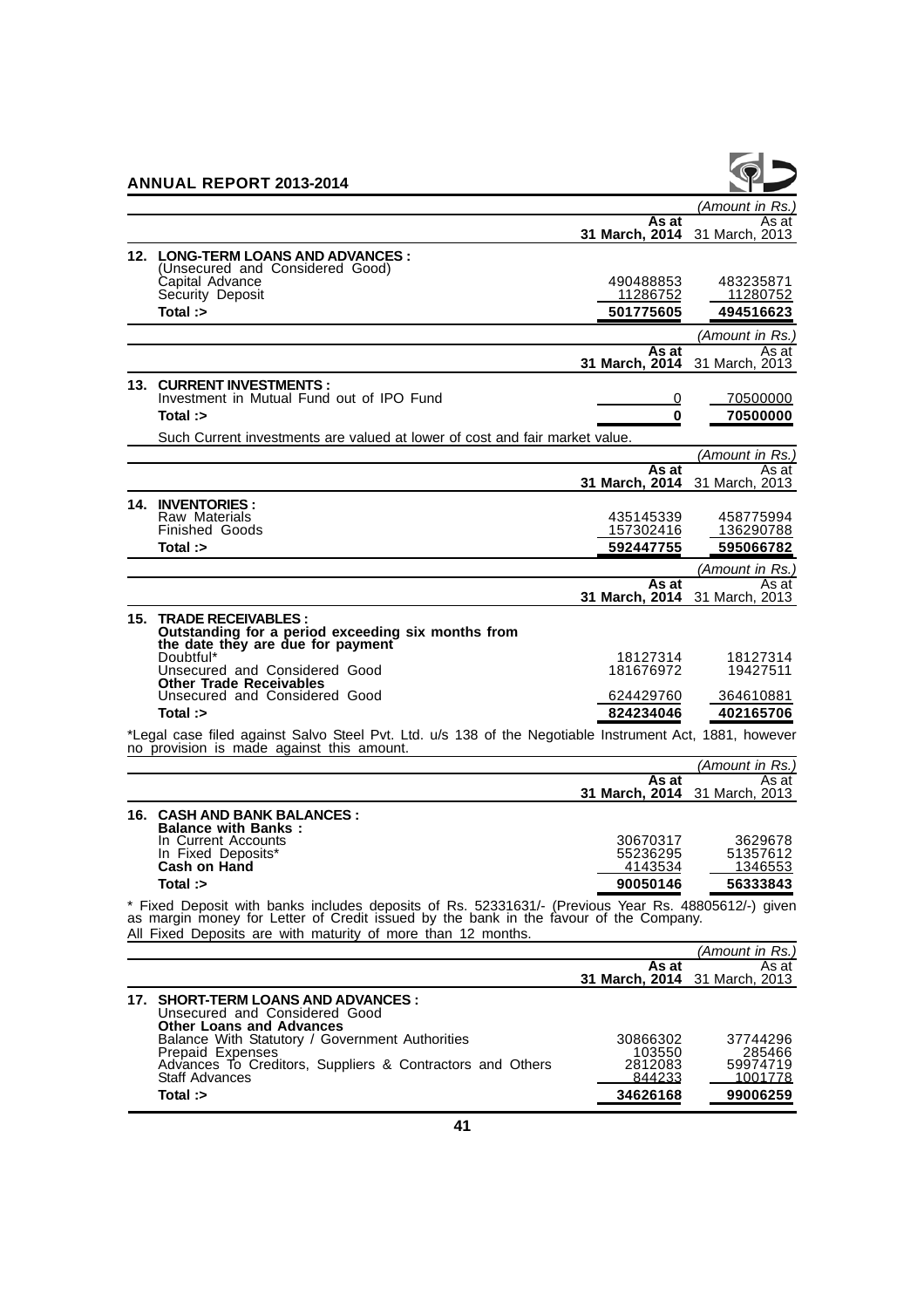

|                                                                                |                        |                  |                               | (Amount in Rs.)            |
|--------------------------------------------------------------------------------|------------------------|------------------|-------------------------------|----------------------------|
|                                                                                |                        |                  | As at<br>31 March, 2014       | As at<br>31 March, 2013    |
| 18. OTHER CURRENT ASSETS:                                                      |                        |                  |                               |                            |
| Interest Accrued on Fixed Deposits                                             |                        |                  | 5318541                       | 5406989                    |
| Total:>                                                                        |                        |                  | 5318541                       | 5406989                    |
|                                                                                |                        |                  |                               | (Amount in Rs.)            |
|                                                                                |                        |                  | 2013-14                       | 2012-13                    |
| 19. REVENUE FROM OPERATIONS:                                                   |                        |                  |                               |                            |
| Sale of Products<br>Income From Other Operations                               |                        |                  | 3082601662<br>16177602        | 3250134212<br>8595192      |
|                                                                                |                        |                  | 3098779264                    | 3258729404                 |
| Less: Excise Duty                                                              |                        |                  | 255069895                     | 271036493                  |
| Less: VAT & CST                                                                |                        |                  | 72994487                      | <u>114696903</u>           |
|                                                                                |                        |                  | 328064382                     | 385733396                  |
| Total:>                                                                        |                        |                  | 2770714882                    | 2872996008                 |
|                                                                                |                        |                  |                               | (Amount in Rs.)            |
|                                                                                |                        |                  | 2013-14                       | 2012-13                    |
| <b>19.1 PARTICULARS OF SALE OF PRODUCTS:</b><br>S.S. & M.S. Structure Products |                        |                  |                               |                            |
| Total :>                                                                       |                        |                  | 3082601662<br>3082601662      | 3250134212<br>3250134212   |
|                                                                                |                        |                  |                               |                            |
|                                                                                |                        |                  | 2013-14                       | (Amount in Rs.)<br>2012-13 |
| 20. OTHER INCOME:                                                              |                        |                  |                               |                            |
| Interest:                                                                      |                        |                  |                               |                            |
| From Current Investments                                                       |                        |                  | 5873275                       | 5203572                    |
| From Others                                                                    |                        |                  | 1164075<br>7037350            | 564453<br>5768025          |
| Dividend:                                                                      |                        |                  |                               |                            |
| From Current Investments                                                       |                        |                  | 0                             | 9681139                    |
| Less: Adjusted against Capital Work in Progress                                |                        |                  | 0<br>$\Omega$                 | 9681139<br>0               |
| Net Gain on Foreign Currecny Transaction & Translation                         |                        |                  |                               |                            |
| (Other than considered as Finance Cost)                                        |                        |                  | 35077818                      | 1971355                    |
| <b>Other Non Operating Income</b>                                              |                        |                  | 2457490                       | 8633048                    |
| Total :>                                                                       |                        |                  | 44572658                      | 16372428                   |
| 21. COST OF MATERIAL CONSUMED :                                                |                        |                  |                               | (Amount in Rs.)            |
|                                                                                |                        | 2013-14          |                               | 2012-13                    |
|                                                                                | Amt. (Rs.)             | % of Consumption | Amt. (Rs.)                    | % of Consumption           |
| Imported<br>Indigenous                                                         | 10485269<br>1861964801 | 0.56<br>99.44    | 45591608<br>1837496884        | 2.42<br>97.58              |
| Total:>                                                                        | 1872450070             | 100.00           | 1883088492                    | 100.00                     |
|                                                                                |                        |                  |                               | (Amount in Rs.)            |
|                                                                                |                        |                  | 2013-14                       | 2012-13                    |
| <b>21.1 PARTICULARS OF MATERIALS CONSUMED</b>                                  |                        |                  |                               |                            |
| S. S. Structures                                                               |                        |                  | 1815661956                    | 1827521053                 |
| Furnace Oil                                                                    |                        |                  | 8248368                       | 17969886                   |
| Others<br>Total :>                                                             |                        |                  | <u>48539746</u><br>1872450070 | 37597553<br>1883088492     |
|                                                                                |                        |                  |                               |                            |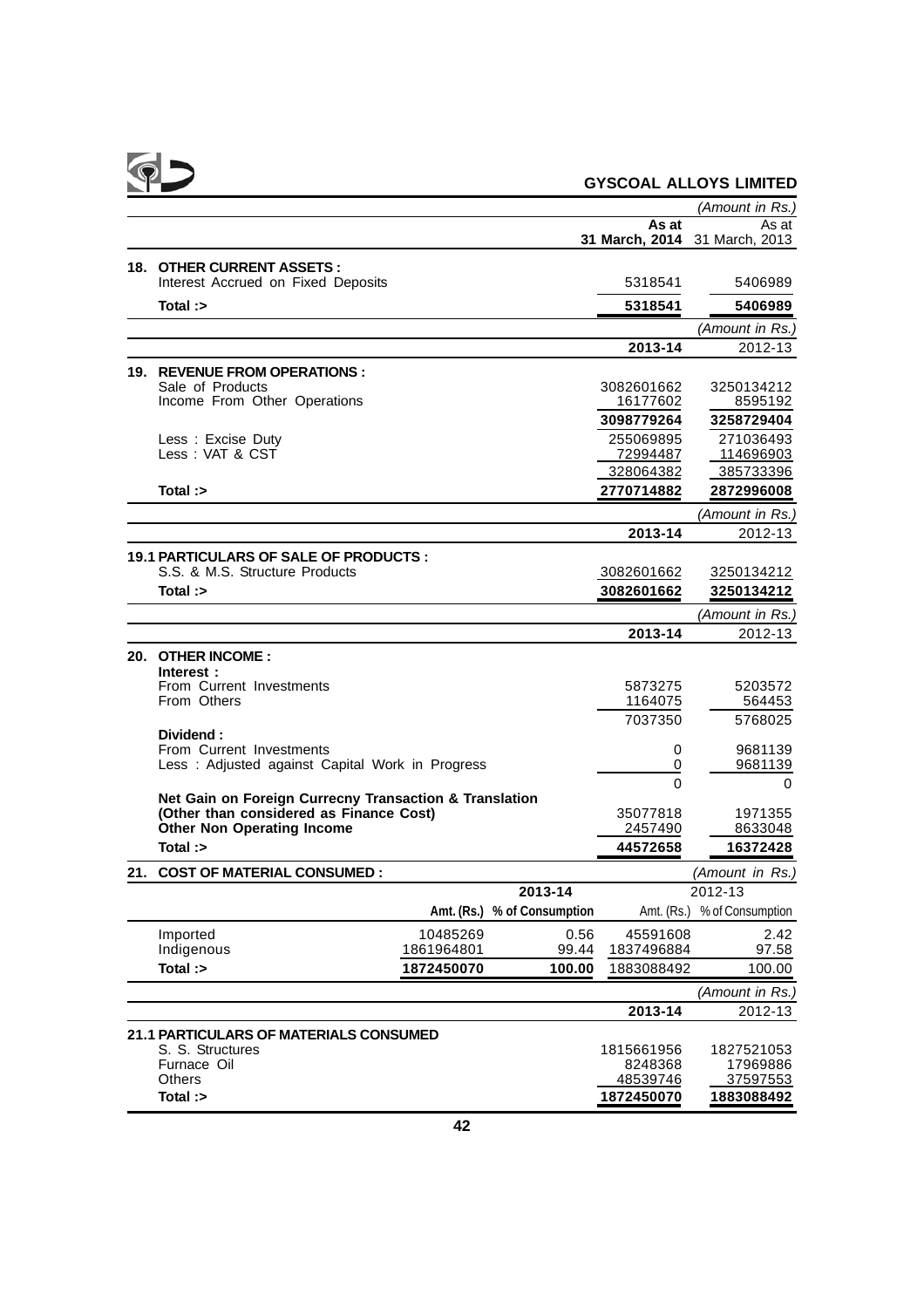|     | ANNUAL NLFUNT ZUIJ-ZUIT                                                            |            |                 |
|-----|------------------------------------------------------------------------------------|------------|-----------------|
|     |                                                                                    |            | (Amount in Rs.) |
|     |                                                                                    | 2013-14    | 2012-13         |
|     | 22. CHANGE IN INVENTORIES OF FINISHED GOODS,<br>STOCK-IN-PROCESS & STOCK-IN-TRADE: |            |                 |
|     | Inventories (at commencement) :                                                    |            |                 |
|     | Finished Goods / Stock-in-Trade                                                    | 136290788  | 198573037       |
|     |                                                                                    | 136290788  | 198573037       |
|     | Inventories (at close) :                                                           |            |                 |
|     | Finished Goods / Stock-in-Trade                                                    | 157302416  | 136290788       |
|     |                                                                                    | 157302416  | 136290788       |
|     | Total:                                                                             | (21011628) | 62282249        |
|     |                                                                                    |            | (Amount in Rs.) |
|     |                                                                                    | 2013-14    | 2012-13         |
| 23. | <b>EMPLOYEE BENEFIT EXPENSES:</b>                                                  |            |                 |
|     | Salaries and Wages                                                                 | 13182660   | 14388001        |
|     | Contribution to Provident & Other Funds                                            | 594672     | 614180          |
|     | Staff Welfare Expenses                                                             | 45504      | 661293          |
|     | Total:>                                                                            | 13822836   | 15663474        |

 $\odot$ 

**23.1** As per Accounting Standard 15 "Employee Benefits", the disclosures of Employee benefits as defined in the Accounting Standard are given below:

#### **Defined Contribution Plans :**

Contribution to Defined ontribution Plans, recognised as expense for the year is as under:

|                                           |         | (Amount in Rs.) |
|-------------------------------------------|---------|-----------------|
| <b>Particulars</b>                        | 2013-14 | 2012-13         |
| Employer's Contribution to Provident Fund | 594672  | 614180          |

#### **Defined Benefit Plans :**

At present, the company has not any Defined Benefit Plans which are managed by other third party like LIC etc. However, the company is making provision for the present value of gratuity payable based on actuarial valuation using Projected Unit Credit Method. The company has not made any provision for leave encashment , but the same is recognised as expenses on actual payment basis.

#### **A. Reconciliation of opening and closing balances of Defined Benefit Obligation :**

|                                                                |          | (Amount in Rs.) |
|----------------------------------------------------------------|----------|-----------------|
| <b>Particulars</b>                                             | 2013-14  | 2012-13         |
| Present Value of Obligation as at the beginning of the period. | 2343293  | 1789642         |
| Current Service Cost                                           | 351529   | 427708          |
| Interest Cost                                                  | 210896   | 147241          |
| Benefits Paid (If Any)                                         | (15000)  |                 |
| Actuarial (Gain)/Loss on obligation                            | (500271) | (21298)         |
| Present Value of Obligation as at the end of the period        | 2390447  | 2343293         |

#### **B. Reconciliation of opening and closing balances of Fair Value of Plan Assets :**

|                                                                |         | (Amount in Rs.) |
|----------------------------------------------------------------|---------|-----------------|
| <b>Particulars</b>                                             | 2013-14 | 2012-13         |
| Present Value of Plan Assets as at the beginning of the period |         |                 |
| Expected Return on Plan Assets                                 |         | $\Omega$        |
| Contributions                                                  |         | 0               |
| Actuarial (Gain)/Loss on Plan Assets                           |         | 0               |
| Fair Value of Plan Assets at the end of the period             |         |                 |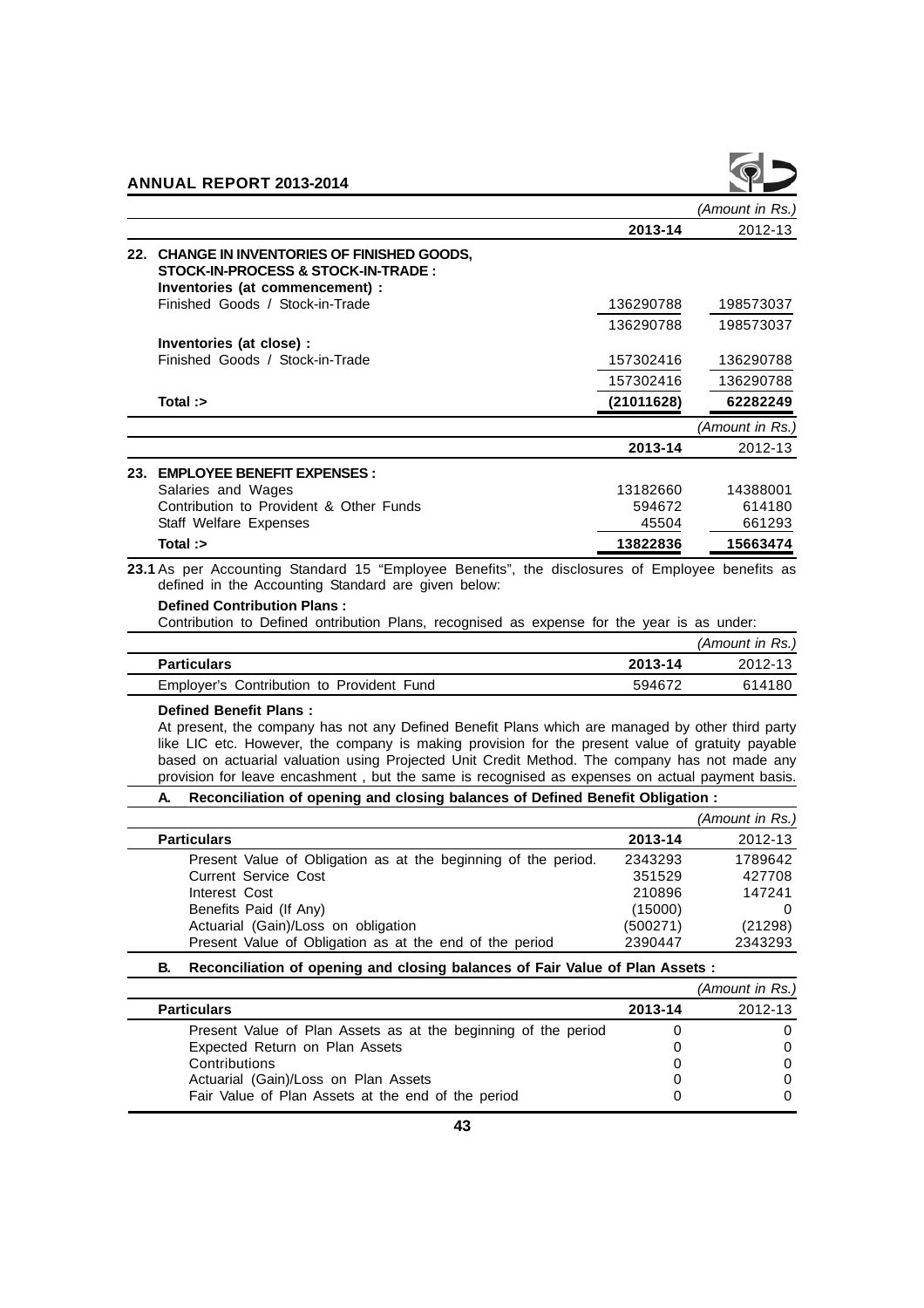**PD** 

# **GYSCOAL ALLOYS LIMITED**

|      | 23. (CONTD):                                                                                               |                   |                   |
|------|------------------------------------------------------------------------------------------------------------|-------------------|-------------------|
| С.   | Reconciliation of Fair Value of Assets and Obligations :                                                   |                   | (Amount in Rs.)   |
|      | <b>Particulars</b>                                                                                         | 2013-14           | 2012-13           |
|      | Present Value of Obligation as at the end of the period                                                    | 2390447           | 2343293           |
|      | Fair Value of Plan Assets at the end of the period                                                         | 0                 | 0                 |
|      | Net Assets/(Liability)recognized in Balance Sheet                                                          | (2390447)         | (2343293)         |
| D.   | Expense recognized during the period :                                                                     |                   | (Amount in Rs.)   |
|      | <b>Particulars</b>                                                                                         | 2013-14           | 2012-13           |
|      | <b>Current Service Cost</b>                                                                                | 351529            | 427708            |
|      | Interest Cost                                                                                              | 210896            | 147241            |
|      | Expected Return on Plan Assets                                                                             | 0                 | 0                 |
|      | Net Actuarial losses (gains) recognized in period<br>Expenses Recognized in the statement of Profit & Loss | (500271)<br>62154 | (21298)<br>553651 |
| Е.   | <b>Actuarial Assumptions:</b>                                                                              |                   |                   |
|      | <b>Particulars</b>                                                                                         |                   | (Amount in Rs.)   |
|      |                                                                                                            | 2013-14           | 2012-13           |
|      | Discount Rate<br>Rate of increase in Compensation Level                                                    | 9.00%<br>6.00%    | 8.25%<br>6.00%    |
|      | Rate of Return on Plan Assets                                                                              | 0.00%             | 0.00%             |
|      | Withdrawal Rate                                                                                            | 2.00%             | 2.00%             |
|      | Mortality Table (LIC)                                                                                      | IALM 2006-08      | LIC1994-96        |
|      |                                                                                                            | Ultimate          | Ultimate          |
|      |                                                                                                            |                   | (Amount in Rs.)   |
|      |                                                                                                            | 2013-14           | 2012-13           |
|      | 24. FINANCE COSTS:                                                                                         |                   |                   |
|      | Interest Expenses                                                                                          | 104092422         | 97538822          |
|      | Other Borrowing Costs                                                                                      | 3126666           | 6420949           |
|      | Total:>                                                                                                    | 107219088         | 103959771         |
|      |                                                                                                            |                   | (Amount in Rs.)   |
|      |                                                                                                            | 2013-14           | 2012-13           |
|      |                                                                                                            |                   |                   |
|      | 25. DEPRECIATION AND AMORTISATION EXPENSES :<br>Depreciation and Amortisation Expenses                     | 41238862          | 36768415          |
|      | (Refere Note No. 10)                                                                                       |                   |                   |
|      | Total:                                                                                                     | 41238862          | 36768415          |
|      |                                                                                                            |                   | (Amount in Rs.)   |
|      |                                                                                                            | 2013-14           | 2012-13           |
|      |                                                                                                            |                   |                   |
|      | 26. OTHER EXPENSES :<br><b>Manufacturing Expenses:</b>                                                     |                   |                   |
|      | Freight & Transportation Expenses                                                                          | 4344989           | 5905234           |
|      | Insurance                                                                                                  | 442409            | 504788            |
|      | Jobwork Charges                                                                                            | 457768            | 234683            |
|      | Labour Charges                                                                                             | 27944509          | 27529413          |
|      | Other Manufacturing Expenses                                                                               | 1080874           | 2171658           |
|      | Power & Fuel - Factory                                                                                     | 52802663          | 66297089          |
| Rent |                                                                                                            | 283764            | 1465960           |
|      | Repairs to Building                                                                                        | 286737            | 263580            |
|      | Repairs to Machinery                                                                                       | 412947            | 584560            |
|      | Stores & Spares                                                                                            | 3459661           | 2965496           |
|      | *Excise Duty                                                                                               | 7110462           | (6608708)         |
|      |                                                                                                            | 98626783          | 101313753         |
|      |                                                                                                            |                   |                   |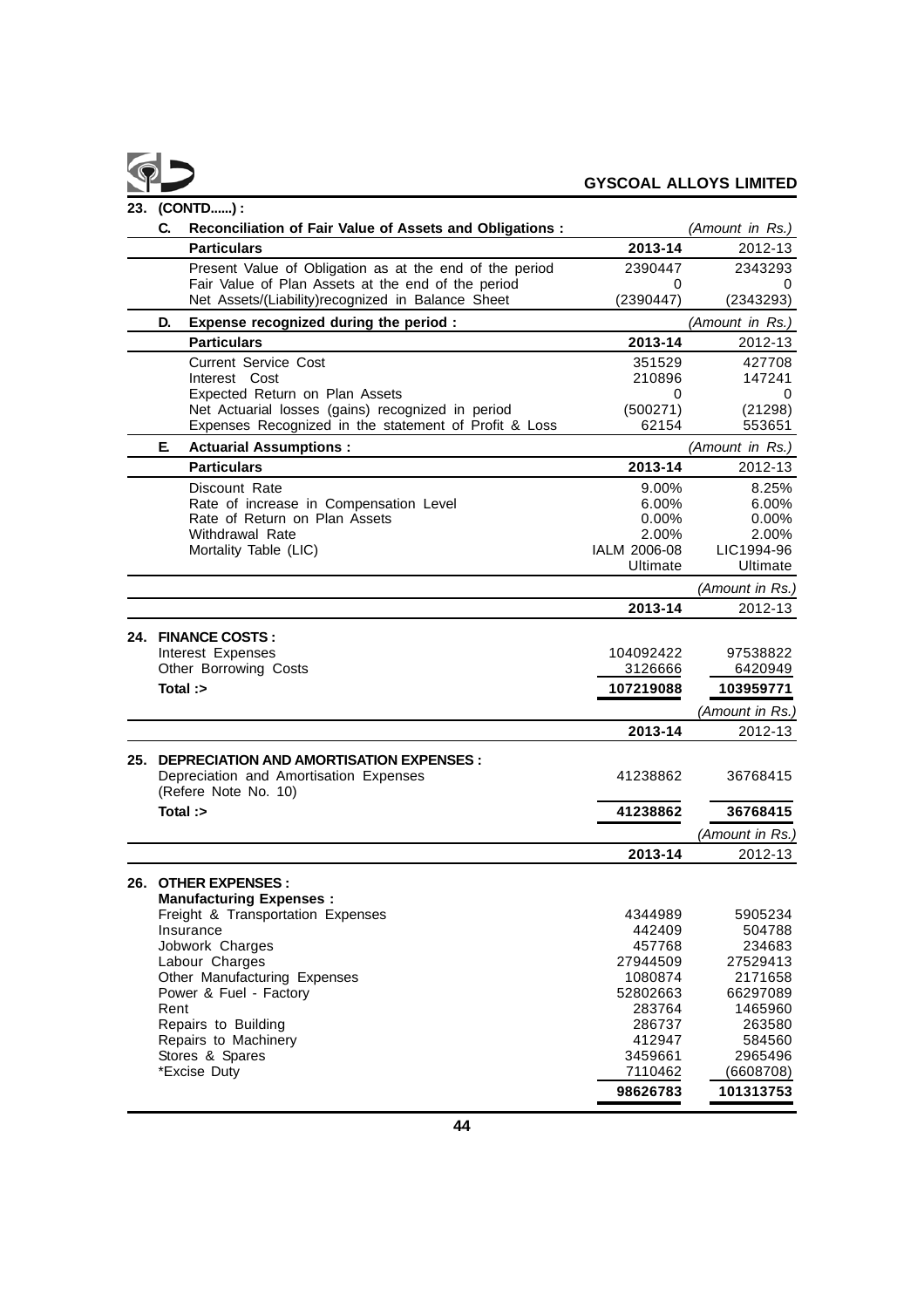|                                             |           | (Amount in Rs.) |
|---------------------------------------------|-----------|-----------------|
|                                             | 2013-14   | 2012-13         |
| 26.   OTHER EXPENSES :  (CONTD)             |           |                 |
| <b>Selling &amp; Distribution Expenses:</b> |           |                 |
| <b>Advertisement Expenses</b>               | 1013093   | 109006          |
| Packing, Clearing & Forwarding Charges      | 8142522   | 8026809         |
| Other Selling & Distribution Expenses       | 208691    | 61822           |
|                                             | 9364306   | 8197637         |
| <b>Establishment Expenses:</b>              |           |                 |
| Charity & Donations                         | 100350    | 132202          |
| Computer Expenses                           | 104883    | 202353          |
| General Expenses                            | 1099881   | 1380038         |
| Legal & Professional Fees                   | 2182384   | 2255685         |
| Power & Fuel - Office                       | 415255    | 470869          |
| Other Repairs                               | 121929    | 618474          |
| Payment to Auditors                         | 350000    | 308990          |
| Rate & Taxes                                | 431862    | 117210          |
| Stationery & Postage Expenses               | 510643    | 598645          |
| Telepphone Expenses                         | 1091209   | 1360141         |
| <b>Travelling Expenses</b>                  | 4331497   | 3378792         |
| Vehicle Expenses                            | 888960    | 813569          |
|                                             | 11628853  | 11636968        |
| Total :>                                    | 119619942 | 121148358       |

\* Excise Duty shown under Expenditure represents the aggregate of excise duty borne by the Company and difference between excise duty on opening stock and closing stock of finished goods.

*(Amount in Rs.)*

|     |                                                   | 2013-14  | 2012-13         |
|-----|---------------------------------------------------|----------|-----------------|
| 27. | VALUE OF STORES & SPARES CONSUMED:                |          |                 |
|     | Imported                                          | $\Omega$ | $\Omega$        |
|     | Indigenious                                       | 3459661  | 2965496         |
|     | Total :>                                          | 3459661  | 2965496         |
|     |                                                   |          | (Amount in Rs.) |
|     |                                                   | 2013-14  | 2012-13         |
|     | 28. VALUE OF IMPORTS ON CIF BASIS IN RESPECT OF : |          |                 |
|     | Raw Materials and Stock-in-Trade                  | 8512890  | 36062856        |
|     | Total:>                                           | 8512890  | 36062856        |
|     |                                                   |          | (Amount in Rs.) |
|     |                                                   | 2013-14  | 2012-13         |
| 29. | <b>PAYMENT TO AUDITORS AS:</b>                    |          |                 |
|     | <b>Statutory Audit Fees</b>                       | 250000   | 196630          |
|     | <b>Tax Audit Fees</b>                             | 50000    | 56180           |
|     | Certification and Consultation Fees               | 50000    | 56180           |
|     | Total :>                                          | 350000   | 308990          |
|     |                                                   |          | (Amount in Rs.) |
|     |                                                   | 2013-14  | 2012-13         |
|     | 30. EXPENDITURE IN FOREIGN CURRENCY:              |          |                 |
|     | Raw Material Purchase                             | 8512890  | 36062856        |
|     | Interest on LC - Import                           | 31681    | 536591          |
|     | Sales Promotion Expenses                          | 397500   | $\Omega$        |
|     | Commission Paid                                   |          | 56822           |
|     | Total:>                                           | 8942071  | 36656269        |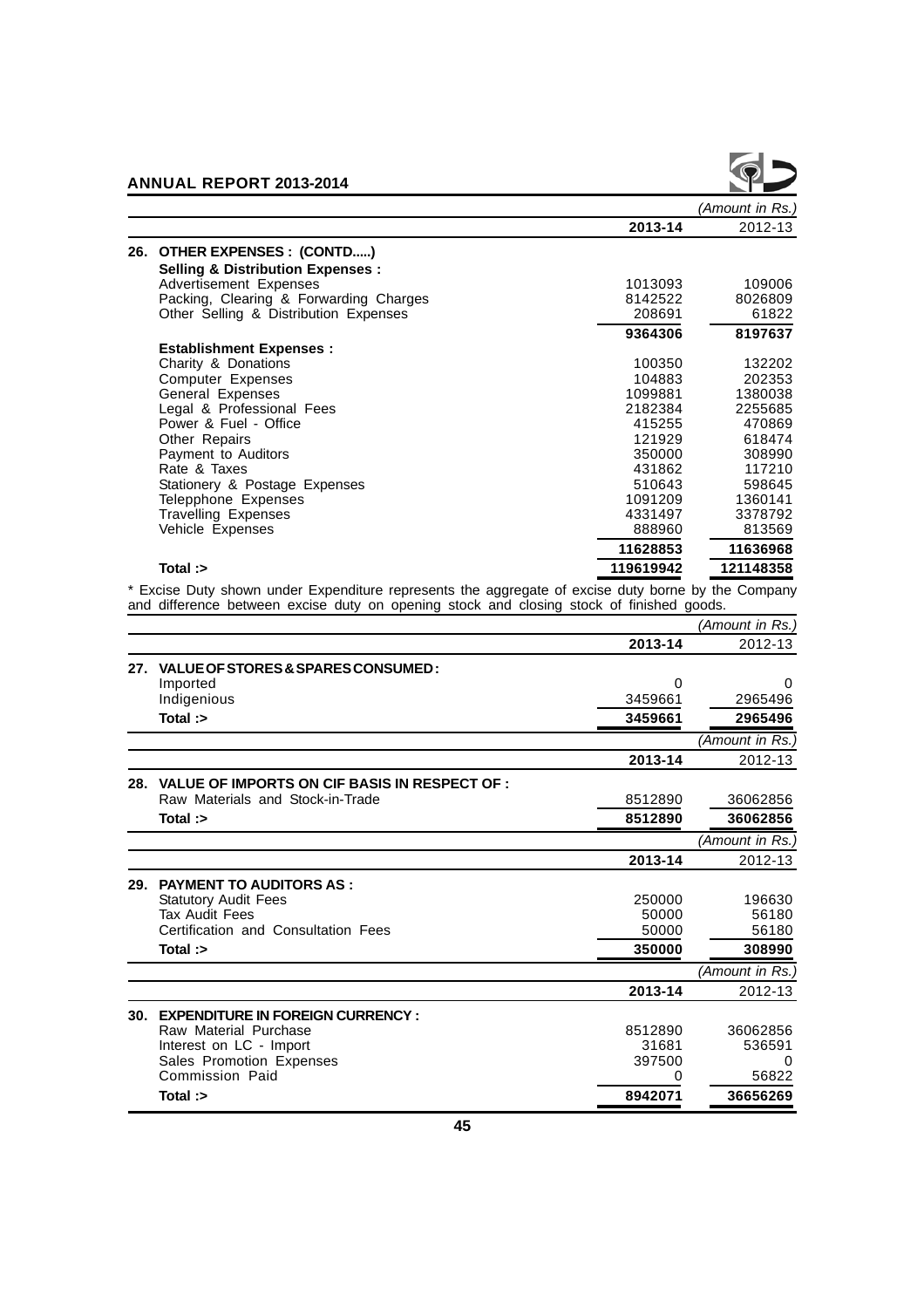

|                                                                                     |           | (Amount in Rs.) |
|-------------------------------------------------------------------------------------|-----------|-----------------|
|                                                                                     | 2013-14   | 2012-13         |
| 31. EARNING PER SHARE:<br>Net Profit after tax as per Statement of Profit & Loss    |           |                 |
| attibutable to Equity Shareholders<br>Weighted Average number of Equity shares used | 5506824   | 15768630        |
| as denominator for calculating EPS                                                  | 15827556  | 15827556        |
| Basic and Diluted Earning per Share (in Rs.)                                        | 0.35      | 1.00            |
| Face Value per Equity Share (in Rs.)                                                | 10        | 10              |
|                                                                                     |           | (Amount in Rs.) |
|                                                                                     | 2013-14   | 2012-13         |
| 32. EARNING IN FOREIGN EXCHANGE:                                                    |           |                 |
| FOB Value of Exports                                                                | 451214205 | 302555673       |
| Total :>                                                                            | 451214205 | 302555673       |

## **33. RELATED PARTY DISCLOSURE :**

As per Accounting Statndard 18 , the disclosure of transactions with related parties are given below

| No.            | Name of the Related Party | <b>Relationship</b>      | <b>Related Party Transaction</b>                                                         |
|----------------|---------------------------|--------------------------|------------------------------------------------------------------------------------------|
| 1 <sub>1</sub> | Giraben Solanki           | Key Managerial Personnel | 1. Payment to Key Managerial<br>Personnel of Rs. 309840/-<br>(Last Year Rs. 309840/-)    |
|                |                           |                          | 2. Unsecured Loan taken of<br>Rs.0/- (Last Year<br>Rs. 2150000/-)                        |
|                |                           |                          | 3. Unsecured Loan Repaid of<br>Rs.0/- (Last Year<br>Rs. 31000/-)                         |
|                |                           |                          | 4. Year end balance of Loan<br>Taken of Rs. 2119000/-<br>(Last Year Rs. 2119000/-)       |
| 2 <sub>1</sub> | Manish M. Shah            | Key Managerial Personnel | Payment to Key Managerial<br>1.<br>Personnel of Rs. 410880/-<br>(Last Year Rs. 410880/-) |
|                |                           |                          | 2. Unsecured Loan taken of<br>Rs. 0/- (Last Year<br>Rs. 3500000/-)                       |
|                |                           |                          | 3. Unsecured Loan Repaid of<br>Rs.0/-(Last Year Rs.100000/-)                             |
|                |                           |                          | 4. Year end balance of Loan<br>Taken of Rs. 8598344/-<br>(Last Year Rs. 8598344/-)       |
| 3.             | Viral M. Shah             | Key Managerial Personnel | 1. Payment to Key Managerial<br>Personnel of Rs.686880/-<br>(Last Year Rs. 686880/-)     |
|                |                           |                          | 2. Unsecured Loan taken of<br>Rs.0/- (Last Year Rs.845000/-)                             |
|                |                           |                          | 3. Unsecured Loan Repaid of<br>Rs. 13444820/- (Last Year<br>Rs. 6605027/-)               |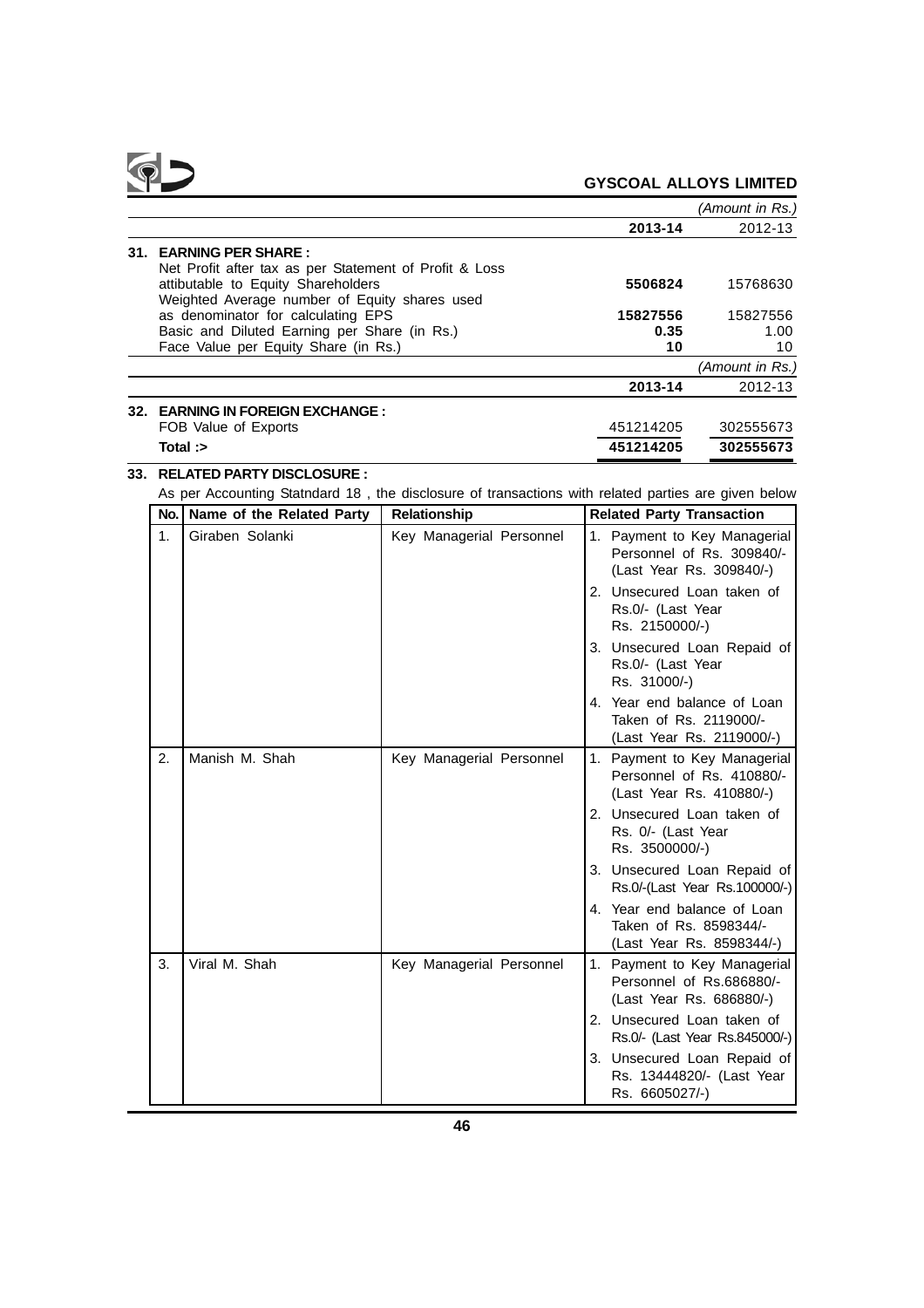

# **33. RELATED PARTY DISCLOSURE : (CONTD.....)**

| No. I          | Name of the Related Party               | Relationship                                                                    | of recogniting claimana to find alcolocate of indicactions min related parties are given solen<br><b>Related Party Transaction</b> |
|----------------|-----------------------------------------|---------------------------------------------------------------------------------|------------------------------------------------------------------------------------------------------------------------------------|
|                |                                         |                                                                                 | 4. Year end balance of Loan<br>taken of Rs. 1626253/-<br>(Last Year Rs. 15071073/-)                                                |
| 4.             | Zankarsinh K. Solanki                   | Key Managerial Personnel                                                        | 1. Payment to Key Managerial<br>Personnel of Rs. 410880/-<br>(Last Year Rs. 410880/-)                                              |
|                |                                         |                                                                                 | 2. Unsecured Loan taken of<br>Rs.0/- (Last Year Rs.25000000/-)                                                                     |
|                |                                         |                                                                                 | 3. Unsecured Loan Repaid of<br>Rs. 5400000/- (Last Year<br>Rs. 800000/-)                                                           |
|                |                                         |                                                                                 | 4. Year end balance of Loan<br>taken of Rs. 32609908/-<br>(Last Year Rs. 38009908/-)                                               |
| 5.             | Mona Shah                               | Key Managerial Personnel                                                        | 1. Employee Benefit Expenses<br>of Rs. 211200/- (Last Year<br>Rs.211200/-)                                                         |
|                |                                         |                                                                                 | 2. Unsecured Loan Repaid of<br>Rs.0/- (Last Year Rs. 7395000/-)                                                                    |
|                |                                         |                                                                                 | 3. Year end balance of Loan<br>Taken of Rs.0/- (Last Year<br>$Rs. 0/-)$                                                            |
| 6.             | Sarojben M. Shah                        | Key Managerial Personnel                                                        | 1. Employee Benefit Expenses<br>of Rs. 219600/- (Last Year<br>Rs. 219600/-)                                                        |
| $\overline{7}$ | Dhara Z. Solanki                        | Key Managerial Personnel                                                        | 1. Employee Benefit Expenses<br>of Rs. 0/- (Last Year<br>Rs. 105960/-)                                                             |
| 8.             | Dipali Shah                             | Key Managerial Personnel                                                        | 1. Employee Benefit Expenses<br>of Rs. 140400/- (Last Year<br>Rs.140400/-)                                                         |
|                |                                         |                                                                                 | 2. Unsecured Loan Repaid of<br>Rs.0/- (Last Year<br>Rs. 2700000/-)                                                                 |
|                |                                         |                                                                                 | 3. Year end balance of Loan<br>Taken of Rs. 0/-<br>(Last Year Rs. 0/-)                                                             |
| 9.             | General Capital &<br>Holdings Pvt. Ltd. | Company in which KMP/<br>Relatives of KMP can<br>exercise significant influence | 1. Unsecured Loan taken of<br>Rs. 250000/-<br>(Last Year Rs.2700000/-)                                                             |
|                |                                         |                                                                                 | 2. Unsecured Loan Repaid of<br>Rs. 385000/- (Last Year<br>Rs. 16395000/-)                                                          |
|                |                                         |                                                                                 | 3. Year end balance of Loan<br>Taken of Rs.72172000/-<br>(Last Year Rs. 72307000/-)                                                |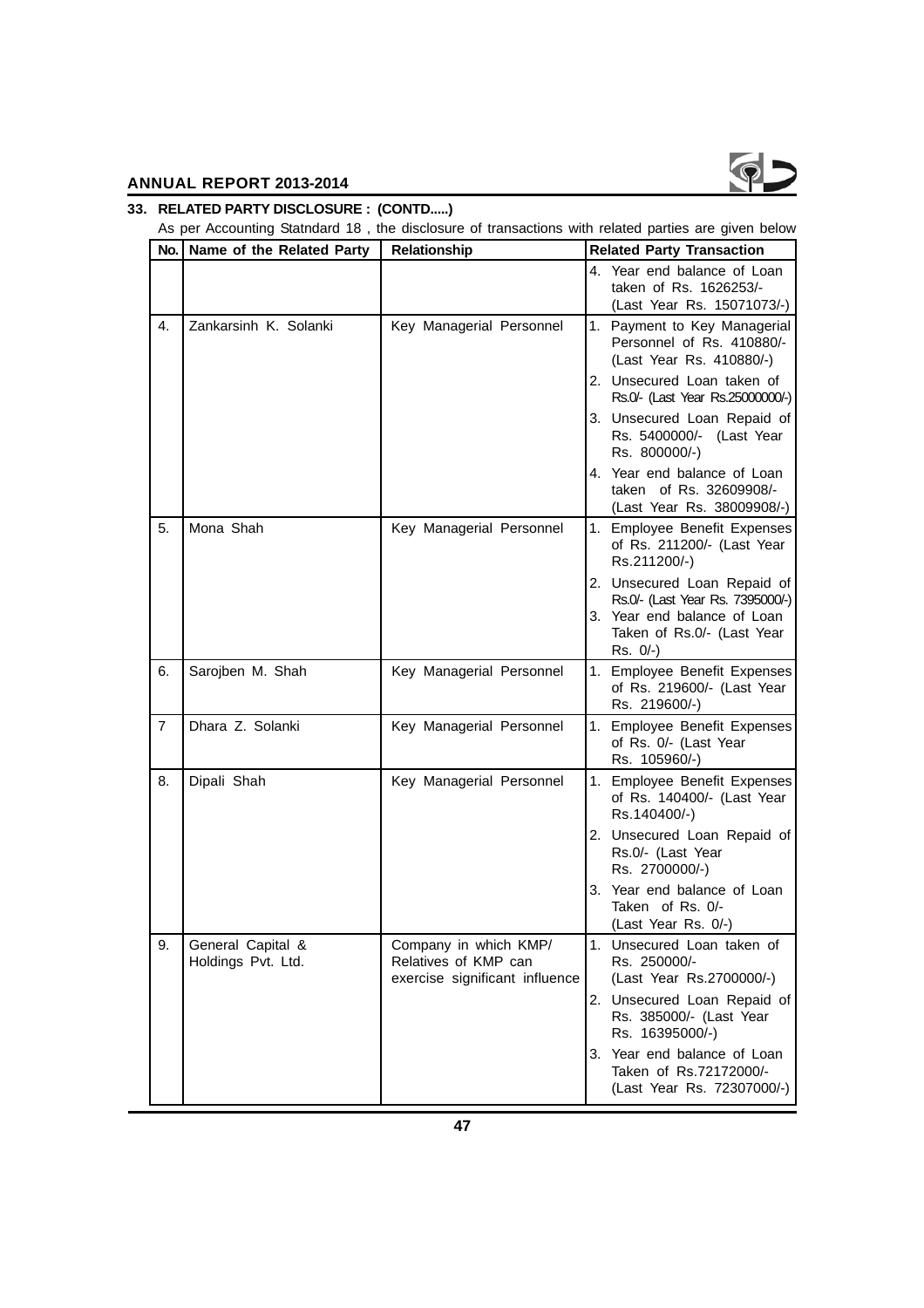

## **33. RELATED PARTY DISCLOSURE : (CONTD.....)**

As per Accounting Statndard 18 , the disclosure of transactions with related parties are given below

|       | No.   Name of the Related Party           | <b>Relationship</b>                                                             | <b>Related Party Transaction</b>                                                     |
|-------|-------------------------------------------|---------------------------------------------------------------------------------|--------------------------------------------------------------------------------------|
| 10.1  | Sampati Securities Limited                | Company in which KMP/<br>Relatives of KMP can<br>exercise significant influence | 1. Unsecured Loan taken of<br>Rs. 68380023/-<br>(Last Year Rs.248370500/-)           |
|       |                                           |                                                                                 | 2. Unsecured Loan Repaid of<br>Rs. 179135000/-<br>(Last Year Rs. 211062602/-)        |
|       |                                           |                                                                                 | 3. Year end balance of Loan<br>Taken of Rs. 16972921/-<br>(Last Year Rs.127727898/-) |
| 11.   | Four Seasons Residency<br>Limited         | Company in which KMP/<br>Relatives of KMP can<br>exercise significant influence | 1. Unsecured Loan taken of<br>Rs.0/-<br>(Last Year Rs. 900000/-)                     |
|       |                                           |                                                                                 | 2. Unsecured Loan Repaid of<br>Rs.0/- (Last Year Rs. 900000/-)                       |
|       |                                           |                                                                                 | 3. Year end balance of Loan<br>Taken of Rs. 0/- (Last Year<br>$Rs. 0/-)$             |
| 12.   | Torque Automotive Pvt. Ltd.               | Company in which KMP/<br>Relatives of KMP can<br>exercise significant influence | 1. Advance received back of<br>Rs.0/- (Last Year<br>Rs. 2495920/-)                   |
|       |                                           |                                                                                 | 2. Unsecured Loan Taken of<br>Rs. 59000000/-<br>(Last Year of Rs.5314024/-)          |
|       |                                           |                                                                                 | 3. Unsecured Loan Repaid of<br>Rs. 30435069/-<br>(Last Year of Rs. 0/-)              |
|       |                                           |                                                                                 | 4. Year end balance of Loan<br>Taken of Rs.33878955/-<br>(Last Year Rs. 5314024/-)   |
| 13.1  | Long View Financial<br>Services Pyt. Ltd. | Company in which KMP/<br>Relatives of KMP can<br>exercise significant influence | 1. Unsecured Loan taken of<br>Rs. 13525000/-<br>(Last YearRs. 0/-)                   |
|       |                                           |                                                                                 | 2. Unsecured Loan Repaid of<br>Rs. 12700000/-<br>(Last Year Rs. 0/-)                 |
|       |                                           |                                                                                 | 3. Year end balance of Loan<br>Taken of Rs. 825000/-<br>(Last Year Rs. 0/-)          |
| 14. l | Viral M. Shah (HUF)                       | Key Managerial Personnel<br>is Karta                                            | 1. Unsecured Loan taken of<br>Rs.900000/-<br>(Last Year Rs. 0/-)                     |
|       |                                           |                                                                                 | 2. Unsecured Loan Repaid of<br>Rs. 900000/-<br>(Last Year Rs.0/-)                    |
|       |                                           |                                                                                 | 3. Year end balance of Loan<br>Taken of Rs. 0/-<br>(Last Year Rs.0/-)                |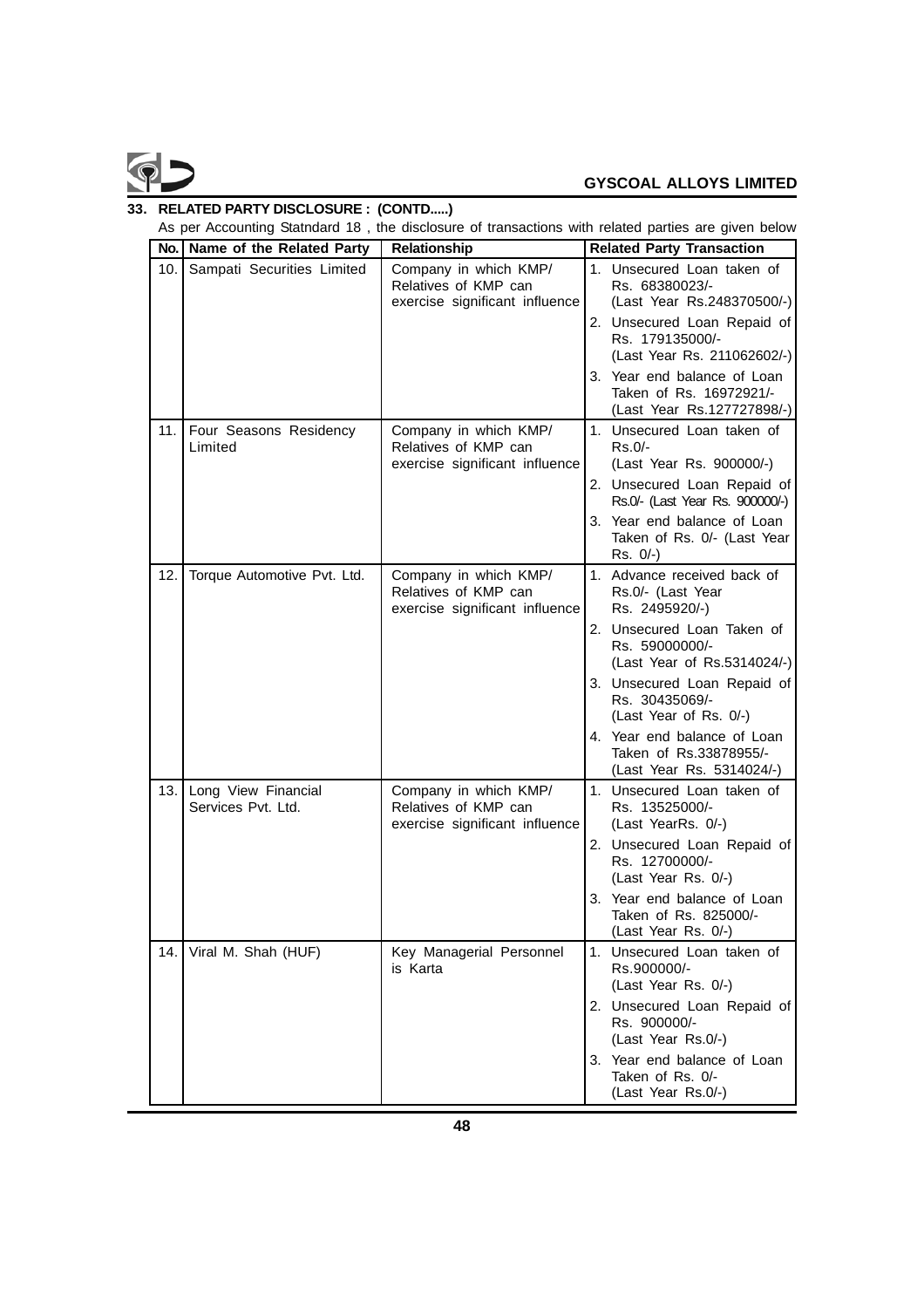

#### **33. RELATED PARTY DISCLOSURE : (CONTD.....)**

As per Accounting Statndard 18 , the disclosure of transactions with related parties are given below

|       | No.   Name of the Related Party | Relationship                                                                    | <b>Related Party Transaction</b>                                                                                                         |
|-------|---------------------------------|---------------------------------------------------------------------------------|------------------------------------------------------------------------------------------------------------------------------------------|
| 15. I | Gyscoal Enterprise Pvt.Ltd.     | Company in which KMP/<br>Relatives of KMP can<br>exercise significant influence | 1. Sales made of Rs. 0/-<br>(Last Year Rs. 56712253/-)<br>2. Year end balance of Rs. 0/-<br>$(Last Year Rs. 0/-)$                        |
| 16. l | Torque Holding LLP              | Company in which<br>Independent Director can<br>exercise significant influence  | 1. Licence Fees paid of<br>Rs.183540/-<br>(Last Year Rs. 1345960/-)<br>2. Year end balance of<br>Rs. 220248/-<br>(Last Year Rs. 55062/-) |

#### **34. SEGMENT REPORTING :**

The Company is mainly engaged in the business of manufacturing of S.S. Products. Considering the nature of business and financial reporting of company, the company has only one segment, viz. S.S. Products as reportable segment. The company operates in local/export segment geographically of which the export has amounted to Rs. 451214205/- out of total turnover of Rs. 2754537280/-. but due to nature of the business, the assets / liabilities and expenses for these activities can not be bifurcated separately.

### **35. CONTIGENT LIABILITIES : 2013-14** 2012-13 **Claims against the Company not acknowledged as debt** (Amount in Rs.) **0** 0 **Buyer's Credit Outstanding** (Amount in US\$) **0** 169463

**36.** During the financial year 2010-11, the Company has completed its Initial Public Offer (IPO) comprising of 77,00,000 equity shares at a price of Rs. 71 per share aggregating to Rs. 5467.00 lacs. The share premium of Rs. 61 per share amounting to Rs. 4697.00 lacs has been credited to Share Premium Account. The share issue expenses amounting to Rs. 510.69 lacs have been adjusted to Share Premium Account.

#### UTILIZATION OF PROCEEDS OF IPO :<br> **UTILIZATION OF PROCEEDS OF IPO :**

| <b>Particulars</b>                      | 2013-14          | 2013-14 | 2012-13          | 2012-13       |
|-----------------------------------------|------------------|---------|------------------|---------------|
| Amount Received from IPO                |                  | 5467.00 |                  | 5467.00       |
| <b>Promotor Contribution</b>            |                  | 1000.00 |                  | 1000.00       |
| Income from Investment of IPO Proceeds  |                  | 191.21  |                  | 195.01        |
|                                         |                  | 6658.21 |                  | 6662.01       |
|                                         | <b>Projected</b> | Actual  | <b>Projected</b> | <b>Actual</b> |
| Land Cost <sup>*</sup>                  | 765.38           | 603.80  | 765.38           | 603.80        |
| Civil Cost                              | 600.00           | 0.53    | 600.00           | 0.53          |
| Plant & Machinery*                      | 4405.11          | 4365.81 | 4405.11          | 4292.71       |
| Long Term Working Capital               | 500.00           | 1138.34 | 500.00           | 513.76        |
| General Corporate Purpose               | 25.00            | 10.00   | 25.00            | 10.00         |
| <b>IPO Expenses</b>                     | 482.36           | 510.69  | 482.36           | 510.69        |
|                                         | 6777.85          | 6629.17 | 6777.85          | 5931.49       |
| Fixed Deposits with Bank <sup>#</sup>   |                  | 29.04   |                  | 25.52         |
| Investment in Mutual Funds <sup>#</sup> |                  | 0.00    |                  | 705.00        |
| Total:>                                 |                  | 6658.21 |                  | 6662.01       |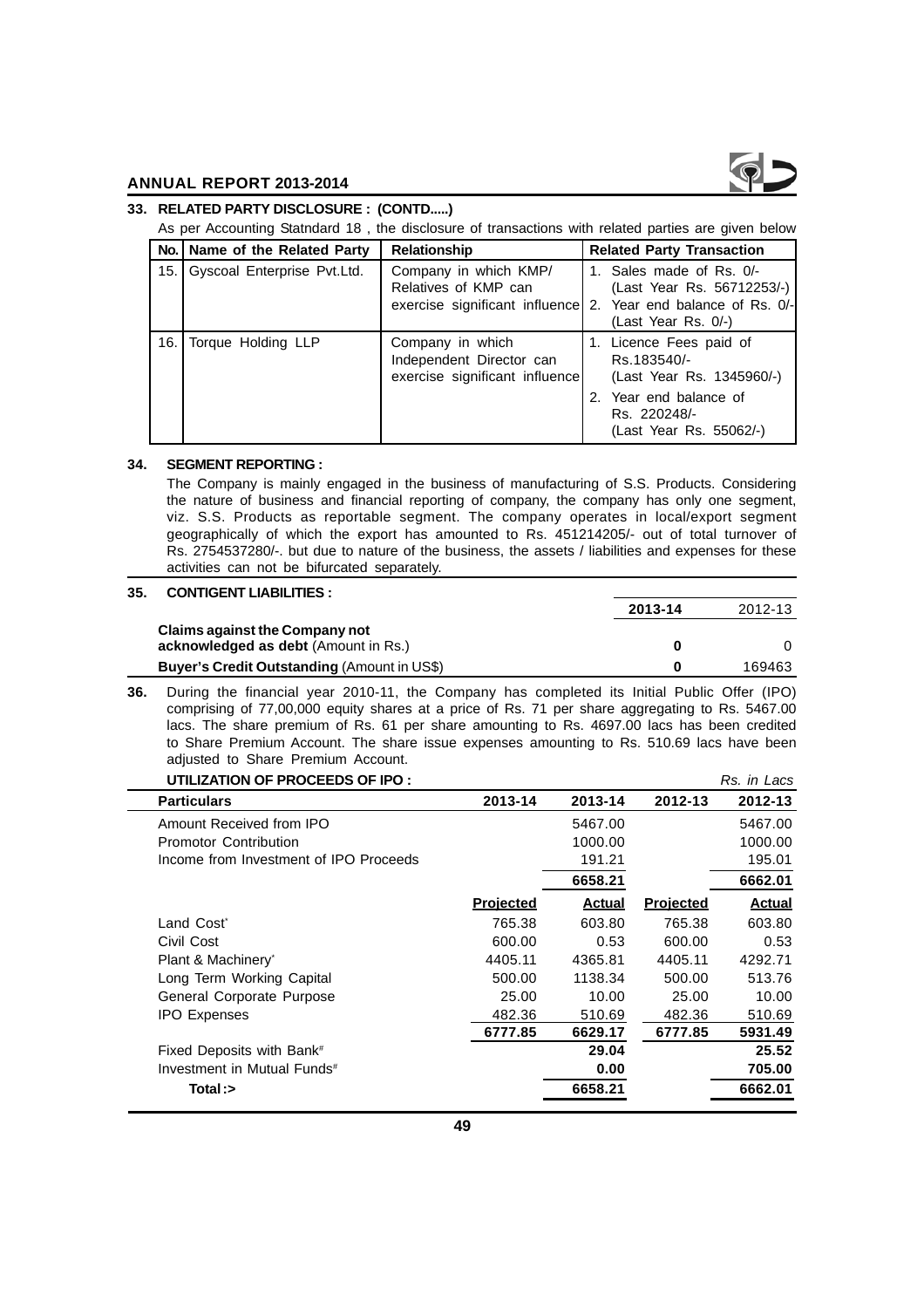

**\*** It includes advances given to various parties for Land and Plant & Machinery for New Project.

**#** As on 31st March, 2014 unutilized funds have been temporarily invested in interest bearing liquid instruments including deposits with banks.

The Company has shifted the IPO project to the new land located at Kukarwada as approved by the shareholders in the Annual General Meeting of the Company held on 30th September, 2013. The process of land acquicition is completed, procedure of Land Development is started. The order of plants & machineries have been placed for which advances are given to various parties.

- **37.** In the opinion of Board of Directors, the current assets, loans and advances are approximately of the value stated, if realized in the ordinary course of business. The provision for all liabilities is adequate and not in excess of the amounts considered reasonably necessary.
- **38.** Outstanding Balance of unsecured loans, sundry debtors, sundry creditors, loans and advances and any other outstanding balances including all squared up accounts are subject to confirmation and reconciliation.
- **39.** Expenditure related to and incurred during implementation of capital projects is included under "Capital Work in Progress" which will be allocated to the respective fixed assets on completion of construction / erection of the capital project / fixed assets. Dividend income from Mutual fund (Net of Redumption Loss) of Rs. 19121150/- received out of the investment of IPO proceed is deducted from "Capital Work in Progress".

|  | As per our Report of even date |  |  |
|--|--------------------------------|--|--|
|  |                                |  |  |

| For, B. K. Patel & Co.<br><b>Chartered Accountants</b> | For & on behalf of the Board of Directors         |                                           |  |
|--------------------------------------------------------|---------------------------------------------------|-------------------------------------------|--|
| D. B. Patel<br>Partner                                 | <b>Viral Shah</b><br>Chairman & Managing Director | <b>Manish Shah</b><br>Whole Time Director |  |
| Ahmedabad<br>21 May, 2014                              | Neha Choksi<br>Company Secretary                  |                                           |  |
|                                                        | 50                                                |                                           |  |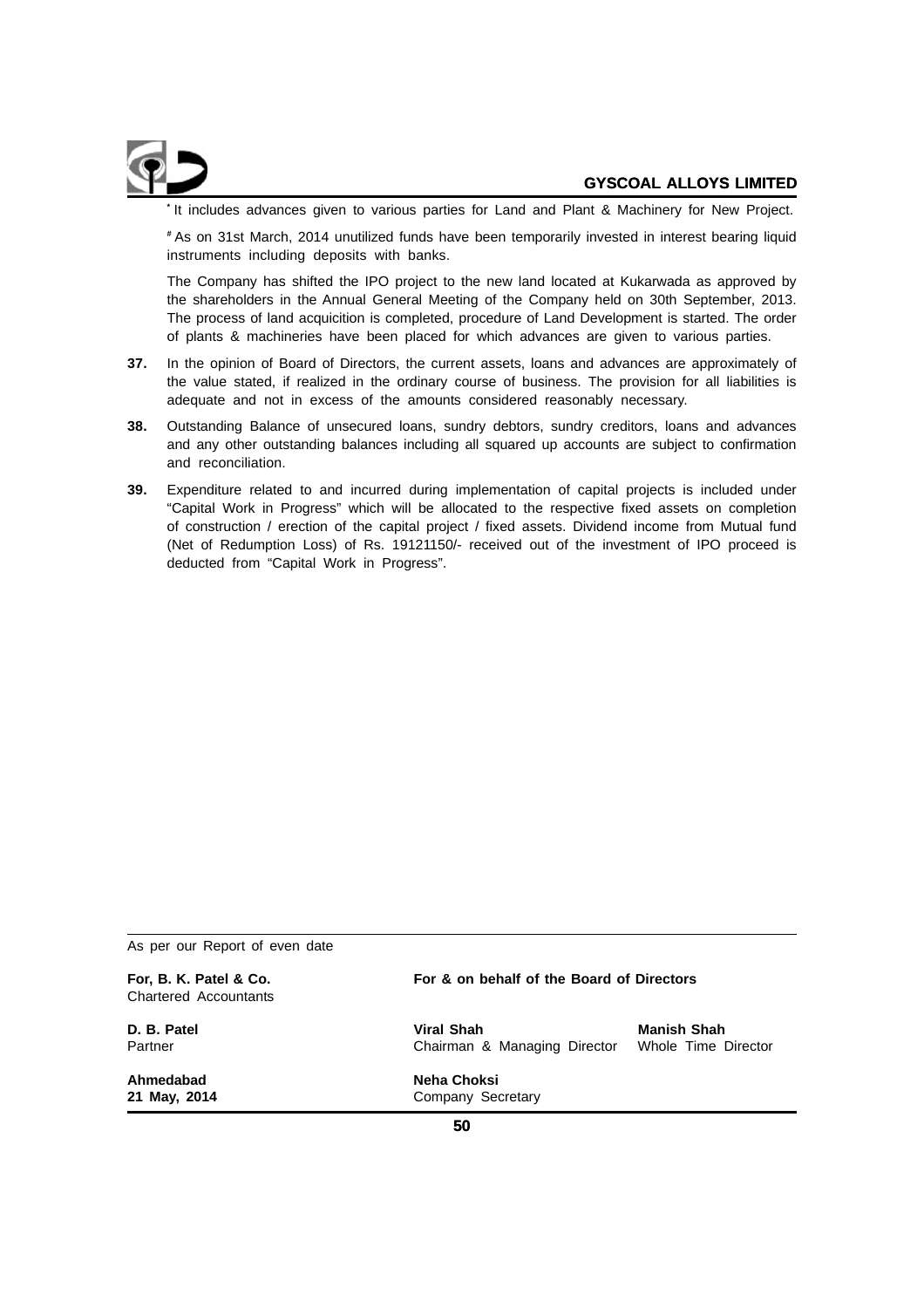

## **INDEPENDENT AUDITORS' REPORT**

TO, THE BOARD OF DIRECTORS OF GYSCOAL ALLOYS LIMITED

#### **Report on the Consolidated Financial Statements :**

We have audited the accompanying consolidated financial statements of Gyscoal Alloys Limited (the Company) and its subsidiary as described in Note No. 36, (collectively referred to as "the Group") which comprise the Balance Sheet as at March 31, 2014, the Consolidated Statement of Profit and Loss and the Consolidated Cash Flow Statement for the year ended on that date annexed thereto ("Consolidated Financial Statements") and a summary of significant accounting policies and other explanatory information.

#### **Management's Responsibility for the Consolidated Financial Statements :**

The Company's Management is responsible for the preparation of these consolidated financial statements that give a true and fair view of the consolidated financial position, consolidated financial performance and consolidated cash flows of the Group in accordance with the Accounting Standards referred to in section 211 (3C) of the Companies Act, 1956 ("the Act") read with the General Circular 15/2013 dated 13th September, 2013 of the Ministry of Corporate Affairs in respect of Section 133 of the Companies Act, 2013. This responsibility includes the design, implementation and maintenance of internal control relevant to the preparation and presentation of the financial statements that give a true and fair view and are free from material misstatement, whether due to fraud or error.

#### **Auditor's Responsibility :**

Our responsibility is to express an opinion on these consolidated financial statements based on our audit. We conducted our audit in accordance with the Standards on Auditing issued by the Institute of Chartered Accountants of India. Those Standards require that we comply with ethical requirements and plan and perform the audit to obtain reasonable assurance about whether the consolidated financial statements are free from material misstatement.

An audit involves performing procedures to obtain audit evidence about the amounts and disclosures in the consolidated financial statements. The procedures selected depend on the auditor's judgment, including the assessment of the risks of material misstatement of the consolidated financial statements, whether due to fraud or error. In making those risk assessments, the auditor considers internal control relevant to the Group's preparation and fair presentation of the consolidated financial statements in order to design audit procedures that are appropriate in the circumstances, but not for the purpose of expressing an opinion on the effectiveness of the Company's internal control. An audit also includes evaluating the appropriateness of accounting policies used and the reasonableness of the accounting estimates made by management, as well as evaluating the overall presentation of the consolidated financial statements.

We believe that the audit evidence we have obtained is sufficient and appropriate to provide a basis for our audit opinion.

#### **Opinion :**

In our opinion and to the best of our information and according to the explanations given to us, and based on the consideration of au-audited financial statements of the subsidiary as noted below, the consolidated financial statements give the information required by the Act in the manner so required and give a true and fair view in conformity with the accounting principles generally accepted in India :

a) In the case of the Consolidated Balance Sheet, of the state of affairs of the Group as at March 31, 2014;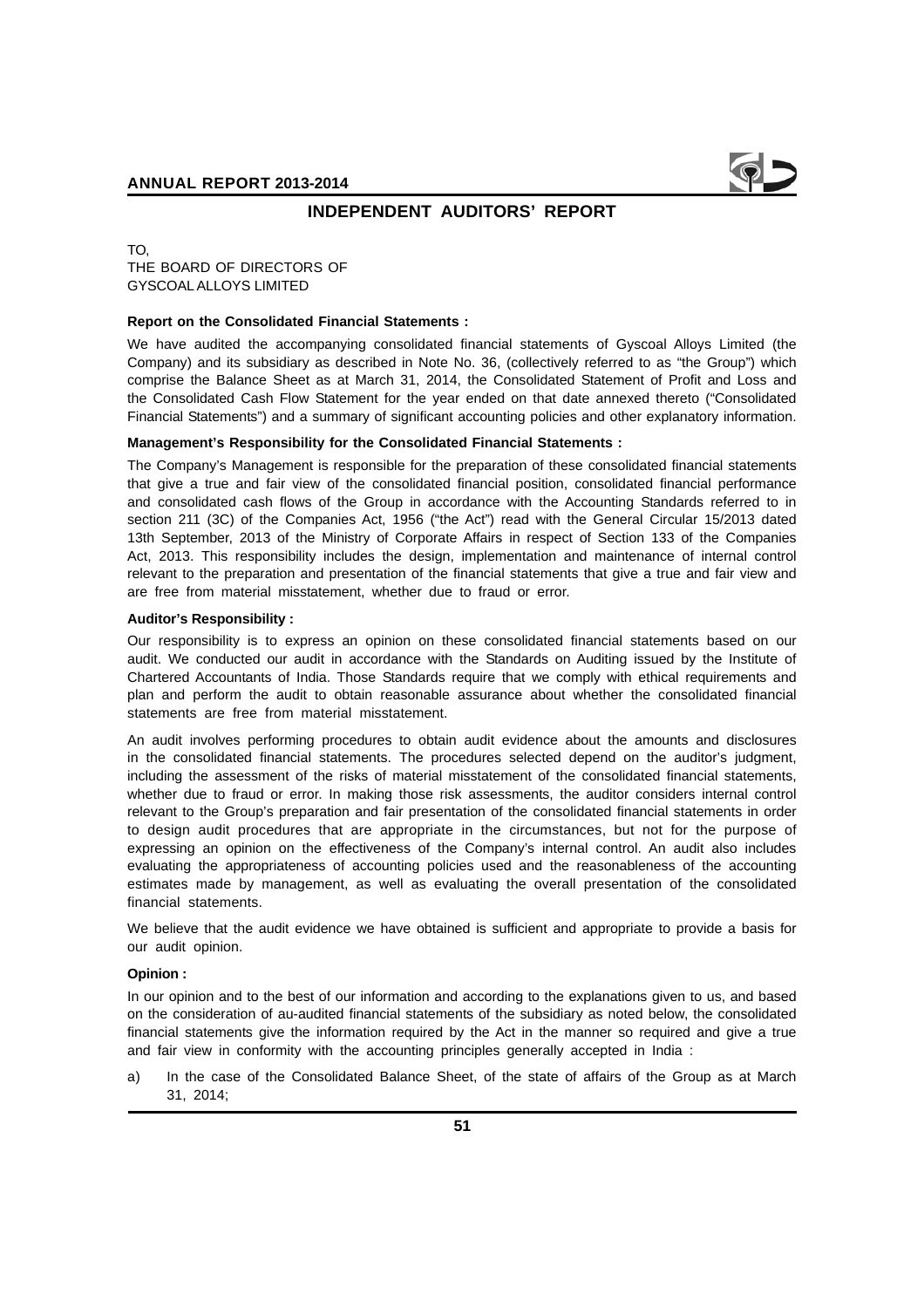

- In the case of the Consolidated Statement of Profit and Loss, of the profit of the Group for the year ended on that date; and
- c) In the case of the Consolidated Cash Flow Statement, of the cash flows of the Group for the year ended on that date.

#### **Report on Other Legal and Regulatory Requirements :**

We report that the consolidated financial statements have been prepared by the Company's management in accordance with the requirements of Accounting Standards referred to in subsection (3C) of section 211 of the Companies Act, 1956, more specifically Accounting Standards (AS) 21, Consolidated Financial Statements, Accounting Standards (AS) 23, Accounting for Investments in Associates in Consolidated Financial Statements and Accounting Standard (AS) 27, Financial Reporting of Interests in Joint Ventures notified pursuant to the Companies (Accounting Standards) Rules, 2006.

#### **Other matter :**

We have not audited the financial statements of the one subsidiary having total assets of s.1033.90 lacs as on March 31, 2014 and total revenues (post acquisition) of s. NIL and net cash outflow (post acquisition) of s. NIL for the year ended on 31st March, 2014. The figures used for the consolidation are based on the un-audited provisional financial statements certified by their directors and are not audited by their auditors. Our opinion so far as it relates to the amounts included in respect of this subsidiary is based solely on such management certified financial statements (read with Note No. 37).

> **For, B. K. PATEL & CO Chartered Accountants Firm Reg. No. 112647W**

**D. B. Patel Ahmedabad Partner May 21, 2014 Membership No. 117477**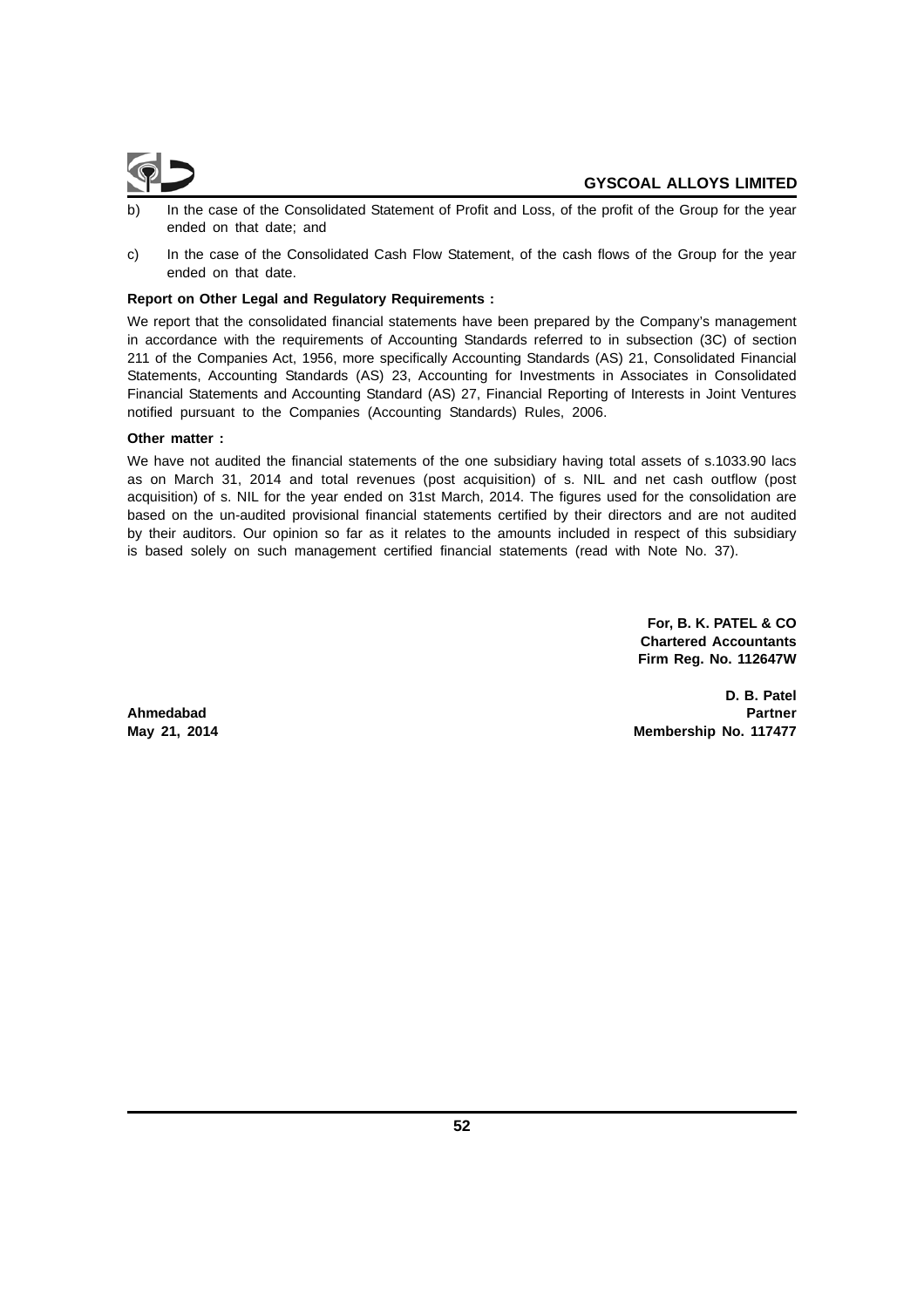

| <b>CONSOLIDATED BALANCE SHEET AS AT MARCH 31, 2014</b>                                          |                                           |                         |                         |  |
|-------------------------------------------------------------------------------------------------|-------------------------------------------|-------------------------|-------------------------|--|
|                                                                                                 |                                           |                         | (Amount in Rs.)         |  |
|                                                                                                 | <b>Note</b>                               | As at<br>31 March, 2014 | As at<br>31 March, 2013 |  |
| <b>EQUITY AND LIABILITIES:</b>                                                                  |                                           |                         |                         |  |
| <b>Shareholders' Funds:</b>                                                                     |                                           |                         |                         |  |
| Share Capital                                                                                   | 1                                         | 158275560               | 158275560               |  |
| Reserves and Surplus                                                                            | $\mathbf{2}$                              | 768302480               | 762795656               |  |
|                                                                                                 |                                           | 926578040               | 921071216               |  |
| <b>Minority interest</b>                                                                        |                                           | 23575999                | 0                       |  |
| <b>Non-Current Liabilities:</b>                                                                 |                                           |                         |                         |  |
| Long-Term Borrowings                                                                            | 3                                         | 234361328               | 287651727               |  |
| Deferred Tax Liabilities (Net)                                                                  | 4                                         | 45624496                | 46997643                |  |
| Long-Term Provisions                                                                            | 5                                         | 1862531                 | 1998675                 |  |
|                                                                                                 |                                           | 281848355               | 336648045               |  |
| <b>Current Liabilities:</b>                                                                     |                                           |                         |                         |  |
| Short-Term Borrowings                                                                           | 6                                         | 544499869               | 485089660               |  |
| Trade Payables                                                                                  | $\overline{7}$                            | 635983008               | 330024741               |  |
| Other Current Liabilities                                                                       | 8                                         | 164119111               | 24516840                |  |
| Short-Term Provisions                                                                           | 9                                         | 22019640                | 29237583                |  |
|                                                                                                 |                                           | 1366621628              | 868868824               |  |
| Total Equity and Liabilities :>                                                                 |                                           | 2598624021              | 2126588085              |  |
| <b>ASSETS:</b>                                                                                  |                                           |                         |                         |  |
| <b>Non-Current Assets:</b>                                                                      |                                           |                         |                         |  |
| <b>Fixed Assets</b>                                                                             |                                           |                         |                         |  |
| Tangible Assets                                                                                 | 10                                        | 264580569               | 278792112               |  |
| Capital Work-in-Progress                                                                        | 10                                        | 151879600               | 124590741               |  |
| Goodwill on Consolidation                                                                       | 33                                        | 33698379                | 0                       |  |
| Non-Current Investments                                                                         | 11                                        | 209030                  | 209030                  |  |
| Long-Term Loans And Advances                                                                    | 12                                        | 530948280               | 494516623               |  |
| <b>Other Non-Current Assets</b>                                                                 | 13                                        | 950250                  | 0                       |  |
|                                                                                                 |                                           | 982266107               | 898108506               |  |
| <b>Current assets:</b>                                                                          |                                           |                         |                         |  |
| Current Investments                                                                             | 14                                        | 0                       | 70500000                |  |
| Inventories                                                                                     | 15                                        | 592447755               | 595066782               |  |
| Trade Receivables                                                                               | 16                                        | 824234046               | 402165706               |  |
| Cash and Bank Balances                                                                          | 17                                        | 90073577                | 56333843                |  |
| Short-Term Loans And Advances                                                                   | 18                                        | 101810477               | 99006259                |  |
| <b>Other Current Assets</b>                                                                     | 19                                        | 7792059                 | 5406989                 |  |
|                                                                                                 |                                           | 1616357914              | 1228479579              |  |
| Total Assets :>                                                                                 |                                           | 2598624021              | 2126588085              |  |
| <b>Significant Accounting Policies and</b><br><b>Notes on Consolidated Financial Statements</b> | 1 to 44                                   |                         |                         |  |
| As per our Report of even date                                                                  |                                           |                         |                         |  |
| For, B. K. Patel & Co.<br><b>Chartered Accountants</b>                                          | For & on behalf of the Board of Directors |                         |                         |  |
| D. B. Patel                                                                                     | <b>Viral Shah</b>                         | Manish Shah             |                         |  |
| Partner                                                                                         | Chairman & Managing Director              |                         | Whole Time Director     |  |
| Ahmedabad                                                                                       | Ahmedabad                                 | Neha Choksi             |                         |  |
| 21 May, 2014                                                                                    | 21 May, 2014                              |                         | Company Secretary       |  |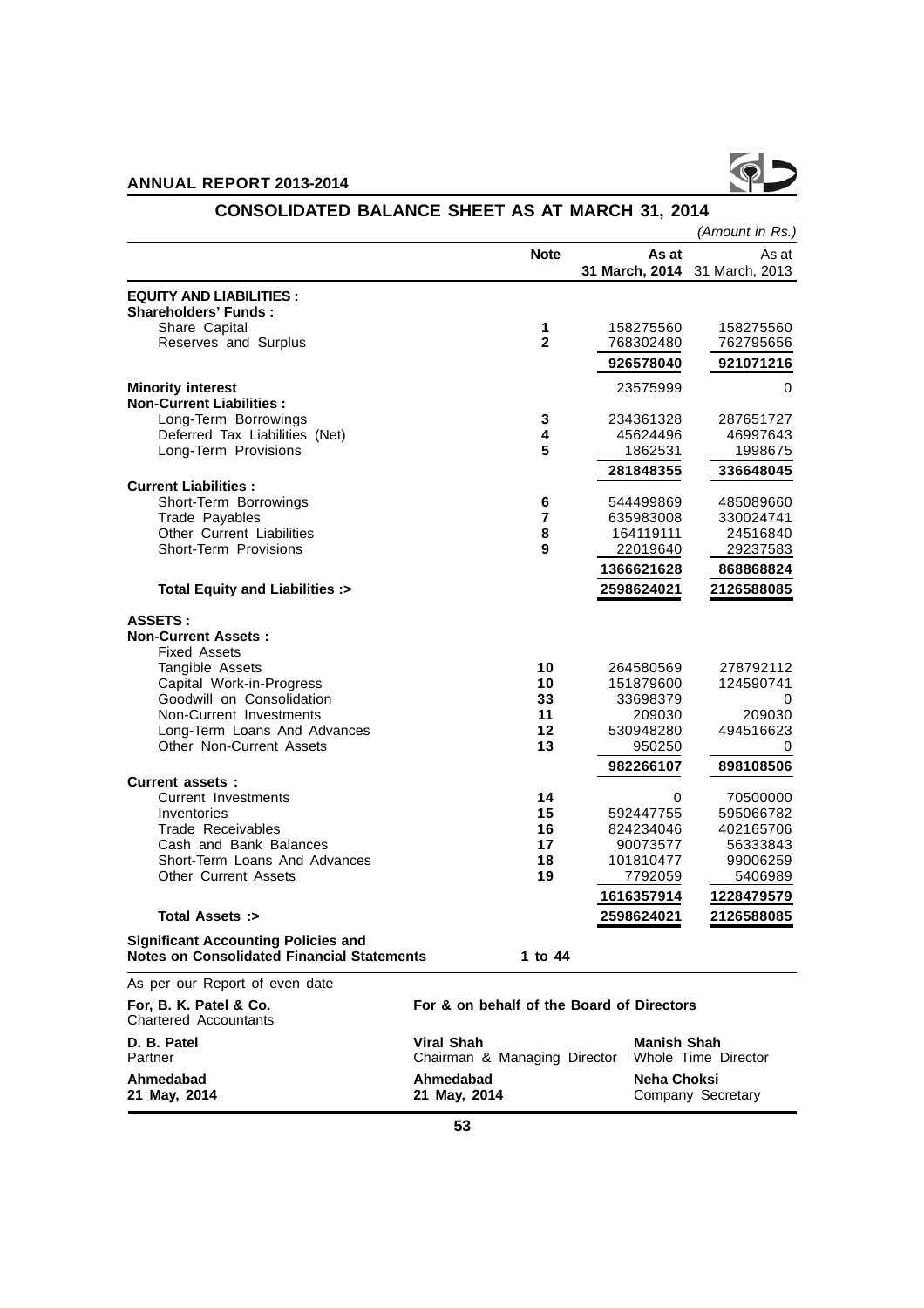

**CONSOLIDATED STATEMENT OF PROFIT & LOSS FOR THE YEAR ENDED 31ST MARCH, 2014**

|                                                                                                 |             |            | (Amount in Rs.) |
|-------------------------------------------------------------------------------------------------|-------------|------------|-----------------|
|                                                                                                 | <b>Note</b> | 2013-14    | 2012-13         |
| <b>INCOME:</b>                                                                                  |             |            |                 |
| Revenue from Operations                                                                         | 20          | 2770714882 | 2872996008      |
| Other Income                                                                                    | 21          | 44572658   | 16372428        |
| Total Revenue :>                                                                                |             | 2815287540 | 2889368436      |
| <b>EXPENDITURE:</b>                                                                             |             |            |                 |
| Cost of Material Consumed                                                                       | 22          | 1872450070 | 1883088492      |
| Purchase of Stock-in-Trade                                                                      |             | 673245434  | 640902732       |
| Change in Inventories of Finished Goods,                                                        |             |            |                 |
| Stock-in-Process & Stock-in-Trade                                                               | 23          | (21011628) | 62282249        |
| <b>Employee Benefits Expenses</b>                                                               | 24          | 13822836   | 15663474        |
| Finance Costs                                                                                   | 25          | 107219088  | 103959771       |
| Depreciation and Amortisation Expenses                                                          | 26          | 41238862   | 36768415        |
| Other Expenses                                                                                  | 27          | 119619942  | 121148358       |
| Total Expenses :>                                                                               |             | 2806584604 | 2863813491      |
| Profit Before Exceptional and Extraordinary Items and Tax                                       |             | 8702936    | 25554945        |
| <b>Exceptional Items</b>                                                                        |             | 0          | 0               |
| Profit Before Extraordinary Items and Tax                                                       |             | 8702936    | 25554945        |
| Extraordinary Items                                                                             |             | 0          | <sup>0</sup>    |
| <b>Profit Before Tax</b>                                                                        |             | 8702936    | 25554945        |
| Tax Expenses                                                                                    |             |            |                 |
| Prior Period Tax                                                                                |             | 175986     | 0               |
| Current Tax                                                                                     |             | 4393273    | 6964964         |
| Deferred Tax Liability (Asset)<br>$\overline{\phantom{a}}$                                      |             | (1373147)  | 2821351         |
| Minority Interest                                                                               |             | 0          | 0               |
| <b>Net Profit/Loss After Minority Interest</b>                                                  |             | 5506824    | 15768630        |
| Earning per Equity Share of Face Value of Rs. 10 each                                           | 32          |            |                 |
| <b>Basic &amp; Diluted (Rs)</b>                                                                 |             | 0.35       | 1.00            |
| <b>Significant Accounting Policies and</b><br><b>Notes on Consolidated Financial Statements</b> | 1 to 44     |            |                 |

| Ahmedabad<br>21 May, 2014                       | Ahmedabad<br>21 May, 2014                         | Neha Choksi<br>Company Secretary          |
|-------------------------------------------------|---------------------------------------------------|-------------------------------------------|
| D. B. Patel<br>Partner                          | <b>Viral Shah</b><br>Chairman & Managing Director | <b>Manish Shah</b><br>Whole Time Director |
| For, B. K. Patel & Co.<br>Chartered Accountants | For & on behalf of the Board of Directors         |                                           |
| As per our Report of even date                  |                                                   |                                           |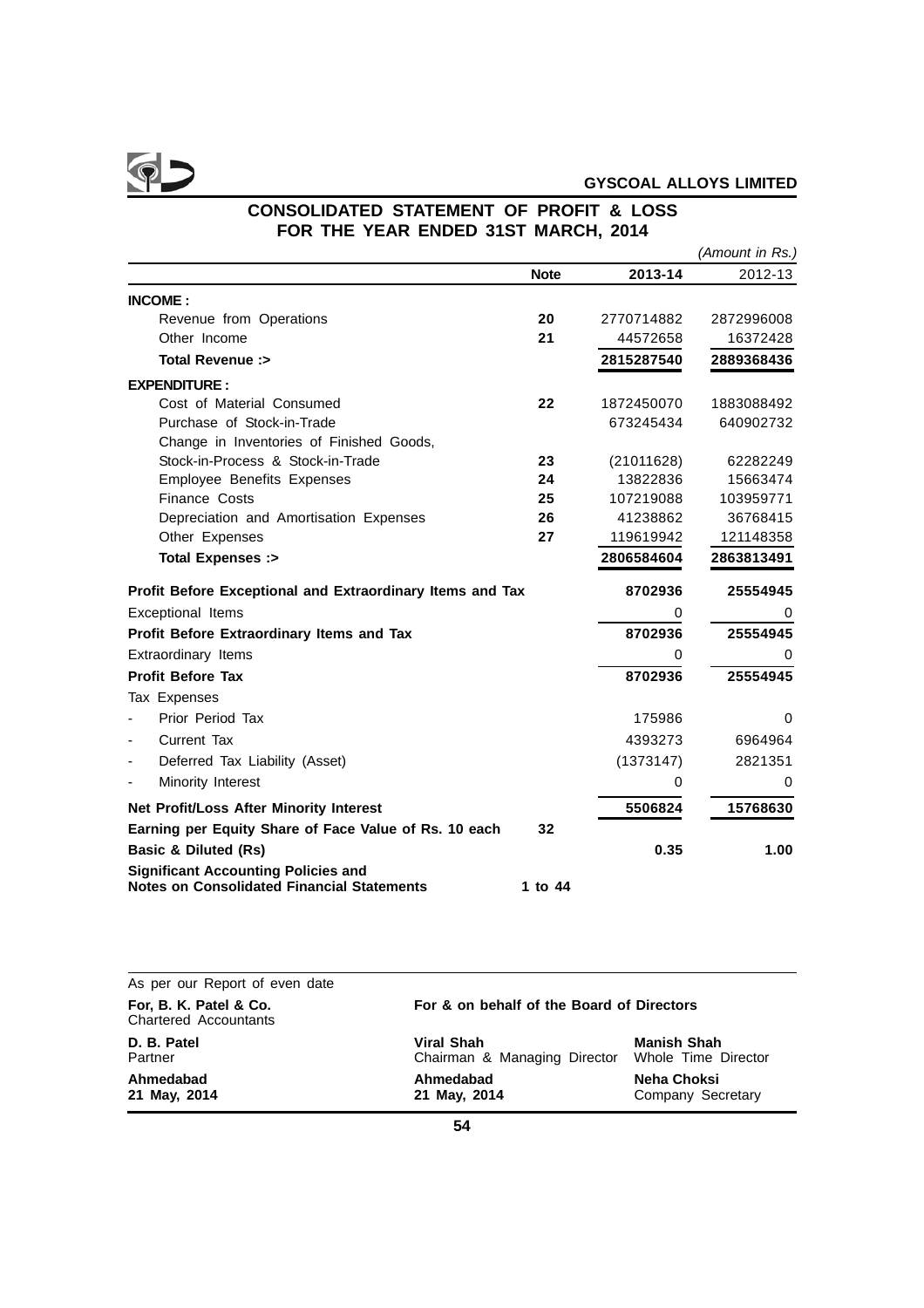

## **CONSOLIDATED CASH FLOW STATEMENT FOR THE YEAR ENDED 31ST MARCH, 2014**

|     |                                                                                               |             | (Amount in Rs.) |
|-----|-----------------------------------------------------------------------------------------------|-------------|-----------------|
|     |                                                                                               | 2013-14     | 2012-13         |
|     | (A) Cash Flow from Operating Activities :                                                     |             |                 |
|     | Net Profit Before Tax                                                                         | 8702936     | 25554945        |
|     | Non-Cash Adjustment to reconcile Profit<br>Before Tax to Net Cash Flows                       |             |                 |
|     | Depriciation/Amortisation of current year                                                     | 41238862    | 36768415        |
|     | Profit on Sales of Fixed Assets                                                               | (85716)     | $\Omega$        |
|     | Interest Received                                                                             | (7037350)   | (5768025)       |
|     | Interest Paid                                                                                 | 107219088   | 103959771       |
|     | <b>Operating Profit Before Working Capital Changes</b><br><b>Movement in Working Capital:</b> | 150037820   | 160515106       |
|     | Increase/(Decrease) in Trade Payables                                                         | 305958267   | (179829274)     |
|     | Increase/(Decrease) in Long Term Provisions                                                   | (136144)    | 469072          |
|     | Increase/(Decrease) in Other Current Liabilities                                              | 139602271   | (26068601)      |
|     | Increase/(Decrease) in Short Term Provisions                                                  | 232309      | 201121          |
|     | Decrease/(Increase) in Current Investments                                                    | 70500000    | (9300000)       |
|     | Decrease/(Increase) in Trade Receivables                                                      | (422068340) | 164445412       |
|     | Decrease/(Increase) in Inventories                                                            | 2619027     | (23127657)      |
|     | Decrease/(Increase) in Other Current Assets                                                   | (3335320)   | (77391)         |
|     | Cash Generated from/(used in) Operating Activities                                            | 243409890   | 87227788        |
|     | Direct Taxes Paid (net)                                                                       | 12019511    | 2500000         |
|     | Net Cash from Operating Activities (A)                                                        | 231390379   | 84727788        |
|     | (B) Cash Flow from Investing Activity :                                                       |             |                 |
|     | Purchase of Fixed Assets (including Goodwill on Consolidation)                                | (88194556)  | (56539875)      |
|     | Sales of Fixed Assets                                                                         | 180000      | 0               |
|     | Change in Minority interest                                                                   | 23575999    | 0               |
|     | Profit on Sale of Fixed Assets                                                                | 85716       | $\Omega$        |
|     | Movement in Loans & Advances                                                                  | (39235875)  | (19538683)      |
|     | Interest Received                                                                             | 7037350     | 5768025         |
|     | Net Cash form Investing Activities (B)                                                        | (96551367)  | (70310533)      |
| (C) | <b>Cash Flow from Financial Activities:</b>                                                   |             |                 |
|     | Proceeds from Long Term Borrowings (Net)                                                      | (53290399)  | 35327614        |
|     | Proceeds from Short Term Borrowings (Net)                                                     | 59410209    | 56092833        |
|     | Interest Paid                                                                                 | (107219088) | (103959771)     |
|     | Net Cash Flow from/(used in) Financing Activities (C)                                         | (101099278) | (12539324)      |
|     | Net Increase/(Decrease) in Cash and Bank Balance (A+B+C)                                      | 33739734    | 1877931         |
|     | Add: Opening Cash & Bank Balances                                                             | 56333843    | 54455912        |
|     | <b>Closing Cash &amp; Bank Balances</b>                                                       | 90073577    | 56333843        |
|     | $\Lambda$ o nor que Donort of quan dota                                                       |             |                 |

As per our Report of even date

| For, B. K. Patel & Co.<br><b>Chartered Accountants</b> | For & on behalf of the Board of Directors |                     |  |  |
|--------------------------------------------------------|-------------------------------------------|---------------------|--|--|
| D. B. Patel                                            | Viral Shah                                | <b>Manish Shah</b>  |  |  |
| Partner                                                | Chairman & Managing Director              | Whole Time Director |  |  |
| Ahmedabad                                              | Ahmedabad                                 | Neha Choksi         |  |  |
| 21 May, 2014                                           | 21 May, 2014                              | Company Secretary   |  |  |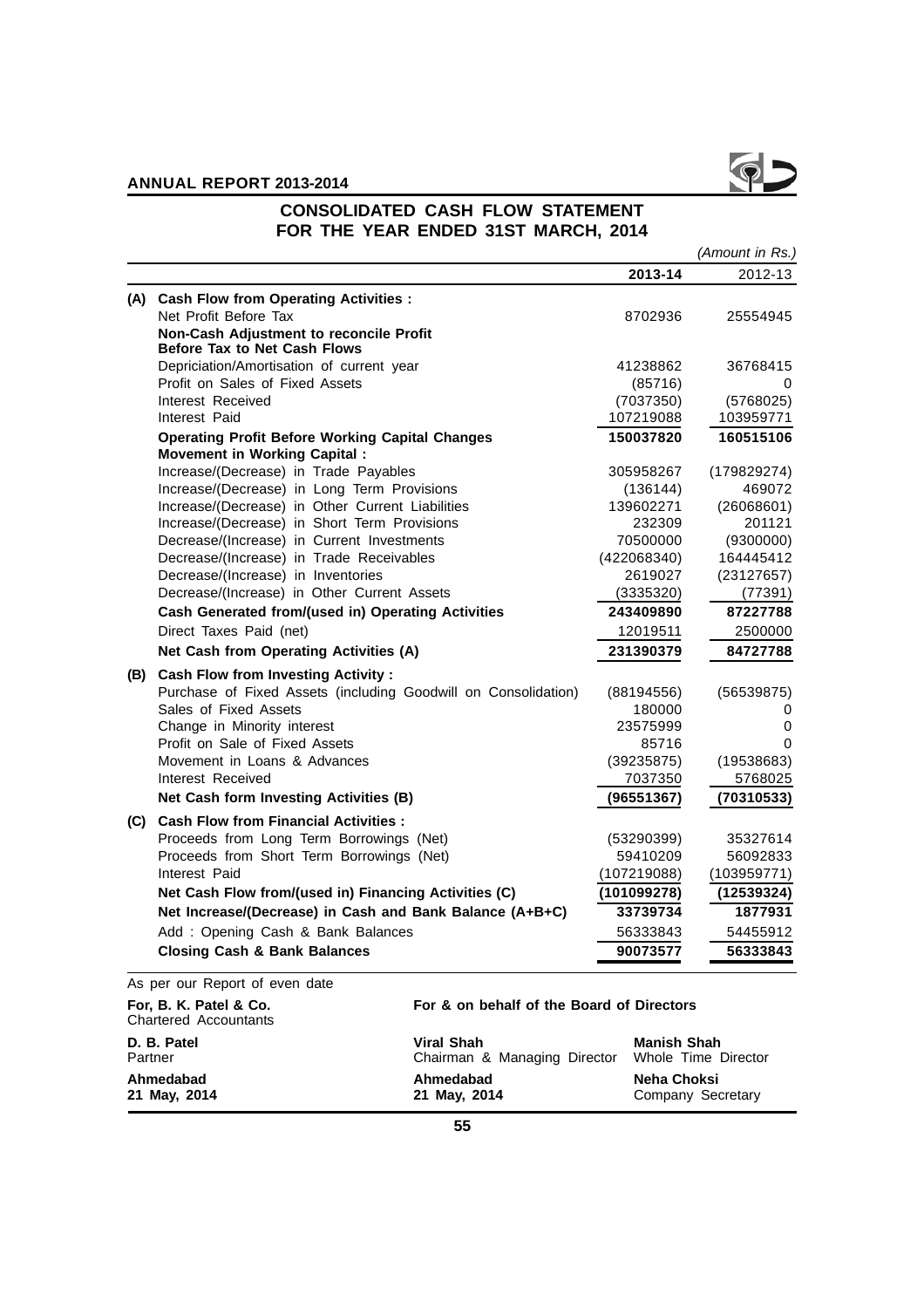

## **SIGNIFICANT ACCOUNTING POLICIES ON CONSOLIDATED ACCOUNTS :**

#### **1 Principles of Consolidation :**

The Consolidated Financial Statements relate to Gyscoal Alloys Limited ('the Company') and its Subsidiary Company. The Consolidated Financial Statements have been prepared on the following basis :

- a) The financial statements of the Company and its subsidiary companies are combined on a line-by-line basis by adding together the book values of like items of assets, liabilities, income and expenses, after fully eliminating intra-group balances and intra-group transactions in accordance with Accounting Standard (AS) 21 - "Consolidated Financial Statements"
- b) Intra-group balances and intra-group transactions and resulting unrealized profits have been eliminated.
- c) The difference between the cost of investment in the subsidiaries, over the net assets at the time of acquisition of shares in the subsidiaries is recognised in the financial statements as Goodwill or Capital Reserve, as the case may be.
- d) The difference between the proceeds from disposal of investment in subsidiaries and the carrying amount of its assets less liabilities as of the date of disposal is recognised in the consolidated Statement of Profit and Loss being the profit or loss on disposal of investment in subsidiary.
- e) Minority Interest's share of net profit of consolidated subsidiaries for the year is identified and adjusted against the income of the group in order to arrive at the net income attributable to shareholders of the Company.
- f) Minority Interest's share of net assets of consolidated subsidiaries is identified and presented in the consolidated balance sheet separate from liabilities and the equity of the Company's shareholders.
- g) The consolidated financial statements are prepared using uniform accounting policies for like transactions and events in similar circumstances and necessary adjustments required for deviations, if any to the extent possible, are made in the consolidated financial statements and are presented in the same manner as the Company's standalone financial statements.
- h) Where losses attributable to minority in the consolidated financial statements exceed the minority interest, then excess of loss of minority interest over its interest in equity shall be attributed to the company's net worth except in cases where minority is accountable to bear such additional loss through a binding contractual obligation. Subsequently when the subsidiary reports profits, all such profits shall be allocated to the company until the minority's share of losses previously absorbed by the company have been recovered.
- **2** The financial statements of the subsidiary used in the consolidation are normally drawn up to the same reporting date as of the company except in case where the same are not available. They shall then be consolidated based on latest available financial statement. In any case the difference in reporting dates shall not exceed six months.
- **3** Figures pertaining to the Subsidiary Companies have been recast/reclassified wherever necessary to bring them in line with the parent Company's financial statements.
- **4** The notes and significant accounting policies to the Consolidated Financial Statements are intended to serve as a means of informative disclosure and a guide to better understanding of the consolidated position of the companies. In this respect the Company has disclosed such notes and policies which fairly present the needed disclosures. And such other notes and statutory information disclosed in the financial statements of the parent and subsidiary companies which are not having any effect on the true and fair view of the Consolidated Financial Statements are excluded.
- **5** The Company has prepared consolidated finacial statement as on 31st March, 2014, as per revised Schedule VI notified under the Act. The Company has also reclassified the previous year figures where requried.
- **6** Investments other than in subsidiary, if any have been accounted as per Accounting Standard (AS) 13 on "Accounting for Investments".

#### **7 Other Significant Accounting Policies :**

These are set out under "Significant Accounting Policies" as given in the Company's separate financial statements.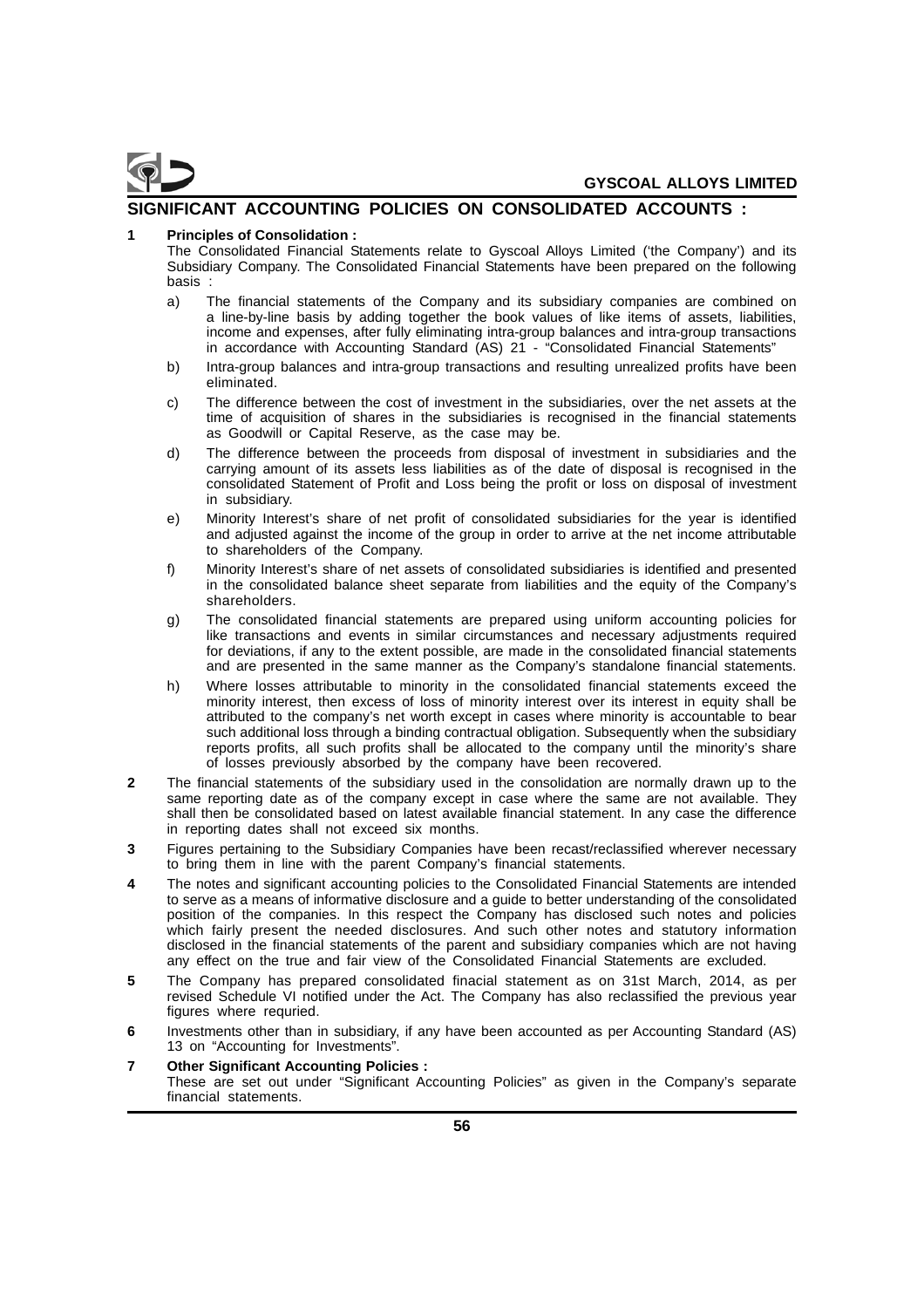

 $\overline{a}$ 

## **NOTES ON CONSOLIDATED FINANCIAL STATEMENTS FOR THE YEAR ENDED 31ST MARCH, 2014**

|    |                                                          |           | (Amount in Rs.)               |
|----|----------------------------------------------------------|-----------|-------------------------------|
|    |                                                          | As at     | As at                         |
|    |                                                          |           | 31 March, 2014 31 March, 2013 |
| 1. | <b>SHARE CAPITAL:</b>                                    |           |                               |
|    | <b>Authorised Share Capital:</b>                         |           |                               |
|    | 27000000 Equity Shares of Rs. 10 each                    | 270000000 | 170000000                     |
|    | (17000000 Equity Shares of Rs. 10 each in Previous Year) |           |                               |
|    |                                                          | 270000000 | 170000000                     |
|    | Issued, Subscribed and Paid up:                          |           |                               |
|    | 15827556 Equity shares of Rs. 10 each                    | 158275560 | 158275560                     |
|    | (15827556 Equity shares of Rs. 10 each in Previous Year) |           |                               |
|    | Total:                                                   | 158275560 | 158275560                     |

#### **1.1** The details of Shareholders holding more than 5% shares :

| Name of the Shareholder                       | As at 31st March, 2014 |           | As at 31st March, 2013  |           |
|-----------------------------------------------|------------------------|-----------|-------------------------|-----------|
|                                               | No.of<br><b>Shares</b> | %<br>held | No. of<br><b>Shares</b> | %<br>held |
| Viral Shah                                    | 4934676                | 31.18     | 4896502                 | 30.94     |
| General Capital and Holding Company Pvt. Ltd. | 1538460                | 9.72      | 1538460                 | 9.72      |
| Giraben Kishorsinh Solanki                    | 1415735                | 8.94      | 1224153                 | 7.73      |
| Sampati Securities Limited                    | 1035872                | 6.54      |                         |           |

#### **1.2** Reconciliation of the shares outstanding at the beginning and at the end of the reporting period is set out below :

| Name of the Shareholder                               | As at 31st March, 2014                    |           | As at 31st March, 2013 |                |  |
|-------------------------------------------------------|-------------------------------------------|-----------|------------------------|----------------|--|
|                                                       | No. of<br>Amt. in<br><b>Shares</b><br>Rs. |           | No.of<br><b>Shares</b> | Amt. in<br>Rs. |  |
| Equity Shares at the beginning of the year            | 15827556                                  | 158275560 | 15827556               | 158275560      |  |
| Add: Shares Issued during the year                    | 0                                         | 0         | 0                      | 0              |  |
| Less: Shares cancelled on<br>buy back during the year | n                                         |           | 0                      | 0              |  |
| Equity Shares at the end of the year                  | 15827556                                  | 158275560 | 15827556               | 158275560      |  |

## **1.3 Terms / Rights attached to Equity Shares :**

The Company has only one class of equity shares having a face value of R 10/- per share. Each equity shareholder is entitled to one vote per share.

**1.4 Shares held by holding/ultimate holding company and/or their subsidiaries/associates :- Nil**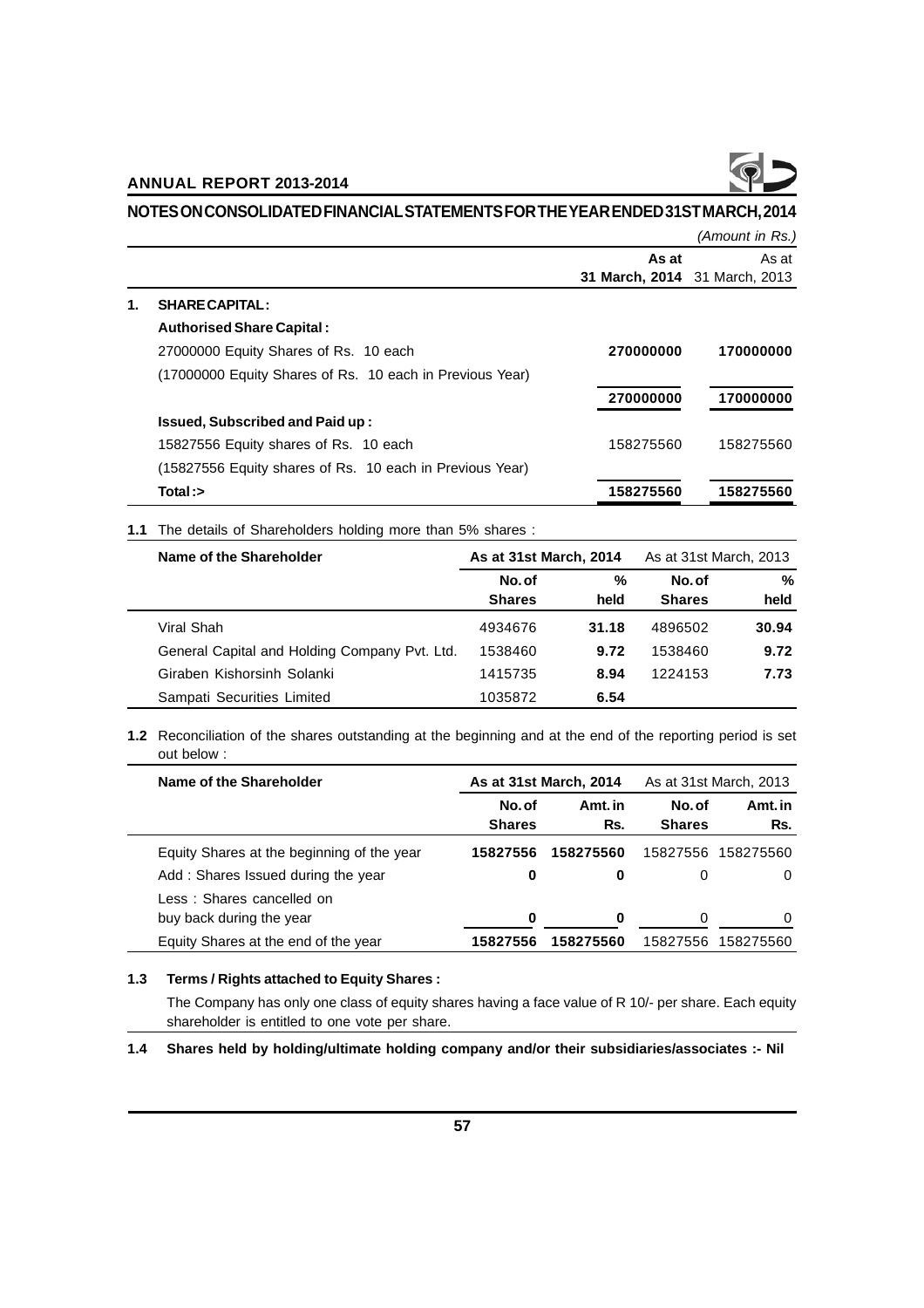

|    |                                            |             |                        |             | (Amount in Rs.)               |
|----|--------------------------------------------|-------------|------------------------|-------------|-------------------------------|
|    |                                            |             |                        | As at       | As at                         |
|    |                                            |             |                        |             | 31 March, 2014 31 March, 2013 |
| 2. | <b>RESERVES AND SURPLUS:</b>               |             |                        |             |                               |
|    | As per last Balance Sheet                  |             |                        | 744800      | 744800                        |
|    | Add: Addition during the year              |             |                        | 0           | 0                             |
|    | Less: Utilisation during the year          |             |                        | 0           | 0                             |
|    |                                            |             |                        | 744800      | 744800                        |
|    | <b>Securities Premium Reserve:</b>         |             |                        |             |                               |
|    | As per last Balance Sheet                  |             |                        | 526014386   | 526014386                     |
|    | Add: Proceeds from IPO                     |             |                        | 0           | 0                             |
|    | Less: Amount utilised towards IPO Expenses |             |                        | $\Omega$    | 0                             |
|    |                                            |             |                        | 526014386   | 526014386                     |
|    | <b>Profit and Loss Account:</b>            |             |                        |             |                               |
|    | As per last Balance Sheet                  |             |                        | 236036470   | 220267840                     |
|    | Add: Profit for the year                   |             |                        | 5506824     | 15768630                      |
|    | Less: Appropriations during the year       |             |                        | $\Omega$    | 0                             |
|    |                                            |             |                        | 241543294   | 236036470                     |
|    | Total:>                                    |             |                        | 768302480   | 762795656                     |
| 3. | <b>LONG TERM BORROWINGS:</b>               |             |                        |             | (Amount in Rs.)               |
|    | Name of the Shareholder                    |             | As at 31st March, 2014 |             | As at 31st March, 2013        |
|    |                                            | Non-Current | Current                | Non-Current | Current                       |
|    | Secured:                                   |             |                        |             |                               |
|    | Term Loans                                 |             |                        |             |                               |
|    | From Banks                                 | 18384064    | 15904305               | 18504480    | 16861345                      |
|    |                                            | 18384064    | 15904305               | 18504480    | 16861345                      |
|    | Unsecured:                                 |             |                        |             |                               |
|    | Loans and Advance from Related Parties     | 215977264   |                        | 0 269147247 | 0                             |
|    |                                            | 215977264   |                        | 0 269147247 | 0                             |
|    | Total:>                                    | 234361328   | 15904305 287651727     |             | 16861345                      |

#### **3.1 Details of Term Loans are as under :**

Term Loan from State Bank of Patiyala carries interest @ 12.75% p.a. The loan is repayable in 16 quarterly installments of Rs. 3200000/- each along with interest.

Auto Loans from ICICI Bank carries interest @ 10.12% p.a. The loan is repayable in 60 equated monthly installments total amounting to Rs. 87610/- along with interest.

Auto Loans from HDFC Bank carries interest @ 10.13% p.a. The loan is repayable in 60 equated monthly installments total amounting to Rs. 294280/- along with interest.

#### **3.2 Details of Security of the Term Loans are as under :**

Term Loans from State Bank of Patiyala and UCO Banks of Rs. 18227229/- (Previous Year Rs. 31370629/-) are secured by way of Pari Pasu Charge over the Land & Building, Plant & Machinery and other immovable & movable Fixed assets of the company both present and future and personal guarantee of some of the Directors of the Company as well as corporate guarantee of other group companies.

Auto Loans from ICICI Bank of Rs. 3317302/- (Previous Year Rs. 3995196/-) are secured by way of hypothecation of respective vehicles.

Auto Loans from HDFC Bank of Rs. 12743838/- (Previous Year Rs. Nil) are secured by way of hypothecation of respective vehicles.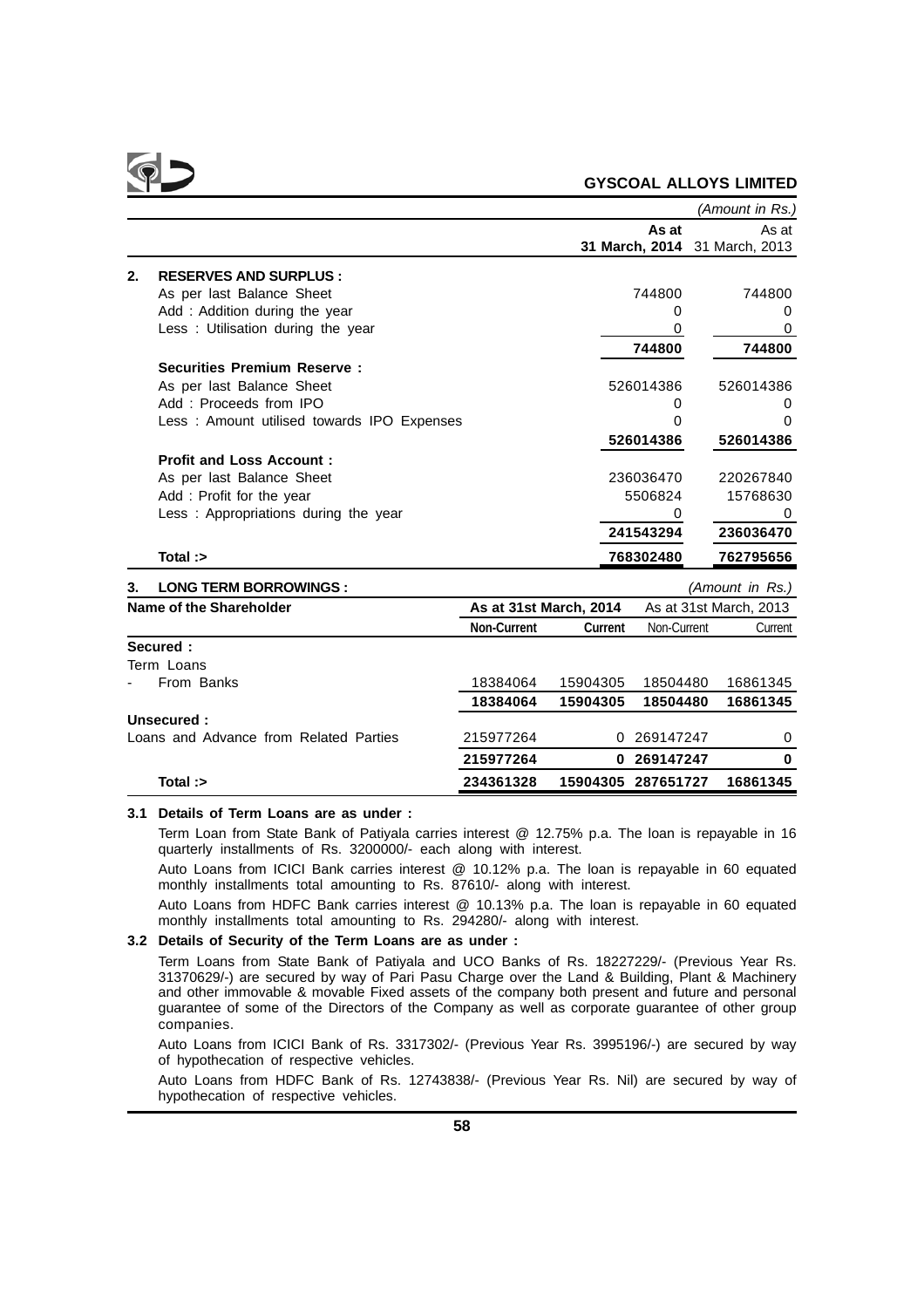

## **4. DEFERRED TAX LIABILITY (Net) :**

In view of Accounting Standard 22, the significant component and classification of deferred tax liability on accounting of timing difference comprises of the following : *(Amount in Rs.)*

|    |                                                                                             |                        |         |             | (AIIIOUIIL III RS.)           |
|----|---------------------------------------------------------------------------------------------|------------------------|---------|-------------|-------------------------------|
|    |                                                                                             |                        |         | As at       | As at                         |
|    |                                                                                             |                        |         |             | 31 March, 2014 31 March, 2013 |
|    | Deferred Tax Liability related to Fixed Assets :                                            |                        |         |             |                               |
|    | Opening Balance                                                                             |                        |         | 46997643    | 44176292                      |
|    | Add: Addition during the year / (Reverted during the year)                                  |                        |         | (1373147)   | 2821351                       |
|    | <b>Closing Balance</b>                                                                      |                        |         | 45624496    | 46997643                      |
| 5. | <b>LONG-TERM PROVISIONS:</b>                                                                |                        |         |             | (Amount in Rs.)               |
|    |                                                                                             | As at 31st March, 2014 |         |             | As at 31st March, 2013        |
|    |                                                                                             | Non-Current            | Current | Non-Current | Current                       |
|    | Provision for Gratuity                                                                      | 1862531                | 527916  | 1998675     | 344618                        |
|    | (Refere Note No. 23)                                                                        |                        |         |             |                               |
|    | Total:                                                                                      | 1862531                | 527916  | 1998675     | 344618                        |
|    |                                                                                             |                        |         | As at       | As at                         |
|    |                                                                                             |                        |         |             | 31 March, 2014 31 March, 2013 |
| 6. | <b>SHORT-TERM BORROWINGS:</b>                                                               |                        |         |             | <u>(Amount in Rs.)</u>        |
|    | Secured:                                                                                    |                        |         |             |                               |
|    | Working Capital Loan repayable on demand from Banks                                         |                        |         |             |                               |
|    | Cash Credit                                                                                 |                        |         | 527499869   | 424564606                     |
|    |                                                                                             |                        |         | 527499869   | 424564606                     |
|    | Unsecured:                                                                                  |                        |         |             |                               |
|    | Working Capital Loan repayable on demand from Banks                                         |                        |         |             |                               |
|    | Cash Credit                                                                                 |                        |         | 17000000    | 0                             |
|    | Deposit                                                                                     |                        |         | 0           | 60525054                      |
|    | Total:                                                                                      |                        |         | 544499869   | 485089660                     |
|    | Working Capital Joan from Bank is secured by way of bypothecation of Raw Materials Work-in- |                        |         |             |                               |

Working Capital loan from Bank is secured by way of hypothecation of Raw Materials, Work-in-Process, Finished Goods, Stores & Spares, Book Debts etc., and by way of second charge on Company's immovable properties, and also personal guarantee of some of the Directors of the Company as well as corporate guarantee of other group companies.

|    | Total :>                | 635983008 | 330024741       |
|----|-------------------------|-----------|-----------------|
|    | Trade Payables          | 635983008 | 330024741       |
| 7. | <b>TRADE PAYABLES :</b> |           | (Amount in Rs.) |

**Details of dues to Micro, Small and Medium Enterprise as defined under MSMED Act, 2006.**

The Company has not received any intimation from suppliers regarding their status under the Micro, Small and Medium Enterprises Development Act, 2006 and hence disclosure regarding :

a) Amount due and outstanding to suppliers at the end of accounting year,

b) Interest paid during the year,

c) Interest payable at the end of accounting year,

d) Interest accrued and unpaid at the end of the accounting year, have not been given. The Company is making efforts to get the confirmation from the suppliers as regards their status under the Act.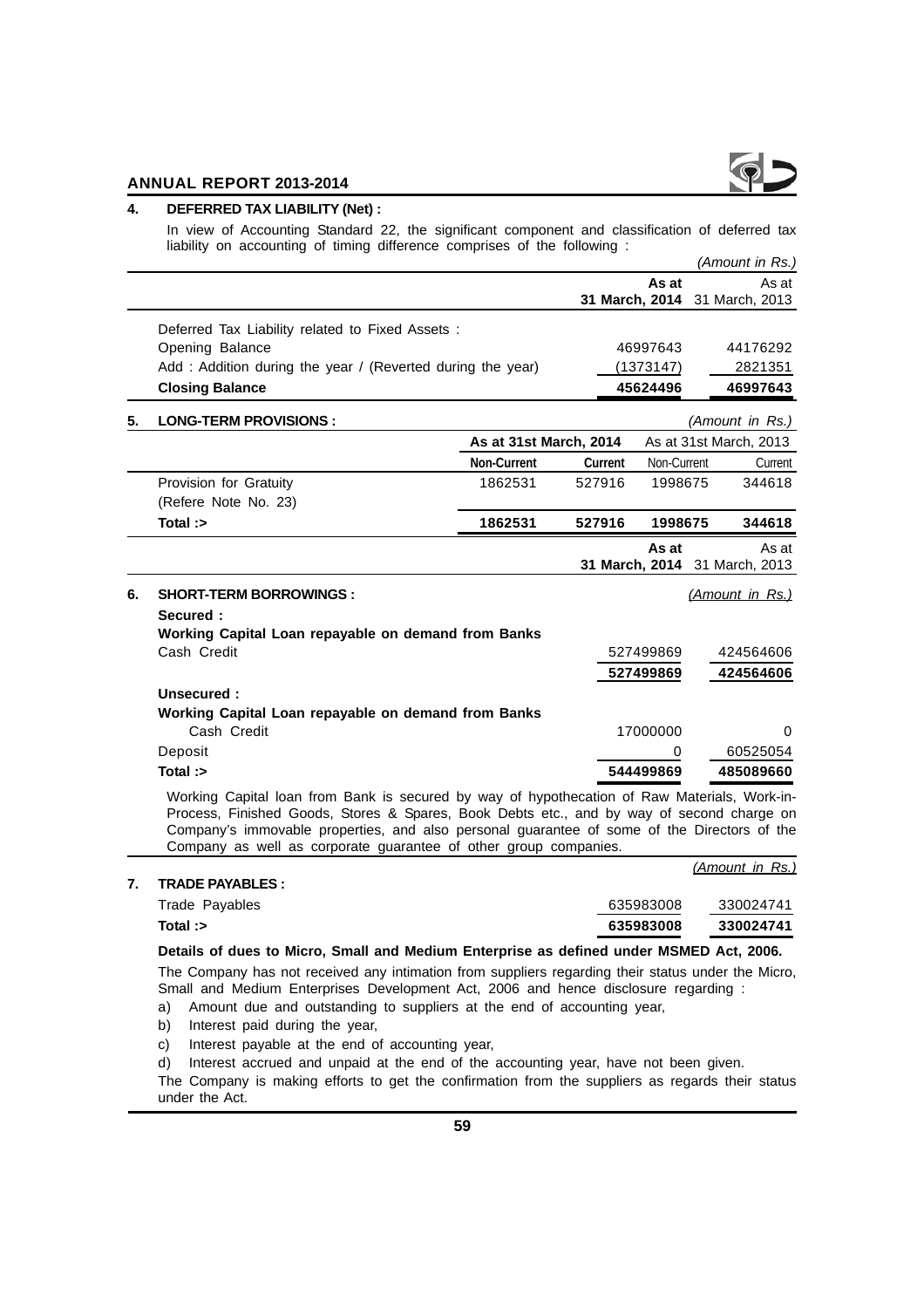

|                             |                                                                                                                                                                                                                                                                           |                              |                     |                            |                              |                                         |                     |                                             |                             |                                          |                                           |                     |                     | (Amount in Rs.)                           |
|-----------------------------|---------------------------------------------------------------------------------------------------------------------------------------------------------------------------------------------------------------------------------------------------------------------------|------------------------------|---------------------|----------------------------|------------------------------|-----------------------------------------|---------------------|---------------------------------------------|-----------------------------|------------------------------------------|-------------------------------------------|---------------------|---------------------|-------------------------------------------|
|                             |                                                                                                                                                                                                                                                                           |                              |                     |                            |                              |                                         |                     |                                             |                             |                                          |                                           | As at               |                     | As at                                     |
|                             |                                                                                                                                                                                                                                                                           |                              |                     |                            |                              |                                         |                     |                                             |                             |                                          | 31 March, 2014                            |                     |                     | 31 March, 2013                            |
| 8.                          | <b>OTHER CURRENT LIABILITIES:</b><br>Current Maturities of Long Term Debt<br>Other Payables*                                                                                                                                                                              |                              |                     |                            |                              |                                         |                     |                                             |                             |                                          | 15904305<br>148214806                     |                     |                     | 16861345<br>7655495                       |
|                             | Total:>                                                                                                                                                                                                                                                                   |                              |                     |                            |                              |                                         |                     |                                             |                             |                                          | 164119111                                 |                     |                     | 24516840                                  |
|                             | *Other Payables include statutory dues, creditors for capital goods and advance from customers.                                                                                                                                                                           |                              |                     |                            |                              |                                         |                     |                                             |                             |                                          |                                           |                     |                     |                                           |
|                             |                                                                                                                                                                                                                                                                           |                              |                     |                            |                              |                                         |                     |                                             |                             |                                          |                                           |                     |                     | (Amount in Rs.)                           |
|                             |                                                                                                                                                                                                                                                                           |                              |                     |                            |                              |                                         |                     |                                             |                             |                                          |                                           | As at               |                     | As at                                     |
|                             |                                                                                                                                                                                                                                                                           |                              |                     |                            |                              |                                         |                     |                                             |                             |                                          | 31 March, 2014                            |                     |                     | 31 March, 2013                            |
| 9.<br>10 <sub>1</sub>       | <b>SHORT TERM PROVISIONS:</b><br>Provision for Gratuity<br>Provision for Expenses<br>Provision for Taxation<br>Total:><br><b>FIXED ASSETS:</b>                                                                                                                            |                              |                     |                            |                              |                                         |                     |                                             |                             |                                          | 527916<br>1129078<br>20362646<br>22019640 |                     |                     | 344618<br>1080067<br>27812898<br>29237583 |
|                             | Name of Assets                                                                                                                                                                                                                                                            |                              |                     |                            | <b>Gross Block</b>           |                                         |                     |                                             |                             | Depreciation                             |                                           |                     | Net Block           |                                           |
|                             |                                                                                                                                                                                                                                                                           | Rate of<br>Depre-<br>ciation | 1-4-2013            |                            | for new<br>Subsidi-<br>aries | As on   Addition   Addition   Deduction | As on<br>31-3-2014  | As on<br>1-4-2013<br>of sale/<br>Adjustment | Deduction<br>on account     | Addition<br>for new<br>Subsidi-<br>aries | For<br>the year                           | Up to<br>31-3-2014  | As on<br>31-3-2014  | As on<br>31-3-2013                        |
|                             | TANGIBLEASSETS:                                                                                                                                                                                                                                                           |                              |                     |                            |                              |                                         |                     |                                             |                             |                                          |                                           |                     |                     |                                           |
|                             | FactoryLand                                                                                                                                                                                                                                                               | 0.00%                        | 2831125             |                            | 3578514                      |                                         | 6409639             | $\theta$                                    |                             |                                          |                                           | $\theta$            | 6409639             | 2831125                                   |
| Building                    |                                                                                                                                                                                                                                                                           | 5.00%                        | 1426544             | 114192                     |                              | $\theta$                                | 1540736             | 438610                                      | $\mathbf 0$                 |                                          | 53344                                     | 491954              | 1048782             | 987934                                    |
| Building                    |                                                                                                                                                                                                                                                                           | 10.00%                       | 51686248            | 110000                     |                              | $\theta$                                | 51796248            | 19991980                                    | $\mathbf{0}$                |                                          | 3176027                                   | 23168007            | 28628241            | 31694269                                  |
|                             | Plant&Machinery                                                                                                                                                                                                                                                           | 13.91%                       | 406397175           | 7207305                    |                              | 180000                                  | 413424480           | 174648611                                   | 104716                      |                                          | 32765879                                  | 207309774           | 206114706           | 231748564                                 |
| Furniture<br><b>Vehides</b> |                                                                                                                                                                                                                                                                           | 18.10%<br>25.89%             | 3029909             | $\overline{0}$<br>16011711 | 12372                        | $\mathbf{0}$<br>$\theta$                | 3042281             | 1198814                                     | $\mathbf 0$<br>$\mathbf{0}$ | 5524                                     | 331428<br>4701021                         | 1535766<br>13235896 | 1506515<br>20499770 | 1831095<br>9189080                        |
| Computers                   |                                                                                                                                                                                                                                                                           | 40.00%                       | 17723955<br>2186648 | 74034                      |                              | $\theta$                                | 33735666<br>2260682 | 8534875<br>1676603                          | $\mathbf{0}$                |                                          | 211163                                    | 1887766             | 372916              | 510045                                    |
| Sub-Total                   |                                                                                                                                                                                                                                                                           |                              | 485281604           | 23517242                   | 3590886                      | 180000                                  | 512209733           | 206489493                                   | 104716                      | 5524                                     | 41238862                                  | 247629164           | 264580569           | 278792112                                 |
|                             | <b>INTENGIBLE ASSETS:</b>                                                                                                                                                                                                                                                 |                              | $\pmb{0}$           | $\pmb{0}$                  |                              | $\pmb{0}$                               | $\mathbf{0}$        | $\pmb{0}$                                   | $\pmb{0}$                   |                                          | $\mathbf 0$                               | $\pmb{0}$           | $\pmb{0}$           | 0                                         |
|                             | Sub-Total                                                                                                                                                                                                                                                                 |                              | $\mathbf{0}$        | $\mathbf{0}$               |                              | $\mathbf{0}$                            | $\mathbf{0}$        | $\mathbf{0}$                                | $\mathbf 0$                 |                                          | $\mathbf{0}$                              | $\mathbf{0}$        | $\mathbf{0}$        | $\mathbf{0}$                              |
| Total                       |                                                                                                                                                                                                                                                                           |                              | 485281604           | 23517242                   | 3590886                      | 180000                                  | 512209733           | 206489493                                   | 104716                      | 5524                                     | 41238862                                  | 247629164           | 264580569           | 278792112                                 |
|                             | Previous Year                                                                                                                                                                                                                                                             |                              | 432216150           | 53065454                   |                              | $\bf{0}$                                | 485281604           | 169721077                                   | 0                           |                                          | 36768415                                  | 206489492           | 278792112           | 262495073                                 |
|                             | <b>CAPITAL WORK</b><br><b>IN PROGRESS</b>                                                                                                                                                                                                                                 |                              |                     |                            |                              |                                         |                     |                                             |                             |                                          |                                           |                     | 151879600           | 124590741                                 |
|                             | <b>INTENGIBLE ASSETS</b><br>UNDER DEVELOPMENT                                                                                                                                                                                                                             |                              |                     |                            |                              |                                         |                     |                                             |                             |                                          |                                           |                     |                     | $\mathbf{0}$                              |
|                             | * Income from investment in mutual fund made from the proceed of IPO of Rs. 19121150/- is deducted from the total figure of WIP<br>as the same is treated as project pre-complition income and the same is to be adjusted against the cost of the project when completed. |                              |                     |                            |                              |                                         |                     |                                             |                             |                                          |                                           |                     |                     |                                           |
|                             |                                                                                                                                                                                                                                                                           |                              |                     |                            |                              |                                         |                     |                                             |                             |                                          |                                           |                     |                     | (Amount in Rs.)                           |
|                             |                                                                                                                                                                                                                                                                           |                              |                     |                            |                              |                                         |                     |                                             |                             |                                          | 31 March, 2014                            | As at               |                     | As at<br>31 March, 2013                   |

| 11. NON-CURRENT INVESTMENTS :<br>Other Investments: |        |        |  |  |  |  |  |
|-----------------------------------------------------|--------|--------|--|--|--|--|--|
| Other Investments (Unquoted)                        | 209030 | 209030 |  |  |  |  |  |
| Total:                                              | 209030 | 209030 |  |  |  |  |  |
| Such Non-Current Investments are valued at Cost.    |        |        |  |  |  |  |  |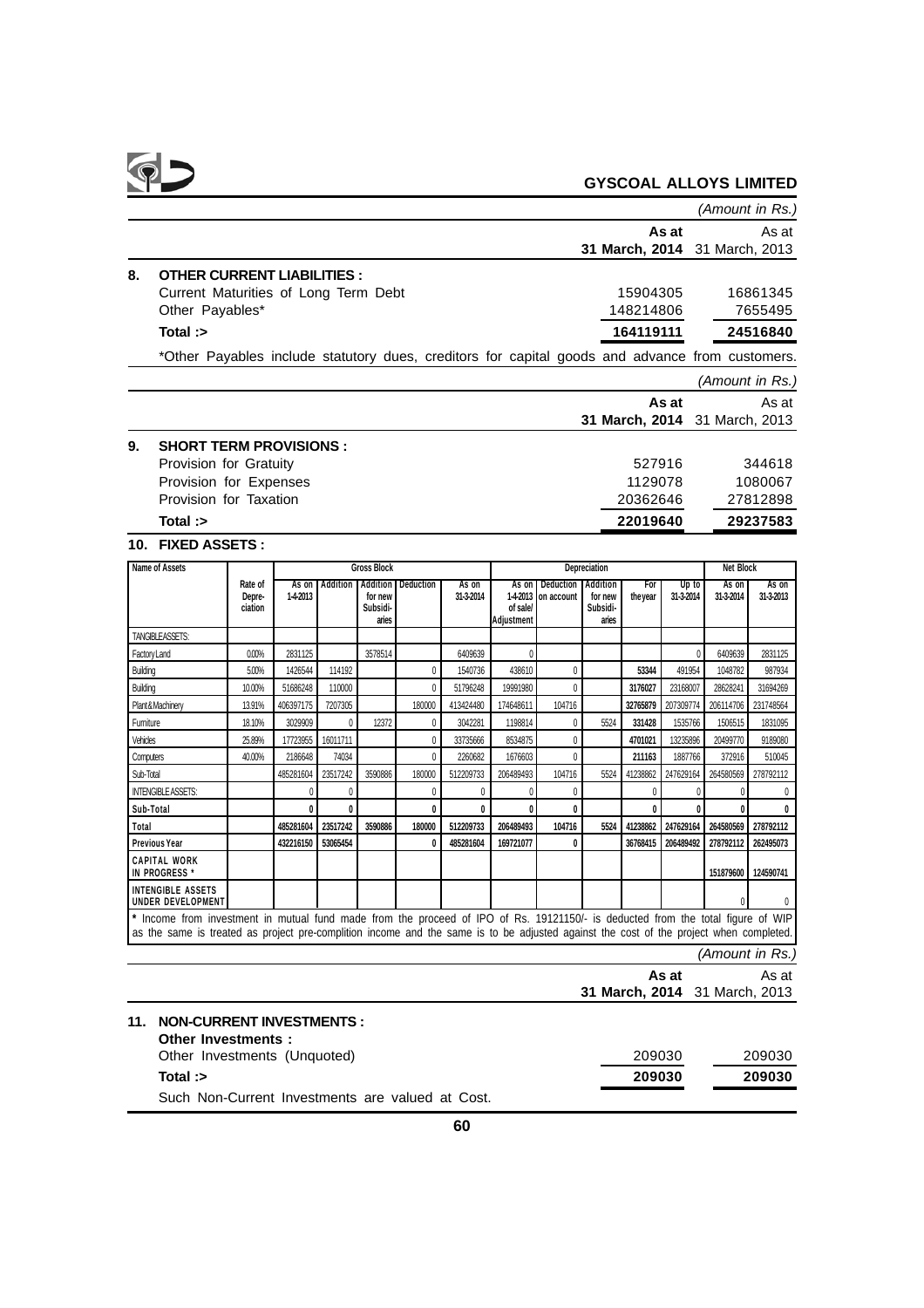| <b>ANNUAL REPORT 2013-2014</b>                                                                                                                       |                         |                                                     |
|------------------------------------------------------------------------------------------------------------------------------------------------------|-------------------------|-----------------------------------------------------|
|                                                                                                                                                      |                         | (Amount in Rs.)                                     |
|                                                                                                                                                      | As at                   | $\overline{As}$ at<br>31 March, 2014 31 March, 2013 |
| 12. LONG-TERM LOANS AND ADVANCES:                                                                                                                    |                         |                                                     |
| (Unsecured and Considered Good)<br>Capital Advance                                                                                                   | 490488853               | 483235871                                           |
| Security Deposit                                                                                                                                     | 11286752                | 11280752                                            |
| Loans and Advances to Related Parties                                                                                                                | 29172675                | 0                                                   |
| Total:>                                                                                                                                              | 530948280               | 494516623                                           |
|                                                                                                                                                      |                         | (Amount in Rs.)                                     |
|                                                                                                                                                      | As at                   | As at<br>31 March, 2014 31 March, 2013              |
| 13. OTHER NON-CURRENT ASSETS:                                                                                                                        |                         |                                                     |
| Deposit for Land Leases                                                                                                                              | 950250                  | 0                                                   |
| Total:>                                                                                                                                              | 950250                  | 0                                                   |
|                                                                                                                                                      |                         | (Amount in Rs.)                                     |
|                                                                                                                                                      | As at                   | As at<br>31 March, 2014 31 March, 2013              |
| <b>14. CURRENT INVESTMENTS:</b>                                                                                                                      |                         |                                                     |
| Investment in Mutual Fund out of IPO Fund                                                                                                            | 0                       | 70500000                                            |
| Total :>                                                                                                                                             | 0                       | 70500000                                            |
| Such Current investments are valued at lower of cost and fair market value.                                                                          |                         |                                                     |
|                                                                                                                                                      |                         | (Amount in Rs.)                                     |
|                                                                                                                                                      | As at                   | As at<br>31 March, 2014 31 March, 2013              |
| 15. INVENTORIES:                                                                                                                                     |                         |                                                     |
| Raw Materials                                                                                                                                        | 435145339               | 458775994                                           |
| <b>Finished Goods</b><br>Total :>                                                                                                                    | 157302416<br>592447755  | 136290788<br>595066782                              |
|                                                                                                                                                      |                         |                                                     |
|                                                                                                                                                      | As at                   | 'Amount in Rs.)<br>As at                            |
|                                                                                                                                                      |                         | 31 March, 2014 31 March, 2013                       |
| 16. TRADE RECEIVABLES:<br>Outstanding for a period exceeding six months from                                                                         |                         |                                                     |
| the date they are due for payment<br>Doubtful*                                                                                                       | 18127314                | 18127314                                            |
| Unsecured and Considered Good                                                                                                                        | 181676972               | 19427511                                            |
| Other Trade Receivables                                                                                                                              |                         |                                                     |
| Unsecured and Considered Good                                                                                                                        | 624429760               | 364610881                                           |
| Total:>                                                                                                                                              | 824234046               | 402165706                                           |
| *Legal case filed against Salvo Steel Pvt. Ltd. u/s 138 of the Negotiable Instrument Act, 1881, however<br>no provision is made against this amount. |                         |                                                     |
|                                                                                                                                                      |                         | (Amount in Rs.)                                     |
|                                                                                                                                                      | As at<br>31 March, 2014 | As at<br>31 March, 2013                             |
| 17. CASH AND BANK BALANCES:                                                                                                                          |                         |                                                     |
|                                                                                                                                                      |                         |                                                     |

| <b>Balance with Banks:</b> |                                                                              |            |
|----------------------------|------------------------------------------------------------------------------|------------|
| In Current Accounts        | 30670389                                                                     | 3629678    |
| In Fixed Deposits*         | 55236295                                                                     | 51357612   |
| <b>Cash on Hand</b>        | 4166893                                                                      | 1346553    |
| Total:                     | 90073577                                                                     | 56333843   |
| .                          | $\sim$ $\sim$ $\sim$ $\sim$ $\sim$ $\sim$ $\sim$ $\sim$<br>$\cdot$<br>$\sim$ | $\sqrt{2}$ |

**\*** Fixed Deposit with banks includes deposits of Rs. 52331631/- (Previous Year Rs. 48805612/-) given as margin money for Letter of Credit issued by the bank in the favour of the Company. All Fixed Deposits are with maturity of more than 12 months.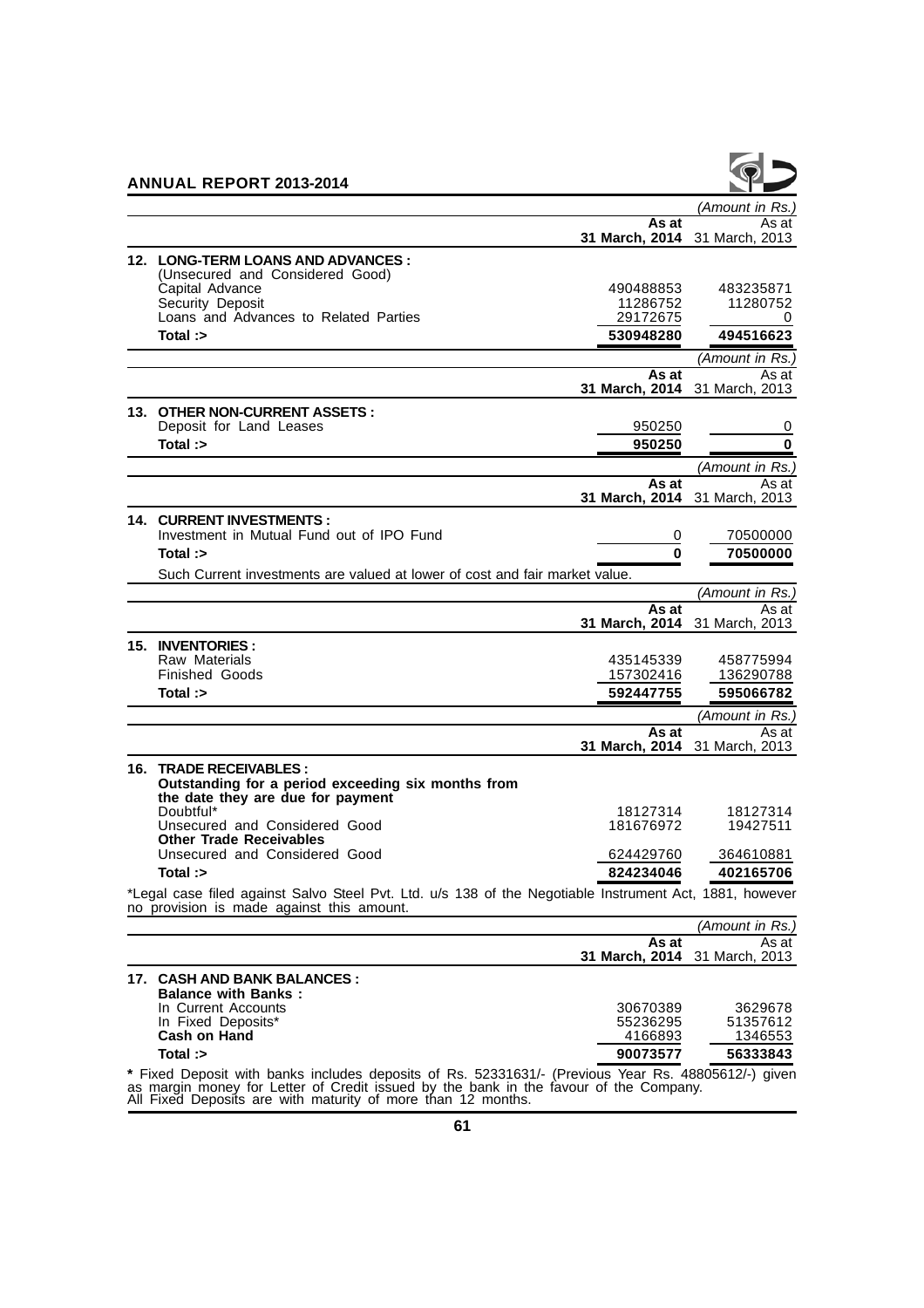

|     |                                                                                                   |                         |      |                         | (Amount in Rs.)                |
|-----|---------------------------------------------------------------------------------------------------|-------------------------|------|-------------------------|--------------------------------|
|     |                                                                                                   |                         |      | As at<br>31 March, 2014 | As at<br>31 March, 2013        |
|     | 18. SHORT-TERM LOANS AND ADVANCES :                                                               |                         |      |                         |                                |
|     | Unsecured and Considered Good                                                                     |                         |      |                         |                                |
|     | <b>Other Loans and Advances</b><br>Balance With Statutory / Government Authorities                |                         |      | 30866302                | 37744296                       |
|     | Prepaid Expenses                                                                                  |                         |      | 103550                  | 285466                         |
|     | Advances To Creditors, Suppliers & Contractors and Others                                         |                         |      | 69996392                | 59974719                       |
|     | <b>Staff Advances</b>                                                                             |                         |      | 844233                  | 1001778                        |
|     | Total:>                                                                                           |                         |      | 101810477               | 99006259                       |
|     |                                                                                                   |                         |      |                         | (Amount in Rs.)                |
|     |                                                                                                   |                         |      | As at                   | As at                          |
|     |                                                                                                   |                         |      | 31 March, 2014          | 31 March, 2013                 |
|     | 19. OTHER CURRENT ASSETS:                                                                         |                         |      |                         |                                |
|     | Interest Accrued on Fixed Deposits                                                                |                         |      | 7792059                 | 5406989                        |
|     | Total :>                                                                                          |                         |      | 7792059                 | 5406989                        |
|     |                                                                                                   |                         |      |                         | (Amount in Rs.)                |
|     |                                                                                                   |                         |      | 2013-14                 | 2012-13                        |
|     | 20. REVENUE FROM OPERATIONS:                                                                      |                         |      |                         |                                |
|     | Sale of Products<br>Income From Other Operations                                                  |                         |      | 3082601662              | 3250134212<br>8595192          |
|     |                                                                                                   |                         |      | 16177602                |                                |
|     |                                                                                                   |                         |      | 3098779264              | 3258729404                     |
|     | Less : Excise Duty<br>Less: VAT & CST                                                             |                         |      | 255069895               | 271036493                      |
|     |                                                                                                   |                         |      | 72994487<br>328064382   | <u> 114696903</u><br>385733396 |
|     | Total :>                                                                                          |                         |      | 2770714882              | 2872996008                     |
|     |                                                                                                   |                         |      |                         |                                |
|     |                                                                                                   |                         |      |                         | (Amount in Rs.)                |
|     |                                                                                                   |                         |      | 2013-14                 | 2012-13                        |
|     | <b>20.1 PARTICULARS OF SALE OF PRODUCTS:</b><br>S.S. & M.S. Structure Products                    |                         |      | 3082601662              | 3250134212                     |
|     | Total:>                                                                                           |                         |      | 3082601662              | 3250134212                     |
|     |                                                                                                   |                         |      |                         |                                |
|     |                                                                                                   |                         |      | 2013-14                 | (Amount in Rs.)<br>2012-13     |
|     | 21. OTHER INCOME:                                                                                 |                         |      |                         |                                |
|     | Interest:                                                                                         |                         |      |                         |                                |
|     | From Current Investments                                                                          |                         |      | 5873275                 | 5203572                        |
|     | From Others                                                                                       |                         |      | 1164075                 | 564453                         |
|     | Dividend:                                                                                         |                         |      | 7037350                 | 5768025                        |
|     | From Current Investments                                                                          |                         |      | 0                       | 9681139                        |
|     | Less: Adjusted against Capital Work in Progress                                                   |                         |      | 0                       | 9681139                        |
|     |                                                                                                   |                         |      | 0                       | 0                              |
|     | Net Gain on Foreign Currecny Transaction & Translation<br>(Other than considered as Finance Cost) |                         |      | 35077818                | 1971355                        |
|     | Other Non Operating Income                                                                        |                         |      | 2457490                 | 8633048                        |
|     | Total:>                                                                                           |                         |      | 44572658                | 16372428                       |
|     |                                                                                                   |                         |      |                         | (Amount in Rs.)                |
|     |                                                                                                   |                         |      | 2013-14                 | 2012-13                        |
| 22. | <b>COST OF MATERIAL CONSUMED :</b>                                                                |                         |      |                         | (Amount in Rs.)                |
|     |                                                                                                   | 2013-14                 |      |                         | 2012-13                        |
|     |                                                                                                   | Amt. (Rs.)% Consumption |      |                         | Amt. (Rs.) % Consumption       |
|     | Imported                                                                                          | 10485269                | 0.56 | 45591608                | 2.42                           |
|     | Indigenous                                                                                        | 1861964801              |      | 99.44 1837496884        | 97.58                          |
|     | Total :>                                                                                          | 1872450070              |      | 100.00 1883088492       | 100.00                         |
|     |                                                                                                   |                         |      |                         |                                |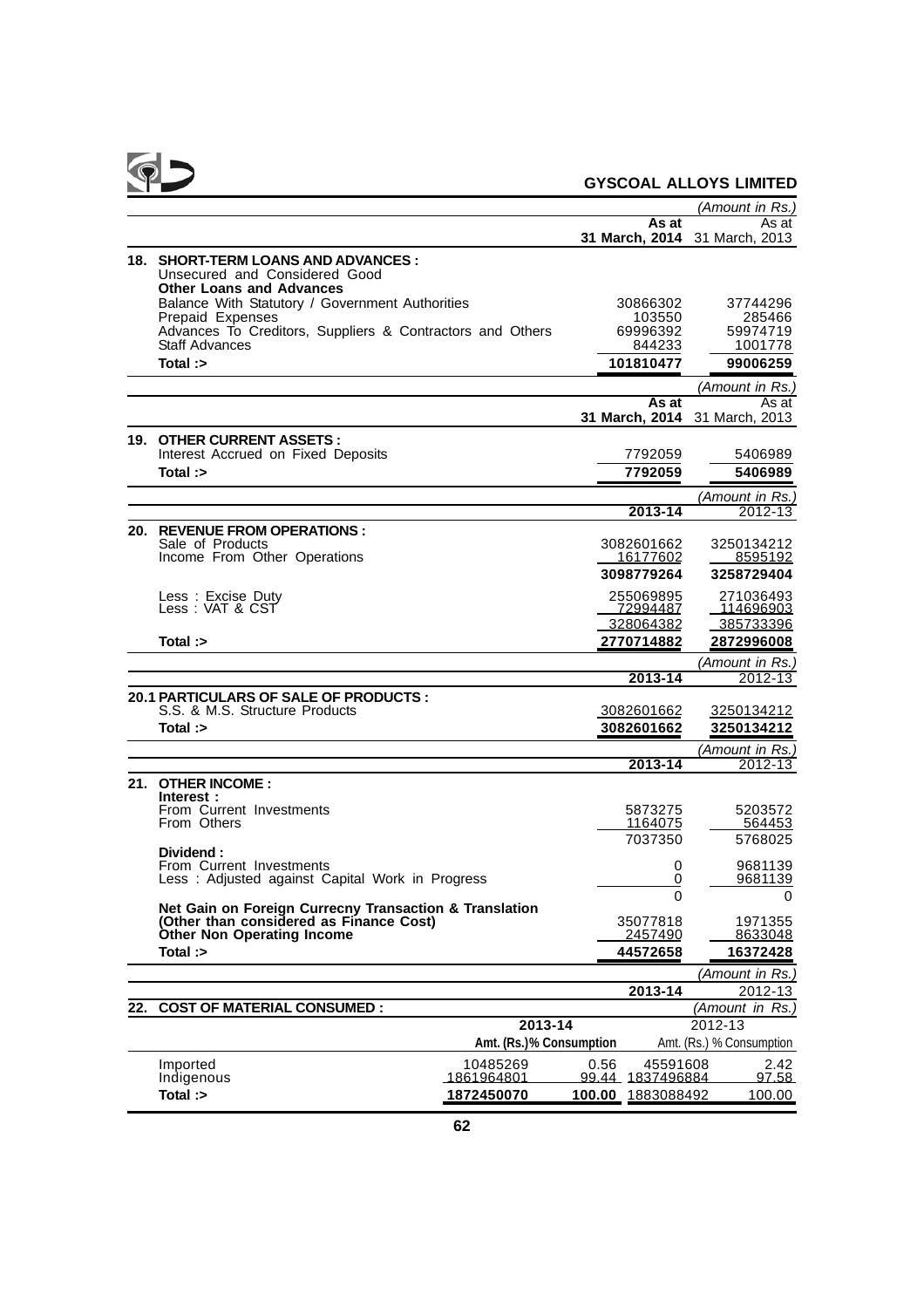| <b>ANNUAL REPORT 2013-2014</b>                                                                                                                         |            |                 |
|--------------------------------------------------------------------------------------------------------------------------------------------------------|------------|-----------------|
|                                                                                                                                                        |            | (Amount in Rs.) |
|                                                                                                                                                        | 2013-14    | 2012-13         |
| <b>22.1 PARTICULARS OF MATERIALS CONSUMED:</b>                                                                                                         |            |                 |
| S. S. Structures                                                                                                                                       | 1815661956 | 1827521053      |
| Furnace Oil                                                                                                                                            | 8248368    | 17969886        |
| Others                                                                                                                                                 | 48539746   | 37597553        |
| Total :>                                                                                                                                               | 1872450070 | 1883088492      |
|                                                                                                                                                        |            | (Amount in Rs.) |
|                                                                                                                                                        | 2013-14    | 2012-13         |
| 23. CHANGE IN INVENTORIES OF FINISHED GOODS,<br>STOCK-IN-PROCESS & STOCK-IN-TRADE:<br>Inventories (at commencement) :                                  |            |                 |
| Finished Goods / Stock-in-Trade                                                                                                                        | 136290788  | 198573037       |
|                                                                                                                                                        | 136290788  | 198573037       |
| Inventories (at close) :                                                                                                                               |            |                 |
| Finished Goods / Stock-in-Trade                                                                                                                        | 157302416  | 136290788       |
|                                                                                                                                                        | 157302416  | 136290788       |
| Total :>                                                                                                                                               | (21011628) | 62282249        |
|                                                                                                                                                        |            | (Amount in Rs.) |
|                                                                                                                                                        | 2013-14    | 2012-13         |
| 24. EMPLOYEE BENEFIT EXPENSES :                                                                                                                        |            |                 |
| Salaries and Wages                                                                                                                                     | 13182660   | 14388001        |
| Contribution to Provident & Other Funds                                                                                                                | 594672     | 614180          |
| Staff Welfare Expenses                                                                                                                                 | 45504      | 661293          |
| Total:                                                                                                                                                 | 13822836   | 15663474        |
| 24.1 As per Accounting Standard 15 "Employee Benefits", the disclosures of Employee benefits as<br>defined in the Accounting Standard are given below: |            |                 |
| <b>Defined Contribution Plans:</b>                                                                                                                     |            | (Amount in Rs.) |
| Contribution to Defined Contribution Plans, recognised as expense for the year is as under:                                                            |            |                 |
| <b>Particulars</b>                                                                                                                                     | 2013-14    | 2012-13         |
| Employer's Contribution to Provident Fund                                                                                                              | 594672     | 614180          |
| <b>Defined Benefit Plans:</b>                                                                                                                          |            |                 |

At present, the company has not any Defined Benefit Plans which are managed by other third party like LIC etc. However, the company is making provision for the present value of gratuity payable based on actuarial valuation using Projected Unit Credit Method. The company has not made any provision for leave encashment , but the same is recognised as expenses on actual payment basis.

| А. | Reconciliation of opening and closing balances of Defined Benefit Obligation : |          |         |  |  |  |  |
|----|--------------------------------------------------------------------------------|----------|---------|--|--|--|--|
|    | <b>Particulars</b>                                                             | 2013-14  | 2012-13 |  |  |  |  |
|    | Present Value of Obligation as at the beginning of the period.                 | 2343293  | 1789642 |  |  |  |  |
|    | Current Service Cost                                                           | 351529   | 427708  |  |  |  |  |
|    | Interest Cost                                                                  | 210896   | 147241  |  |  |  |  |
|    | Benefits Paid (If Any)                                                         | (15000)  |         |  |  |  |  |
|    | Actuarial (Gain)/Loss on obligation                                            | (500271) | (21298) |  |  |  |  |
|    | Present Value of Obligation as at the end of the period                        | 2390447  | 2343293 |  |  |  |  |
|    |                                                                                |          |         |  |  |  |  |
| В. | Reconciliation of opening and closing balances of Fair Value of Plan Assets :  |          |         |  |  |  |  |
|    | <b>Particulars</b>                                                             | 2013-14  | 2012-13 |  |  |  |  |
|    | Present Value of Plan Assets as at the beginning of the period                 |          |         |  |  |  |  |
|    | Expected Return on Plan Assets                                                 |          |         |  |  |  |  |
|    | Contributions                                                                  |          |         |  |  |  |  |
|    | Actuarial (Gain)/Loss on Plan Assets                                           |          |         |  |  |  |  |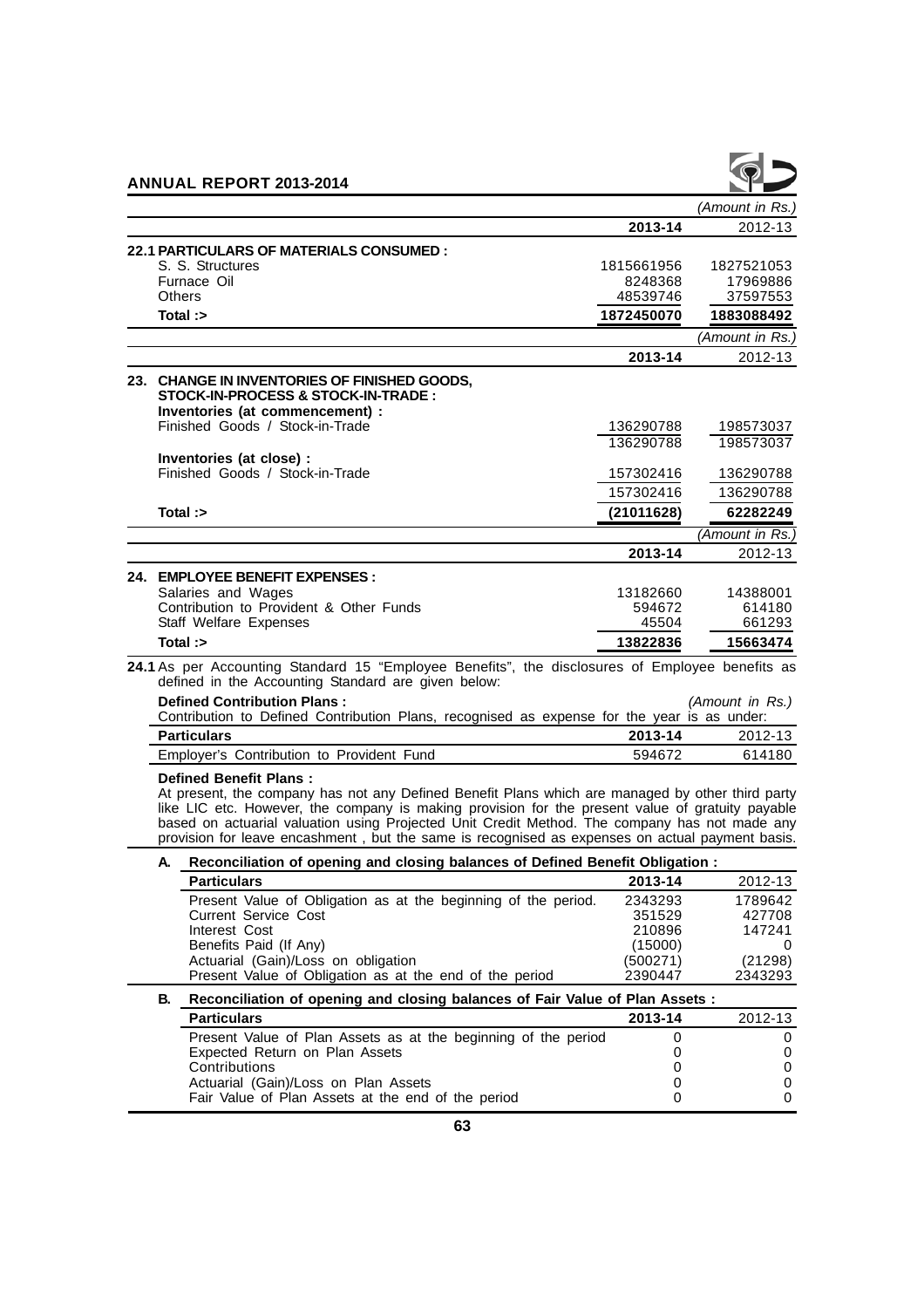**PD** 

## **GYSCOAL ALLOYS LIMITED**

|      | 24.1 (CONTD)                                                |                       | (Amount in Rs.)     |
|------|-------------------------------------------------------------|-----------------------|---------------------|
|      | C. Reconciliation of Fair Value of Assets and Obligations : |                       |                     |
|      | <b>Particulars</b>                                          | 2013-14               | 2012-13             |
|      | Present Value of Obligation as at the end of the period     | 2390447               | 2343293             |
|      | Fair Value of Plan Assets at the end of the period          | 0                     |                     |
|      | Net Assets/(Liability)recognized in Balance Sheet           | (2390447)             | (2343293)           |
| D.   | Expense recognized during the period :                      |                       |                     |
|      | <b>Particulars</b>                                          | 2013-14               | 2012-13             |
|      | <b>Current Service Cost</b>                                 | 351529                | 427708              |
|      | Interest Cost                                               | 210896                | 147241              |
|      | Expected Return on Plan Assets                              | 0                     | 0                   |
|      | Net Actuarial losses (gains) recognized in period           | (500271)<br>62154     | (21298)             |
|      | Expenses Recognized in the statement of Profit & Loss       |                       | 553651              |
| Е.   | <b>Actuarial Assumptions:</b>                               |                       |                     |
|      | <b>Particulars</b>                                          | 2013-14               | 2012-13             |
|      | Discount Rate                                               | 9.00%                 | 8.25%               |
|      | Rate of increase in Compensation Level                      | 6.00%                 | 6.00%               |
|      | Rate of Return on Plan Assets                               | $0.00\%$              | 0.00%               |
|      | Withdrawal Rate<br>Mortality Table (LIC)                    | 2.00%<br>IALM 2006-08 | 2.00%<br>LIC1994-96 |
|      |                                                             | Ultimate              | <b>Ultimate</b>     |
|      |                                                             |                       |                     |
|      |                                                             |                       | (Amount in Rs.)     |
|      |                                                             | 2013-14               | 2012-13             |
|      | 25. FINANCE COSTS:                                          |                       |                     |
|      | Interest Expenses                                           | 104092422             | 97538822            |
|      | Other Borrowing Costs                                       | 3126666               | 6420949             |
|      | Total:>                                                     | 107219088             | 103959771           |
|      |                                                             |                       | (Amount in Rs.)     |
|      |                                                             | 2013-14               | 2012-13             |
|      | 26. DEPRECIATION AND AMORTISATION EXPENSES :                |                       |                     |
|      | Depreciation and Amortisation Expenses                      | 41238862              | 36768415            |
|      | (Refere Note No. 10)                                        |                       |                     |
|      | Total:>                                                     | 41238862              | 36768415            |
|      |                                                             |                       | (Amount in Rs.)     |
|      |                                                             | 2013-14               | 2012-13             |
|      | 27. OTHER EXPENSES :                                        |                       |                     |
|      | <b>Manufacturing Expenses:</b>                              |                       |                     |
|      | Freight & Transportation Expenses                           | 4344989               | 5905234             |
|      | Insurance                                                   | 442409                | 504788              |
|      | Jobwork Charges                                             | 457768                | 234683              |
|      | Labour Charges                                              | 27944509              | 27529413            |
|      | Other Manufacturing Expenses                                | 1080874               | 2171658             |
|      | Power & Fuel - Factory                                      | 52802663              | 66297089            |
| Rent |                                                             | 283764                | 1465960             |
|      | Repairs to Building                                         | 286737                | 263580              |
|      | Repairs to Machinery                                        | 412947                | 584560              |
|      | Stores & Spares                                             | 3459661               | 2965496             |
|      | *Excise Duty                                                | 7110462               | (6608708)           |
|      |                                                             | 98626783              | 101313753           |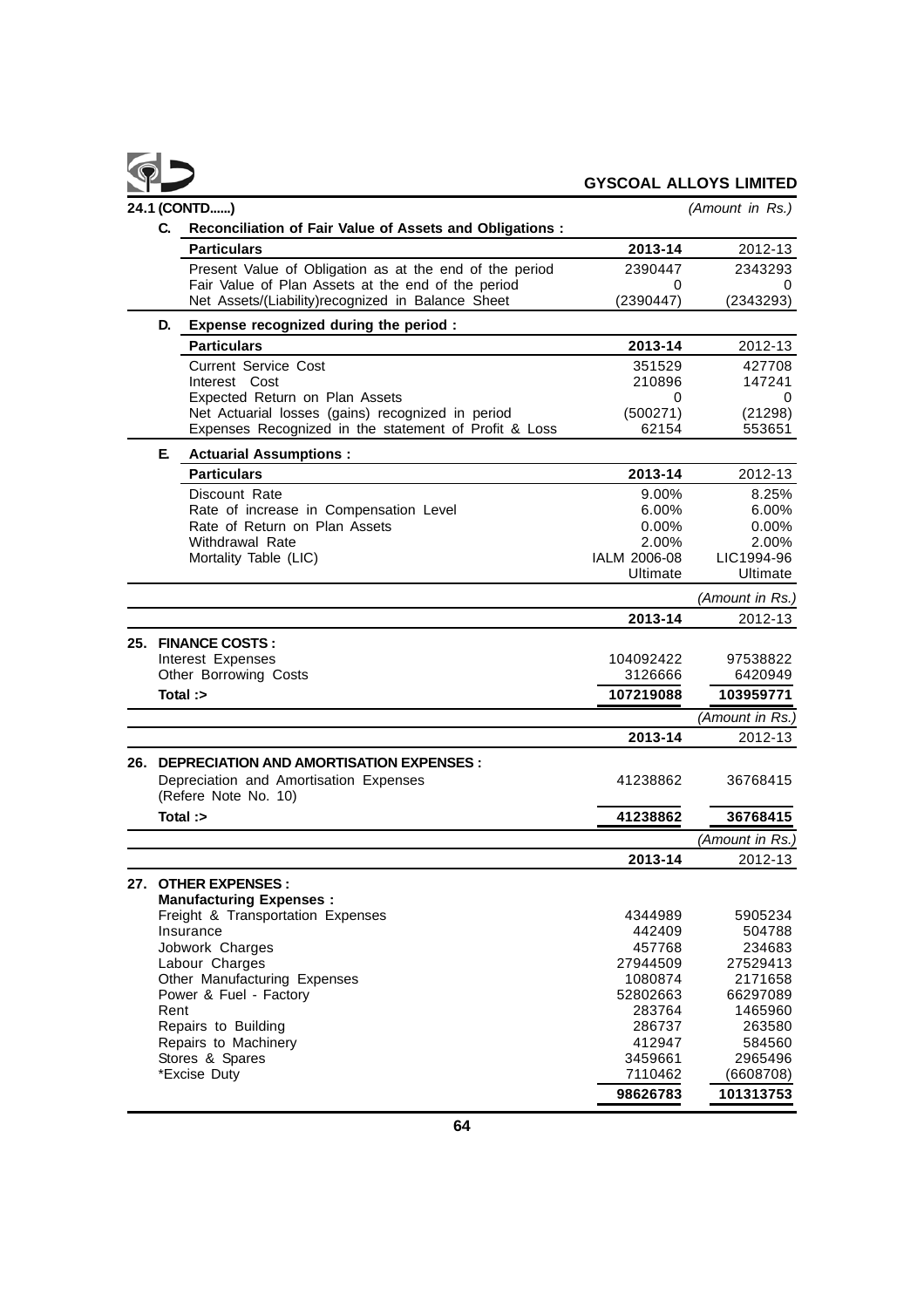| $Anount$ in $De$ |  |
|------------------|--|

*(Amount in Rs.)*

|                                             |           | (Amount in Rs.) |
|---------------------------------------------|-----------|-----------------|
|                                             | 2013-14   | 2012-13         |
| 27. OTHER EXPENSES : (CONTD)                |           |                 |
| <b>Selling &amp; Distribution Expenses:</b> |           |                 |
| <b>Advertisement Expenses</b>               | 1013093   | 109006          |
| Packing, Clearing & Forwarding Charges      | 8142522   | 8026809         |
| Other Selling & Distribution Expenses       | 208691    | 61822           |
|                                             | 9364306   | 8197637         |
| <b>Establishment Expenses:</b>              |           |                 |
| Charity & Donations                         | 100350    | 132202          |
| Computer Expenses                           | 104883    | 202353          |
| General Expenses                            | 1099881   | 1380038         |
| Legal & Professional Fees                   | 2182384   | 2255685         |
| Power & Fuel - Office                       | 415255    | 470869          |
| Other Repairs                               | 121929    | 618474          |
| Payment to Auditors                         | 350000    | 308990          |
| Rate & Taxes                                | 431862    | 117210          |
| Stationery & Postage Expenses               | 510643    | 598645          |
| Telepphone Expenses                         | 1091209   | 1360141         |
| <b>Travelling Expenses</b>                  | 4331497   | 3378792         |
| Vehicle Expenses                            | 888960    | 813569          |
|                                             | 11628853  | 11636968        |
| Total:>                                     | 119619942 | 121148358       |

\* Excise Duty shown under Expenditure represents the aggregate of excise duty borne by the Company and difference between excise duty on opening stock and closing stock of finished goods.

|     |                                                   | 2013-14 | 2012-13         |
|-----|---------------------------------------------------|---------|-----------------|
|     | 28. VALUE OF STORES & SPARES CONSUMED :           |         |                 |
|     | Imported                                          | 0       | $\Omega$        |
|     | Indigenious                                       | 3459661 | 2965496         |
|     | Total :>                                          | 3459661 | 2965496         |
|     |                                                   |         | (Amount in Rs.) |
|     |                                                   | 2013-14 | 2012-13         |
|     | 29. VALUE OF IMPORTS ON CIF BASIS IN RESPECT OF : |         |                 |
|     | Raw Materials and Stock-in-Trade                  | 8512890 | 36062856        |
|     | Total:>                                           | 8512890 | 36062856        |
|     |                                                   |         | (Amount in Rs.) |
|     |                                                   | 2013-14 | 2012-13         |
| 30. | <b>PAYMENT TO AUDITORS AS:</b>                    |         |                 |
|     | <b>Statutory Audit Fees</b>                       | 250000  | 196630          |
|     | <b>Tax Audit Fees</b>                             | 50000   | 56180           |
|     | Certification and Consultation Fees               | 50000   | 56180           |
|     | Total:>                                           | 350000  | 308990          |
|     |                                                   |         | (Amount in Rs.) |
|     |                                                   | 2013-14 | 2012-13         |
| 31. | <b>EXPENDITURE IN FOREIGN CURRENCY:</b>           |         |                 |
|     | Raw Material Purchase                             | 8512890 | 36062856        |
|     | Interest on LC - Import                           | 31681   | 536591          |
|     | Sales Promotion Expenses                          | 397500  |                 |
|     | Commission Paid                                   |         | 56822           |
|     | Total:>                                           | 8942071 | 36656269        |
|     |                                                   |         |                 |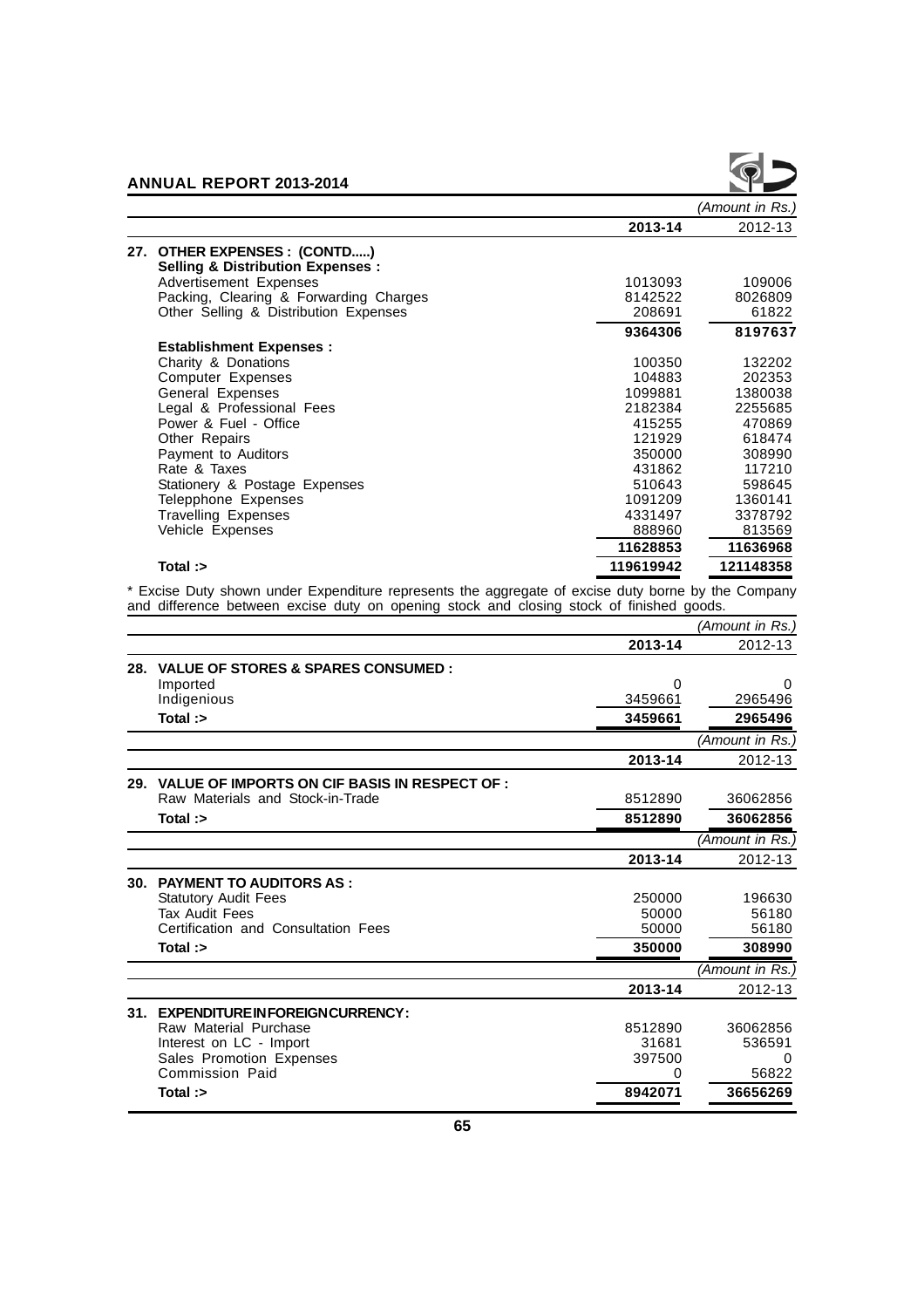

### **GYSCOAL ALLOYS LIMITED** *(Amount in Rs.)*

|                                                                                                                                                                                                                                                                                                        |                                                                                                       |                                   |                                               | (Amount in Rs.)                                                                                                                                                                                                                                                                                 |
|--------------------------------------------------------------------------------------------------------------------------------------------------------------------------------------------------------------------------------------------------------------------------------------------------------|-------------------------------------------------------------------------------------------------------|-----------------------------------|-----------------------------------------------|-------------------------------------------------------------------------------------------------------------------------------------------------------------------------------------------------------------------------------------------------------------------------------------------------|
|                                                                                                                                                                                                                                                                                                        |                                                                                                       |                                   | 2013-14                                       | 2012-13                                                                                                                                                                                                                                                                                         |
| 32. EARNING PER SHARE :<br>Net Profit after tax as per Statement of Profit & Loss<br>attibutable to Equity Shareholders<br>Weighted Average number of Equity sahres used<br>as denominator for calculating EPS<br>Basic and Diluted Earning per Share (in Rs.)<br>Face Value per Equity Share (in Rs.) |                                                                                                       | 5506824<br>15827556<br>0.35<br>10 | 15768630<br>15827556<br>1.00<br>10            |                                                                                                                                                                                                                                                                                                 |
|                                                                                                                                                                                                                                                                                                        |                                                                                                       |                                   |                                               |                                                                                                                                                                                                                                                                                                 |
|                                                                                                                                                                                                                                                                                                        |                                                                                                       |                                   | 2013-14                                       | (Amount in Rs.)<br>2012-13                                                                                                                                                                                                                                                                      |
| 33. GOODWILL ON CONSOLIDATION COMPRISES OF :<br>Goodwill on Consolidation<br>Less: Capital Reserve on Consolidation                                                                                                                                                                                    |                                                                                                       |                                   | 33698379<br>0                                 | 0<br>0                                                                                                                                                                                                                                                                                          |
|                                                                                                                                                                                                                                                                                                        | <b>Net Goodwill on Consolidation</b>                                                                  |                                   | 33698379                                      | 0                                                                                                                                                                                                                                                                                               |
|                                                                                                                                                                                                                                                                                                        |                                                                                                       |                                   |                                               | (Amount in Rs.)                                                                                                                                                                                                                                                                                 |
|                                                                                                                                                                                                                                                                                                        |                                                                                                       |                                   | 2013-14                                       | 2012-13                                                                                                                                                                                                                                                                                         |
|                                                                                                                                                                                                                                                                                                        | 34. EARNING IN FOREIGN EXCHANGE :<br>FOB Value of Exports<br>Total:><br>35. RELATED PARTY DISCLOSURE: |                                   | 451214205<br>451214205                        | 302555673<br>302555673                                                                                                                                                                                                                                                                          |
|                                                                                                                                                                                                                                                                                                        | As per Accounting Statndard 18, the disclosure of transactions with related parties are given below   |                                   |                                               |                                                                                                                                                                                                                                                                                                 |
|                                                                                                                                                                                                                                                                                                        | No. Name of the Related Party                                                                         | Relationship                      | <b>Related Party Transaction</b>              |                                                                                                                                                                                                                                                                                                 |
| 1.                                                                                                                                                                                                                                                                                                     | Giraben Solanki                                                                                       | Key Managerial Personnel          | $Rs.0/-$<br>$Rs.0/-$<br>Taken of Rs.2119000/- | 1. Payment to Key Managerial<br>Personnel of Rs.309840/-<br>(Last Year Rs.309840/-)<br>2. Unsecured Loan taken of<br>(Last Year Rs. 2150000/-)<br>3. Unsecured Loan Repaid of<br>(Last Year Rs. 31000/-)<br>4. Year end balance of Loan<br>(Last Year Rs. 2119000/-)                            |
| 2.                                                                                                                                                                                                                                                                                                     | Manish M. Shah                                                                                        | Key Managerial Personnel          | Rs. 0/-<br>Rs. 0/-                            | 1. Payment to Key Managerial<br>Personnel of Rs. 410880/-<br>(Last Year Rs. 410880/-)<br>2. Unsecured Loan taken of<br>(Last Year Rs.3500000/-)<br>3. Unsecured Loan Repaid of<br>(Last Year Rs.100000/-)<br>4. Year end balance of Loan<br>Taken of Rs. 8598344/-<br>(Last Year Rs. 8598344/-) |
| 3.                                                                                                                                                                                                                                                                                                     | Viral M. Shah                                                                                         | Key Managerial Personnel          | Rs. 0/-                                       | 1. Payment to Key Managerial<br>Personnel of Rs.686880/-<br>(Last Year Rs. 686880/-)<br>2. Unsecured Loan taken of<br>(Last Year Rs. 845000/-)                                                                                                                                                  |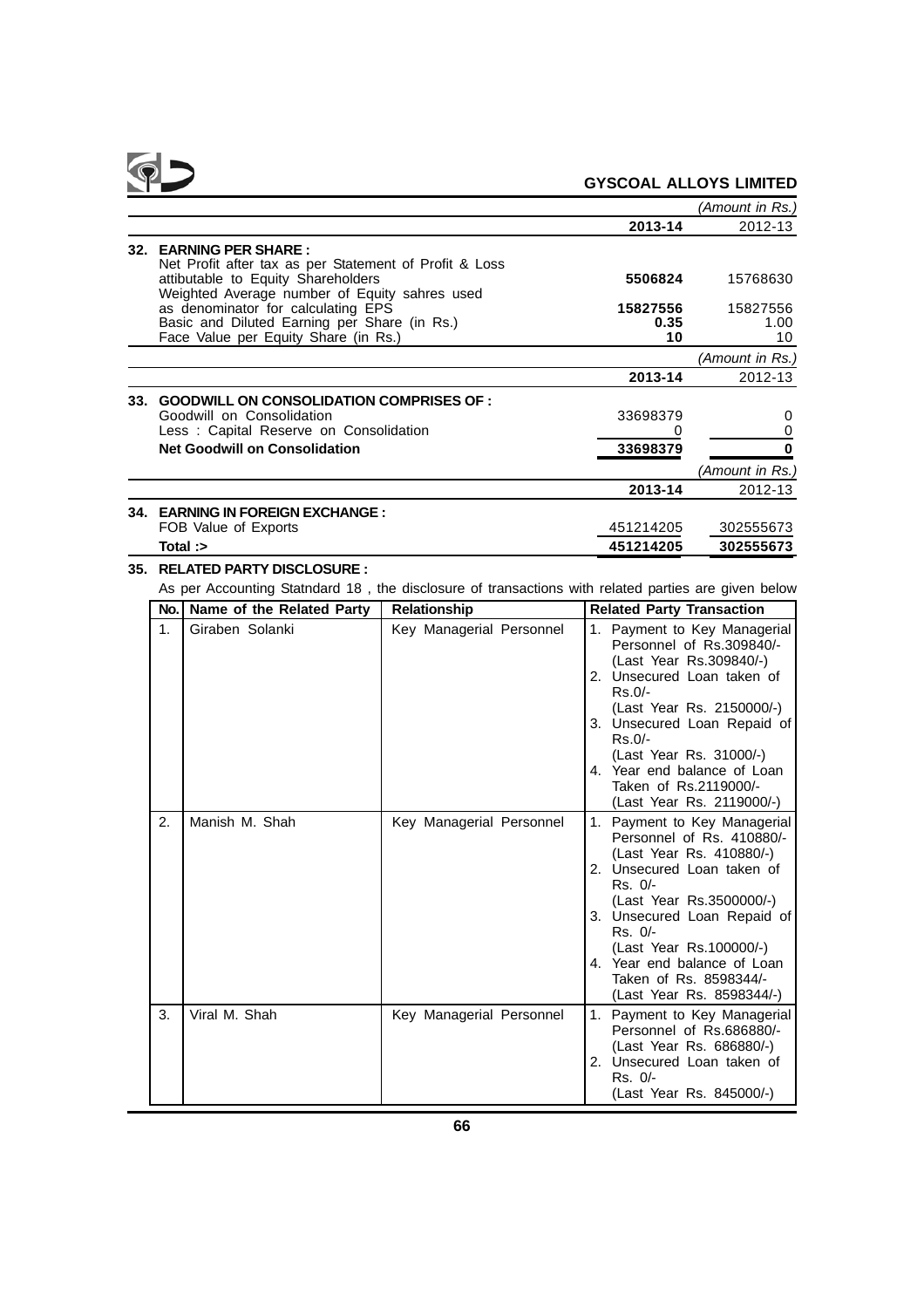

# **35. RELATED PARTY DISCLOSURE : (CONTD.....)**

| No. | Name of the Related Party               | <b>Relationship</b>                                                             | <b>Related Party Transaction</b>                                                                                                                                                                                                                                                                                                      |  |  |
|-----|-----------------------------------------|---------------------------------------------------------------------------------|---------------------------------------------------------------------------------------------------------------------------------------------------------------------------------------------------------------------------------------------------------------------------------------------------------------------------------------|--|--|
|     |                                         |                                                                                 | 3. Unsecured Loan Repaid of<br>Rs.13444820/-<br>(Last Year Rs.6605027/-)<br>4. Year end balance of Loan<br>Taken of Rs.1626253/-<br>(Last Year Rs.15071073/-)                                                                                                                                                                         |  |  |
| 4.  | Zankarsinh K. Solanki                   | Key Managerial Personnel                                                        | 1. Payment to Key Managerial<br>Personnel of Rs.410880/-<br>(Last Year Rs.410880/-)<br>2. Unsecured Loan taken of<br>Rs. <sub>0</sub> /-<br>(Last Year Rs.25000000/-)<br>3. Unsecured Loan Repaid of<br>Rs.5400000/-<br>(Last Year Rs.800000/-)<br>4. Year end balance of Loan<br>Taken of Rs.32609908/-<br>(Last Year Rs.38009908/-) |  |  |
| 5.  | Mona Shah                               | Key Managerial Personnel                                                        | 1. Employee Benefit Expenses<br>of Rs.211200/-<br>(Last Year Rs.211200/-)<br>2. Unsecured Loan Repaid of<br>$Rs.0/-$<br>(Last Year Rs.7395000/-)<br>3. Year end balance of Loan<br>Taken of Rs.0/-<br>(Last Year Rs.0/-)                                                                                                              |  |  |
| 6.  | Sarojben M. Shah                        | Key Managerial Personnel                                                        | 1. Employee Benefit Expenses<br>of Rs.219600/-<br>(Last Year Rs.219600/-)                                                                                                                                                                                                                                                             |  |  |
| 7.  | Dhara Z. Solanki                        | Key Managerial Personnel                                                        | 1. Employee Benefit Expenses<br>of $Rs.0/-$<br>(Last Year Rs.105960/-)                                                                                                                                                                                                                                                                |  |  |
| 8.  | Dipali Shah                             | Key Managerial Personnel                                                        | 1. Employee Benefit Expenses<br>of Rs.140400/-<br>(Last Year Rs. 140400/-)<br>2. Unsecured Loan Repaid of<br>Rs. 0/-<br>(Last Year Rs. 2700000/-)<br>3. Year end balance of Loan<br>Taken of Rs. 0/-<br>(Last Year Rs. 0/-)                                                                                                           |  |  |
| 9.  | General Capital &<br>Holdings Pvt. Ltd. | Company in which KMP/<br>Relatives of KMP can<br>exercise significant influence | 1. Unsecured Loan taken of<br>Rs.250000/-<br>(Last Year Rs.2700000/-)<br>2. Unsecured Loan Repaid of<br>Rs.385000/-<br>(Last Year Rs.16395000/-)<br>3. Year end balance of Loan<br>Taken of Rs.72172000/-<br>(Last Year Rs.72307000/-)                                                                                                |  |  |
| 10. | Sampati Securities<br>Limited           | Company in which KMP/<br>Relatives of KMP can<br>exercise significant influence | 1. Unsecured Loan taken of<br>Rs.68380023/-<br>(Last Year Rs.248370500/-)                                                                                                                                                                                                                                                             |  |  |

As per Accounting Statndard 18 , the disclosure of transactions with related parties are given below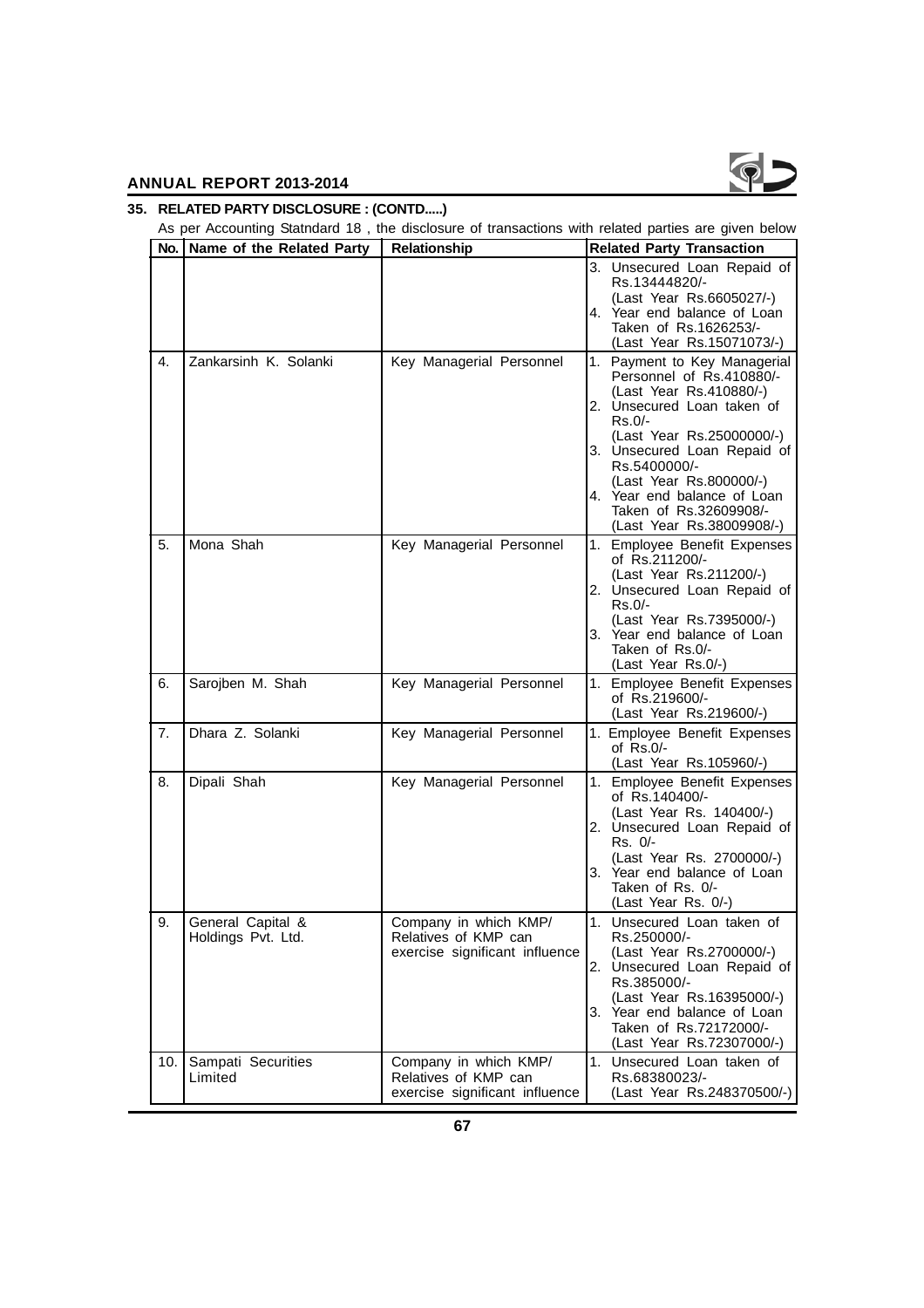

# **35. RELATED PARTY DISCLOSURE : (CONTD.....)**

| No. I       | Name of the Related Party                 | no per noodining diamaara to , are disclosure or nansacions with related parties are given below<br>Relationship |        | <b>Related Party Transaction</b>                                                                                   |
|-------------|-------------------------------------------|------------------------------------------------------------------------------------------------------------------|--------|--------------------------------------------------------------------------------------------------------------------|
|             |                                           |                                                                                                                  |        | 2. Unsecured Loan Repaid of<br>Rs.179135000/-                                                                      |
|             |                                           |                                                                                                                  |        | (Last Year Rs. 211062602/-)<br>3. Year end balance of Loan<br>Taken of Rs.16972921/-<br>(Last Year Rs.127727898/-) |
| 11. $\vert$ | Four Seasons Residency<br>Limited         | Company in which KMP/<br>Relatives of KMP can                                                                    | Rs.0/- | 1. Unsecured Loan taken of                                                                                         |
|             |                                           | exercise significant influence                                                                                   | Rs.0/- | (Last Year Rs.900000/-)<br>2. Unsecured Loan Repaid of                                                             |
|             |                                           |                                                                                                                  |        | (Last Year Rs.900000/-)<br>3. Year end balance of Loan<br>Taken of Rs.0/-<br>(Last Year Rs.0/-)                    |
| 12.         | Torque Automotive Pvt. Ltd.               | Company in which KMP/<br>Relatives of KMP can                                                                    | Rs.0/- | 1. Advance received back of                                                                                        |
|             |                                           | exercise significant influence                                                                                   |        | (Last Year Rs. 2495920/-)<br>2. Unsecured Loan Taken of<br>Rs.59000000/-                                           |
|             |                                           |                                                                                                                  |        | (Last Year of Rs.5314024/-)<br>3. Unsecured Loan Repaid of<br>Rs.30435069/-                                        |
|             |                                           |                                                                                                                  |        | (Last Year of Rs.0/-)<br>4. Year end balance of Loan<br>Taken of Rs.33878955/-<br>(Last Year Rs.5314024/-)         |
| 13.1        | Long View Financial<br>Services Pvt. Ltd. | Company in which KMP/<br>Relatives of KMP can                                                                    |        | 1. Unsecured Loan taken of<br>Rs.13525000/-                                                                        |
|             |                                           | exercise significant influence                                                                                   |        | (Last Year Rs.0/-)<br>2. Unsecured Loan Repaid of<br>Rs.12700000/-                                                 |
|             |                                           |                                                                                                                  |        | (Last Year Rs.0/-)<br>3. Year end balance of Loan<br>Taken of Rs.825000/-<br>(Last Year Rs.0/-)                    |
| 14. I       | Viral M. Shah (HUF)                       | Key Managerial Personnel<br>is Karta                                                                             |        | 1. Unsecured Loan taken of<br>Rs.900000/-                                                                          |
|             |                                           |                                                                                                                  |        | (Last Year Rs.0/-)<br>2. Unsecured Loan Repaid of<br>Rs.900000/-                                                   |
|             |                                           |                                                                                                                  |        | (Last Year Rs.0/-)<br>3. Year end balance of Loan<br>Taken of Rs.0/-<br>(Last Year Rs.0/-)                         |
| 15.1        | Gyscoal Enterprise Pvt. Ltd.              | Company in which KMP/<br>Relatives of KMP can<br>exercise significant influence                                  |        | 1. Sales made of Rs.0/-<br>(Last Year Rs.56712253/-)<br>2 Year end balance of Rs.0/-<br>(Last Year Rs.0/-)         |
| 16.         | Torque Holding LLP                        | Company in which<br>Independent Director can<br>exercise significant influence                                   |        | 1. Licence Fees paid of<br>Rs.183540/-<br>(Last Year Rs.1345960/-)                                                 |
|             |                                           |                                                                                                                  |        | 2. Year end balance of<br>Rs.220248/-<br>(Last Year Rs.55062/-)                                                    |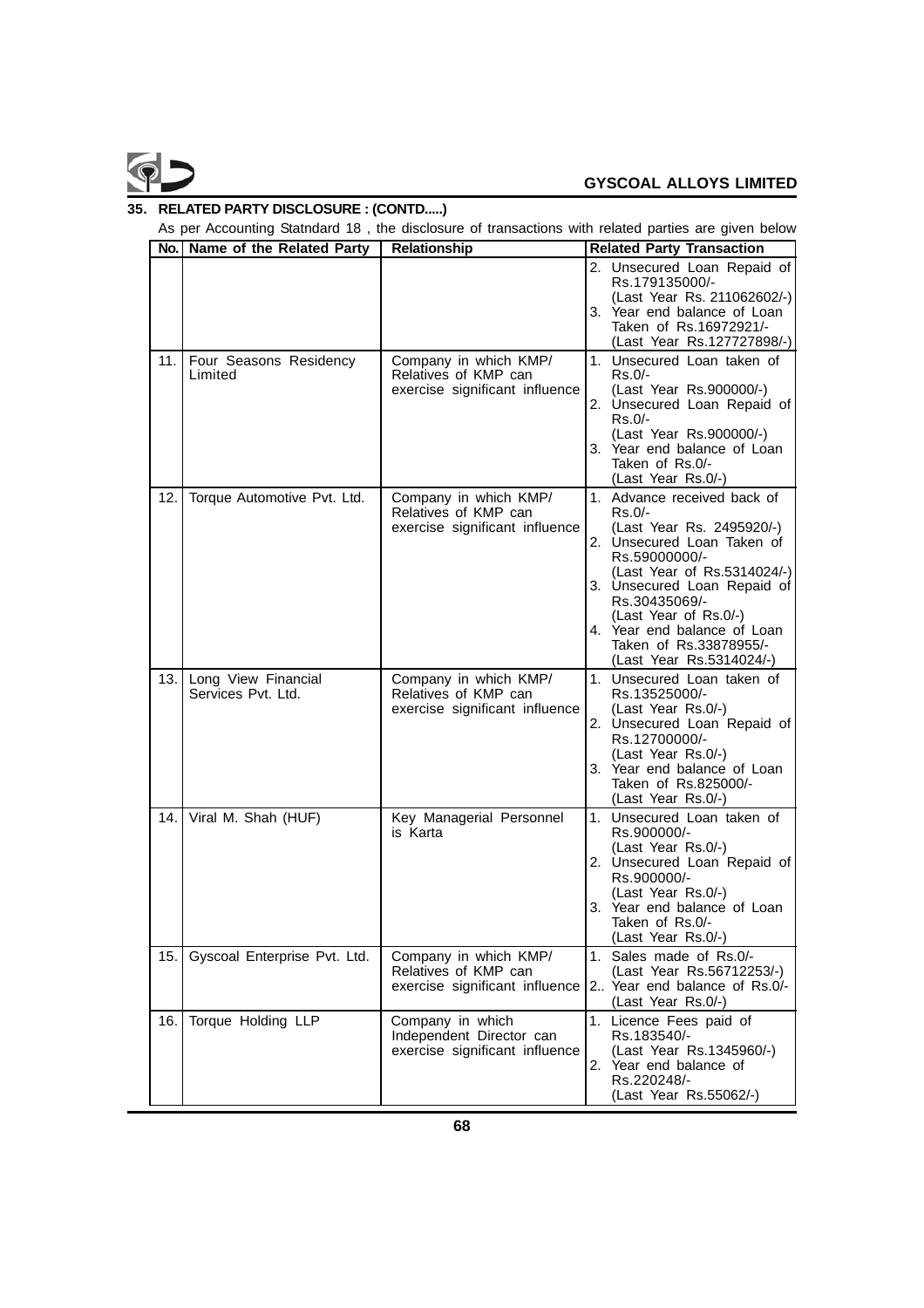

## **ANNUAL REPORT 2013-2014**

| 36. | The Subsidiary companies considered in the consolidated financial statements are : |                                 |                                       |                                                     |         |  |
|-----|------------------------------------------------------------------------------------|---------------------------------|---------------------------------------|-----------------------------------------------------|---------|--|
|     | Name of the Subsidiary                                                             | Country of the<br>Incorporation | Date on which it<br>became Subsidiary | <b>Effective Ownership in</b><br>subsidiaries as at |         |  |
|     |                                                                                    |                                 |                                       | 2013-14                                             | 2012-13 |  |
|     | Thai Indo Steel Co. Ltd.                                                           | Thailand                        | 12/11/2013                            | 51.00%                                              |         |  |

#### **37. Reasons for consolidation based on Management Accounts :**

- **a)** The Company has a holding of 51% in its subsidiary Company namely Thai Indo Steel Limited. In the absence of availability of the Audited financials for the purposes of this consolidated financial statement, Consolidated Financial Statement for the year 2013-14 was prepared with considering the Management Accounts of this subsidiaries.
- **b)** Pursuant to the Securities Exchange Board of India circular no. CIR/CFD/DIL/7/2011 dated October 5, 2011, all listed companies are required to submit their Standalone and Consolidated annual audited results within 60 days from the end of the financial year. In respect of one of the subsidiairy namely Thai indo steel Limited it was not practicable to draw up the financial statements upto March 31, 2014 within the stipulated period. Accordingly, the management has considered unaudited financial statements of that subsidiary for the year ended November 30, 2013. Further, no material transactions and other events were found between December 1, 2013 and March 31, 2014 which required financial adjustments as per the requirements of AS 21.
- **38.** Necessary adjustments are normally made in the CFS to align the accounting policy of all the group concerns with that of the company. However in respect of the following components of the consolidated financial statements, the accounting policies followed by the subsidiary is different from that of the company :-

| <b>Components of</b><br><b>Consolidated Financial</b><br><b>Statements</b> | <b>Particulars</b>                                                                        | Amount as at<br>March 31, 2014<br>(in Rs.) | Proportion of the<br>component % |
|----------------------------------------------------------------------------|-------------------------------------------------------------------------------------------|--------------------------------------------|----------------------------------|
| Depreciation<br>(Post Acquisition)                                         | The Subsidiary has provided<br>Depreciation on Straight Line<br>Method as against Written | $- -$                                      | $0.00\%$                         |
| Accumulated<br>Depreciation                                                | Down Value followed by the<br>Company.                                                    | 5524.36                                    | $0.00\%$                         |

#### **39. SEGMENT REPORTING :**

The Company is mainly engaged in the business of manufacturing of S.S. Products. Considering the nature of business and financial reporting of company, the company has only one segment, viz. S.S. Products as reportable segment. The company operates in local / export segment geographically of which the export has amounted to R 451214205/- out of total turnover of R 2754537280/- but due to nature of the business, the assets / liabilities and expenses for these activities can not be bifurcated separately.

| IO. | <b>CONTIGENT LIABILITIES:</b>                      |         |         |
|-----|----------------------------------------------------|---------|---------|
|     |                                                    | 2013-14 | 2012-13 |
|     | Claims against the Company not                     |         |         |
|     | <b>acknowledged as debt</b> (Amount in Rs.)        | n       |         |
|     | <b>Buyer's Credit Outstanding (Amount in US\$)</b> |         | 169463  |

#### **41.** During the financial year 2010-11, the Company has completed its Initial Public Offer (IPO) comprising of 77,00,000 equity shares at a price of Rs. 71 per share aggregating to Rs. 5467.00 lacs. The share premium of Rs. 61 per share amounting to Rs. 4697.00 lacs has been credited to Share Premium Account. The share issue expenses amounting to Rs. 510.69 lacs have been adjusted to Share Premium Account.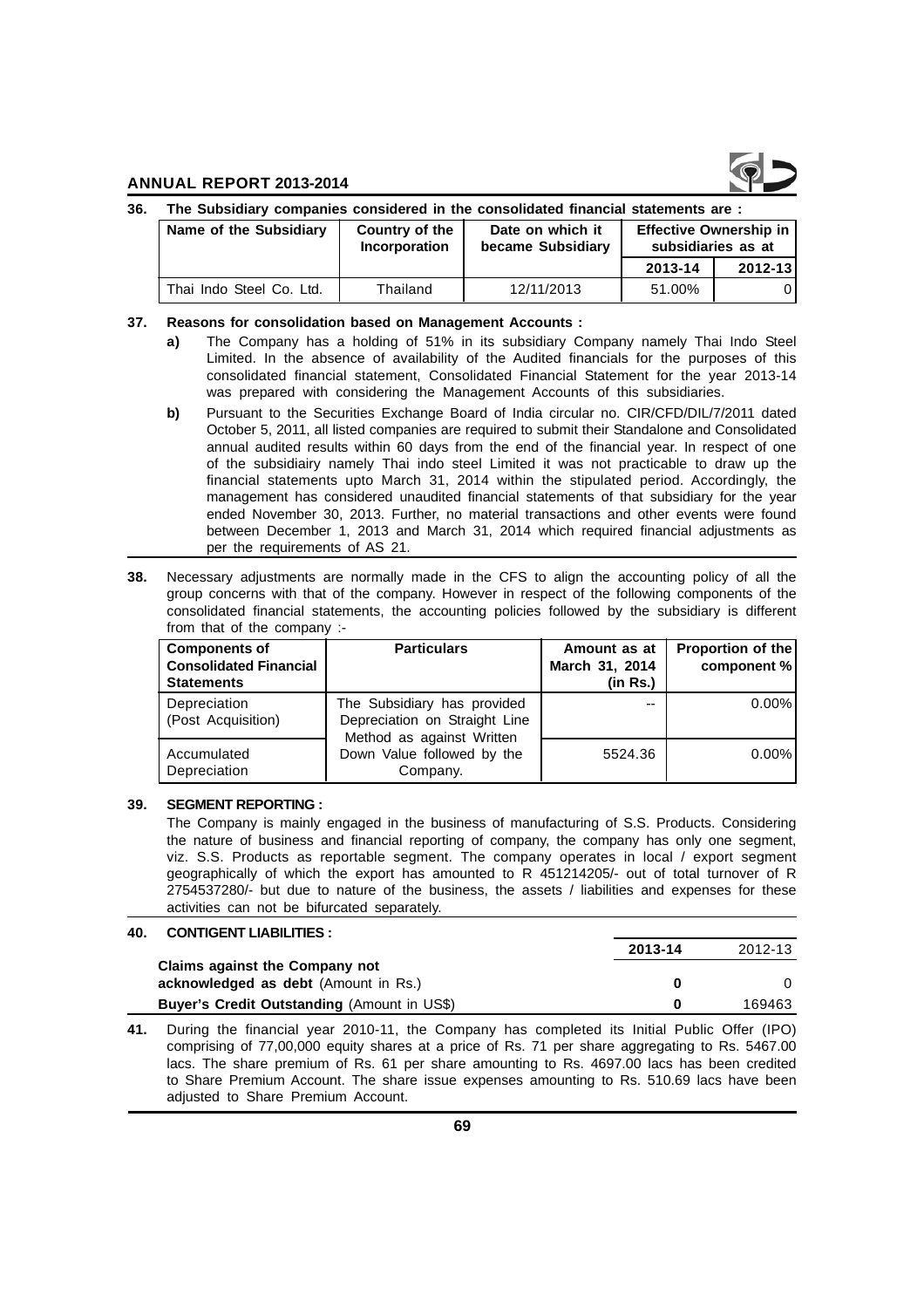

### **GYSCOAL ALLOYS LIMITED**

|                  |               |                  | Rs. in Lacs   |
|------------------|---------------|------------------|---------------|
| 2013-14          | 2013-14       | 2012-13          | 2012-13       |
|                  | 5467.00       |                  | 5467.00       |
|                  | 1000.00       |                  | 1000.00       |
|                  | 191.21        |                  | 195.01        |
|                  | 6658.21       |                  | 6662.01       |
| <b>Projected</b> | <b>Actual</b> | <b>Projected</b> | <b>Actual</b> |
| 765.38           | 603.80        | 765.38           | 603.80        |
| 600.00           | 0.53          | 600.00           | 0.53          |
| 4405.11          | 4365.81       | 4405.11          | 4292.71       |
| 500.00           | 1138.34       | 500.00           | 513.76        |
| 25.00            | 10.00         | 25.00            | 10.00         |
| 482.36           | 510.69        | 482.36           | 510.69        |
| 6777.85          | 6629.17       | 6777.85          | 5931.49       |
|                  | 29.04         |                  | 25.52         |
|                  | 0.00          |                  | 705.00        |
|                  | 6658.21       |                  | 6662.01       |
|                  |               |                  |               |

**\*** It includes advances given to various parties for Land and Plant & Machinery for New Project.

**#** As on 31st March, 2014 unutilized funds have been temporarily invested in interest bearing liquid instruments including deposits with banks.

The Company has shifted the IPO project to the new land located at Kukarwada as approved by the shareholders in the Annual General Meeting of the Company held on 30th September, 2013. The process of land acquicition is completed, procedure of Land Development is started. The order of plants & machineries have been placed for which advances are given to various parties.

- **42.** In the opinion of Board of Directors, the current assets, loans and advances are approximately of the value stated, if realized in the ordinary course of business. The provision for all liabilities is adequate and not in excess of the amounts considered reasonably necessary.
- **43.** Outstanding Balance of unsecured loans, sundry debtors, sundry creditors, loans and advances and any other outstanding balances including all squared up accounts are subject to confirmation and reconciliation.
- **44.** Expenditure related to and incurred during implementation of capital projects is included under "Capital Work in Progress" which will be allocated to the respective fixed assets on completion of construction / erection of the capital project / fixed assets. Dividend income from Mutual fund (Net of Redumption Loss) of Rs. 19121150/- received out of the investment of IPO proceed is deducted from "Capital Work in Progress".

| Ahmedabad<br>21 May, 2014                              | Ahmedabad<br>21 May, 2014                                      | Neha Choksi<br>Company Secretary |
|--------------------------------------------------------|----------------------------------------------------------------|----------------------------------|
| D. B. Patel<br>Partner                                 | Viral Shah<br>Chairman & Managing Director Whole Time Director | <b>Manish Shah</b>               |
| For, B. K. Patel & Co.<br><b>Chartered Accountants</b> | For & on behalf of the Board of Directors                      |                                  |
| As per our Report of even date                         |                                                                |                                  |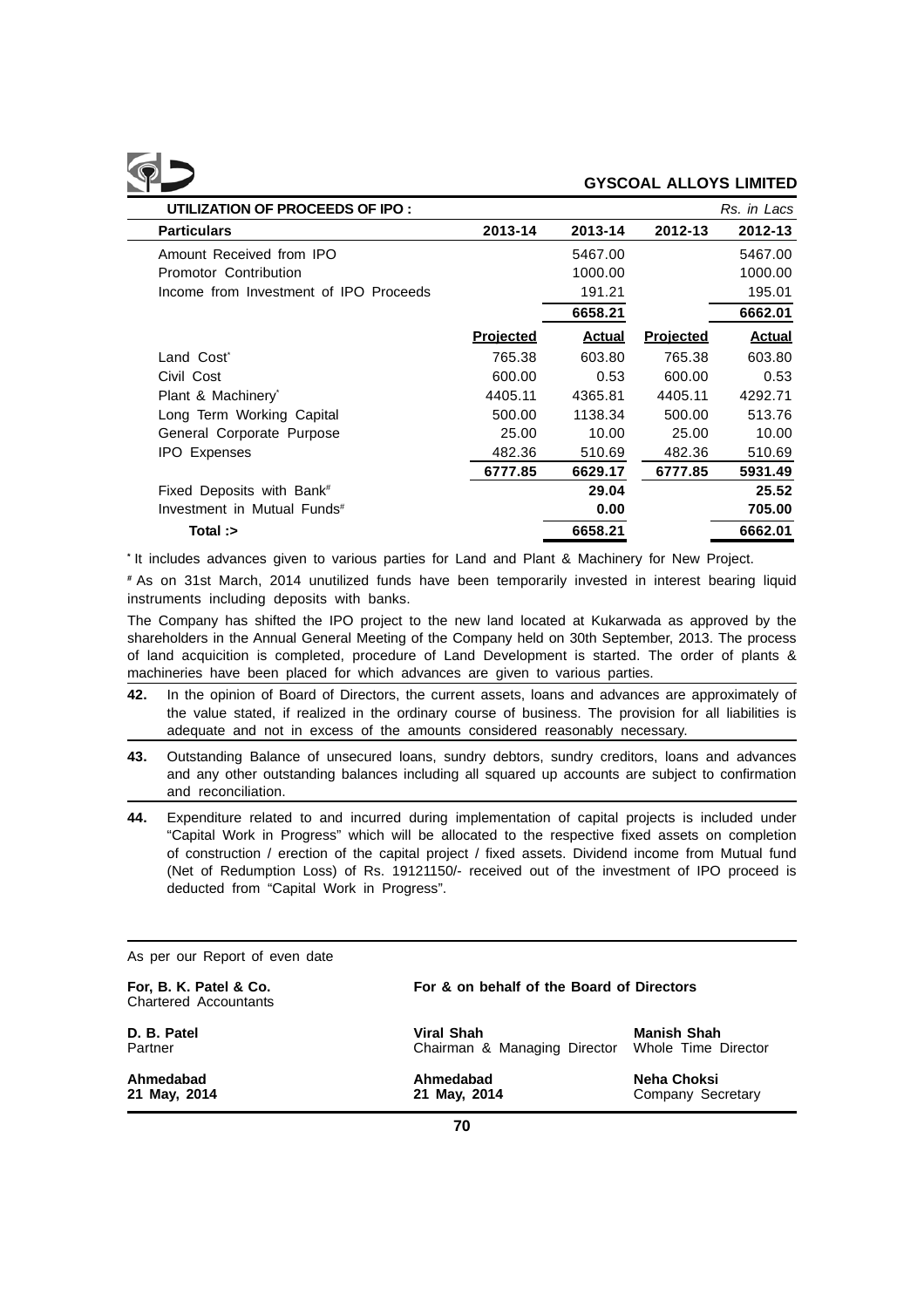

### **ANNUAL REPORT 2013-2014**

## **STATEMENT PURSUANT TO SECTION 212 OF THE COMPANIES ACT, 1956 RELATING TO SUBSIDIARY COMPANIES :**

| No.            | <b>PARTICULARS</b>                                                                                                                                 | <b>Thai Indo Steel Limited</b> |
|----------------|----------------------------------------------------------------------------------------------------------------------------------------------------|--------------------------------|
| 1.             | Information Furinished for the Financial Year/Period Ended                                                                                         | March 31, 2014                 |
| 2.             | Date from which it becomes subsidiary                                                                                                              | 11/12/2013                     |
| 3.             | Shares of the subsidiary held by the holding company i.e.<br>Gyscoal Alloys Limited (GAL) on 31st March 2014                                       |                                |
|                | Number of Shares held<br>a)                                                                                                                        | 918000                         |
|                | Fully paid Shares Each of the face value of BAHT<br>b)                                                                                             | 100                            |
|                | Extent of Effective Holding<br>c)                                                                                                                  | 51.00%                         |
| $\mathbf{4}$ . | Net Aggregate amount of the subsidiary's                                                                                                           |                                |
|                | Profit / (Loss) not dealt with in GAL A/c                                                                                                          |                                |
|                | For the Financial Year of the Subsidiary aforesaid<br>a)                                                                                           | Nil                            |
|                | For the Previous financial years of the subsidiary since<br>b)<br>it becomes Subsidiary                                                            | Not Applicable                 |
| 5.             | Net Aggregate amount of the subsidiary's                                                                                                           |                                |
|                | Profit / (Loss) dealt with in GAL A/c                                                                                                              |                                |
|                | For the Financial Year of the Subsidiary aforesaid<br>a)                                                                                           | Nil                            |
|                | For the Previous financial years of the subsidiary since<br>b)<br>it becomes Subsidiary                                                            | Not Applicable                 |
| 6.             | Changes in the interest of GAL in the subsidiary company between<br>the end of the Financial Year of the subsidiary Company and<br>31st March 2014 | Not Applicable                 |
| 7 <sub>1</sub> | Material Changes between end of the Financial Year of the<br>subsidiary Company and 31st March 2014                                                |                                |
|                | <b>Fixed Asset</b><br>a)                                                                                                                           | Nil                            |
|                | b)<br>Investment                                                                                                                                   | Nil                            |
|                | Monies Lent By Subsidiary Co.<br>c)                                                                                                                | Nil                            |
|                | Monies Borrowed by Subsidiary for any purpose other than<br>d)<br>that of meeting Current Liability                                                | Nil                            |

**Note :** 1. The company has considered the provisional accounts. Refer Note No. 37 of Notes of Accounts to the Financial Statements.

## **STATEMENT PURSUANT TO GENERAL CIRCULAR NO. 5/12/2007-CL-III DATED 08/02/2011 RELATING TO INFORMATION OF SUBSIDIARY COMPANIES.**

| l Name of<br>Subsidiary<br>Company | Reporting  <br>Currency |          | <b>Capital IReserves I</b>        | Total<br>Assets | Liabi-<br>lities  | Total IInvest<br>ments | l Turnover/<br>Total | Before<br>Income Taxation | Profit IProvision<br>for | After<br><b>Taxation   Taxation</b> | Profit   Proposed  <br><b>Dividend</b> | Country  |
|------------------------------------|-------------------------|----------|-----------------------------------|-----------------|-------------------|------------------------|----------------------|---------------------------|--------------------------|-------------------------------------|----------------------------------------|----------|
| Thai Indo<br>Steel                 |                         |          | INR 59797376 (13246041) 103389545 |                 | 47174889          |                        |                      |                           |                          |                                     |                                        | Thailand |
| Company<br>l Ltd.                  | BHATI                   | 24950000 | (1023763)                         |                 | 53712798 29786561 |                        |                      |                           |                          |                                     |                                        |          |

**Note :** 1 The subsidiary maintains its accounts in Bhat currency. The closing Exchange rate used for conversion of monetary items is 1.9466 R/Bhat.

2. The annual accounts of the subsidiary companies and the related detailed information shall be made available to shareholders of the holding and subsidiary companies. The same shall also be made available for inspection. If any of the shareholders desire hard copy of the financial statements of the subsidiary company, the same shall be provided on demand.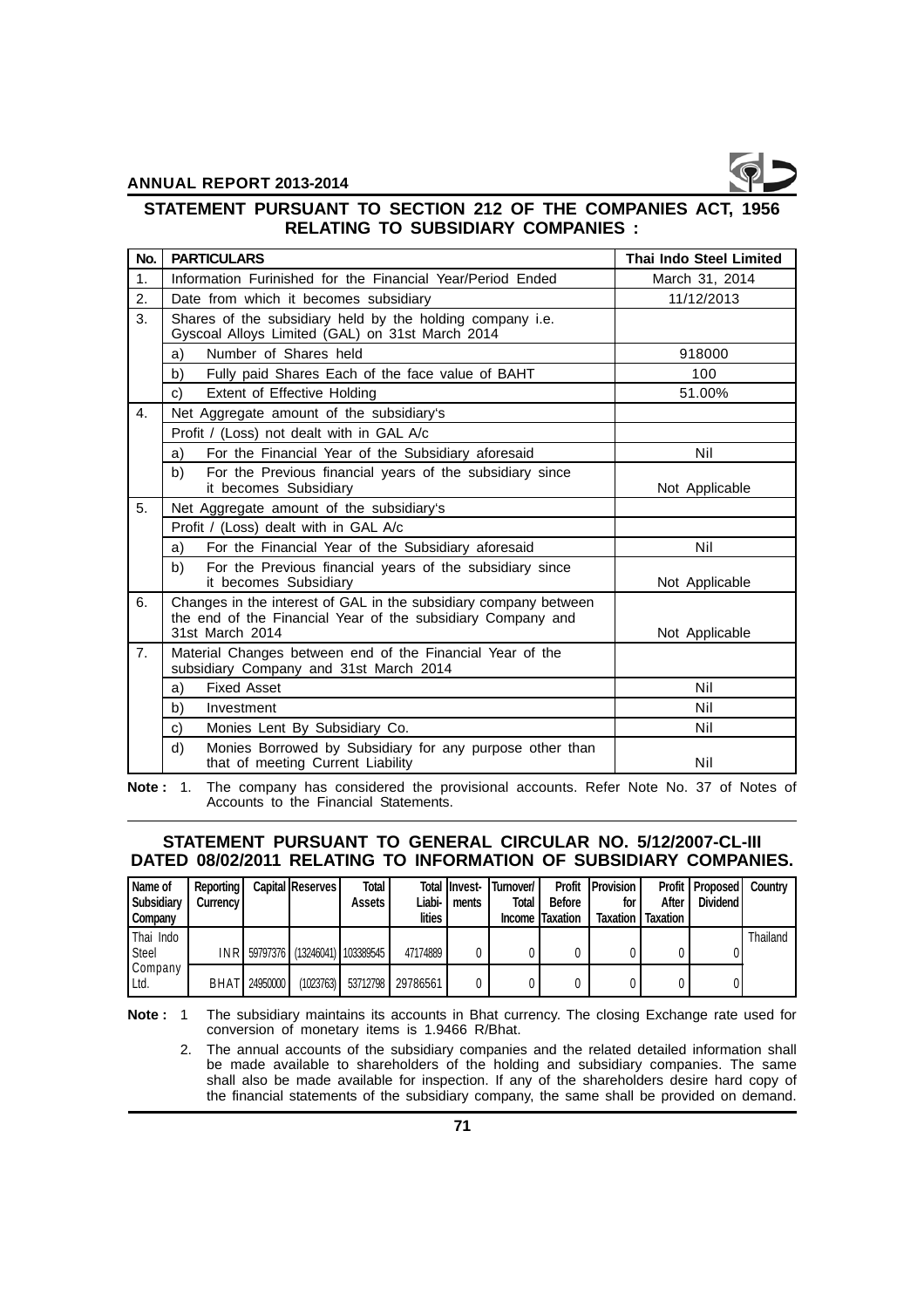# **Proxy Form**

**[Pursuant to section 105(6) of the Companies Act,2013 and Rule 19(3) of the Companies (Management and Administration) Rules, 2014]**

| <b>CIN</b>           | : L2709GJ1999PLC036656                                                                                          |
|----------------------|-----------------------------------------------------------------------------------------------------------------|
|                      | Name of the company : GYSCOAL ALLOYS LIMITED                                                                    |
| Registered office    | : Plot No 2/3, GIDC, Ubkhal, Kukarwada, Taluka-Vijapur, Dist-Mehsana-382830.                                    |
|                      |                                                                                                                 |
| Registered Address   | the contract of the contract of the contract of the contract of the contract of the contract of the contract of |
| Email Id             | the control of the control of the control of the control of the control of                                      |
| Folio No / Client Id | <u> 1989 - Johann Stein, mars an deutscher Stein († 1958)</u>                                                   |
| DP Id                |                                                                                                                 |
|                      |                                                                                                                 |

I / we, being the member(s) of Equity Shares of the above named company, hereby appoint

as my / our proxy to attend and vote (on a poll) for me/us and on my /our behalf at the 15th Annual General Meeting of the Company, to be held on the 30th day of September ,2014 at 10.00 A.M. at registered office of the company Ahmedabad and at any adjournment thereof in respect of such resolutions as are indicated below :

| Resolu-     | <b>RESOLUTIONS</b>                                                                                  |     | Optional* |
|-------------|-----------------------------------------------------------------------------------------------------|-----|-----------|
| tion No.    | <b>Ordinary Business</b>                                                                            | For | Against   |
| 1.          | Adoption of financial statements for the year ended 31st March, 2014                                |     |           |
| 2.          | Re-appointment of Mr. Zankarsinh Solanki (DIN: 00014226), who retires<br>by rotation                |     |           |
| 3           | Appointment of B. K Patel & Co. Chartered Accountants, as Auditors and<br>fixing their remuneration |     |           |
|             | <b>Special Business</b>                                                                             |     |           |
| 4           | Appointment of Mr. Sunil Talati as (DIN: 000621947)Independent Director                             |     |           |
| 5           | Appointment of Mr. Surendra Patel (DIN: 05171249) as Independent Director                           |     |           |
| 6           | Keeping Registers and Returns at a place other than Registered Office<br>of the Company             |     |           |
| Sianed this | 2014<br>day of                                                                                      |     | Affix     |

| Signed this |                           | dav of | 2014 | Affix<br>Revenue      |  |
|-------------|---------------------------|--------|------|-----------------------|--|
|             | Signature of Shareholder  |        |      | Stamp no<br>less than |  |
|             | Signature of Proxy Holder |        |      | Re.0.15               |  |

**Note :- (1)** This form of proxy in order to be effective should be duly completed and deposited at the Registered Office of the company, not less 48 hours before the commencement of the meeting. **(2)** For the resolutions, Explanatory statement and Notes, please refer to the notice of the 15th Annual General Meeting. **(3)** It is optional to put a "X" in the appropriate column against the resolutions indicated in the Box. If you leave the "For" or "Against" column blank against any or all Resolutions, your Proxy will be entitled to vote in the manner as he/she thinks appropriate. **(4)** Please complete all details including details of member(s) in above box before submission.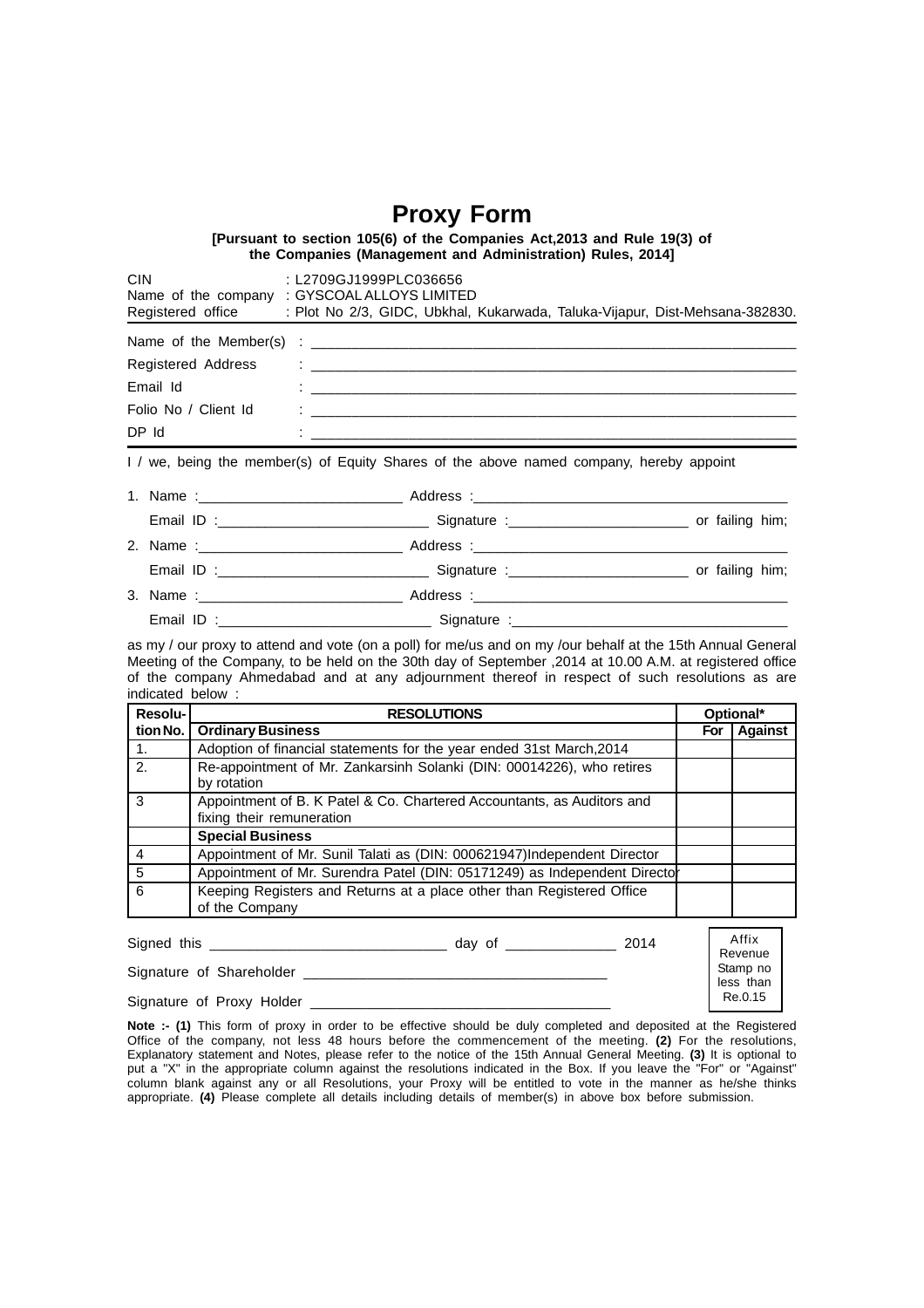## **GYSCOAL ALLOYS LIMITED**

**Regd. Office : Plot No 2/3, GIDC, Ubkhal, Kukarwada, Taluka-Vijapur, Dist-Mehsana-382830.**

## **ATTENDANCE SLIP**

I hereby record my presence at the Fifteenth Annual General Meeting being held on Tuesday, 30th September, 2014 at 10.00 a.m. at Registered Office of the Company at Plot No.2/3 GIDC, Ubkhal, Kukarwada, Tal. Vijapur, Dist.: Mehsana -382830.

| DP Id*     |                                                           |                                                         |
|------------|-----------------------------------------------------------|---------------------------------------------------------|
| Client Id* | $\mathcal{L}_{\text{max}}$ and $\mathcal{L}_{\text{max}}$ | Member's / Proxy's Signature                            |
|            | No. of Share held : No. of Share held :                   | (To be singed at the time of<br>handling over the slip) |
|            |                                                           |                                                         |

\* Applicable for members holding shares in dematerialised form.

Note : Persons attending the Annual General Meeting are requested to bring their copies of Annual Report.